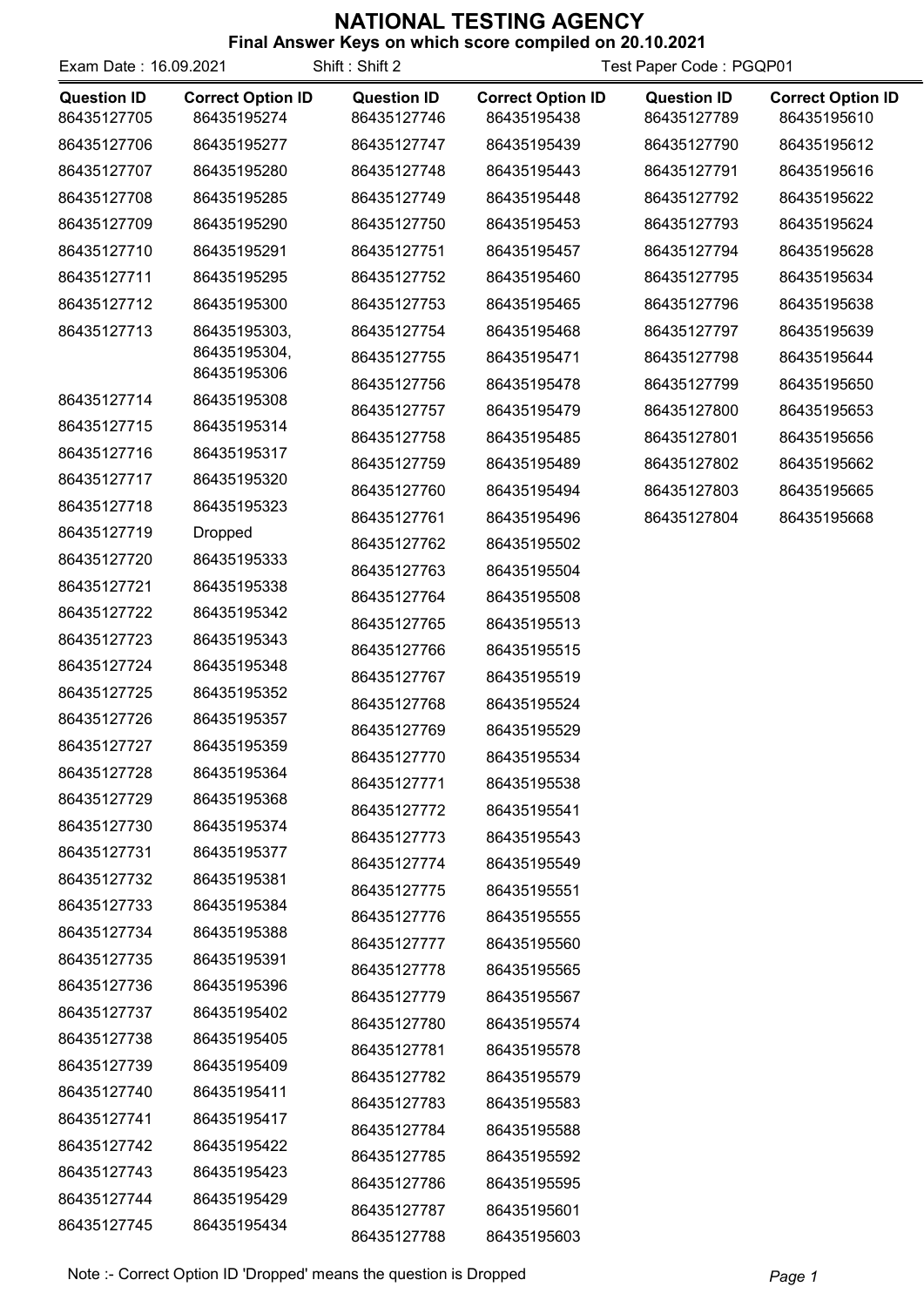| <b>I IIIAI AIISWEI KEYS UII WIIIUII SUULE CUIIIPIIEU UII ZU. IU.ZUZ I</b><br>Shift: Shift 1<br>Test Paper Code: PGQP02<br>Exam Date: 15.09.2021 |                                        |                                  |                                        |                                  |                                        |
|-------------------------------------------------------------------------------------------------------------------------------------------------|----------------------------------------|----------------------------------|----------------------------------------|----------------------------------|----------------------------------------|
| <b>Question ID</b><br>1908891792                                                                                                                | <b>Correct Option ID</b><br>1908897103 | <b>Question ID</b><br>1908891835 | <b>Correct Option ID</b><br>1908897274 | <b>Question ID</b><br>1908891878 | <b>Correct Option ID</b><br>1908897445 |
| 1908891793                                                                                                                                      | 1908897105                             | 1908891836                       | 1908897279                             | 1908891879                       | 1908897451                             |
| 1908891794                                                                                                                                      | 1908897112                             | 1908891837                       | 1908897282                             | 1908891880                       | 1908897455                             |
| 1908891795                                                                                                                                      | 1908897116                             | 1908891838                       | 1908897287                             | 1908891881                       | 1908897459                             |
| 1908891796                                                                                                                                      | 1908897118                             | 1908891839                       | 1908897291                             | 1908891882                       | 1908897464                             |
| 1908891797                                                                                                                                      | 1908897121                             | 1908891840                       | <b>Dropped</b>                         | 1908891883                       | 1908897467                             |
| 1908891798                                                                                                                                      | 1908897128                             | 1908891841                       | 1908897299                             | 1908891884                       | 1908897469                             |
| 1908891799                                                                                                                                      | 1908897131                             | 1908891842                       | 1908897301                             | 1908891885                       | 1908897474                             |
| 1908891800                                                                                                                                      | 1908897135                             | 1908891843                       | 1908897306                             | 1908891886                       | 1908897479                             |
| 1908891801                                                                                                                                      | 1908897137                             | 1908891844                       | 1908897310                             | 1908891887                       | 1908897484                             |
| 1908891802                                                                                                                                      | 1908897144                             | 1908891845                       | 1908897313                             | 1908891888                       | 1908897486                             |
| 1908891803                                                                                                                                      | 1908897148                             | 1908891846                       | 1908897319                             | 1908891889                       | 1908897490                             |
| 1908891804                                                                                                                                      | 1908897152                             | 1908891847                       | 1908897323                             | 1908891890                       | 1908897494                             |
| 1908891805                                                                                                                                      | 1908897154                             | 1908891848                       | 1908897327                             | 1908891891                       | 1908897500                             |
| 1908891806                                                                                                                                      | 1908897158                             | 1908891849                       | 1908897330                             |                                  |                                        |
| 1908891807                                                                                                                                      | 1908897164                             | 1908891850                       | 1908897336                             |                                  |                                        |
| 1908891808                                                                                                                                      | 1908897165                             | 1908891851                       | 1908897338                             |                                  |                                        |
| 1908891809                                                                                                                                      | 1908897170                             | 1908891852                       | 1908897342                             |                                  |                                        |
| 1908891810                                                                                                                                      | 1908897174                             | 1908891853                       | 1908897347                             |                                  |                                        |
| 1908891811                                                                                                                                      | 1908897177                             | 1908891854                       | 1908897350                             |                                  |                                        |
| 1908891812                                                                                                                                      | 1908897182                             | 1908891855                       | 1908897354                             |                                  |                                        |
| 1908891813                                                                                                                                      | 1908897187                             | 1908891856                       | 1908897358                             |                                  |                                        |
| 1908891814                                                                                                                                      | 1908897191                             | 1908891857                       | 1908897362                             |                                  |                                        |
| 1908891815                                                                                                                                      | 1908897193                             | 1908891858                       | 1908897366                             |                                  |                                        |
| 1908891816                                                                                                                                      | 1908897197                             | 1908891859                       | 1908897369                             |                                  |                                        |
| 1908891817                                                                                                                                      | 1908897202                             | 1908891860                       | 1908897374                             |                                  |                                        |
| 1908891818                                                                                                                                      | 1908897207                             | 1908891861                       | 1908897379                             |                                  |                                        |
| 1908891819                                                                                                                                      | 1908897209                             | 1908891862                       | 1908897382                             |                                  |                                        |
| 1908891820                                                                                                                                      | 1908897214                             | 1908891863                       | 1908897386                             |                                  |                                        |
| 1908891821                                                                                                                                      | 1908897219                             | 1908891864                       | 1908897391                             |                                  |                                        |
| 1908891822                                                                                                                                      | 1908897223                             | 1908891865                       | 1908897393                             |                                  |                                        |
| 1908891823                                                                                                                                      | 1908897228                             | 1908891866                       | 1908897400                             |                                  |                                        |
| 1908891824                                                                                                                                      | 1908897231                             | 1908891867                       | 1908897402                             |                                  |                                        |
| 1908891825                                                                                                                                      | 1908897235                             | 1908891868                       | 1908897407                             |                                  |                                        |
| 1908891826                                                                                                                                      | 1908897237                             | 1908891869                       | 1908897411                             |                                  |                                        |
| 1908891827                                                                                                                                      | 1908897243                             | 1908891870                       | 1908897413                             |                                  |                                        |
| 1908891828                                                                                                                                      | 1908897246                             | 1908891871                       | 1908897420                             |                                  |                                        |
| 1908891829                                                                                                                                      | 1908897251                             | 1908891872                       | 1908897424                             |                                  |                                        |
| 1908891830                                                                                                                                      | 1908897254                             | 1908891873                       | 1908897428                             |                                  |                                        |
| 1908891831                                                                                                                                      | 1908897258                             | 1908891874                       | 1908897429                             |                                  |                                        |
| 1908891832                                                                                                                                      | 1908897264                             | 1908891875                       | 1908897434                             |                                  |                                        |
| 1908891833                                                                                                                                      | 1908897265                             | 1908891876                       | 1908897439                             |                                  |                                        |
| 1908891834                                                                                                                                      | 1908897269                             | 1908891877                       | 1908897444                             |                                  |                                        |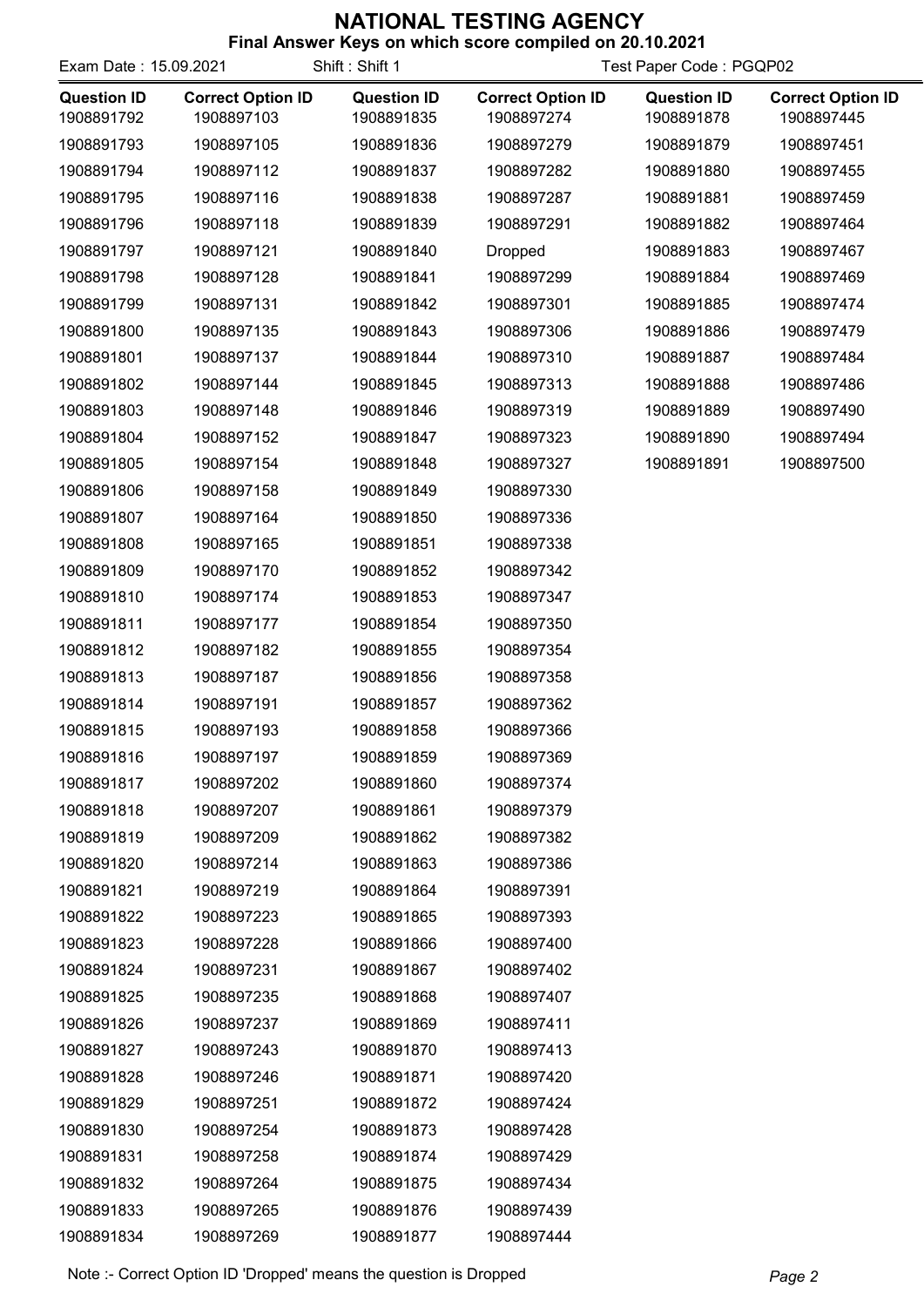| <b>THIS ANSWER INEXED ON WHILE SUCKE COMPILED ON ZU. 10.2021</b><br>Shift: Shift 2<br>Exam Date: 15.09.2021<br>Test Paper Code: PGQP03 |                                         |                                  |                                         |                                  |                                         |
|----------------------------------------------------------------------------------------------------------------------------------------|-----------------------------------------|----------------------------------|-----------------------------------------|----------------------------------|-----------------------------------------|
| <b>Question ID</b><br>1908892899                                                                                                       | <b>Correct Option ID</b><br>19088911504 | <b>Question ID</b><br>1908892942 | <b>Correct Option ID</b><br>19088911673 | <b>Question ID</b><br>1908892985 | <b>Correct Option ID</b><br>19088911847 |
| 1908892900                                                                                                                             | 19088911506                             | 1908892943                       | 19088911680                             | 1908892986                       | 19088911851                             |
| 1908892901                                                                                                                             | 19088911511                             | 1908892944                       | 19088911684                             | 1908892987                       | 19088911855                             |
| 1908892902                                                                                                                             | 19088911516                             | 1908892945                       | 19088911685                             | 1908892988                       | 19088911860                             |
| 1908892903                                                                                                                             | 19088911519                             | 1908892946                       | 19088911690                             | 1908892989                       | 19088911862                             |
| 1908892904                                                                                                                             | 19088911521                             | 1908892947                       | 19088911693                             | 1908892990                       | 19088911868                             |
| 1908892905                                                                                                                             | 19088911528                             | 1908892948                       | 19088911698                             | 1908892991                       | 19088911870                             |
| 1908892906                                                                                                                             | 19088911530                             | 1908892949                       | 19088911704                             | 1908892992                       | 19088911876                             |
| 1908892907                                                                                                                             | 19088911536                             | 1908892950                       | 19088911705                             | 1908892993                       | 19088911879                             |
| 1908892908                                                                                                                             | 19088911539                             | 1908892951                       | 19088911710                             | 1908892994                       | 19088911882                             |
| 1908892909                                                                                                                             | 19088911544                             | 1908892952                       | 19088911715                             | 1908892995                       | 19088911888                             |
| 1908892910                                                                                                                             | 19088911548                             | 1908892953                       | 19088911717                             | 1908892996                       | 19088911892                             |
| 1908892911                                                                                                                             | 19088911550                             | 1908892954                       | 19088911723                             | 1908892997                       | 19088911895                             |
| 1908892912                                                                                                                             | 19088911553                             | 1908892955                       | 19088911726                             | 1908892998                       | 19088911899                             |
| 1908892913                                                                                                                             | 19088911559                             | 1908892956                       | 19088911730                             |                                  |                                         |
| 1908892914                                                                                                                             | 19088911562                             | 1908892957                       | 19088911733                             |                                  |                                         |
| 1908892915                                                                                                                             | 19088911566                             | 1908892958                       | 19088911738                             |                                  |                                         |
| 1908892916                                                                                                                             | 19088911572                             | 1908892959                       | 19088911742                             |                                  |                                         |
| 1908892917                                                                                                                             | 19088911575                             | 1908892960                       | 19088911746                             |                                  |                                         |
| 1908892918                                                                                                                             | 19088911579                             | 1908892961                       | 19088911752                             |                                  |                                         |
| 1908892919                                                                                                                             | 19088911584                             | 1908892962                       | 19088911753                             |                                  |                                         |
| 1908892920                                                                                                                             | 19088911588                             | 1908892963                       | 19088911758                             |                                  |                                         |
| 1908892921                                                                                                                             | 19088911590                             | 1908892964                       | 19088911761                             |                                  |                                         |
| 1908892922                                                                                                                             | 19088911595                             | 1908892965                       | 19088911768                             |                                  |                                         |
| 1908892923                                                                                                                             | 19088911597                             | 1908892966                       | 19088911771                             |                                  |                                         |
| 1908892924                                                                                                                             | 19088911604                             | 1908892967                       | 19088911774                             |                                  |                                         |
| 1908892925                                                                                                                             | 19088911607                             | 1908892968                       | 19088911780                             |                                  |                                         |
| 1908892926                                                                                                                             | 19088911610                             | 1908892969                       | 19088911782                             |                                  |                                         |
| 1908892927                                                                                                                             | 19088911615                             | 1908892970                       | 19088911786                             |                                  |                                         |
| 1908892928                                                                                                                             | 19088911617                             | 1908892971                       | 19088911791                             |                                  |                                         |
| 1908892929                                                                                                                             | 19088911623                             | 1908892972                       | 19088911794                             |                                  |                                         |
| 1908892930                                                                                                                             | 19088911626                             | 1908892973                       | 19088911798                             |                                  |                                         |
| 1908892931                                                                                                                             | 19088911632                             | 1908892974                       | 19088911804                             |                                  |                                         |
| 1908892932                                                                                                                             | 19088911634                             | 1908892975                       | 19088911807                             |                                  |                                         |
| 1908892933                                                                                                                             | 19088911637                             | 1908892976                       | 19088911811                             |                                  |                                         |
| 1908892934                                                                                                                             | 19088911643                             | 1908892977                       | 19088911815                             |                                  |                                         |
| 1908892935                                                                                                                             | 19088911645                             | 1908892978                       | 19088911817                             |                                  |                                         |
| 1908892936                                                                                                                             | 19088911650                             | 1908892979                       | 19088911822                             |                                  |                                         |
| 1908892937                                                                                                                             | 19088911656                             | 1908892980                       | 19088911826                             |                                  |                                         |
| 1908892938                                                                                                                             | 19088911660                             | 1908892981                       | 19088911832                             |                                  |                                         |
| 1908892939                                                                                                                             | 19088911663                             | 1908892982                       | 19088911836                             |                                  |                                         |
| 1908892940                                                                                                                             | 19088911667                             | 1908892983                       | 19088911839                             |                                  |                                         |
| 1908892941                                                                                                                             | 19088911669                             | 1908892984                       | 19088911841                             |                                  |                                         |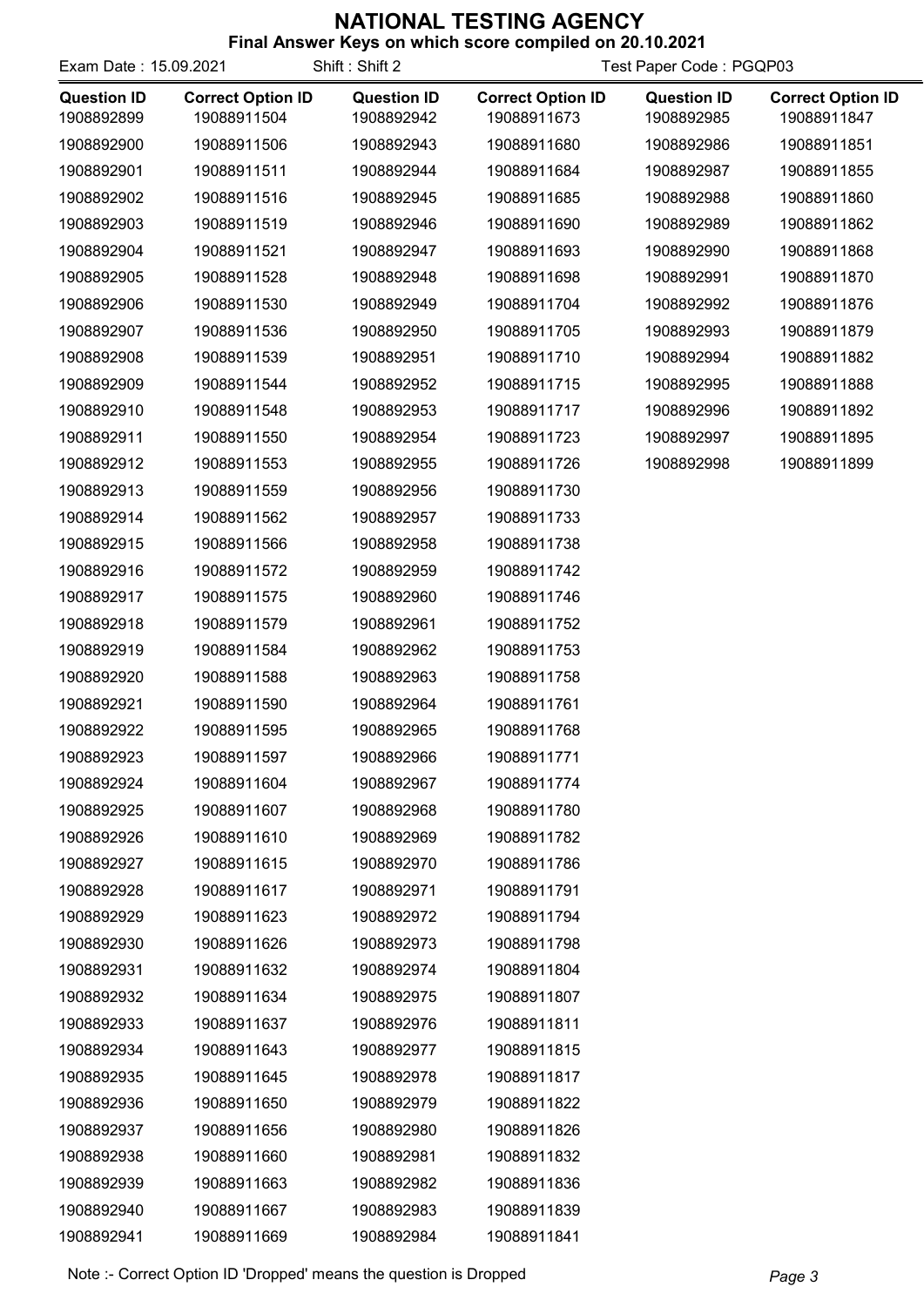| Exam Date: 16.09.2021             |                                         | Shift: Shift 1                    | Test Paper Code: PGQP04                 |                                   |                                         |
|-----------------------------------|-----------------------------------------|-----------------------------------|-----------------------------------------|-----------------------------------|-----------------------------------------|
| <b>Question ID</b><br>86435126405 | <b>Correct Option ID</b><br>86435190074 | <b>Question ID</b><br>86435126448 | <b>Correct Option ID</b><br>86435190246 | <b>Question ID</b><br>86435126491 | <b>Correct Option ID</b><br>86435190416 |
| 86435126406                       | 86435190076                             | 86435126449                       | 86435190249                             | 86435126492                       | 86435190421                             |
| 86435126407                       | 86435190082                             | 86435126450                       | 86435190253                             | 86435126493                       | 86435190426                             |
| 86435126408                       | 86435190083                             | 86435126451                       | 86435190256                             | 86435126494                       | 86435190429                             |
| 86435126409                       | 86435190089                             | 86435126452                       | 86435190262                             | 86435126495                       | 86435190431                             |
| 86435126410                       | 86435190094                             | 86435126453                       | 86435190265                             | 86435126496                       | 86435190436                             |
| 86435126411                       | 86435190098                             | 86435126454                       | 86435190269                             | 86435126497                       | 86435190439                             |
| 86435126412                       | 86435190102                             | 86435126455                       | 86435190272                             | 86435126498                       | 86435190444                             |
| 86435126413                       | 86435190105                             | 86435126456                       | 86435190275                             | 86435126499                       | 86435190449                             |
| 86435126414                       | 86435190109                             | 86435126457                       | 86435190282                             | 86435126500                       | 86435190454                             |
| 86435126415                       | 86435190111                             | 86435126458                       | 86435190283                             | 86435126501                       | 86435190458                             |
| 86435126416                       | 86435190116                             | 86435126459                       | 86435190288                             | 86435126502                       | 86435190461                             |
| 86435126417                       | 86435190119                             | 86435126460                       | 86435190294                             | 86435126503                       | 86435190466                             |
| 86435126418                       | 86435190125                             | 86435126461                       | 86435190297                             | 86435126504                       | 86435190468                             |
| 86435126419                       | 86435190129                             | 86435126462                       | 86435190300                             |                                   |                                         |
| 86435126420                       | 86435190134                             | 86435126463                       | 86435190303                             |                                   |                                         |
| 86435126421                       | 86435190136                             | 86435126464                       | 86435190307                             |                                   |                                         |
| 86435126422                       | 86435190142                             | 86435126465                       | 86435190312                             |                                   |                                         |
| 86435126423                       | 86435190143                             | 86435126466                       | 86435190318                             |                                   |                                         |
| 86435126424                       | 86435190149                             | 86435126467                       | 86435190320                             |                                   |                                         |
| 86435126425                       | 86435190151                             | 86435126468                       | 86435190323                             |                                   |                                         |
| 86435126426                       | 86435190157                             | 86435126469                       | 86435190327                             |                                   |                                         |
| 86435126427                       | 86435190161                             | 86435126470                       | 86435190332                             |                                   |                                         |
| 86435126428                       | 86435190164                             | 86435126471                       | 86435190337                             |                                   |                                         |
| 86435126429                       | 86435190168                             | 86435126472                       | 86435190341                             |                                   |                                         |
| 86435126430                       | 86435190171                             | 86435126473                       | 86435190345                             |                                   |                                         |
| 86435126431                       | 86435190178                             | 86435126474                       | 86435190347                             |                                   |                                         |
| 86435126432                       | 86435190181                             | 86435126475                       | 86435190353                             |                                   |                                         |
| 86435126433                       | 86435190185                             | 86435126476                       | 86435190357                             |                                   |                                         |
| 86435126434                       | 86435190187                             | 86435126477                       | 86435190360                             |                                   |                                         |
| 86435126435                       | 86435190193                             | 86435126478                       | 86435190364                             |                                   |                                         |
| 86435126436                       | 86435190195                             | 86435126479                       | 86435190368                             |                                   |                                         |
| 86435126437                       | 86435190199                             | 86435126480                       | 86435190374                             |                                   |                                         |
| 86435126438                       | 86435190206                             | 86435126481                       | 86435190375                             |                                   |                                         |
| 86435126439                       | 86435190208                             | 86435126482                       | 86435190379                             |                                   |                                         |
| 86435126440                       | 86435190211                             | 86435126483                       | 86435190385                             |                                   |                                         |
| 86435126441                       | 86435190217                             | 86435126484                       | 86435190389                             |                                   |                                         |
| 86435126442                       | 86435190220                             | 86435126485                       | 86435190394                             |                                   |                                         |
| 86435126443                       | 86435190226                             | 86435126486                       | 86435190397                             |                                   |                                         |
| 86435126444                       | 86435190228                             | 86435126487                       | 86435190402                             |                                   |                                         |
| 86435126445                       | 86435190234                             | 86435126488                       | 86435190403                             |                                   |                                         |
| 86435126446                       | 86435190237                             | 86435126489                       | 86435190408                             |                                   |                                         |
| 86435126447                       | 86435190242                             | 86435126490                       | 86435190413                             |                                   |                                         |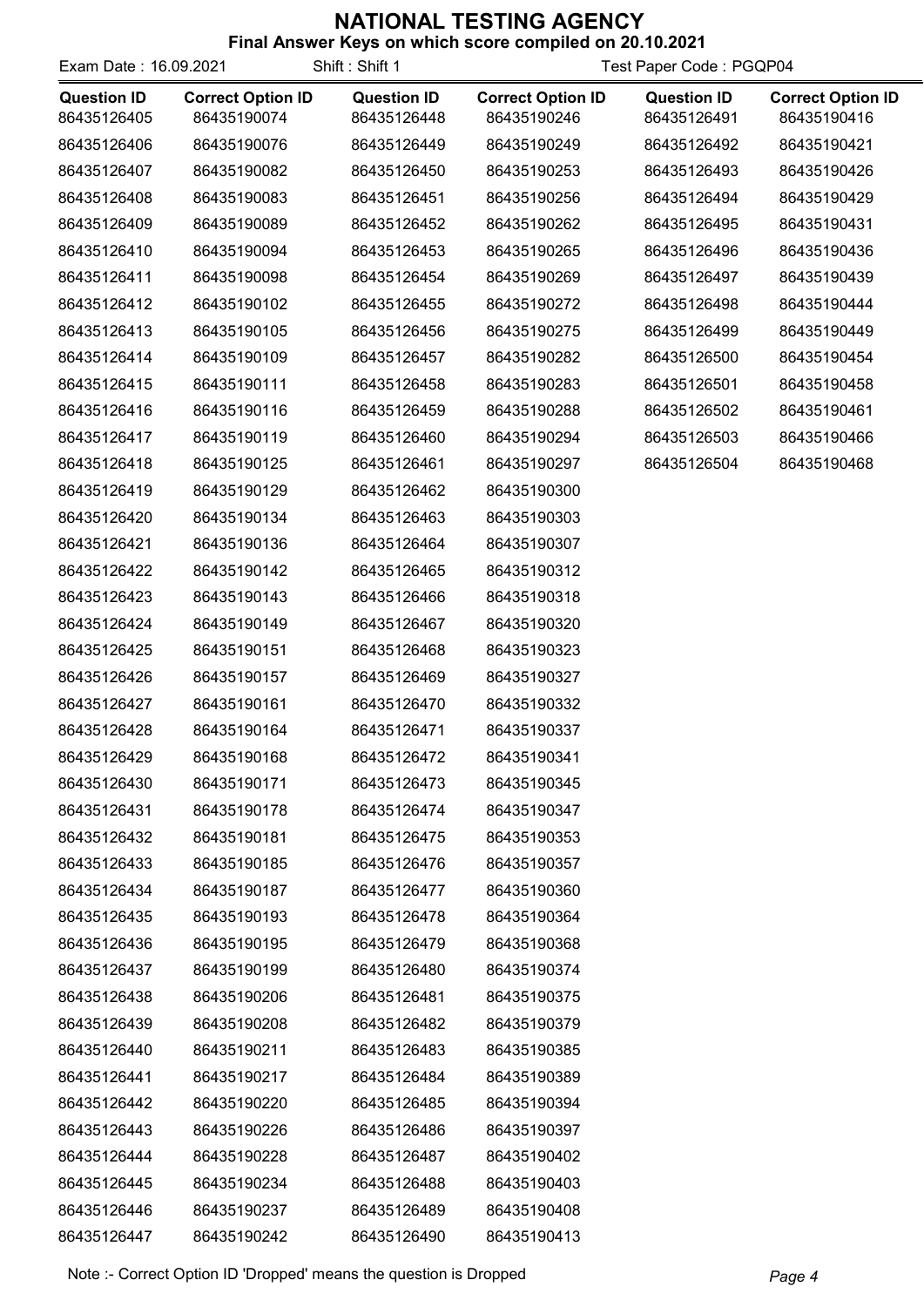| Exam Date: 15.09.2021            |                                        | Shift: Shift 1                   | <b>THIS ANSWER INEXED ON WHILE SUCKE COMPILED ON ZU. 10.2021</b> | Test Paper Code: PGQP05          |                                        |  |
|----------------------------------|----------------------------------------|----------------------------------|------------------------------------------------------------------|----------------------------------|----------------------------------------|--|
| <b>Question ID</b><br>1908891892 | <b>Correct Option ID</b><br>1908897503 | <b>Question ID</b><br>1908891935 | <b>Correct Option ID</b><br>1908897675                           | <b>Question ID</b><br>1908891978 | <b>Correct Option ID</b><br>1908897846 |  |
| 1908891893                       | 1908897505                             | 1908891936                       | 1908897680                                                       | 1908891979                       | 1908897850                             |  |
| 1908891894                       | 1908897512                             | 1908891937                       | 1908897682                                                       | 1908891980                       | 1908897856                             |  |
| 1908891895                       | 1908897516                             | 1908891938                       | 1908897688                                                       | 1908891981                       | 1908897858                             |  |
| 1908891896                       | 1908897518                             | 1908891939                       | 1908897690                                                       | 1908891982                       | 1908897863                             |  |
| 1908891897                       | 1908897521                             | 1908891940                       | 1908897693                                                       | 1908891983                       | 1908897865                             |  |
| 1908891898                       | 1908897528                             | 1908891941                       | 1908897700                                                       | 1908891984                       | 1908897872                             |  |
| 1908891899                       | 1908897531                             | 1908891942                       | 1908897702                                                       | 1908891985                       | 1908897874                             |  |
| 1908891900                       | 1908897535                             | 1908891943                       | 1908897707                                                       | 1908891986                       | 1908897879                             |  |
| 1908891901                       | 1908897537                             | 1908891944                       | 1908897710                                                       | 1908891987                       | 1908897881                             |  |
| 1908891902                       | 1908897544                             | 1908891945                       | 1908897715                                                       | 1908891988                       | 1908897888                             |  |
| 1908891903                       | 1908897548                             | 1908891946                       | 1908897720                                                       | 1908891989                       | 1908897889                             |  |
| 1908891904                       | 1908897552                             | 1908891947                       | 1908897721                                                       | 1908891990                       | 1908897895                             |  |
| 1908891905                       | 1908897554                             | 1908891948                       | 1908897726                                                       | 1908891991                       | 1908897899                             |  |
| 1908891906                       | 1908897558                             | 1908891949                       | 1908897729                                                       |                                  |                                        |  |
| 1908891907                       | 1908897564                             | 1908891950                       | 1908897735                                                       |                                  |                                        |  |
| 1908891908                       | 1908897565                             | 1908891951                       | 1908897739                                                       |                                  |                                        |  |
| 1908891909                       | 1908897570                             | 1908891952                       | 1908897741                                                       |                                  |                                        |  |
| 1908891910                       | 1908897574                             | 1908891953                       | 1908897746                                                       |                                  |                                        |  |
| 1908891911                       | 1908897577                             | 1908891954                       | 1908897752                                                       |                                  |                                        |  |
| 1908891912                       | 1908897582                             | 1908891955                       | 1908897755                                                       |                                  |                                        |  |
| 1908891913                       | 1908897587                             | 1908891956                       | 1908897760                                                       |                                  |                                        |  |
| 1908891914                       | 1908897591                             | 1908891957                       | 1908897762                                                       |                                  |                                        |  |
| 1908891915                       | 1908897593                             | 1908891958                       | 1908897765                                                       |                                  |                                        |  |
| 1908891916                       | 1908897597                             | 1908891959                       | 1908897772                                                       |                                  |                                        |  |
| 1908891917                       | 1908897602                             | 1908891960                       | 1908897774                                                       |                                  |                                        |  |
| 1908891918                       | 1908897608                             | 1908891961                       | 1908897779                                                       |                                  |                                        |  |
| 1908891919                       | 1908897609                             | 1908891962                       | 1908897783                                                       |                                  |                                        |  |
| 1908891920                       | 1908897614                             | 1908891963                       | 1908897786                                                       |                                  |                                        |  |
| 1908891921                       | 1908897619                             | 1908891964                       | 1908897789                                                       |                                  |                                        |  |
| 1908891922                       | 1908897621                             | 1908891965                       | 1908897795                                                       |                                  |                                        |  |
| 1908891923                       | 1908897627                             | 1908891966                       | 1908897798                                                       |                                  |                                        |  |
| 1908891924                       | 1908897632                             | 1908891967                       | 1908897802                                                       |                                  |                                        |  |
| 1908891925                       | 1908897634                             | 1908891968                       | 1908897808                                                       |                                  |                                        |  |
| 1908891926                       | 1908897638                             | 1908891969                       | 1908897810                                                       |                                  |                                        |  |
| 1908891927                       | 1908897641                             | 1908891970                       | 1908897813                                                       |                                  |                                        |  |
| 1908891928                       | 1908897646                             | 1908891971                       | 1908897819                                                       |                                  |                                        |  |
| 1908891929                       | 1908897652                             | 1908891972                       | 1908897823                                                       |                                  |                                        |  |
| 1908891930                       | 1908897656                             | 1908891973                       | Dropped                                                          |                                  |                                        |  |
| 1908891931                       | 1908897658                             | 1908891974                       | 1908897829                                                       |                                  |                                        |  |
| 1908891932                       | 1908897661                             | 1908891975                       | 1908897836                                                       |                                  |                                        |  |
| 1908891933                       | 1908897667                             | 1908891976                       | 1908897838                                                       |                                  |                                        |  |
| 1908891934                       | 1908897670                             | 1908891977                       | 1908897841                                                       |                                  |                                        |  |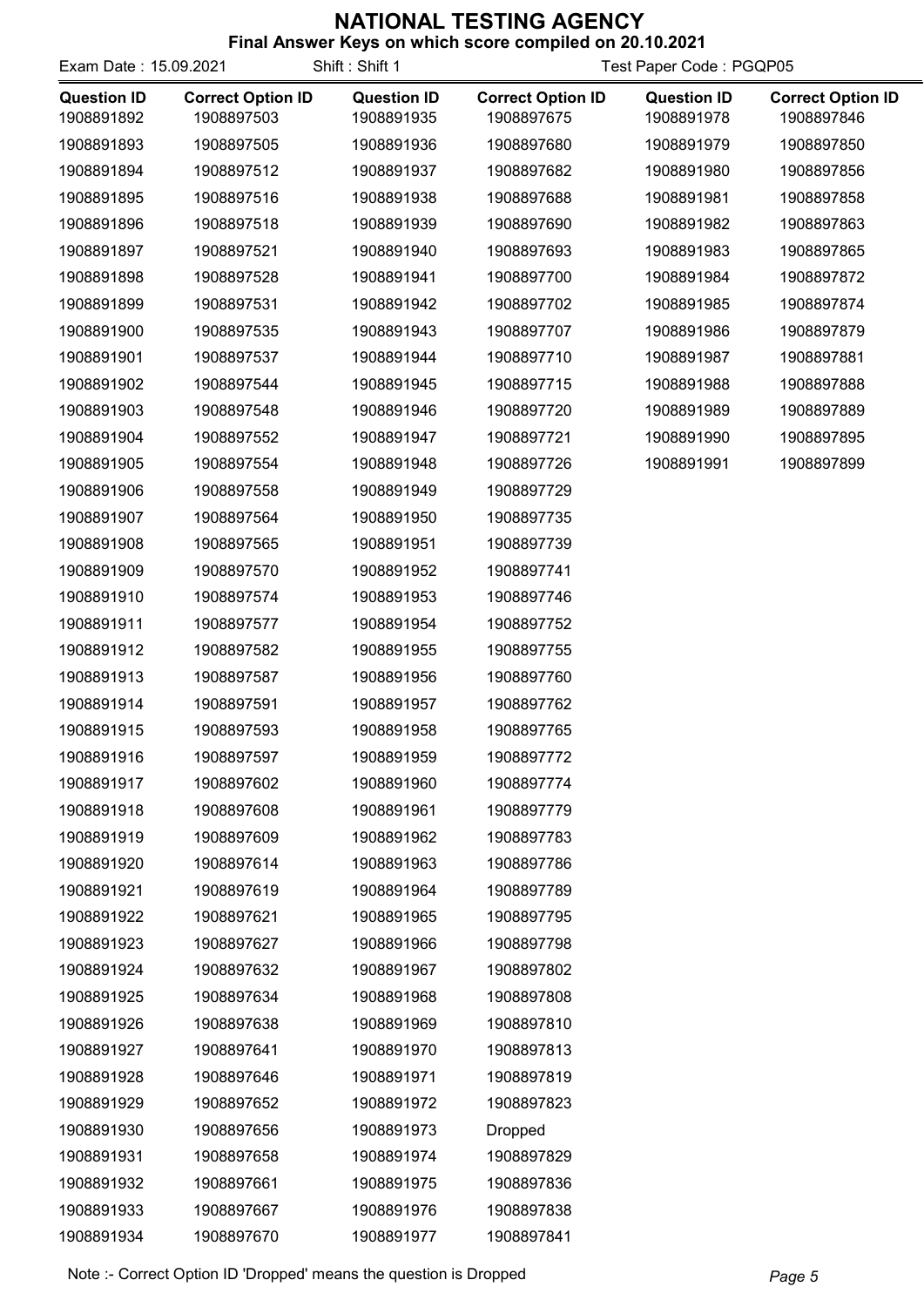| Exam Date: 24.09.2021             |                                          | Shift: Shift 1                    | Test Paper Code: PGQP06                  |                                   |                                          |
|-----------------------------------|------------------------------------------|-----------------------------------|------------------------------------------|-----------------------------------|------------------------------------------|
| <b>Question ID</b><br>86435128930 | <b>Correct Option ID</b><br>864351100174 | <b>Question ID</b><br>86435128972 | <b>Correct Option ID</b><br>864351100342 | <b>Question ID</b><br>86435129015 | <b>Correct Option ID</b><br>864351100511 |
| 86435128931                       | 864351100175                             | 86435128973                       | 864351100343                             | 86435129016                       | 864351100516                             |
| 86435128932                       | 864351100179,                            | 86435128974                       | 864351100349                             | 86435129017                       | 864351100521                             |
|                                   | 864351100180                             | 86435128975                       | 864351100354                             | 86435129018                       | 864351100524                             |
| 86435128933                       | 864351100183                             | 86435128976                       | 864351100356                             | 86435129019                       | 864351100528                             |
| 86435128934                       | 864351100190                             | 86435128977                       | 864351100362                             | 86435129020                       | 864351100533                             |
| 86435128935                       | 864351100192                             | 86435128978                       | 864351100364                             | 86435129021                       | 864351100538                             |
| 86435128936                       | 864351100197                             | 86435128979                       | 864351100370                             | 86435129022                       | 864351100541                             |
| 86435128937                       | 864351100200                             | 86435128980                       | 864351100374                             | 86435129023                       | 864351100543                             |
| 86435128938                       | 864351100205                             | 86435128981                       | 864351100375                             | 86435129024                       | 864351100547                             |
| 86435128939                       | 864351100208                             | 86435128982                       | 864351100379                             | 86435129025                       | 864351100554                             |
| 86435128940                       | 864351100214                             | 86435128983                       | 864351100385                             | 86435129026                       | 864351100556                             |
| 86435128941                       | 864351100216                             | 86435128984                       | 864351100388                             | 86435129027                       | 864351100560                             |
| 86435128942                       | 864351100222                             | 86435128985                       | 864351100394                             | 86435129028                       | 864351100563                             |
| 86435128943                       | 864351100224                             | 86435128986                       | 864351100396                             | 86435129029                       | 864351100570                             |
| 86435128944                       | 864351100229                             | 86435128987                       | 864351100401                             |                                   |                                          |
| 86435128945                       | 864351100231                             | 86435128988                       | 864351100403                             |                                   |                                          |
| 86435128946                       | 864351100235                             | 86435128989                       | 864351100410                             |                                   |                                          |
| 86435128947                       | 864351100240                             | 86435128990                       | 864351100414                             |                                   |                                          |
| 86435128948                       | 864351100244                             | 86435128991                       | 864351100415                             |                                   |                                          |
| 86435128949                       | 864351100250                             | 86435128992                       | 864351100420                             |                                   |                                          |
| 86435128950                       | 864351100251                             | 86435128993                       | 864351100424                             |                                   |                                          |
| 86435128951                       | <b>Dropped</b>                           | 86435128994                       | 864351100427                             |                                   |                                          |
| 86435128952                       | 864351100260                             | 86435128995                       | 864351100431                             |                                   |                                          |
| 86435128953                       | 864351100264                             | 86435128996                       | 864351100437                             |                                   |                                          |
| 86435128954                       | 864351100267                             | 86435128997                       | 864351100442                             |                                   |                                          |
| 86435128955                       | 864351100271                             | 86435128998                       | 864351100444                             |                                   |                                          |
| 86435128956                       | 864351100276                             | 86435128999                       | 864351100450                             |                                   |                                          |
| 86435128957                       | 864351100280                             | 86435129000                       | 864351100451                             |                                   |                                          |
| 86435128958                       | 864351100286                             | 86435129001                       | 864351100457                             |                                   |                                          |
| 86435128959                       | 864351100287                             | 86435129002                       | 864351100462                             |                                   |                                          |
| 86435128960                       | 864351100291                             | 86435129003                       | 864351100465                             |                                   |                                          |
| 86435128961                       | 864351100297                             | 86435129004                       | 864351100468                             |                                   |                                          |
| 86435128962                       | 864351100301                             | 86435129005                       | 864351100472                             |                                   |                                          |
| 86435128963                       | 864351100303                             | 86435129006                       | 864351100477                             |                                   |                                          |
| 86435128964                       | 864351100310                             | 86435129007                       | 864351100481                             |                                   |                                          |
| 86435128965                       | 864351100313                             | 86435129008                       | 864351100485                             |                                   |                                          |
| 86435128966                       | 864351100315                             | 86435129009                       | 864351100490                             |                                   |                                          |
| 86435128967                       | 864351100322                             | 86435129010                       | 864351100492                             |                                   |                                          |
| 86435128968                       | 864351100324                             | 86435129011                       | 864351100498                             |                                   |                                          |
| 86435128969                       | 864351100329                             | 86435129012                       | 864351100499                             |                                   |                                          |
| 86435128970                       | 864351100331                             | 86435129013                       | 864351100505                             |                                   |                                          |
| 86435128971                       | 864351100336                             | 86435129014                       | 864351100508                             |                                   |                                          |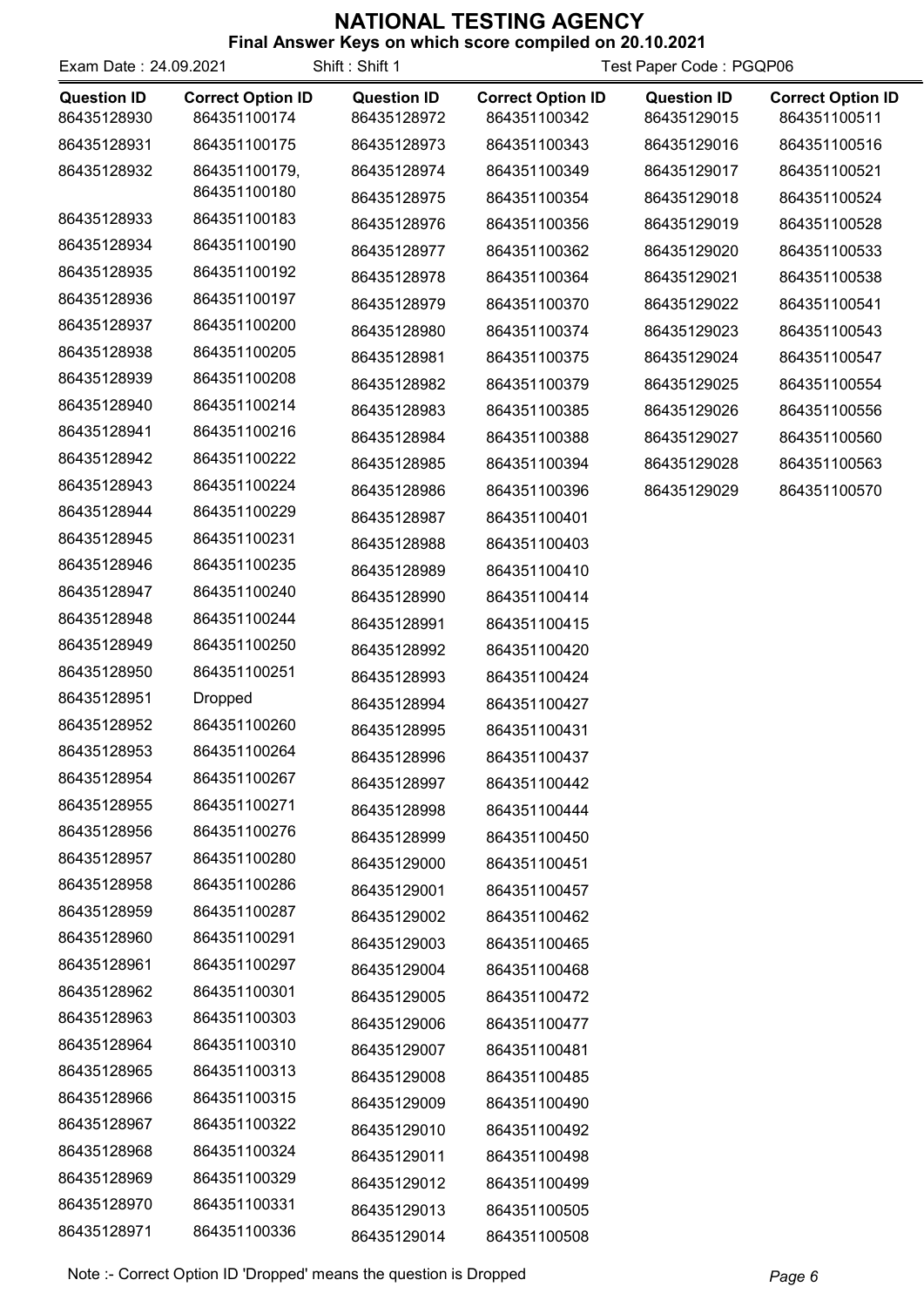| Exam Date: 16.09.2021             |                                         | Shift: Shift 2                    | Test Paper Code: PGQP07                 |                                   |                                         |
|-----------------------------------|-----------------------------------------|-----------------------------------|-----------------------------------------|-----------------------------------|-----------------------------------------|
| <b>Question ID</b><br>86435127805 | <b>Correct Option ID</b><br>86435195674 | <b>Question ID</b><br>86435127846 | <b>Correct Option ID</b><br>86435195836 | <b>Question ID</b><br>86435127889 | <b>Correct Option ID</b><br>86435196008 |
| 86435127806                       | 86435195677                             | 86435127847                       | 86435195842                             | 86435127890                       | 86435196013                             |
| 86435127807                       | 86435195680                             | 86435127848                       | 86435195846                             | 86435127891                       | 86435196015                             |
| 86435127808                       | 86435195685                             | 86435127849                       | 86435195848                             | 86435127892                       | 86435196020                             |
| 86435127809                       | 86435195690                             | 86435127850                       | 86435195854                             | 86435127893                       | 86435196026                             |
| 86435127810                       | 86435195691                             | 86435127851                       | 86435195856                             | 86435127894                       | 86435196027                             |
| 86435127811                       | 86435195695                             | 86435127852                       | 86435195861                             | 86435127895                       | 86435196033                             |
| 86435127812                       | 86435195700                             | 86435127853                       | 86435195864                             | 86435127896                       | 86435196036                             |
| 86435127813                       | 86435195703,                            | 86435127854                       | 86435195870                             | 86435127897                       | 86435196042                             |
|                                   | 86435195704,                            | 86435127855                       | 86435195871                             | 86435127898                       | 86435196046                             |
|                                   | 86435195706                             | 86435127856                       | 86435195875                             | 86435127899                       | 86435196047                             |
| 86435127814                       | 86435195708<br>86435195714              | 86435127857                       | 86435195880                             | 86435127900                       | 86435196054                             |
| 86435127815                       |                                         | 86435127858                       | 86435195886                             | 86435127901                       | 86435196055                             |
| 86435127816                       | 86435195717                             | 86435127859                       | 86435195887                             | 86435127902                       | 86435196061                             |
| 86435127817<br>86435127818        | 86435195720<br>86435195723              | 86435127860                       | 86435195893                             | 86435127903                       | 86435196064                             |
|                                   |                                         | 86435127861                       | 86435195896                             | 86435127904                       | 86435196069                             |
| 86435127819                       | <b>Dropped</b>                          | 86435127862                       | 86435195901                             |                                   |                                         |
| 86435127820                       | 86435195733                             | 86435127863                       | 86435195903                             |                                   |                                         |
| 86435127821<br>86435127822        | 86435195738<br>86435195742              | 86435127864                       | 86435195910                             |                                   |                                         |
| 86435127823                       | 86435195743                             | 86435127865                       | 86435195914                             |                                   |                                         |
| 86435127824                       |                                         | 86435127866                       | 86435195916                             |                                   |                                         |
|                                   | 86435195748                             | 86435127867                       | 86435195921                             |                                   |                                         |
| 86435127825                       | 86435195752                             | 86435127868                       | 86435195923                             |                                   |                                         |
| 86435127826<br>86435127827        | 86435195757<br>86435195759              | 86435127869                       | 86435195930                             |                                   |                                         |
|                                   |                                         | 86435127870                       | 86435195932                             |                                   |                                         |
| 86435127828                       | 86435195764<br>86435195768              | 86435127871                       | 86435195936                             |                                   |                                         |
| 86435127829<br>86435127830        |                                         | 86435127872                       | 86435195940                             |                                   |                                         |
| 86435127831                       | 86435195771<br>86435195776              | 86435127873                       | 86435195946                             |                                   |                                         |
| 86435127832                       | 86435195780                             | 86435127874                       | 86435195950                             |                                   |                                         |
| 86435127833                       | 86435195783                             | 86435127875                       | 86435195951                             |                                   |                                         |
| 86435127834                       | 86435195790                             | 86435127876                       | 86435195958                             |                                   |                                         |
| 86435127835                       | 86435195791                             | 86435127877                       | 86435195961                             |                                   |                                         |
| 86435127836                       | 86435195797                             | 86435127878                       | 86435195964                             |                                   |                                         |
| 86435127837                       | 86435195802                             | 86435127879                       | 86435195970                             |                                   |                                         |
| 86435127838                       |                                         | 86435127880                       | 86435195972                             |                                   |                                         |
| 86435127839                       | 86435195803<br>86435195809              | 86435127881                       | 86435195975                             |                                   |                                         |
| 86435127840                       | 86435195812                             | 86435127882                       | 86435195981                             |                                   |                                         |
| 86435127841                       | 86435195815                             | 86435127883                       | 86435195986                             |                                   |                                         |
| 86435127842                       | 86435195821                             | 86435127884                       | 86435195988                             |                                   |                                         |
| 86435127843                       | 86435195823                             | 86435127885                       | 86435195992                             |                                   |                                         |
| 86435127844                       |                                         | 86435127886                       | 86435195998                             |                                   |                                         |
|                                   | 86435195828                             | 86435127887                       | 86435195999                             |                                   |                                         |
| 86435127845                       | 86435195834                             | 86435127888                       | 86435196006                             |                                   |                                         |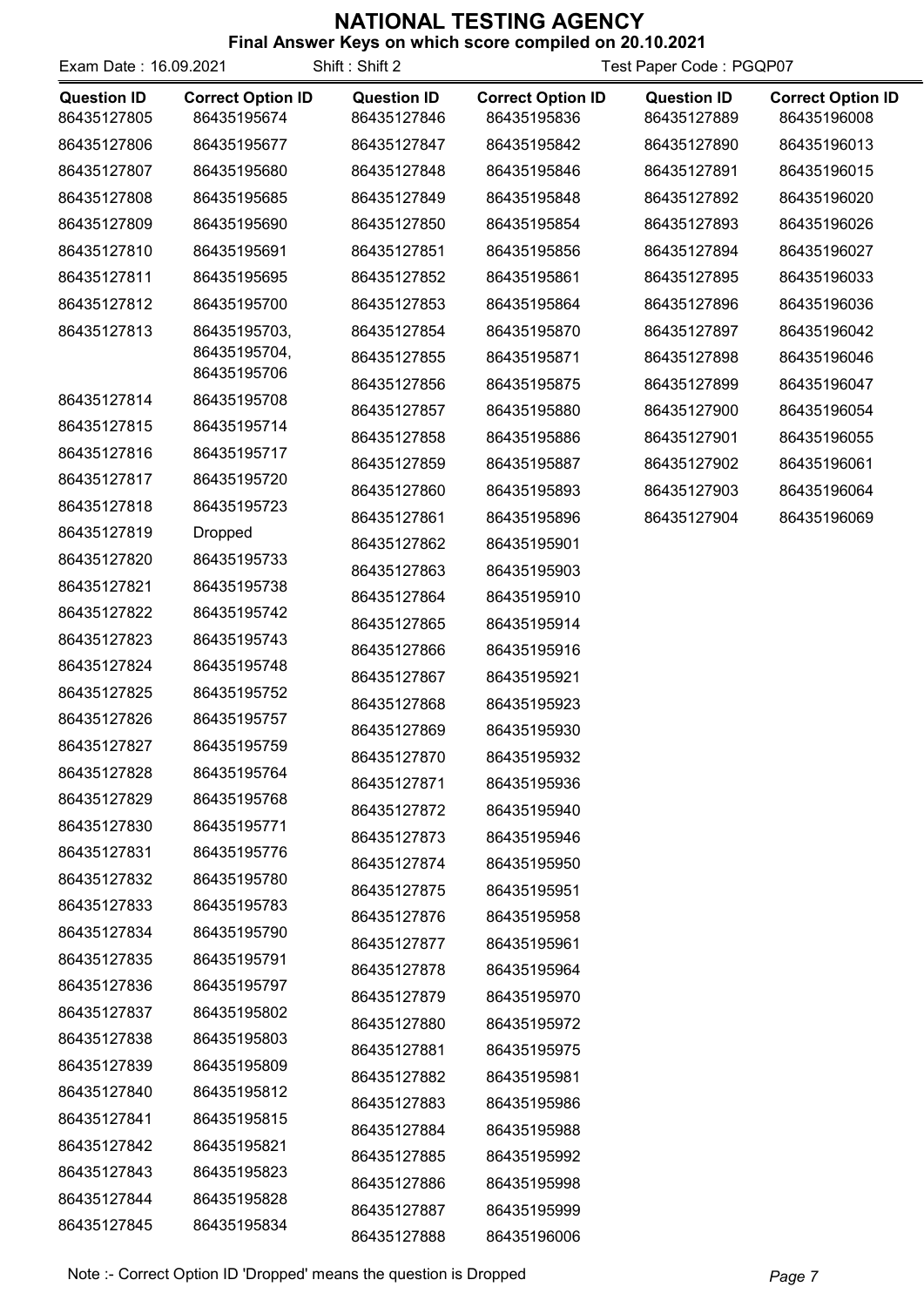| Exam Date: 24.09.2021             |                                          | Shift: Shift 1                    | Test Paper Code: PGQP08                  |                                   |                                          |
|-----------------------------------|------------------------------------------|-----------------------------------|------------------------------------------|-----------------------------------|------------------------------------------|
| <b>Question ID</b><br>86435129030 | <b>Correct Option ID</b><br>864351100574 | <b>Question ID</b><br>86435129072 | <b>Correct Option ID</b><br>864351100741 | <b>Question ID</b><br>86435129115 | <b>Correct Option ID</b><br>864351100914 |
| 86435129031                       | 864351100575                             | 86435129073                       | 864351100746                             | 86435129116                       | 864351100916                             |
| 86435129032                       | 864351100579,                            | 86435129074                       | 864351100749                             | 86435129117                       | 864351100922                             |
|                                   | 864351100580                             | 86435129075                       | 864351100754                             | 86435129118                       | 864351100923                             |
| 86435129033                       | 864351100583                             | 86435129076                       | 864351100758                             | 86435129119                       | 864351100928                             |
| 86435129034                       | 864351100590                             | 86435129077                       | 864351100759                             | 86435129120                       | 864351100933                             |
| 86435129035                       | 864351100592                             | 86435129078                       | 864351100764                             | 86435129121                       | 864351100938                             |
| 86435129036                       | 864351100597                             | 86435129079                       | 864351100768                             | 86435129122                       | 864351100939                             |
| 86435129037                       | 864351100600                             | 86435129080                       | 864351100772                             | 86435129123                       | 864351100945                             |
| 86435129038                       | 864351100605                             | 86435129081                       | 864351100777                             | 86435129124                       | 864351100950                             |
| 86435129039                       | 864351100608                             | 86435129082                       | 864351100782                             | 86435129125                       | 864351100954                             |
| 86435129040                       | 864351100614                             | 86435129083                       | 864351100783                             | 86435129126                       | 864351100957                             |
| 86435129041                       | 864351100616                             | 86435129084                       | 864351100787                             | 86435129127                       | 864351100961                             |
| 86435129042                       | 864351100622                             | 86435129085                       | 864351100792                             | 86435129128                       | 864351100966                             |
| 86435129043                       | 864351100624                             | 86435129086                       | 864351100797                             | 86435129129                       | 864351100968                             |
| 86435129044                       | 864351100629                             | 86435129087                       | 864351100800                             |                                   |                                          |
| 86435129045                       | 864351100631                             | 86435129088                       | 864351100805                             |                                   |                                          |
| 86435129046                       | 864351100635                             | 86435129089                       | 864351100810                             |                                   |                                          |
| 86435129047                       | 864351100640                             | 86435129090                       | 864351100811                             |                                   |                                          |
| 86435129048                       | 864351100644                             | 86435129091                       | 864351100817                             |                                   |                                          |
| 86435129049                       | 864351100650                             | 86435129092                       | 864351100820                             |                                   |                                          |
| 86435129050                       | 864351100651                             | 86435129093                       | 864351100823                             |                                   |                                          |
| 86435129051                       | <b>Dropped</b>                           | 86435129094                       | 864351100827                             |                                   |                                          |
| 86435129052                       | 864351100660                             | 86435129095                       | 864351100834                             |                                   |                                          |
| 86435129053                       | 864351100664                             | 86435129096                       | 864351100837                             |                                   |                                          |
| 86435129054                       | 864351100667                             | 86435129097                       | 864351100841                             |                                   |                                          |
| 86435129055                       | 864351100671                             | 86435129098                       | 864351100843                             |                                   |                                          |
| 86435129056                       | 864351100675                             | 86435129099                       | 864351100850                             |                                   |                                          |
| 86435129057                       | 864351100682                             | 86435129100                       | 864351100852                             |                                   |                                          |
| 86435129058                       | 864351100683                             | 86435129101                       | 864351100857                             |                                   |                                          |
| 86435129059                       | 864351100689                             | 86435129102                       | 864351100862                             |                                   |                                          |
| 86435129060                       | 864351100692                             | 86435129103                       | 864351100866                             |                                   |                                          |
| 86435129061                       | 864351100697                             | 86435129104                       | 864351100869                             |                                   |                                          |
| 86435129062                       | 864351100702                             | 86435129105                       | 864351100872                             |                                   |                                          |
| 86435129063                       | 864351100703                             | 86435129106                       | 864351100875                             |                                   |                                          |
| 86435129064                       | 864351100709                             | 86435129107                       | 864351100882                             |                                   |                                          |
| 86435129065                       | 864351100714                             | 86435129108                       | 864351100885                             |                                   |                                          |
| 86435129066                       | 864351100717                             | 86435129109                       | 864351100888                             |                                   |                                          |
| 86435129067                       | 864351100719                             | 86435129110                       | 864351100891                             |                                   |                                          |
| 86435129068                       | 864351100724                             | 86435129111                       | 864351100896                             |                                   |                                          |
| 86435129069                       | 864351100727                             | 86435129112                       | 864351100901                             |                                   |                                          |
| 86435129070                       | 864351100731                             | 86435129113                       | 864351100906                             |                                   |                                          |
| 86435129071                       | 864351100736                             | 86435129114                       | 864351100909                             |                                   |                                          |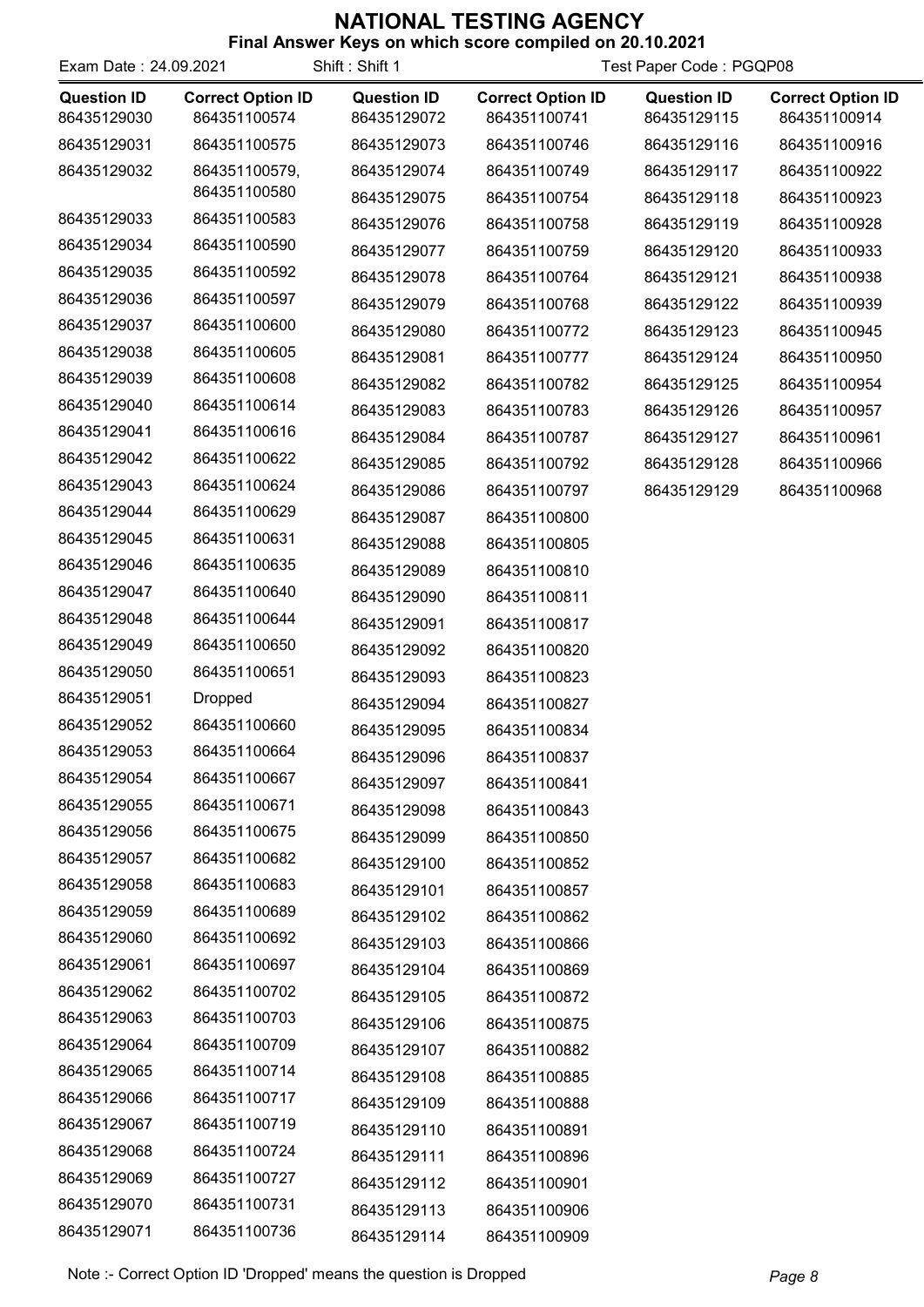| Exam Date: 16.09.2021             |                                         | Shift: Shift 2                    | Test Paper Code: PGQP09                 |                                   |                                         |
|-----------------------------------|-----------------------------------------|-----------------------------------|-----------------------------------------|-----------------------------------|-----------------------------------------|
| <b>Question ID</b><br>86435127905 | <b>Correct Option ID</b><br>86435196074 | <b>Question ID</b><br>86435127946 | <b>Correct Option ID</b><br>86435196236 | <b>Question ID</b><br>86435127989 | <b>Correct Option ID</b><br>86435196407 |
| 86435127906                       | 86435196077                             | 86435127947                       | 86435196240                             | 86435127990                       | 86435196413                             |
| 86435127907                       | 86435196080                             | 86435127948                       | 86435196244                             | 86435127991                       | 86435196415                             |
| 86435127908                       | 86435196085                             | 86435127949                       | 86435196249                             | 86435127992                       | 86435196421                             |
| 86435127909                       | 86435196090                             | 86435127950                       | 86435196252                             | 86435127993                       | 86435196423                             |
| 86435127910                       | 86435196091                             | 86435127951                       | 86435196257                             | 86435127994                       | 86435196428                             |
| 86435127911                       | 86435196095                             | 86435127952                       | 86435196259                             | 86435127995                       | 86435196432                             |
| 86435127912                       | 86435196100                             | 86435127953                       | 86435196264                             | 86435127996                       | 86435196435                             |
| 86435127913                       | 86435196103,                            | 86435127954                       | 86435196269                             | 86435127997                       | 86435196440                             |
|                                   | 86435196104,<br>86435196106             | 86435127955                       | 86435196272                             | 86435127998                       | 86435196444                             |
|                                   |                                         | 86435127956                       | 86435196278                             | 86435127999                       | 86435196449                             |
| 86435127914                       | 86435196108                             | 86435127957                       | 86435196280                             | 86435128000                       | 86435196452                             |
| 86435127915                       | 86435196114                             | 86435127958                       | 86435196285                             | 86435128001                       | 86435196456                             |
| 86435127916                       | 86435196117                             | 86435127959                       | 86435196287                             | 86435128002                       | 86435196461                             |
| 86435127917<br>86435127918        | 86435196120                             | 86435127960                       | 86435196293                             | 86435128003                       | 86435196463                             |
|                                   | 86435196123                             | 86435127961                       | 86435196296                             | 86435128004                       | 86435196469                             |
| 86435127919                       | <b>Dropped</b>                          | 86435127962                       | 86435196300                             |                                   |                                         |
| 86435127920                       | 86435196133                             | 86435127963                       | 86435196304                             |                                   |                                         |
| 86435127921                       | 86435196138                             | 86435127964                       | 86435196309                             |                                   |                                         |
| 86435127922                       | 86435196142                             | 86435127965                       | 86435196313                             |                                   |                                         |
| 86435127923                       | 86435196143                             | 86435127966                       | 86435196317                             |                                   |                                         |
| 86435127924                       | 86435196148                             | 86435127967                       | 86435196322                             |                                   |                                         |
| 86435127925                       | 86435196152                             | 86435127968                       | 86435196326                             |                                   |                                         |
| 86435127926<br>86435127927        | 86435196157                             | 86435127969                       | 86435196329                             |                                   |                                         |
|                                   | 86435196159                             | 86435127970                       | 86435196331                             |                                   |                                         |
| 86435127928                       | 86435196164<br>86435196168              | 86435127971                       | 86435196337                             |                                   |                                         |
| 86435127929                       |                                         | 86435127972                       | 86435196342                             |                                   |                                         |
| 86435127930<br>86435127931        | 86435196171<br>86435196177              | 86435127973                       | 86435196344                             |                                   |                                         |
| 86435127932                       | 86435196180                             | 86435127974                       | 86435196347                             |                                   |                                         |
| 86435127933                       | 86435196185                             | 86435127975                       | 86435196352                             |                                   |                                         |
| 86435127934                       | 86435196188                             | 86435127976                       | 86435196356                             |                                   |                                         |
| 86435127935                       | 86435196192                             | 86435127977                       | 86435196361                             |                                   |                                         |
| 86435127936                       | 86435196197                             | 86435127978                       | 86435196364                             |                                   |                                         |
| 86435127937                       | 86435196202                             | 86435127979                       | 86435196370                             |                                   |                                         |
| 86435127938                       | 86435196204                             | 86435127980                       | 86435196372                             |                                   |                                         |
| 86435127939                       | 86435196208                             | 86435127981                       | 86435196376                             |                                   |                                         |
| 86435127940                       | 86435196213                             | 86435127982                       | 86435196379                             |                                   |                                         |
| 86435127941                       | 86435196216                             | 86435127983                       | 86435196383                             |                                   |                                         |
| 86435127942                       | 86435196220                             | 86435127984                       | 86435196388                             |                                   |                                         |
| 86435127943                       | 86435196225                             | 86435127985                       | 86435196392                             |                                   |                                         |
| 86435127944                       |                                         | 86435127986                       | 86435196397                             |                                   |                                         |
|                                   | 86435196229                             | 86435127987                       | 86435196400                             |                                   |                                         |
| 86435127945                       | 86435196233                             | 86435127988                       | 86435196405                             |                                   |                                         |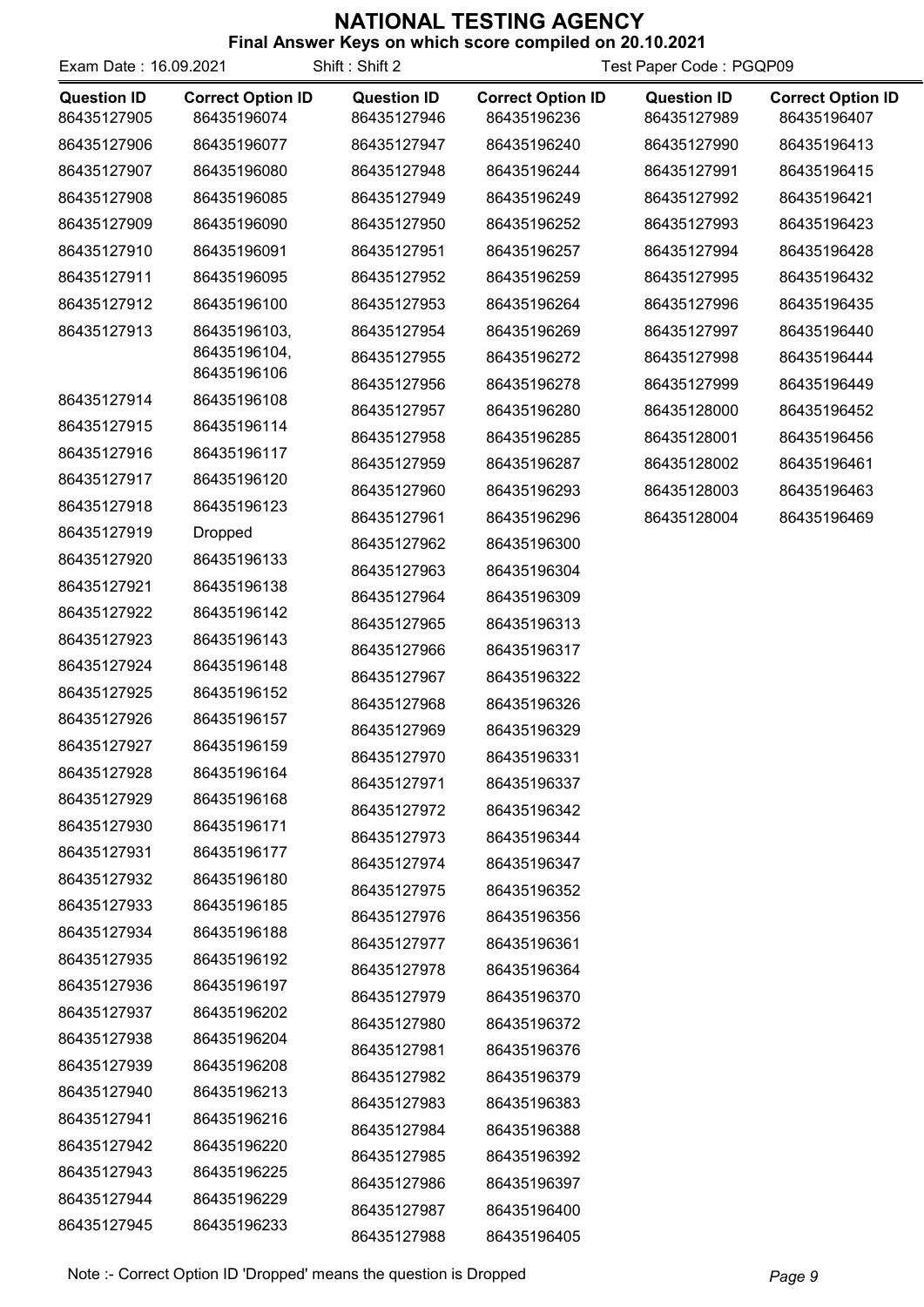| Exam Date: 16.09.2021             |                                         | Shift: Shift 2                    | Test Paper Code: PGQP10                 |                                   |                                         |
|-----------------------------------|-----------------------------------------|-----------------------------------|-----------------------------------------|-----------------------------------|-----------------------------------------|
| <b>Question ID</b><br>86435128005 | <b>Correct Option ID</b><br>86435196474 | <b>Question ID</b><br>86435128046 | <b>Correct Option ID</b><br>86435196638 | <b>Question ID</b><br>86435128089 | <b>Correct Option ID</b><br>86435196809 |
| 86435128006                       | 86435196477                             | 86435128047                       | 86435196639                             | 86435128090                       | 86435196811                             |
| 86435128007                       | 86435196480                             | 86435128048                       | 86435196644                             | 86435128091                       | 86435196817                             |
| 86435128008                       | 86435196485                             | 86435128049                       | 86435196650                             | 86435128092                       | 86435196819                             |
| 86435128009                       | 86435196490                             | 86435128050                       | 86435196654                             | 86435128093                       | 86435196825                             |
| 86435128010                       | 86435196491                             | 86435128051                       | 86435196655                             | 86435128094                       | 86435196830                             |
| 86435128011                       | 86435196495                             | 86435128052                       | 86435196659                             | 86435128095                       | 86435196831                             |
| 86435128012                       | 86435196500                             | 86435128053                       | 86435196663                             | 86435128096                       | 86435196837                             |
| 86435128013                       | 86435196503,                            | 86435128054                       | 86435196669                             | 86435128097                       | 86435196839                             |
|                                   | 86435196504,                            | 86435128055                       | 86435196671                             | 86435128098                       | 86435196843                             |
|                                   | 86435196506                             | 86435128056                       | 86435196678                             | 86435128099                       | 86435196850                             |
| 86435128014                       | 86435196508                             | 86435128057                       | 86435196679                             | 86435128100                       | 86435196851                             |
| 86435128015                       | 86435196514                             | 86435128058                       | 86435196685                             | 86435128101                       | 86435196855                             |
| 86435128016                       | 86435196517                             | 86435128059                       | 86435196688                             | 86435128102                       | 86435196859                             |
| 86435128017                       | 86435196520                             | 86435128060                       | 86435196692                             | 86435128103                       | 86435196866                             |
| 86435128018                       | 86435196523                             | 86435128061                       | 86435196695                             | 86435128104                       | 86435196867                             |
| 86435128019                       | <b>Dropped</b>                          | 86435128062                       | 86435196702                             |                                   |                                         |
| 86435128020                       | 86435196533                             | 86435128063                       | 86435196703                             |                                   |                                         |
| 86435128021                       | 86435196538                             | 86435128064                       | 86435196709                             |                                   |                                         |
| 86435128022                       | 86435196542                             | 86435128065                       | 86435196712                             |                                   |                                         |
| 86435128023                       | 86435196543                             | 86435128066                       | 86435196718                             |                                   |                                         |
| 86435128024                       | 86435196548                             | 86435128067                       | 86435196722                             |                                   |                                         |
| 86435128025                       | 86435196552                             | 86435128068                       | 86435196726                             |                                   |                                         |
| 86435128026                       | 86435196557                             | 86435128069                       | 86435196729                             |                                   |                                         |
| 86435128027                       | 86435196559                             | 86435128070                       | 86435196732                             |                                   |                                         |
| 86435128028                       | 86435196564                             | 86435128071                       | 86435196735                             |                                   |                                         |
| 86435128029                       | 86435196568                             | 86435128072                       | 86435196741                             |                                   |                                         |
| 86435128030                       | 86435196572                             | 86435128073                       | 86435196743                             |                                   |                                         |
| 86435128031                       | 86435196578                             | 86435128074                       | 86435196750                             |                                   |                                         |
| 86435128032                       | 86435196581                             | 86435128075                       | 86435196751                             |                                   |                                         |
| 86435128033                       | 86435196583                             | 86435128076                       | 86435196757                             |                                   |                                         |
| 86435128034                       | 86435196588                             | 86435128077                       | 86435196759                             |                                   |                                         |
| 86435128035                       | 86435196591                             | 86435128078                       | 86435196765                             |                                   |                                         |
| 86435128036                       | 86435196597                             | 86435128079                       | 86435196768                             |                                   |                                         |
| 86435128037                       | 86435196602                             | 86435128080                       | 86435196773                             |                                   |                                         |
| 86435128038                       | 86435196604                             | 86435128081                       | 86435196775                             |                                   |                                         |
| 86435128039                       | 86435196607                             | 86435128082                       | 86435196781                             |                                   |                                         |
| 86435128040                       | 86435196613                             | 86435128083                       | 86435196786                             |                                   |                                         |
| 86435128041                       | 86435196615                             | 86435128084                       | 86435196787                             |                                   |                                         |
| 86435128042                       | 86435196622                             | 86435128085                       | 86435196793                             |                                   |                                         |
| 86435128043                       | 86435196624                             | 86435128086                       | 86435196796                             |                                   |                                         |
| 86435128044                       | 86435196628                             | 86435128087                       | 86435196802                             |                                   |                                         |
| 86435128045                       | 86435196631                             | 86435128088                       | 86435196804                             |                                   |                                         |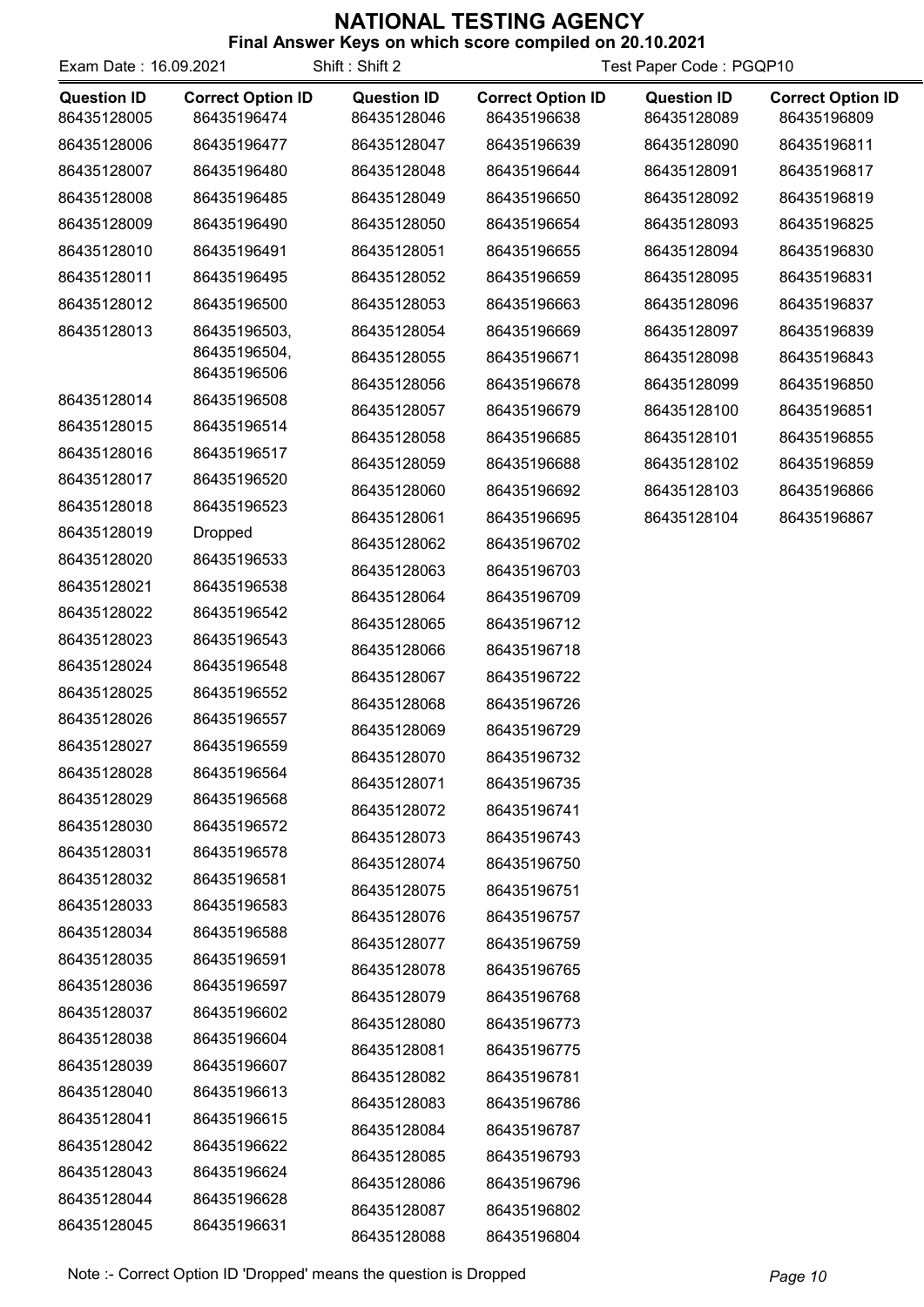| <b>Final Aliswer Reys Off Which Score Complied Off 20.10.2021</b> |  |  |                      |  |
|-------------------------------------------------------------------|--|--|----------------------|--|
|                                                                   |  |  | $\sim$ $\sim$ $\sim$ |  |

| Exam Date: 15.09.2021            |                                        | Shift: Shift 1                   | Test Paper Code: PGQP11                |                                  |                                        |
|----------------------------------|----------------------------------------|----------------------------------|----------------------------------------|----------------------------------|----------------------------------------|
| <b>Question ID</b><br>1908891992 | <b>Correct Option ID</b><br>1908897903 | <b>Question ID</b><br>1908892035 | <b>Correct Option ID</b><br>1908898074 | <b>Question ID</b><br>1908892078 | <b>Correct Option ID</b><br>1908898248 |
| 1908891993                       | 1908897905                             | 1908892036                       | 1908898079                             | 1908892079                       | 1908898249                             |
| 1908891994                       | 1908897912                             | 1908892037                       | 1908898083                             | 1908892080                       | 1908898256                             |
| 1908891995                       | 1908897916                             | 1908892038                       | 1908898086                             | 1908892081                       | 1908898257                             |
| 1908891996                       | 1908897918                             | 1908892039                       | 1908898091                             | 1908892082                       | 1908898262                             |
| 1908891997                       | 1908897921                             | 1908892040                       | 1908898096                             | 1908892083                       | 1908898268                             |
| 1908891998                       | 1908897928                             | 1908892041                       | 1908898097                             | 1908892084                       | 1908898269                             |
| 1908891999                       | 1908897931                             | 1908892042                       | 1908898104                             | 1908892085                       | 1908898273                             |
| 1908892000                       | 1908897935                             | 1908892043                       | 1908898106                             | 1908892086                       | 1908898280                             |
| 1908892001                       | 1908897937                             | 1908892044                       | 1908898110                             | 1908892087                       | 1908898284                             |
| 1908892002                       | 1908897944                             | 1908892045                       | 1908898114                             | 1908892088                       | 1908898287                             |
| 1908892003                       | 1908897948                             | 1908892046                       | 1908898119                             | 1908892089                       | 1908898291                             |
| 1908892004                       | 1908897952                             | 1908892047                       | 1908898122                             | 1908892090                       | 1908898293                             |
| 1908892005                       | 1908897954                             | 1908892048                       | 1908898125                             | 1908892091                       | 1908898299                             |
| 1908892006                       | 1908897958                             | 1908892049                       | 1908898130                             |                                  |                                        |
| 1908892007                       | 1908897964                             | 1908892050                       | 1908898134                             |                                  |                                        |
| 1908892008                       | 1908897965                             | 1908892051                       | 1908898138                             |                                  |                                        |
| 1908892009                       | 1908897970                             | 1908892052                       | 1908898141                             |                                  |                                        |
| 1908892010                       | 1908897974                             | 1908892053                       | 1908898145                             |                                  |                                        |
| 1908892011                       | 1908897977                             | 1908892054                       | 1908898151                             |                                  |                                        |
| 1908892012                       | 1908897982                             | 1908892055                       | 1908898153                             |                                  |                                        |
| 1908892013                       | 1908897987                             | 1908892056                       | 1908898157                             |                                  |                                        |
| 1908892014                       | 1908897991                             | 1908892057                       | 1908898163                             |                                  |                                        |
| 1908892015                       | 1908897993                             | 1908892058                       | 1908898167                             |                                  |                                        |
| 1908892016                       | 1908897997                             | 1908892059                       | 1908898171                             |                                  |                                        |
| 1908892017                       | 1908898003                             | 1908892060                       | 1908898175                             |                                  |                                        |
| 1908892018                       | 1908898007                             | 1908892061                       | 1908898178                             |                                  |                                        |
| 1908892019                       | 1908898009                             | 1908892062                       | 1908898182                             |                                  |                                        |
| 1908892020                       | 1908898016                             | 1908892063                       | 1908898187                             |                                  |                                        |
| 1908892021                       | 1908898017                             | 1908892064                       | 1908898192                             |                                  |                                        |
| 1908892022                       | 1908898022                             | 1908892065                       | 1908898196                             |                                  |                                        |
| 1908892023                       | 1908898025                             | 1908892066                       | 1908898199                             |                                  |                                        |
| 1908892024                       | 1908898031                             | 1908892067                       | 1908898202                             |                                  |                                        |
| 1908892025                       | 1908898034                             | 1908892068                       | 1908898205                             |                                  |                                        |
| 1908892026                       | 1908898037                             | 1908892069                       | 1908898210                             |                                  |                                        |
| 1908892027                       | 1908898044                             | 1908892070                       | 1908898215                             |                                  |                                        |
| 1908892028                       | 1908898045                             | 1908892071                       | 1908898220                             |                                  |                                        |
| 1908892029                       | 1908898051                             | 1908892072                       | 1908898222                             |                                  |                                        |
| 1908892030                       | 1908898056                             | 1908892073                       | 1908898226                             |                                  |                                        |
| 1908892031                       | 1908898058                             | 1908892074                       | 1908898232                             |                                  |                                        |
| 1908892032                       | 1908898064                             | 1908892075                       | 1908898233                             |                                  |                                        |
| 1908892033                       | 1908898066                             | 1908892076                       | 1908898239                             |                                  |                                        |
| 1908892034                       | 1908898071                             | 1908892077                       | 1908898242                             |                                  |                                        |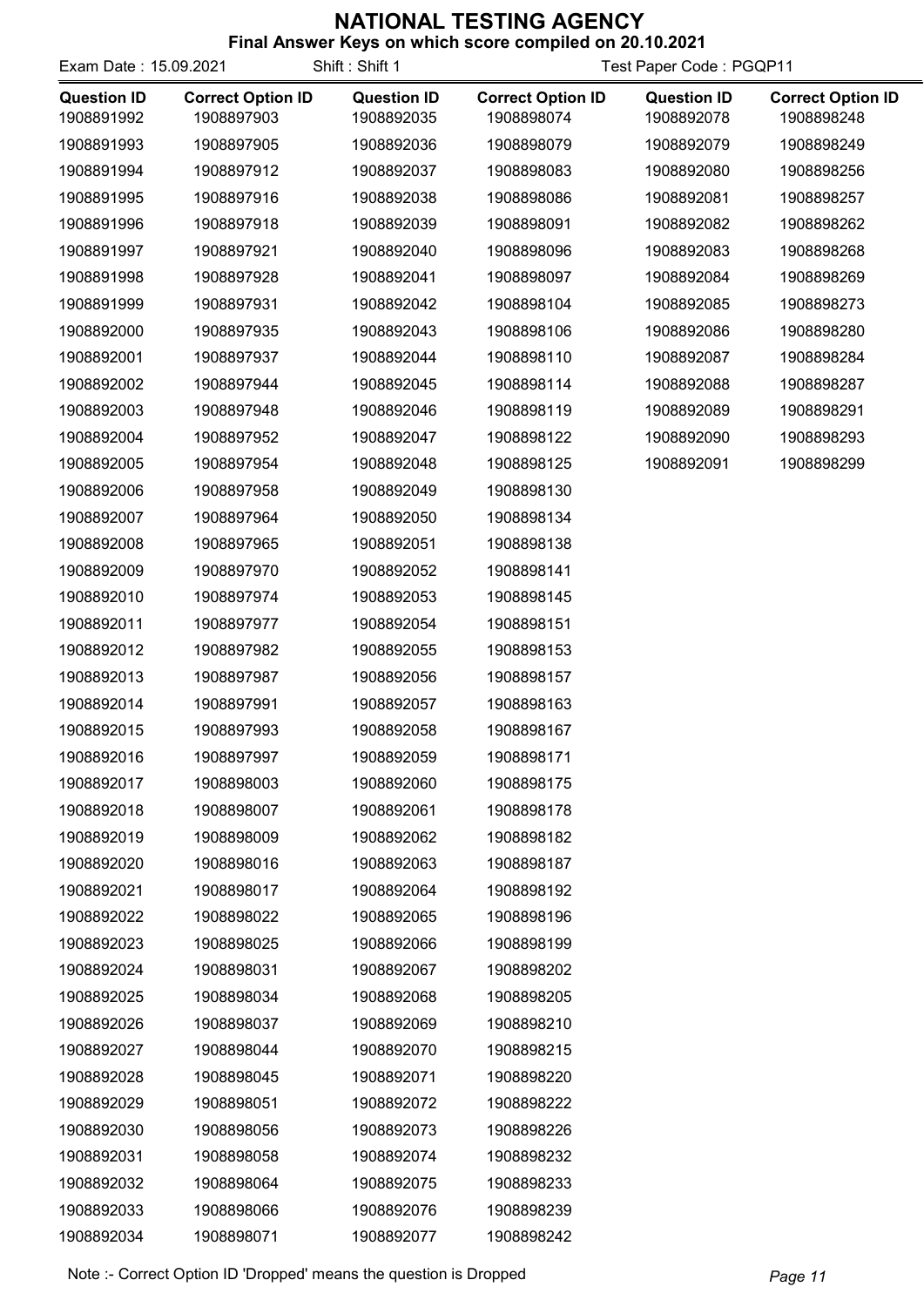| Exam Date: 24.09.2021             |                                          | Shift: Shift 2                    | Test Paper Code: PGQP12                  |                                   |                                          |
|-----------------------------------|------------------------------------------|-----------------------------------|------------------------------------------|-----------------------------------|------------------------------------------|
| <b>Question ID</b><br>86435129730 | <b>Correct Option ID</b><br>864351103372 | <b>Question ID</b><br>86435129772 | <b>Correct Option ID</b><br>864351103540 | <b>Question ID</b><br>86435129815 | <b>Correct Option ID</b><br>864351103711 |
| 86435129731                       | 864351103377                             | 86435129773                       | 864351103543                             | 86435129816                       | 864351103718                             |
| 86435129732                       | 864351103379                             | 86435129774                       | 864351103548                             | 86435129817                       | 864351103719                             |
| 86435129733                       | 864351103385                             | 86435129775                       | 864351103551                             | 86435129818                       | 864351103724                             |
| 86435129734                       | 864351103387                             | 86435129776                       | 864351103557                             | 86435129819                       | 864351103727                             |
| 86435129735                       | 864351103393                             | 86435129777                       | 864351103562                             | 86435129820                       | 864351103732                             |
| 86435129736                       | 864351103396                             | 86435129778                       | 864351103563                             | 86435129821                       | 864351103737                             |
| 86435129737                       | 864351103400                             | 86435129779                       | 864351103567                             | 86435129822                       | 864351103741                             |
| 86435129738                       | 864351103405                             | 86435129780                       | 864351103571                             | 86435129823                       | 864351103746                             |
| 86435129739                       | 864351103409                             | 86435129781                       | 864351103575                             | 86435129824                       | 864351103748                             |
| 86435129740                       | 864351103412                             | 86435129782                       | 864351103579                             | 86435129825                       | 864351103751                             |
| 86435129741                       | 864351103416                             | 86435129783                       | 864351103583                             | 86435129826                       | 864351103755                             |
| 86435129742                       | 864351103422                             | 86435129784                       | 864351103587                             | 86435129827                       | 864351103760                             |
| 86435129743                       | 864351103425                             | 86435129785                       | 864351103594                             | 86435129828                       | 864351103763                             |
| 86435129744                       | 864351103430                             | 86435129786                       | 864351103595                             | 86435129829                       | 864351103768                             |
| 86435129745                       | 864351103432                             | 86435129787                       | 864351103600                             |                                   |                                          |
| 86435129746                       | 864351103436,                            | 86435129788                       | 864351103605                             |                                   |                                          |
|                                   | 864351103437                             | 86435129789                       | 864351103610                             |                                   |                                          |
| 86435129747                       | 864351103440                             | 86435129790                       | 864351103614                             |                                   |                                          |
| 86435129748                       | 864351103444                             | 86435129791                       | 864351103615                             |                                   |                                          |
| 86435129749                       | 864351103447                             | 86435129792                       | 864351103621                             |                                   |                                          |
| 86435129750                       | 864351103453                             | 86435129793                       | 864351103625                             |                                   |                                          |
| 86435129751                       | 864351103457                             | 86435129794                       | 864351103627                             |                                   |                                          |
| 86435129752                       | 864351103462                             | 86435129795                       | 864351103633                             |                                   |                                          |
| 86435129753                       | 864351103466                             | 86435129796                       | 864351103638                             |                                   |                                          |
| 86435129754                       | 864351103467                             | 86435129797                       | 864351103640                             |                                   |                                          |
| 86435129755                       | 864351103472                             | 86435129798                       | 864351103643                             |                                   |                                          |
| 86435129756                       | 864351103478                             | 86435129799                       | 864351103647                             |                                   |                                          |
| 86435129757                       | 864351103481                             | 86435129800                       | 864351103652                             |                                   |                                          |
| 86435129758                       | 864351103484                             | 86435129801                       | 864351103655                             |                                   |                                          |
| 86435129759                       | 864351103488                             | 86435129802                       | 864351103660                             |                                   |                                          |
| 86435129760                       | 864351103492                             | 86435129803                       | 864351103664                             |                                   |                                          |
| 86435129761                       | 864351103496                             | 86435129804                       | 864351103669                             |                                   |                                          |
| 86435129762                       | 864351103500                             | 86435129805                       | 864351103671                             |                                   |                                          |
| 86435129763                       | 864351103505                             | 86435129806                       | 864351103675                             |                                   |                                          |
| 86435129764                       | 864351103509                             | 86435129807                       | 864351103679                             |                                   |                                          |
| 86435129765                       | 864351103512                             | 86435129808                       | 864351103683                             |                                   |                                          |
| 86435129766                       | 864351103516                             | 86435129809                       | 864351103688                             |                                   |                                          |
| 86435129767                       | 864351103519                             | 86435129810                       | 864351103691                             |                                   |                                          |
| 86435129768                       | 864351103525                             | 86435129811                       | 864351103695                             |                                   |                                          |
| 86435129769                       | 864351103528                             | 86435129812                       | 864351103702                             |                                   |                                          |
| 86435129770                       | 864351103532                             | 86435129813                       | 864351103703                             |                                   |                                          |
| 86435129771                       | 864351103537                             | 86435129814                       | 864351103707                             |                                   |                                          |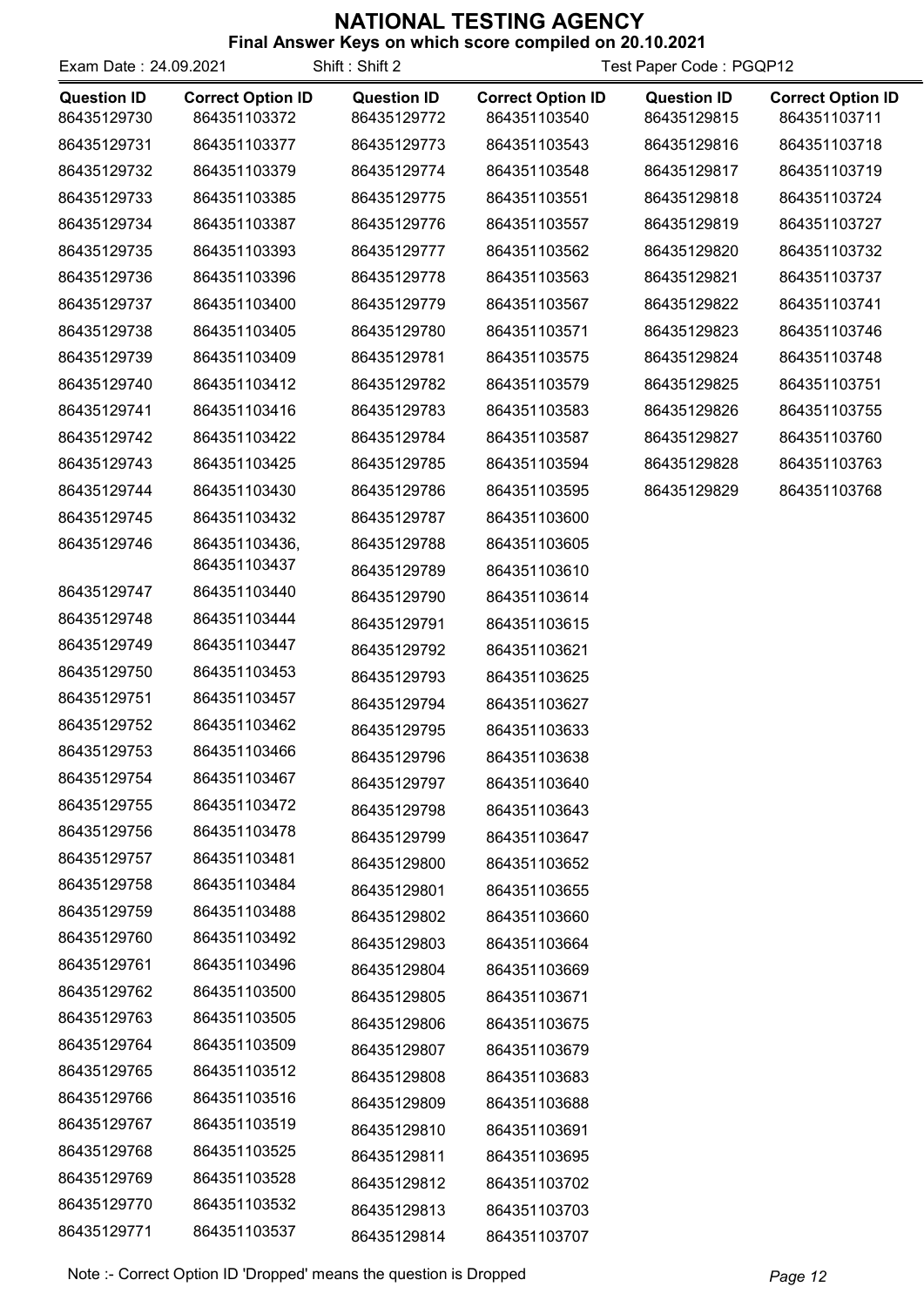| Exam Date: 16.09.2021             |                                         | Shift: Shift 1                    | Test Paper Code: PGQP13                 |                                   |                                         |
|-----------------------------------|-----------------------------------------|-----------------------------------|-----------------------------------------|-----------------------------------|-----------------------------------------|
| <b>Question ID</b><br>86435126505 | <b>Correct Option ID</b><br>86435190474 | <b>Question ID</b><br>86435126548 | <b>Correct Option ID</b><br>86435190646 | <b>Question ID</b><br>86435126591 | <b>Correct Option ID</b><br>86435190818 |
| 86435126506                       | 86435190476                             | 86435126549                       | 86435190649                             | 86435126592                       | 86435190820                             |
| 86435126507                       | 86435190482                             | 86435126550                       | 86435190652                             | 86435126593                       | 86435190823                             |
| 86435126508                       | 86435190483                             | 86435126551                       | 86435190656                             | 86435126594                       | 86435190830                             |
| 86435126509                       | 86435190489                             | 86435126552                       | 86435190661                             | 86435126595                       | 86435190832                             |
| 86435126510                       | 86435190494                             | 86435126553                       | 86435190665                             | 86435126596                       | 86435190838                             |
| 86435126511                       | 86435190498                             | 86435126554                       | 86435190669                             | 86435126597                       | 86435190840                             |
| 86435126512                       | 86435190502                             | 86435126555                       | 86435190673                             | 86435126598                       | 86435190844                             |
| 86435126513                       | 86435190505                             | 86435126556                       | 86435190678                             | 86435126599                       | 86435190849                             |
| 86435126514                       | 86435190509                             | 86435126557                       | 86435190681                             | 86435126600                       | 86435190853                             |
| 86435126515                       | 86435190511                             | 86435126558                       | 86435190686                             | 86435126601                       | 86435190857                             |
| 86435126516                       | 86435190516                             | 86435126559                       | 86435190689                             | 86435126602                       | 86435190860                             |
| 86435126517                       | 86435190519                             | 86435126560                       | 86435190694                             | 86435126603                       | 86435190864                             |
| 86435126518                       | 86435190525                             | 86435126561                       | 86435190697                             | 86435126604                       | 86435190868                             |
| 86435126519                       | 86435190529                             | 86435126562                       | 86435190701                             |                                   |                                         |
| 86435126520                       | 86435190534                             | 86435126563                       | 86435190705                             |                                   |                                         |
| 86435126521                       | 86435190536                             | 86435126564                       | 86435190709                             |                                   |                                         |
| 86435126522                       | 86435190542                             | 86435126565                       | 86435190712                             |                                   |                                         |
| 86435126523                       | 86435190543                             | 86435126566                       | 86435190716                             |                                   |                                         |
| 86435126524                       | 86435190549                             | 86435126567                       | 86435190722                             |                                   |                                         |
| 86435126525                       | 86435190551                             | 86435126568                       | 86435190725                             |                                   |                                         |
| 86435126526                       | 86435190557                             | 86435126569                       | 86435190728                             |                                   |                                         |
| 86435126527                       | 86435190561                             | 86435126570                       | 86435190732                             |                                   |                                         |
| 86435126528                       | 86435190564                             | 86435126571                       | 86435190736                             |                                   |                                         |
| 86435126529                       | 86435190568                             | 86435126572                       | 86435190739                             |                                   |                                         |
| 86435126530                       | 86435190574                             | 86435126573                       | 86435190745                             |                                   |                                         |
| 86435126531                       | 86435190576                             | 86435126574                       | 86435190749                             |                                   |                                         |
| 86435126532                       | 86435190582                             | 86435126575                       | 86435190753                             |                                   |                                         |
| 86435126533                       | 86435190583                             | 86435126576                       | 86435190757                             |                                   |                                         |
| 86435126534                       | 86435190590                             | 86435126577                       | 86435190762                             |                                   |                                         |
| 86435126535                       | 86435190592                             | 86435126578                       | 86435190765                             |                                   |                                         |
| 86435126536                       | 86435190597                             | 86435126579                       | 86435190767                             |                                   |                                         |
| 86435126537                       | 86435190601                             | 86435126580                       | 86435190773                             |                                   |                                         |
| 86435126538                       | 86435190606                             | 86435126581                       | 86435190775                             |                                   |                                         |
| 86435126539                       | 86435190609                             | 86435126582                       | 86435190780                             |                                   |                                         |
| 86435126540                       | 86435190613                             | 86435126583                       | 86435190785                             |                                   |                                         |
| 86435126541                       | 86435190617                             | 86435126584                       | 86435190789                             |                                   |                                         |
| 86435126542                       | 86435190620                             | 86435126585                       | 86435190793                             |                                   |                                         |
| 86435126543                       | 86435190625                             | 86435126586                       | 86435190797                             |                                   |                                         |
| 86435126544                       | 86435190630                             | 86435126587                       | 86435190800                             |                                   |                                         |
| 86435126545                       | 86435190633                             | 86435126588                       | 86435190803                             |                                   |                                         |
| 86435126546                       | 86435190637                             | 86435126589                       | 86435190809                             |                                   |                                         |
| 86435126547                       | 86435190641                             | 86435126590                       | 86435190813                             |                                   |                                         |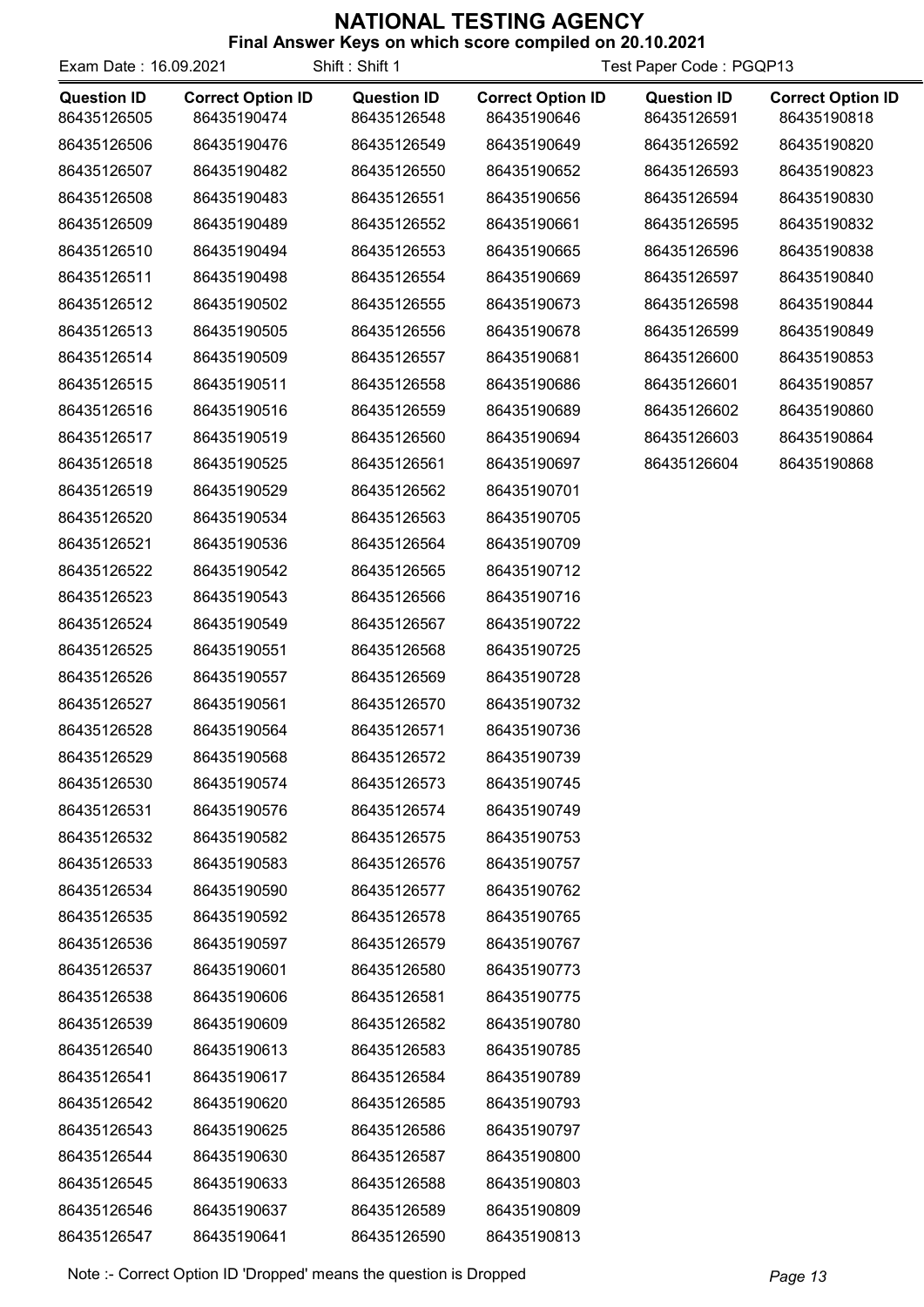| <b>THIS ANSWER INEXED ON WHICH SCOTE COMPILED ON ZU. 10.2021</b><br>Shift: Shift 2<br>Test Paper Code: PGQP14<br>Exam Date: 15.09.2021 |                                         |                                  |                                         |                                  |                                         |
|----------------------------------------------------------------------------------------------------------------------------------------|-----------------------------------------|----------------------------------|-----------------------------------------|----------------------------------|-----------------------------------------|
| <b>Question ID</b><br>1908892999                                                                                                       | <b>Correct Option ID</b><br>19088911904 | <b>Question ID</b><br>1908893042 | <b>Correct Option ID</b><br>19088912076 | <b>Question ID</b><br>1908893085 | <b>Correct Option ID</b><br>19088912245 |
| 1908893000                                                                                                                             | 19088911906                             | 1908893043                       | 19088912078                             | 1908893086                       | 19088912251                             |
| 1908893001                                                                                                                             | 19088911911                             | 1908893044                       | 19088912083                             | 1908893087                       | 19088912254                             |
| 1908893002                                                                                                                             | 19088911916                             | 1908893045                       | 19088912085                             | 1908893088                       | 19088912259                             |
| 1908893003                                                                                                                             | 19088911919                             | 1908893046                       | 19088912090                             | 1908893089                       | 19088912262                             |
| 1908893004                                                                                                                             | 19088911921                             | 1908893047                       | 19088912095                             | 1908893090                       | 19088912267                             |
| 1908893005                                                                                                                             | 19088911928                             | 1908893048                       | 19088912100                             | 1908893091                       | 19088912270                             |
| 1908893006                                                                                                                             | 19088911930                             | 1908893049                       | 19088912103                             | 1908893092                       | 19088912274                             |
| 1908893007                                                                                                                             | 19088911936                             | 1908893050                       | 19088912107                             | 1908893093                       | 19088912279                             |
| 1908893008                                                                                                                             | 19088911939                             | 1908893051                       | 19088912110                             | 1908893094                       | 19088912283                             |
| 1908893009                                                                                                                             | 19088911944                             | 1908893052                       | 19088912113                             | 1908893095                       | 19088912286                             |
| 1908893010                                                                                                                             | 19088911948                             | 1908893053                       | 19088912119                             | 1908893096                       | 19088912289                             |
| 1908893011                                                                                                                             | 19088911950                             | 1908893054                       | 19088912122                             | 1908893097                       | 19088912295                             |
| 1908893012                                                                                                                             | 19088911953                             | 1908893055                       | 19088912125                             | 1908893098                       | 19088912300                             |
| 1908893013                                                                                                                             | 19088911959                             | 1908893056                       | 19088912131                             |                                  |                                         |
| 1908893014                                                                                                                             | 19088911962                             | 1908893057                       | 19088912134                             |                                  |                                         |
| 1908893015                                                                                                                             | 19088911966                             | 1908893058                       | 19088912139                             |                                  |                                         |
| 1908893016                                                                                                                             | 19088911972                             | 1908893059                       | 19088912142                             |                                  |                                         |
| 1908893017                                                                                                                             | 19088911975                             | 1908893060                       | 19088912148                             |                                  |                                         |
| 1908893018                                                                                                                             | 19088911979                             | 1908893061                       | 19088912149                             |                                  |                                         |
| 1908893019                                                                                                                             | 19088911984                             | 1908893062                       | 19088912156                             |                                  |                                         |
| 1908893020                                                                                                                             | 19088911988                             | 1908893063                       | 19088912158                             |                                  |                                         |
| 1908893021                                                                                                                             | 19088911990                             | 1908893064                       | 19088912162                             |                                  |                                         |
| 1908893022                                                                                                                             | 19088911995                             | 1908893065                       | 19088912168                             |                                  |                                         |
| 1908893023                                                                                                                             | 19088911997                             | 1908893066                       | 19088912169                             |                                  |                                         |
| 1908893024                                                                                                                             | 19088912002                             | 1908893067                       | 19088912174                             |                                  |                                         |
| 1908893025                                                                                                                             | 19088912007                             | 1908893068                       | 19088912179                             |                                  |                                         |
| 1908893026                                                                                                                             | 19088912009                             | 1908893069                       | 19088912184                             |                                  |                                         |
| 1908893027                                                                                                                             | 19088912013                             | 1908893070                       | 19088912186                             |                                  |                                         |
| 1908893028                                                                                                                             | 19088912020                             | 1908893071                       | 19088912191                             |                                  |                                         |
| 1908893029                                                                                                                             | 19088912022                             | 1908893072                       | 19088912194                             |                                  |                                         |
| 1908893030                                                                                                                             | 19088912026                             | 1908893073                       | 19088912199                             |                                  |                                         |
| 1908893031                                                                                                                             | 19088912031                             | 1908893074                       | 19088912202                             |                                  |                                         |
| 1908893032                                                                                                                             | 19088912036                             | 1908893075                       | 19088912207                             |                                  |                                         |
| 1908893033                                                                                                                             | 19088912040                             | 1908893076                       | 19088912211                             |                                  |                                         |
| 1908893034                                                                                                                             | 19088912043                             | 1908893077                       | 19088912213                             |                                  |                                         |
| 1908893035                                                                                                                             | 19088912048                             | 1908893078                       | 19088912220                             |                                  |                                         |
| 1908893036                                                                                                                             | 19088912050                             | 1908893079                       | 19088912222                             |                                  |                                         |
| 1908893037                                                                                                                             | 19088912054                             | 1908893080                       | 19088912226                             |                                  |                                         |
| 1908893038                                                                                                                             | 19088912057                             | 1908893081                       | 19088912231                             |                                  |                                         |
| 1908893039                                                                                                                             | 19088912063                             | 1908893082                       | 19088912234                             |                                  |                                         |
| 1908893040                                                                                                                             | 19088912067                             | 1908893083                       | 19088912239                             |                                  |                                         |
| 1908893041                                                                                                                             | 19088912071                             | 1908893084                       | 19088912244                             |                                  |                                         |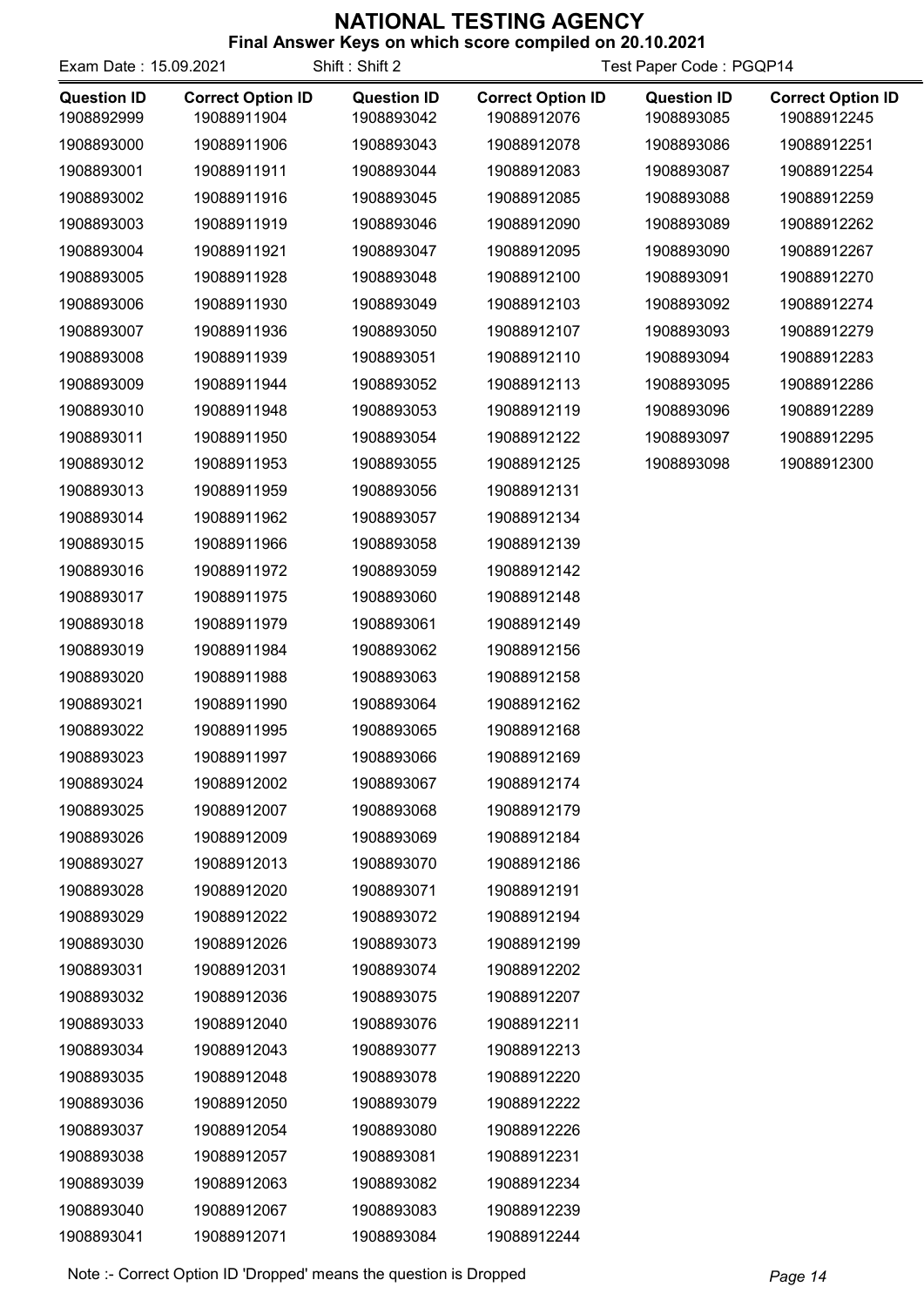| Exam Date: 16.09.2021             |                                         | Shift: Shift 1                    | Test Paper Code: PGQP15                 |                                   |                                         |
|-----------------------------------|-----------------------------------------|-----------------------------------|-----------------------------------------|-----------------------------------|-----------------------------------------|
| <b>Question ID</b><br>86435126605 | <b>Correct Option ID</b><br>86435190874 | <b>Question ID</b><br>86435126648 | <b>Correct Option ID</b><br>86435191046 | <b>Question ID</b><br>86435126691 | <b>Correct Option ID</b><br>86435191215 |
| 86435126606                       | 86435190876                             | 86435126649                       | 86435191048                             | 86435126692                       | 86435191222                             |
| 86435126607                       | 86435190882                             | 86435126650                       | 86435191051                             | 86435126693                       | 86435191226                             |
| 86435126608                       | 86435190883                             | 86435126651                       | 86435191058                             | 86435126694                       | 86435191228                             |
| 86435126609                       | 86435190889                             | 86435126652                       | 86435191060                             | 86435126695                       | 86435191232                             |
| 86435126610                       | 86435190894                             | 86435126653                       | 86435191063                             | 86435126696                       | 86435191235                             |
| 86435126611                       | 86435190898                             | 86435126654                       | 86435191070                             | 86435126697                       | 86435191241                             |
| 86435126612                       | 86435190902                             | 86435126655                       | 86435191072                             | 86435126698                       | 86435191243                             |
| 86435126613                       | 86435190905                             | 86435126656                       | 86435191078                             | 86435126699                       | 86435191250                             |
| 86435126614                       | 86435190909                             | 86435126657                       | 86435191081                             | 86435126700                       | 86435191253                             |
| 86435126615                       | 86435190911                             | 86435126658                       | 86435191086                             | 86435126701                       | 86435191258                             |
| 86435126616                       | 86435190916                             | 86435126659                       | 86435191090                             | 86435126702                       | 86435191262                             |
| 86435126617                       | 86435190919                             | 86435126660                       | 86435191092                             | 86435126703                       | 86435191264                             |
| 86435126618                       | 86435190925                             | 86435126661                       | 86435191098                             | 86435126704                       | 86435191267                             |
| 86435126619                       | 86435190929                             | 86435126662                       | 86435191100                             |                                   |                                         |
| 86435126620                       | 86435190934                             | 86435126663                       | 86435191106                             |                                   |                                         |
| 86435126621                       | 86435190936                             | 86435126664                       | 86435191110                             |                                   |                                         |
| 86435126622                       | 86435190942                             | 86435126665                       | 86435191113                             |                                   |                                         |
| 86435126623                       | 86435190943                             | 86435126666                       | 86435191118                             |                                   |                                         |
| 86435126624                       | 86435190949                             | 86435126667                       | 86435191121                             |                                   |                                         |
| 86435126625                       | 86435190951                             | 86435126668                       | 86435191125                             |                                   |                                         |
| 86435126626                       | 86435190957                             | 86435126669                       | 86435191130                             |                                   |                                         |
| 86435126627                       | 86435190961                             | 86435126670                       | 86435191132                             |                                   |                                         |
| 86435126628                       | 86435190964                             | 86435126671                       | 86435191136                             |                                   |                                         |
| 86435126629                       | 86435190968                             | 86435126672                       | 86435191141                             |                                   |                                         |
| 86435126630                       | 86435190973                             | 86435126673                       | 86435191144                             |                                   |                                         |
| 86435126631                       | 86435190978                             | 86435126674                       | 86435191149                             |                                   |                                         |
| 86435126632                       | 86435190979                             | 86435126675                       | 86435191153                             |                                   |                                         |
| 86435126633                       | 86435190984                             | 86435126676                       | 86435191158                             |                                   |                                         |
| 86435126634                       | 86435190987                             | 86435126677                       | 86435191161                             |                                   |                                         |
| 86435126635                       | 86435190992                             | 86435126678                       | 86435191166                             |                                   |                                         |
| 86435126636                       | 86435190997                             | 86435126679                       | 86435191168                             |                                   |                                         |
| 86435126637                       | 86435191000                             | 86435126680                       | 86435191171                             |                                   |                                         |
| 86435126638                       | 86435191003                             | 86435126681                       | 86435191177                             |                                   |                                         |
| 86435126639                       | 86435191009                             | 86435126682                       | 86435191181                             |                                   |                                         |
| 86435126640                       | 86435191014                             | 86435126683                       | 86435191185                             |                                   |                                         |
| 86435126641                       | 86435191016                             | 86435126684                       | 86435191187                             |                                   |                                         |
| 86435126642                       | 86435191019                             | 86435126685                       | 86435191193                             |                                   |                                         |
| 86435126643                       | 86435191026                             | 86435126686                       | 86435191195                             |                                   |                                         |
| 86435126644                       | 86435191029                             | 86435126687                       | 86435191200                             |                                   |                                         |
| 86435126645                       | 86435191032                             | 86435126688                       | 86435191206                             |                                   |                                         |
| 86435126646                       | 86435191035                             | 86435126689                       | 86435191208                             |                                   |                                         |
| 86435126647                       | 86435191041                             | 86435126690                       | 86435191211                             |                                   |                                         |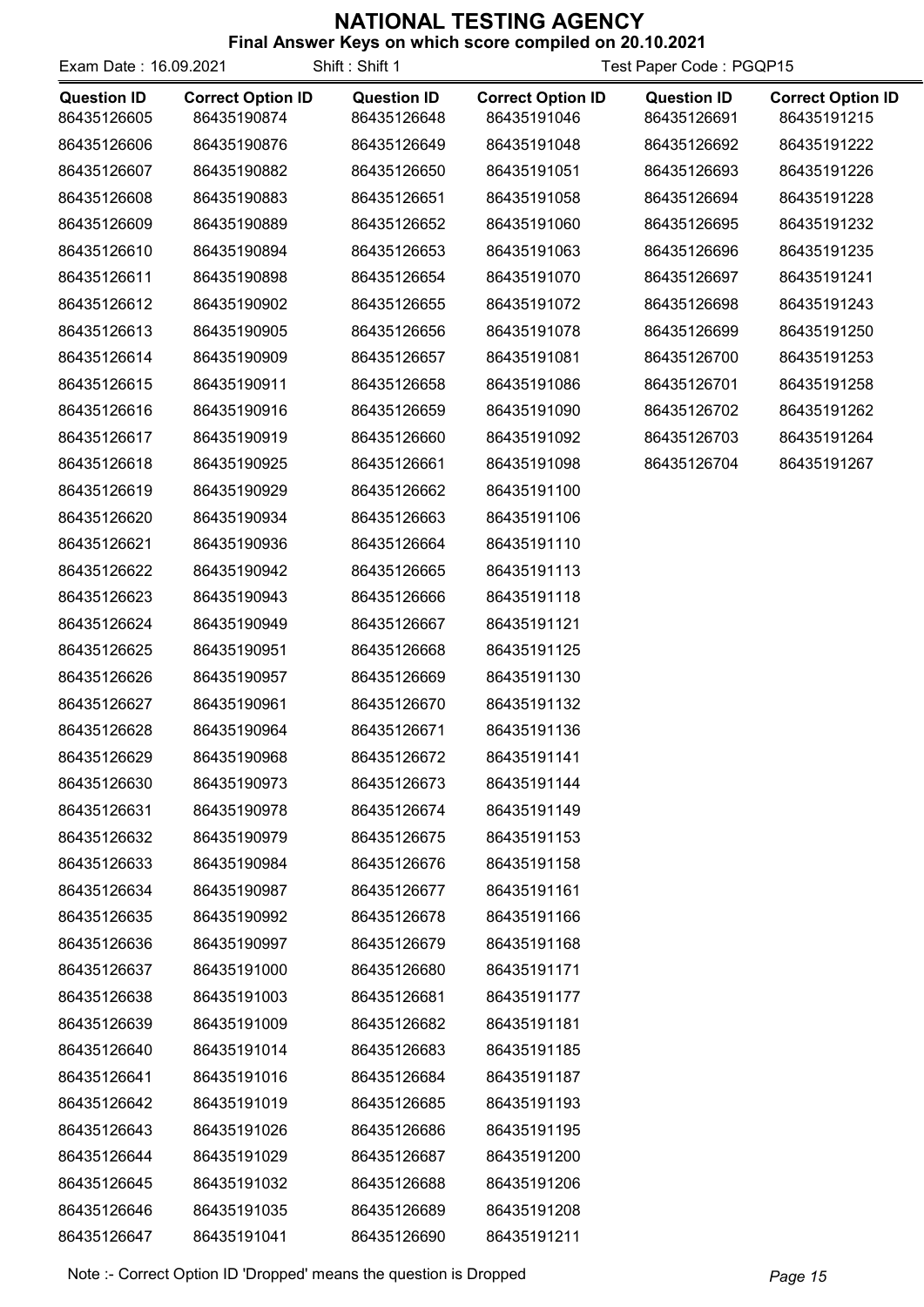| Exam Date: 16.09.2021             |                                         | Shift: Shift 2                    |                                         | Test Paper Code: PGQP16           |                                         |
|-----------------------------------|-----------------------------------------|-----------------------------------|-----------------------------------------|-----------------------------------|-----------------------------------------|
| <b>Question ID</b><br>86435128105 | <b>Correct Option ID</b><br>86435196874 | <b>Question ID</b><br>86435128146 | <b>Correct Option ID</b><br>86435197038 | <b>Question ID</b><br>86435128189 | <b>Correct Option ID</b><br>86435197207 |
| 86435128106                       | 86435196877                             | 86435128147                       | 86435197041                             | 86435128190                       | 86435197212                             |
| 86435128107                       | 86435196880                             | 86435128148                       | 86435197044                             | 86435128191                       | 86435197217                             |
| 86435128108                       | 86435196885                             | 86435128149                       | 86435197050                             | 86435128192                       | 86435197219                             |
| 86435128109                       | 86435196890                             | 86435128150                       | 86435197054                             | 86435128193                       | 86435197224                             |
| 86435128110                       | 86435196891                             | 86435128151                       | 86435197058                             | 86435128194                       | 86435197227                             |
| 86435128111                       | 86435196895                             | 86435128152                       | 86435197061                             | 86435128195                       | 86435197234                             |
| 86435128112                       | 86435196900                             | 86435128153                       | 86435197066                             | 86435128196                       | 86435197238                             |
| 86435128113                       | 86435196903,                            | 86435128154                       | 86435197070                             | 86435128197                       | 86435197239                             |
|                                   | 86435196904,                            | 86435128155                       | 86435197073                             | 86435128198                       | 86435197246                             |
|                                   | 86435196906                             | 86435128156                       | 86435197075                             | 86435128199                       | 86435197248                             |
| 86435128114                       | 86435196908                             | 86435128157                       | 86435197081                             | 86435128200                       | 86435197254                             |
| 86435128115                       | 86435196914                             | 86435128158                       | 86435197086                             | 86435128201                       | 86435197257                             |
| 86435128116                       | 86435196917                             | 86435128159                       | 86435197088                             | 86435128202                       | 86435197260                             |
| 86435128117                       | 86435196920                             | 86435128160                       | 86435197094                             | 86435128203                       | 86435197264                             |
| 86435128118                       | 86435196923                             | 86435128161                       | 86435197095                             | 86435128204                       | 86435197267                             |
| 86435128119                       | <b>Dropped</b>                          | 86435128162                       | 86435197101                             |                                   |                                         |
| 86435128120                       | 86435196933                             | 86435128163                       | 86435197104                             |                                   |                                         |
| 86435128121                       | 86435196938                             | 86435128164                       | 86435197107                             |                                   |                                         |
| 86435128122                       | 86435196942                             | 86435128165                       | 86435197113                             |                                   |                                         |
| 86435128123                       | 86435196943                             | 86435128166                       | 86435197118                             |                                   |                                         |
| 86435128124                       | 86435196948                             | 86435128167                       | 86435197121                             |                                   |                                         |
| 86435128125                       | 86435196952                             | 86435128168                       | 86435197126                             |                                   |                                         |
| 86435128126                       | 86435196957                             | 86435128169                       | 86435197127                             |                                   |                                         |
| 86435128127                       | 86435196959                             | 86435128170                       | 86435197134                             |                                   |                                         |
| 86435128128                       | 86435196964                             | 86435128171                       | 86435197135                             |                                   |                                         |
| 86435128129                       | 86435196968                             | 86435128172                       | 86435197141                             |                                   |                                         |
| 86435128130                       | 86435196971                             | 86435128173                       | 86435197144                             |                                   |                                         |
| 86435128131                       | 86435196978                             | 86435128174                       | 86435197148                             |                                   |                                         |
| 86435128132                       | 86435196979                             | 86435128175                       | 86435197153                             |                                   |                                         |
| 86435128133                       | 86435196984                             | 86435128176                       | 86435197158                             |                                   |                                         |
| 86435128134                       | 86435196988                             | 86435128177                       | 86435197159                             |                                   |                                         |
| 86435128135                       | 86435196992                             | 86435128178                       | 86435197165                             |                                   |                                         |
| 86435128136                       | 86435196998                             | 86435128179                       | 86435197168                             |                                   |                                         |
| 86435128137                       | 86435196999                             | 86435128180                       | 86435197174                             |                                   |                                         |
| 86435128138                       | 86435197004                             | 86435128181                       | 86435197175                             |                                   |                                         |
| 86435128139                       | 86435197009                             | 86435128182                       | 86435197179                             |                                   |                                         |
| 86435128140                       | 86435197012                             | 86435128183                       | 86435197186                             |                                   |                                         |
| 86435128141                       | 86435197015                             | 86435128184                       | 86435197187                             |                                   |                                         |
| 86435128142                       | 86435197020                             | 86435128185                       | 86435197193                             |                                   |                                         |
| 86435128143                       | 86435197026                             | 86435128186                       | 86435197197                             |                                   |                                         |
| 86435128144                       | 86435197027                             | 86435128187                       | 86435197200                             |                                   |                                         |
| 86435128145                       | 86435197031                             | 86435128188                       | 86435197203                             |                                   |                                         |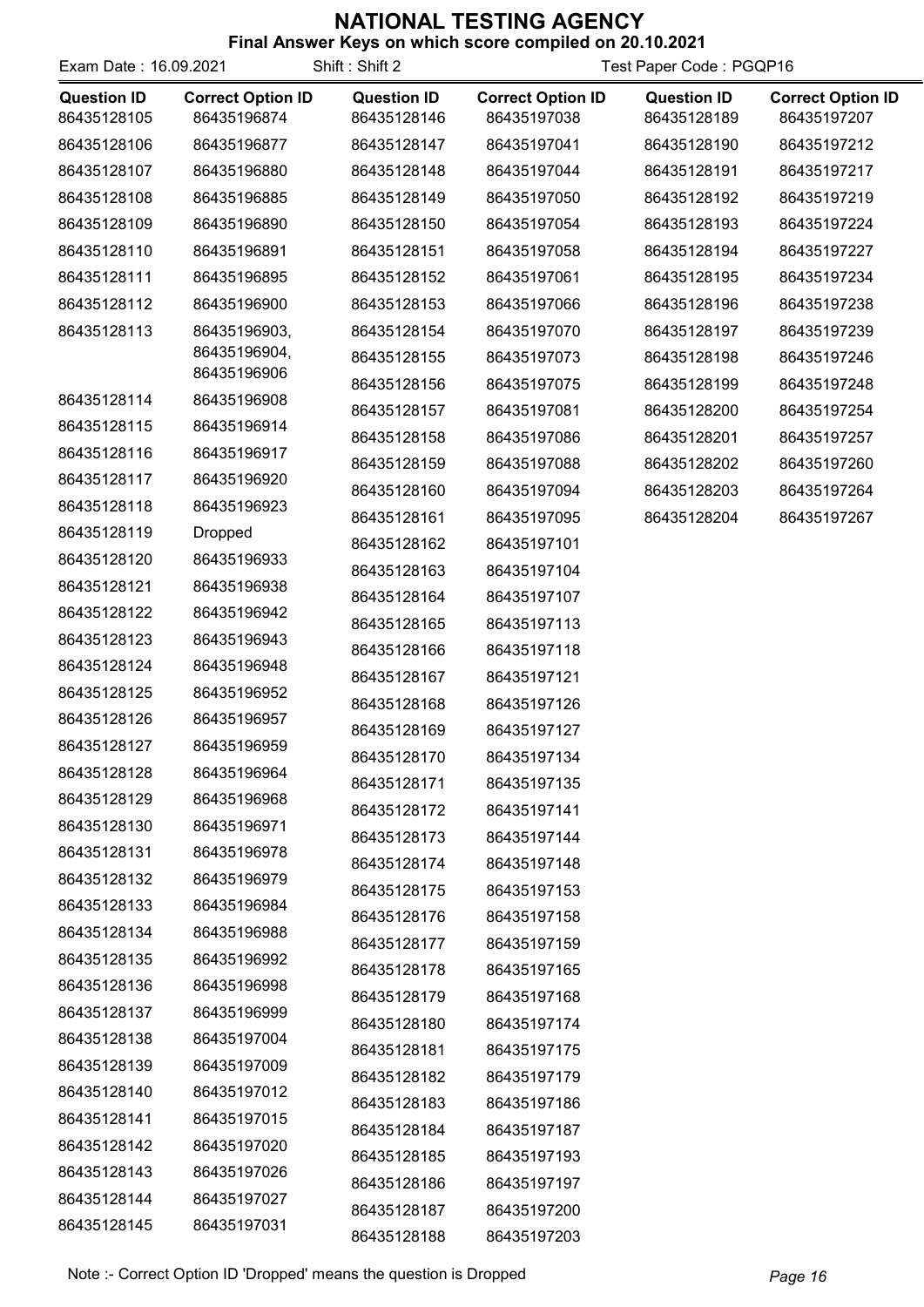| Exam Date: 15.09.2021            |                                         | כעטו וטאסווא ושווו ו<br><b>SIL MINOR SCOTE COMPREG ON EU. 19.2021</b><br>Shift: Shift 2<br>Test Paper Code: PGQP17 |                                         |                                  |                                         |
|----------------------------------|-----------------------------------------|--------------------------------------------------------------------------------------------------------------------|-----------------------------------------|----------------------------------|-----------------------------------------|
| <b>Question ID</b><br>1908893099 | <b>Correct Option ID</b><br>19088912304 | <b>Question ID</b><br>1908893142                                                                                   | <b>Correct Option ID</b><br>19088912474 | <b>Question ID</b><br>1908893185 | <b>Correct Option ID</b><br>19088912645 |
| 1908893100                       | 19088912306                             | 1908893143                                                                                                         | 19088912479                             | 1908893186                       | 19088912652                             |
| 1908893101                       | 19088912311                             | 1908893144                                                                                                         | 19088912482                             | 1908893187                       | 19088912654                             |
| 1908893102                       | 19088912316                             | 1908893145                                                                                                         | 19088912485                             | 1908893188                       | 19088912658                             |
| 1908893103                       | 19088912319                             | 1908893146                                                                                                         | 19088912489                             | 1908893189                       | 19088912663                             |
| 1908893104                       | 19088912321                             | 1908893147                                                                                                         | 19088912496                             | 1908893190                       | 19088912665                             |
| 1908893105                       | 19088912328                             | 1908893148                                                                                                         | 19088912498                             | 1908893191                       | 19088912669                             |
| 1908893106                       | 19088912330                             | 1908893149                                                                                                         | 19088912503                             | 1908893192                       | 19088912675                             |
| 1908893107                       | 19088912336                             | 1908893150                                                                                                         | 19088912505                             | 1908893193                       | 19088912679                             |
| 1908893108                       | 19088912339                             | 1908893151                                                                                                         | 19088912512                             | 1908893194                       | 19088912684                             |
| 1908893109                       | 19088912344                             | 1908893152                                                                                                         | 19088912516                             | 1908893195                       | 19088912687                             |
| 1908893110                       | 19088912348                             | 1908893153                                                                                                         | 19088912520                             | 1908893196                       | 19088912691                             |
| 1908893111                       | 19088912350                             | 1908893154                                                                                                         | 19088912522                             | 1908893197                       | 19088912695                             |
| 1908893112                       | 19088912353                             | 1908893155                                                                                                         | 19088912525                             | 1908893198                       | 19088912699                             |
| 1908893113                       | 19088912359                             | 1908893156                                                                                                         | 19088912531                             |                                  |                                         |
| 1908893114                       | 19088912362                             | 1908893157                                                                                                         | 19088912536                             |                                  |                                         |
| 1908893115                       | 19088912366                             | 1908893158                                                                                                         | 19088912538                             |                                  |                                         |
| 1908893116                       | 19088912372                             | 1908893159                                                                                                         | 19088912542                             |                                  |                                         |
| 1908893117                       | 19088912375                             | 1908893160                                                                                                         | 19088912546                             |                                  |                                         |
| 1908893118                       | 19088912379                             | 1908893161                                                                                                         | 19088912551                             |                                  |                                         |
| 1908893119                       | 19088912384                             | 1908893162                                                                                                         | 19088912553                             |                                  |                                         |
| 1908893120                       | 19088912388                             | 1908893163                                                                                                         | 19088912558                             |                                  |                                         |
| 1908893121                       | 19088912390                             | 1908893164                                                                                                         | 19088912563                             |                                  |                                         |
| 1908893122                       | 19088912395                             | 1908893165                                                                                                         | 19088912566                             |                                  |                                         |
| 1908893123                       | 19088912397                             | 1908893166                                                                                                         | 19088912569                             |                                  |                                         |
| 1908893124                       | 19088912401                             | 1908893167                                                                                                         | 19088912576                             |                                  |                                         |
| 1908893125                       | 19088912407                             | 1908893168                                                                                                         | 19088912579                             |                                  |                                         |
| 1908893126                       | 19088912412                             | 1908893169                                                                                                         | 19088912582                             |                                  |                                         |
| 1908893127                       | 19088912413                             | 1908893170                                                                                                         | 19088912587                             |                                  |                                         |
| 1908893128                       | 19088912419                             | 1908893171                                                                                                         | 19088912589                             |                                  |                                         |
| 1908893129                       | 19088912424                             | 1908893172                                                                                                         | 19088912593                             |                                  |                                         |
| 1908893130                       | 19088912426                             | 1908893173                                                                                                         | 19088912598                             |                                  |                                         |
| 1908893131                       | 19088912431                             | 1908893174                                                                                                         | 19088912603                             |                                  |                                         |
| 1908893132                       | 19088912433                             | 1908893175                                                                                                         | 19088912605                             |                                  |                                         |
| 1908893133                       | 19088912439                             | 1908893176                                                                                                         | 19088912611                             |                                  |                                         |
| 1908893134                       | 19088912441                             | 1908893177                                                                                                         | 19088912613                             |                                  |                                         |
| 1908893135                       | 19088912446                             | 1908893178                                                                                                         | 19088912620                             |                                  |                                         |
| 1908893136                       | 19088912452                             | 1908893179                                                                                                         | 19088912623                             |                                  |                                         |
| 1908893137                       | 19088912453                             | 1908893180                                                                                                         | 19088912628                             |                                  |                                         |
| 1908893138                       | 19088912457                             | 1908893181                                                                                                         | 19088912631                             |                                  |                                         |
| 1908893139                       | 19088912462                             | 1908893182                                                                                                         | 19088912635                             |                                  |                                         |
| 1908893140                       | 19088912465                             | 1908893183                                                                                                         | 19088912638                             |                                  |                                         |
| 1908893141                       | 19088912471                             | 1908893184                                                                                                         | 19088912642                             |                                  |                                         |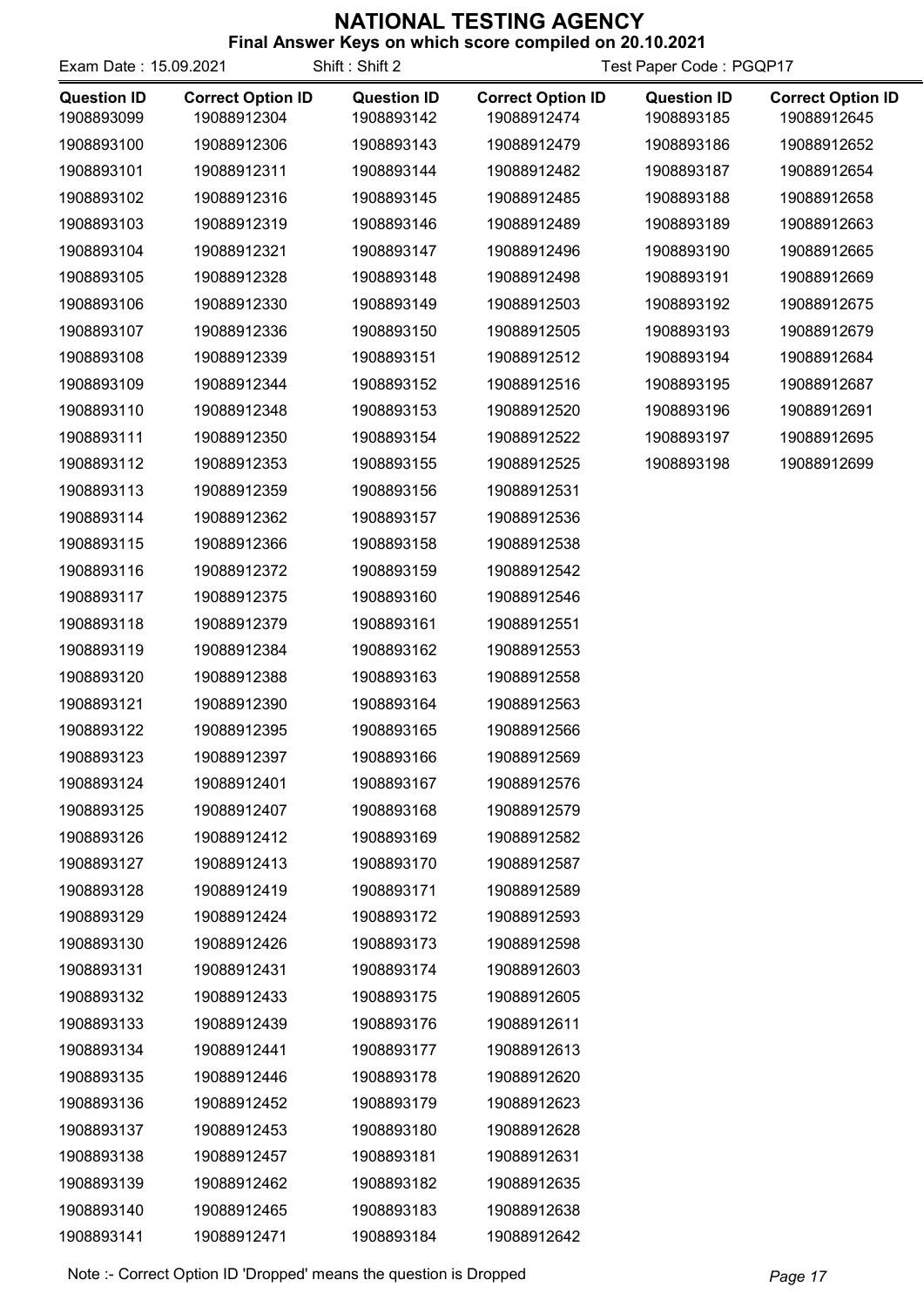| Exam Date: 24.09.2021             |                                          | Shift: Shift 2                    |                                          | Test Paper Code: PGQP18           |                                          |
|-----------------------------------|------------------------------------------|-----------------------------------|------------------------------------------|-----------------------------------|------------------------------------------|
| <b>Question ID</b><br>86435129830 | <b>Correct Option ID</b><br>864351103772 | <b>Question ID</b><br>86435129872 | <b>Correct Option ID</b><br>864351103942 | <b>Question ID</b><br>86435129915 | <b>Correct Option ID</b><br>864351104111 |
| 86435129831                       | 864351103777                             | 86435129873                       | 864351103944                             | 86435129916                       | 864351104116                             |
| 86435129832                       | 864351103779                             | 86435129874                       | 864351103950                             | 86435129917                       | 864351104122                             |
| 86435129833                       | 864351103785                             | 86435129875                       | 864351103952                             | 86435129918                       | 864351104126                             |
| 86435129834                       | 864351103787                             | 86435129876                       | 864351103956                             | 86435129919                       | 864351104127                             |
| 86435129835                       | 864351103793                             | 86435129877                       | 864351103959                             | 86435129920                       | 864351104134                             |
| 86435129836                       | 864351103796                             | 86435129878                       | 864351103964                             | 86435129921                       | 864351104136                             |
| 86435129837                       | 864351103800                             | 86435129879                       | 864351103967                             | 86435129922                       | 864351104141                             |
| 86435129838                       | 864351103805                             | 86435129880                       | 864351103974                             | 86435129923                       | 864351104145                             |
| 86435129839                       | 864351103809                             | 86435129881                       | 864351103976                             | 86435129924                       | 864351104148                             |
| 86435129840                       | 864351103812                             | 86435129882                       | 864351103982                             | 86435129925                       | 864351104153                             |
| 86435129841                       | 864351103816                             | 86435129883                       | 864351103985                             | 86435129926                       | 864351104157                             |
| 86435129842                       | 864351103822                             | 86435129884                       | 864351103989                             | 86435129927                       | 864351104159                             |
| 86435129843                       | 864351103825                             | 86435129885                       | 864351103991                             | 86435129928                       | 864351104165                             |
| 86435129844                       | 864351103830                             | 86435129886                       | 864351103996                             | 86435129929                       | 864351104168                             |
| 86435129845                       | 864351103832                             | 86435129887                       | 864351104002                             |                                   |                                          |
| 86435129846                       | 864351103836,                            | 86435129888                       | 864351104003                             |                                   |                                          |
|                                   | 864351103837                             | 86435129889                       | 864351104007                             |                                   |                                          |
| 86435129847                       | 864351103840                             | 86435129890                       | 864351104012                             |                                   |                                          |
| 86435129848                       | 864351103844                             | 86435129891                       | 864351104018                             |                                   |                                          |
| 86435129849                       | 864351103847                             | 86435129892                       | 864351104019                             |                                   |                                          |
| 86435129850                       | 864351103853                             | 86435129893                       | 864351104025                             |                                   |                                          |
| 86435129851                       | 864351103857                             | 86435129894                       | 864351104030                             |                                   |                                          |
| 86435129852                       | 864351103862                             | 86435129895                       | 864351104034                             |                                   |                                          |
| 86435129853                       | 864351103866                             | 86435129896                       | 864351104035                             |                                   |                                          |
| 86435129854                       | 864351103867                             | 86435129897                       | 864351104041                             |                                   |                                          |
| 86435129855                       | 864351103873                             | 86435129898                       | 864351104044                             |                                   |                                          |
| 86435129856                       | 864351103875                             | 86435129899                       | 864351104047                             |                                   |                                          |
| 86435129857                       | 864351103882                             | 86435129900                       | 864351104051                             |                                   |                                          |
| 86435129858                       | 864351103884                             | 86435129901                       | 864351104057                             |                                   |                                          |
| 86435129859                       | 864351103890                             | 86435129902                       | 864351104060                             |                                   |                                          |
| 86435129860                       | 864351103891                             | 86435129903                       | 864351104066                             |                                   |                                          |
| 86435129861                       | 864351103897                             | 86435129904                       | 864351104069                             |                                   |                                          |
| 86435129862                       | 864351103899                             | 86435129905                       | 864351104074                             |                                   |                                          |
| 86435129863                       | 864351103905                             | 86435129906                       | 864351104076                             |                                   |                                          |
| 86435129864                       | 864351103908                             | 86435129907                       | 864351104081                             |                                   |                                          |
| 86435129865                       | 864351103914                             | 86435129908                       | 864351104085                             |                                   |                                          |
| 86435129866                       | 864351103916                             | 86435129909                       | 864351104090                             |                                   |                                          |
| 86435129867                       | 864351103922                             | 86435129910                       | 864351104091                             |                                   |                                          |
| 86435129868                       | 864351103925                             | 86435129911                       | 864351104096                             |                                   |                                          |
| 86435129869                       | 864351103927                             | 86435129912                       | 864351104099                             |                                   |                                          |
| 86435129870                       | 864351103933                             | 86435129913                       | 864351104105                             |                                   |                                          |
| 86435129871                       | 864351103935                             | 86435129914                       | 864351104109                             |                                   |                                          |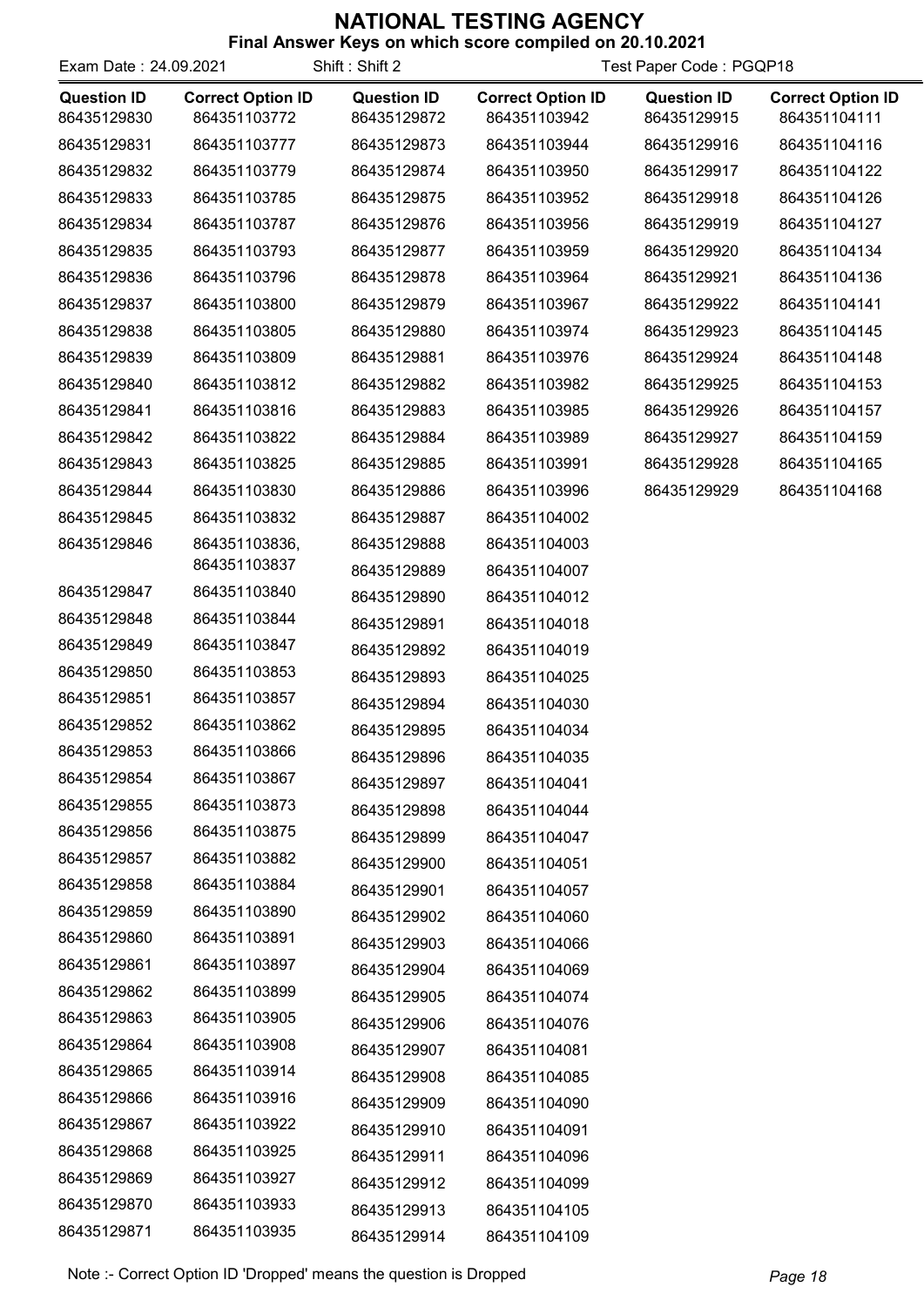| Exam Date: 16.09.2021             |                                         | Shift: Shift 1                    | Test Paper Code: PGQP19                 |                                   |                                         |
|-----------------------------------|-----------------------------------------|-----------------------------------|-----------------------------------------|-----------------------------------|-----------------------------------------|
| <b>Question ID</b><br>86435126705 | <b>Correct Option ID</b><br>86435191274 | <b>Question ID</b><br>86435126748 | <b>Correct Option ID</b><br>86435191445 | <b>Question ID</b><br>86435126790 | <b>Correct Option ID</b><br>86435191611 |
| 86435126706                       | 86435191276                             | 86435126749                       | 86435191447                             | 86435126791                       | 86435191616                             |
| 86435126707                       | 86435191282                             | 86435126750                       | 86435191452                             | 86435126792                       | 86435191622                             |
| 86435126708                       | 86435191283                             | 86435126751                       | 86435191456                             | 86435126793                       | 86435191625                             |
| 86435126709                       | 86435191289                             | 86435126752                       | 86435191459                             | 86435126794                       | 86435191627                             |
| 86435126710                       | 86435191294                             | 86435126753                       | 86435191463                             | 86435126795                       | 86435191632                             |
| 86435126711                       | 86435191298                             | 86435126754                       | 86435191469                             | 86435126796                       | 86435191636                             |
| 86435126712                       | 86435191302                             | 86435126755                       | 86435191472                             | 86435126797                       | 86435191641                             |
| 86435126713                       | 86435191305                             | 86435126756                       | 86435191477                             | 86435126798                       | 86435191645                             |
| 86435126714                       | 86435191309                             | 86435126757                       | 86435191482                             | 86435126799                       | 86435191648                             |
| 86435126715                       | 86435191311                             | 86435126758                       | 86435191484                             | 86435126800                       | 86435191652                             |
| 86435126716                       | 86435191316                             | 86435126759                       | 86435191489                             | 86435126801                       | 86435191655                             |
| 86435126717                       | 86435191319                             | 86435126760                       | 86435191492                             | 86435126802                       | 86435191662                             |
| 86435126718                       | 86435191325                             | 86435126761                       | 86435191496                             | 86435126803                       | 86435191665                             |
| 86435126719                       | 86435191329                             | 86435126762                       | 86435191502                             | 86435126804                       | 86435191670                             |
| 86435126720                       | 86435191334                             | 86435126763                       | 86435191505                             |                                   |                                         |
| 86435126721                       | 86435191336                             | 86435126764                       | 86435191510                             |                                   |                                         |
| 86435126722                       | 86435191342                             | 86435126765                       | 86435191512                             |                                   |                                         |
| 86435126723                       | 86435191343                             | 86435126766                       | 86435191517                             |                                   |                                         |
| 86435126724                       | 86435191349                             | 86435126767                       | 86435191521                             |                                   |                                         |
| 86435126725                       | 86435191351                             | 86435126768                       | 86435191526                             |                                   |                                         |
| 86435126726                       | 86435191357                             | 86435126769                       | 86435191529                             |                                   |                                         |
| 86435126727                       | 86435191361                             | 86435126770                       | 86435191531                             |                                   |                                         |
| 86435126728                       | 86435191364                             | 86435126771                       | 86435191536                             |                                   |                                         |
| 86435126729                       | 86435191368                             | 86435126772                       | 86435191540                             |                                   |                                         |
| 86435126730                       | 86435191371                             | 86435126773                       | 86435191544                             |                                   |                                         |
| 86435126731                       | 86435191375                             | 86435126774                       | 86435191550                             |                                   |                                         |
| 86435126732                       | 86435191380                             | 86435126775                       | 86435191554                             |                                   |                                         |
| 86435126733                       | 86435191385                             | 86435126776                       | 86435191557                             |                                   |                                         |
| 86435126734                       | 86435191388                             | 86435126777                       | 86435191560                             |                                   |                                         |
| 86435126735                       | 86435191393                             | 86435126778                       | 86435191566                             |                                   |                                         |
| 86435126736                       | 86435191395                             | 86435126779                       | 86435191569                             |                                   |                                         |
| 86435126737                       | 86435191399                             | 86435126780                       | 86435191574                             |                                   |                                         |
| 86435126738                       | 86435191406                             | 86435126781                       | 86435191576                             |                                   |                                         |
| 86435126739                       | 86435191409                             | 86435126782                       | 86435191581                             |                                   |                                         |
| 86435126740                       | 86435191411                             | 86435126783                       | 86435191585                             |                                   |                                         |
| 86435126741                       | 86435191417                             | 86435126784                       | 86435191589                             |                                   |                                         |
| 86435126742                       | 86435191422                             | 86435126785                       | 86435191591,                            |                                   |                                         |
| 86435126743                       | 86435191426                             |                                   | 86435191592                             |                                   |                                         |
| 86435126744                       | 86435191427                             | 86435126786                       | 86435191598                             |                                   |                                         |
| 86435126745                       | 86435191432                             | 86435126787                       | 86435191601                             |                                   |                                         |
| 86435126746                       | 86435191437                             | 86435126788                       | 86435191605                             |                                   |                                         |
| 86435126747                       | 86435191442                             | 86435126789                       | 86435191610                             |                                   |                                         |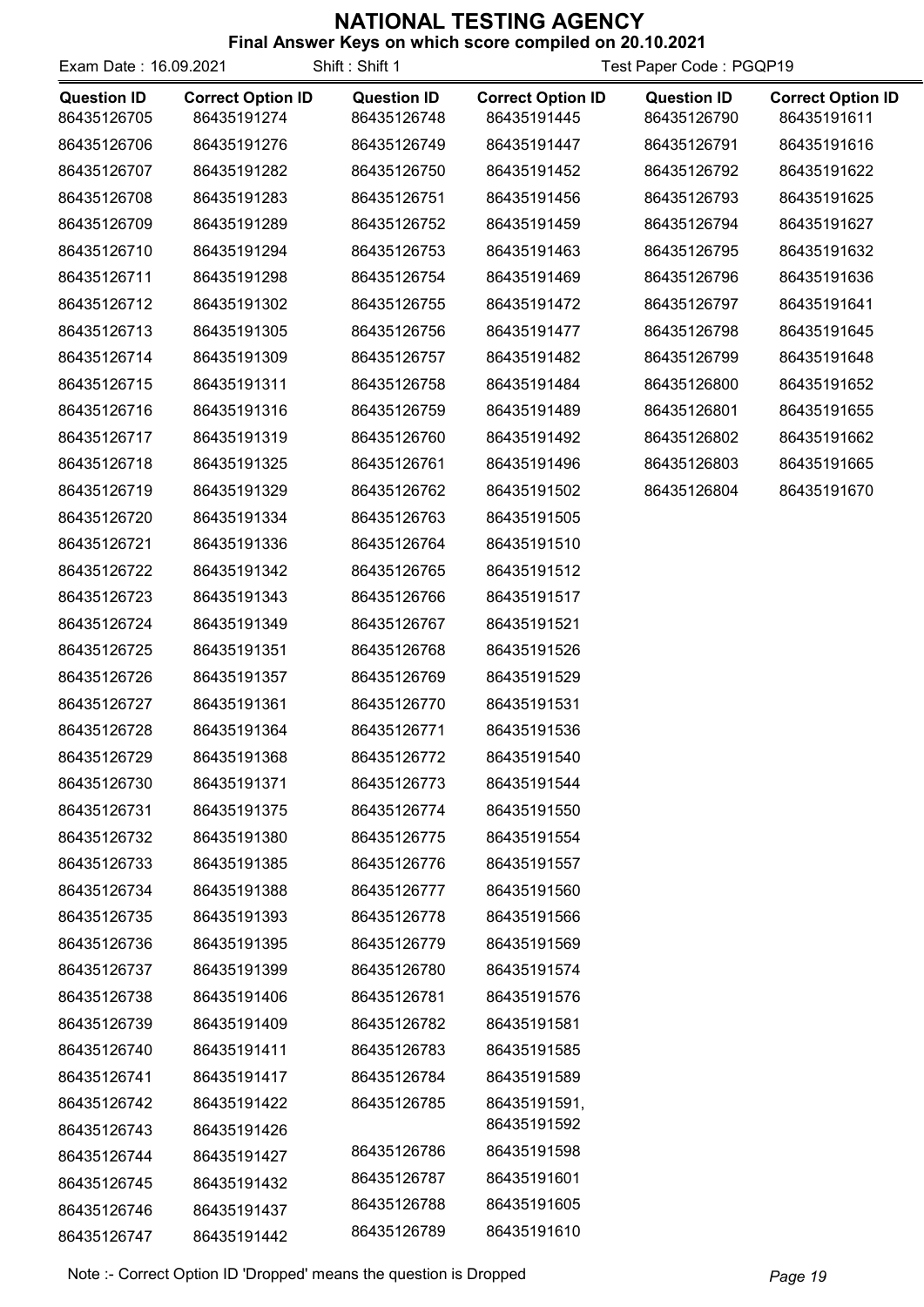|                                  | כעטו וטאסווא ושווו ו<br><b>SIL MINOR SCOTE COMPREG ON EU. 19.2021</b><br>Shift: Shift 2<br>Exam Date: 15.09.2021<br>Test Paper Code: PGQP20 |                                  |                                         |                                  |                                         |
|----------------------------------|---------------------------------------------------------------------------------------------------------------------------------------------|----------------------------------|-----------------------------------------|----------------------------------|-----------------------------------------|
| <b>Question ID</b><br>1908893199 | <b>Correct Option ID</b><br>19088912704                                                                                                     | <b>Question ID</b><br>1908893242 | <b>Correct Option ID</b><br>19088912874 | <b>Question ID</b><br>1908893285 | <b>Correct Option ID</b><br>19088913047 |
| 1908893200                       | 19088912706                                                                                                                                 | 1908893243                       | 19088912879                             | 1908893286                       | 19088913051                             |
| 1908893201                       | 19088912711                                                                                                                                 | 1908893244                       | 19088912883                             | 1908893287                       | 19088913054                             |
| 1908893202                       | 19088912716                                                                                                                                 | 1908893245                       | 19088912888                             | 1908893288                       | 19088913057                             |
| 1908893203                       | 19088912719                                                                                                                                 | 1908893246                       | 19088912889                             | 1908893289                       | 19088913063                             |
| 1908893204                       | 19088912721                                                                                                                                 | 1908893247                       | 19088912894                             | 1908893290                       | 19088913067                             |
| 1908893205                       | 19088912728                                                                                                                                 | 1908893248                       | 19088912898                             | 1908893291                       | 19088913071                             |
| 1908893206                       | 19088912730                                                                                                                                 | 1908893249                       | 19088912902                             | 1908893292                       | 19088913075                             |
| 1908893207                       | 19088912736                                                                                                                                 | 1908893250                       | 19088912905                             | 1908893293                       | 19088913079                             |
| 1908893208                       | 19088912739                                                                                                                                 | 1908893251                       | 19088912912                             | 1908893294                       | 19088913081                             |
| 1908893209                       | 19088912744                                                                                                                                 | 1908893252                       | 19088912913                             | 1908893295                       | 19088913085                             |
| 1908893210                       | 19088912748                                                                                                                                 | 1908893253                       | 19088912918                             | 1908893296                       | 19088913091                             |
| 1908893211                       | 19088912750                                                                                                                                 | 1908893254                       | 19088912922                             | 1908893297                       | 19088913093                             |
| 1908893212                       | 19088912753                                                                                                                                 | 1908893255                       | 19088912926                             | 1908893298                       | 19088913099                             |
| 1908893213                       | 19088912759                                                                                                                                 | 1908893256                       | 19088912931                             |                                  |                                         |
| 1908893214                       | 19088912762                                                                                                                                 | 1908893257                       | 19088912936                             |                                  |                                         |
| 1908893215                       | 19088912766                                                                                                                                 | 1908893258                       | 19088912940                             |                                  |                                         |
| 1908893216                       | 19088912772                                                                                                                                 | 1908893259                       | 19088912942                             |                                  |                                         |
| 1908893217                       | 19088912775                                                                                                                                 | 1908893260                       | 19088912947                             |                                  |                                         |
| 1908893218                       | 19088912779                                                                                                                                 | 1908893261                       | 19088912949                             |                                  |                                         |
| 1908893219                       | 19088912784                                                                                                                                 | 1908893262                       | 19088912953                             |                                  |                                         |
| 1908893220                       | 19088912788                                                                                                                                 | 1908893263                       | 19088912958                             |                                  |                                         |
| 1908893221                       | 19088912790                                                                                                                                 | 1908893264                       | 19088912961                             |                                  |                                         |
| 1908893222                       | 19088912795                                                                                                                                 | 1908893265                       | 19088912967                             |                                  |                                         |
| 1908893223                       | 19088912797                                                                                                                                 | 1908893266                       | 19088912970                             |                                  |                                         |
| 1908893224                       | 19088912801                                                                                                                                 | 1908893267                       | 19088912973                             |                                  |                                         |
| 1908893225                       | 19088912805                                                                                                                                 | 1908893268                       | 19088912977                             |                                  |                                         |
| 1908893226                       | 19088912811                                                                                                                                 | 1908893269                       | 19088912983                             |                                  |                                         |
| 1908893227                       | 19088912815                                                                                                                                 | 1908893270                       | 19088912986                             |                                  |                                         |
| 1908893228                       | 19088912817                                                                                                                                 | 1908893271                       | 19088912990                             |                                  |                                         |
| 1908893229                       | 19088912824                                                                                                                                 | 1908893272                       | 19088912993                             |                                  |                                         |
| 1908893230                       | 19088912826                                                                                                                                 | 1908893273                       | 19088913000                             |                                  |                                         |
| 1908893231                       | 19088912832                                                                                                                                 | 1908893274                       | 19088913004                             |                                  |                                         |
| 1908893232                       | 19088912835                                                                                                                                 | 1908893275                       | 19088913006                             |                                  |                                         |
| 1908893233                       | 19088912840                                                                                                                                 | 1908893276                       | 19088913012                             |                                  |                                         |
| 1908893234                       | 19088912844                                                                                                                                 | 1908893277                       | 19088913014                             |                                  |                                         |
| 1908893235                       | 19088912847                                                                                                                                 | 1908893278                       | 19088913019                             |                                  |                                         |
| 1908893236                       | 19088912849                                                                                                                                 | 1908893279                       | 19088913023                             |                                  |                                         |
| 1908893237                       | 19088912855                                                                                                                                 | 1908893280                       | 19088913026                             |                                  |                                         |
| 1908893238                       | 19088912860                                                                                                                                 | 1908893281                       | 19088913030                             |                                  |                                         |
| 1908893239                       | 19088912863                                                                                                                                 | 1908893282                       | 19088913034                             |                                  |                                         |
| 1908893240                       | 19088912865                                                                                                                                 | 1908893283                       | 19088913039                             |                                  |                                         |
| 1908893241                       | 19088912872                                                                                                                                 | 1908893284                       | 19088913042                             |                                  |                                         |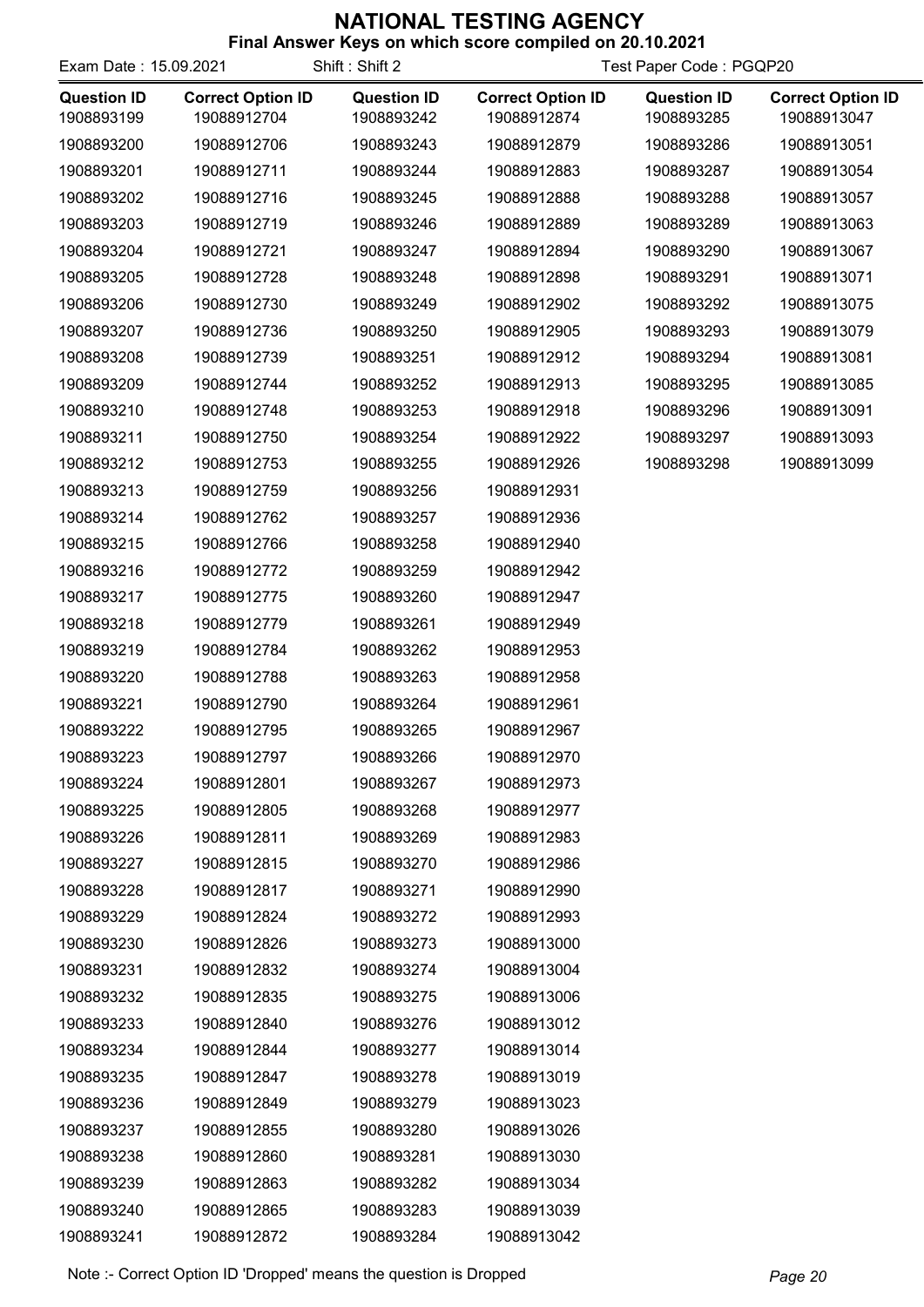| Exam Date: 16.09.2021             |                                         | Shift: Shift 2                    | Test Paper Code: PGQP21                 |                                   |                                         |
|-----------------------------------|-----------------------------------------|-----------------------------------|-----------------------------------------|-----------------------------------|-----------------------------------------|
| <b>Question ID</b><br>86435128205 | <b>Correct Option ID</b><br>86435197274 | <b>Question ID</b><br>86435128246 | <b>Correct Option ID</b><br>86435197436 | <b>Question ID</b><br>86435128289 | <b>Correct Option ID</b><br>86435197608 |
| 86435128206                       | 86435197277                             | 86435128247                       | 86435197442                             | 86435128290                       | 86435197614                             |
| 86435128207                       | 86435197280                             | 86435128248                       | 86435197444                             | 86435128291                       | 86435197617                             |
| 86435128208                       | 86435197285                             | 86435128249                       | 86435197450                             | 86435128292                       | 86435197619                             |
| 86435128209                       | 86435197290                             | 86435128250                       | 86435197452                             | 86435128293                       | 86435197625                             |
| 86435128210                       | 86435197291                             | 86435128251                       | 86435197456                             | 86435128294                       | 86435197628                             |
| 86435128211                       | 86435197295                             | 86435128252                       | 86435197460                             | 86435128295                       | 86435197633                             |
| 86435128212                       | 86435197300                             | 86435128253                       | 86435197465                             | 86435128296                       | 86435197635                             |
| 86435128213                       | 86435197303,                            | 86435128254                       | 86435197467                             | 86435128297                       | 86435197639                             |
|                                   | 86435197304,                            | 86435128255                       | 86435197471                             | 86435128298                       | 86435197646                             |
|                                   | 86435197306                             | 86435128256                       | 86435197478                             | 86435128299                       | 86435197648                             |
| 86435128214                       | 86435197308                             | 86435128257                       | 86435197480                             | 86435128300                       | 86435197654                             |
| 86435128215                       | 86435197314                             | 86435128258                       | 86435197485                             | 86435128301                       | 86435197658                             |
| 86435128216                       | 86435197317                             | 86435128259                       | 86435197490                             | 86435128302                       | 86435197659                             |
| 86435128217                       | 86435197320                             | 86435128260                       | 86435197494                             | 86435128303                       | 86435197664                             |
| 86435128218                       | 86435197323                             | 86435128261                       | 86435197498                             | 86435128304                       | 86435197669                             |
| 86435128219                       | <b>Dropped</b>                          | 86435128262                       | 86435197499                             |                                   |                                         |
| 86435128220                       | 86435197333                             | 86435128263                       | 86435197506                             |                                   |                                         |
| 86435128221                       | 86435197338                             | 86435128264                       | 86435197507                             |                                   |                                         |
| 86435128222                       | 86435197342                             | 86435128265                       | 86435197513                             |                                   |                                         |
| 86435128223                       | 86435197343                             | 86435128266                       | 86435197517                             |                                   |                                         |
| 86435128224                       | 86435197348                             | 86435128267                       | 86435197521                             |                                   |                                         |
| 86435128225                       | 86435197352                             | 86435128268                       | 86435197526                             |                                   |                                         |
| 86435128226                       | 86435197357                             | 86435128269                       | 86435197527                             |                                   |                                         |
| 86435128227                       | 86435197359                             | 86435128270                       | 86435197532                             |                                   |                                         |
| 86435128228                       | 86435197364                             | 86435128271                       | 86435197535                             |                                   |                                         |
| 86435128229                       | 86435197368                             | 86435128272                       | 86435197540                             |                                   |                                         |
| 86435128230                       | 86435197373                             | 86435128273                       | 86435197543                             |                                   |                                         |
| 86435128231                       | 86435197376                             | 86435128274                       | 86435197547                             |                                   |                                         |
| 86435128232                       | 86435197381                             | 86435128275                       | 86435197553                             |                                   |                                         |
| 86435128233                       | 86435197384                             | 86435128276                       | 86435197556                             |                                   |                                         |
| 86435128234                       | 86435197390                             | 86435128277                       | 86435197560                             |                                   |                                         |
| 86435128235                       | 86435197392                             | 86435128278                       | 86435197563                             |                                   |                                         |
| 86435128236                       | 86435197395                             | 86435128279                       | 86435197567                             |                                   |                                         |
| 86435128237                       | 86435197402                             | 86435128280                       | 86435197572                             |                                   |                                         |
| 86435128238                       | 86435197406                             | 86435128281                       | 86435197575                             |                                   |                                         |
| 86435128239                       | 86435197407                             | 86435128282                       | 86435197579                             |                                   |                                         |
| 86435128240                       | 86435197412                             | 86435128283                       | 86435197586                             |                                   |                                         |
| 86435128241                       | 86435197418                             | 86435128284                       | 86435197588                             |                                   |                                         |
| 86435128242                       | 86435197420                             | 86435128285                       | 86435197593                             |                                   |                                         |
| 86435128243                       | 86435197424                             | 86435128286                       | 86435197597                             |                                   |                                         |
| 86435128244                       | 86435197429                             | 86435128287                       | 86435197600                             |                                   |                                         |
| 86435128245                       | 86435197432                             | 86435128288                       | 86435197603                             |                                   |                                         |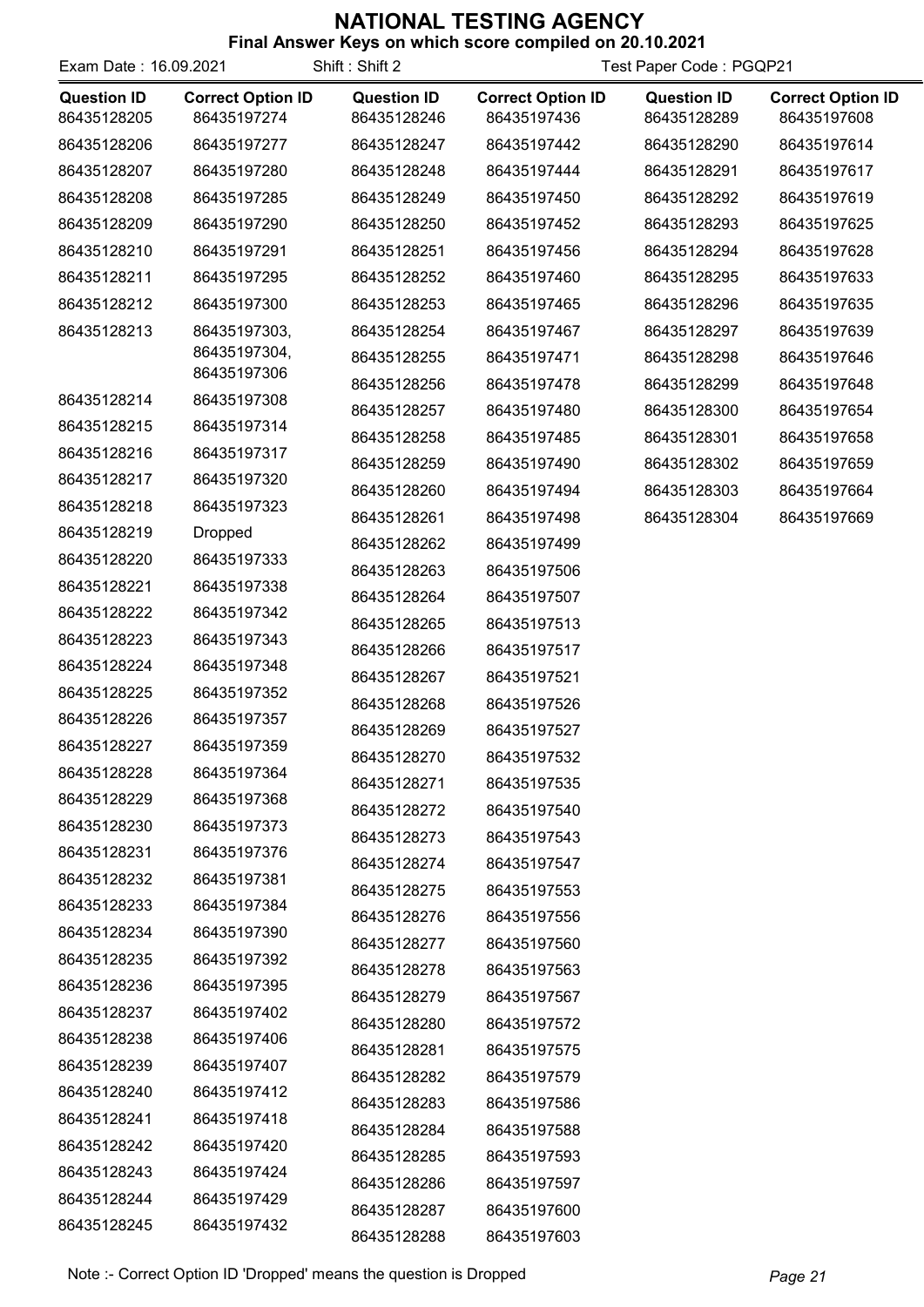| Exam Date: 24.09.2021             |                                          | Shift: Shift 2                    | Test Paper Code: PGQP22                  |                                   |                                          |
|-----------------------------------|------------------------------------------|-----------------------------------|------------------------------------------|-----------------------------------|------------------------------------------|
| <b>Question ID</b><br>86435129930 | <b>Correct Option ID</b><br>864351104172 | <b>Question ID</b><br>86435129972 | <b>Correct Option ID</b><br>864351104340 | <b>Question ID</b><br>86435130015 | <b>Correct Option ID</b><br>864351104514 |
| 86435129931                       | 864351104177                             | 86435129973                       | 864351104346                             | 86435130016                       | 864351104515                             |
| 86435129932                       | 864351104179                             | 86435129974                       | 864351104349                             | 86435130017                       | 864351104520                             |
| 86435129933                       | 864351104185                             | 86435129975                       | 864351104353                             | 86435130018                       | 864351104523                             |
| 86435129934                       | 864351104187                             | 86435129976                       | 864351104356                             | 86435130019                       | 864351104527                             |
| 86435129935                       | 864351104193                             | 86435129977                       | 864351104359                             | 86435130020                       | 864351104534                             |
| 86435129936                       | 864351104196                             | 86435129978                       | 864351104366                             | 86435130021                       | 864351104536                             |
| 86435129937                       | 864351104200                             | 86435129979                       | 864351104367                             | 86435130022                       | 864351104540                             |
| 86435129938                       | 864351104205                             | 86435129980                       | 864351104371                             | 86435130023                       | 864351104543                             |
| 86435129939                       | 864351104209                             | 86435129981                       | 864351104376                             | 86435130024                       | 864351104549                             |
| 86435129940                       | 864351104212                             | 86435129982                       | 864351104379                             | 86435130025                       | 864351104554                             |
| 86435129941                       | 864351104216                             | 86435129983                       | 864351104385                             | 86435130026                       | 864351104555                             |
| 86435129942                       | 864351104222                             | 86435129984                       | 864351104390                             | 86435130027                       | 864351104559                             |
| 86435129943                       | 864351104225                             | 86435129985                       | 864351104391                             | 86435130028                       | 864351104565                             |
| 86435129944                       | 864351104230                             | 86435129986                       | 864351104397                             | 86435130029                       | 864351104569                             |
| 86435129945                       | 864351104232                             | 86435129987                       | 864351104402                             |                                   |                                          |
| 86435129946                       | 864351104236,                            | 86435129988                       | 864351104403                             |                                   |                                          |
|                                   | 864351104237                             | 86435129989                       | 864351104409                             |                                   |                                          |
| 86435129947                       | 864351104240                             | 86435129990                       | 864351104412                             |                                   |                                          |
| 86435129948                       | 864351104244                             | 86435129991                       | 864351104415                             |                                   |                                          |
| 86435129949                       | 864351104247                             | 86435129992                       | 864351104420                             |                                   |                                          |
| 86435129950                       | 864351104253                             | 86435129993                       | 864351104425                             |                                   |                                          |
| 86435129951                       | 864351104257                             | 86435129994                       | 864351104428                             |                                   |                                          |
| 86435129952                       | 864351104262                             | 86435129995                       | 864351104434                             |                                   |                                          |
| 86435129953                       | 864351104266                             | 86435129996                       | 864351104437                             |                                   |                                          |
| 86435129954                       | 864351104267                             | 86435129997                       | 864351104442                             |                                   |                                          |
| 86435129955                       | 864351104272                             | 86435129998                       | 864351104445                             |                                   |                                          |
| 86435129956                       | 864351104275                             | 86435129999                       | 864351104448                             |                                   |                                          |
| 86435129957                       | 864351104281                             | 86435130000                       | 864351104451                             |                                   |                                          |
| 86435129958                       | 864351104284                             | 86435130001                       | 864351104455                             |                                   |                                          |
| 86435129959                       | 864351104289                             | 86435130002                       | 864351104462                             |                                   |                                          |
| 86435129960                       | 864351104293                             | 86435130003                       | 864351104463                             |                                   |                                          |
| 86435129961                       | 864351104295                             | 86435130004                       | <b>Dropped</b>                           |                                   |                                          |
| 86435129962                       | 864351104299                             | 86435130005                       | 864351104471                             |                                   |                                          |
| 86435129963                       | 864351104306                             | 86435130006                       | 864351104478                             |                                   |                                          |
| 86435129964                       | 864351104309                             | 86435130007                       | 864351104479                             |                                   |                                          |
| 86435129965                       | 864351104311                             | 86435130008                       | 864351104486                             |                                   |                                          |
| 86435129966                       | 864351104315                             | 86435130009                       | 864351104490                             |                                   |                                          |
| 86435129967                       | 864351104320                             | 86435130010                       | 864351104493                             |                                   |                                          |
| 86435129968                       | 864351104325                             | 86435130011                       | 864351104495                             |                                   |                                          |
| 86435129969                       | 864351104327                             | 86435130012                       | 864351104499                             |                                   |                                          |
| 86435129970                       | 864351104334                             | 86435130013                       | 864351104504                             |                                   |                                          |
| 86435129971                       | 864351104336                             | 86435130014                       | 864351104510                             |                                   |                                          |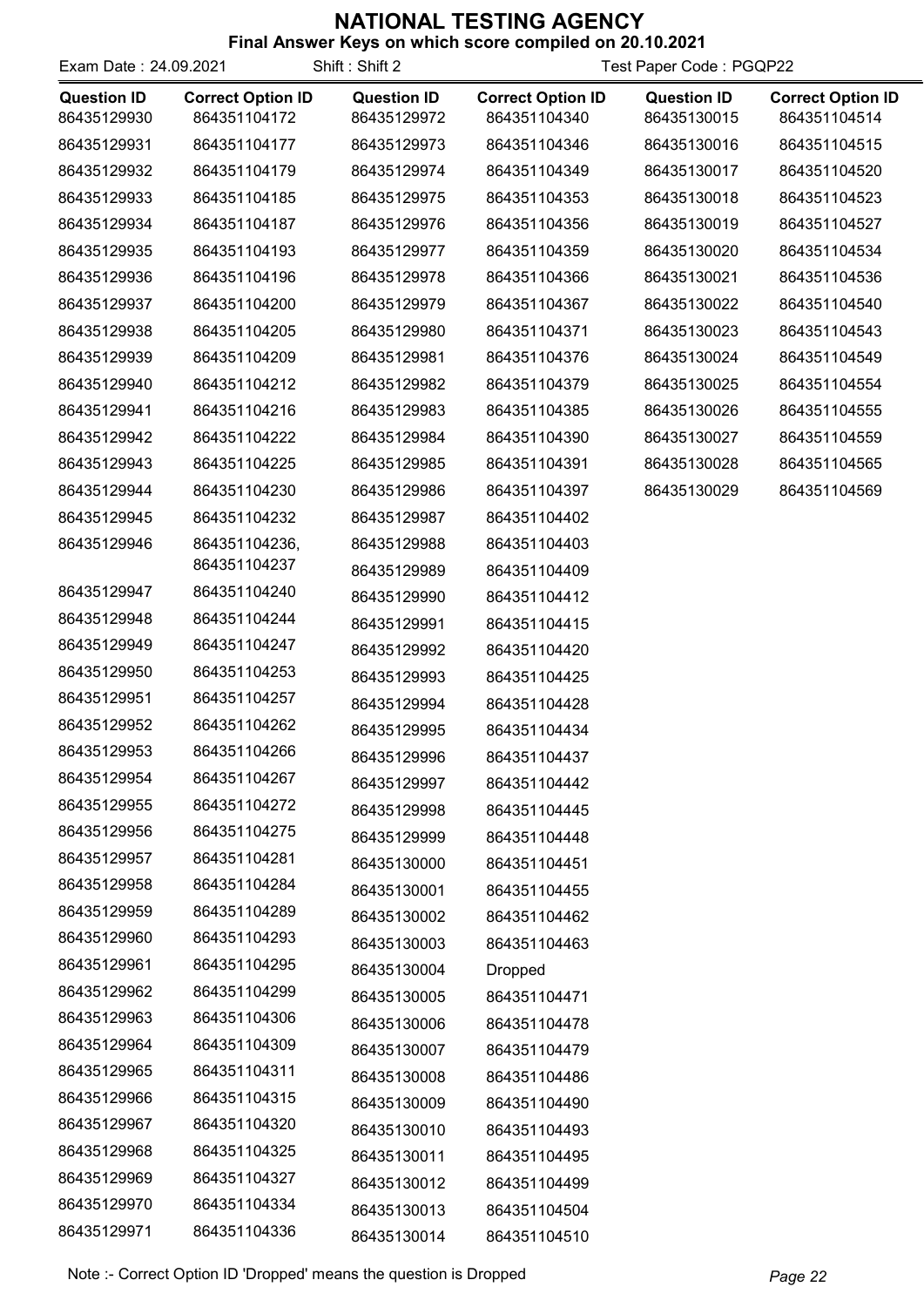| Exam Date: 16.09.2021             |                                         | Shift: Shift 2                    | Test Paper Code: PGQP23                 |                                   |                                         |
|-----------------------------------|-----------------------------------------|-----------------------------------|-----------------------------------------|-----------------------------------|-----------------------------------------|
| <b>Question ID</b><br>86435128605 | <b>Correct Option ID</b><br>86435198874 | <b>Question ID</b><br>86435128646 | <b>Correct Option ID</b><br>86435199038 | <b>Question ID</b><br>86435128689 | <b>Correct Option ID</b><br>86435199208 |
| 86435128606                       | 86435198877                             | 86435128647                       | 86435199042                             | 86435128690                       | 86435199213                             |
| 86435128607                       | 86435198880                             | 86435128648                       | 86435199045                             | 86435128691                       | 86435199215                             |
| 86435128608                       | 86435198885                             | 86435128649                       | 86435199048                             | 86435128692                       | 86435199221                             |
| 86435128609                       | 86435198890                             | 86435128650                       | 86435199053                             | 86435128693                       | 86435199226                             |
| 86435128610                       | 86435198891                             | 86435128651                       | 86435199055                             | 86435128694                       | 86435199230                             |
| 86435128611                       | 86435198895                             | 86435128652                       | 86435199060                             | 86435128695                       | 86435199232                             |
| 86435128612                       | 86435198900                             | 86435128653                       | 86435199064                             | 86435128696                       | 86435199235                             |
| 86435128613                       | 86435198903,                            | 86435128654                       | 86435199069                             | 86435128697                       | 86435199242                             |
|                                   | 86435198904,                            | 86435128655                       | 86435199071                             | 86435128698                       | 86435199246                             |
|                                   | 86435198906<br>86435198908              | 86435128656                       | 86435199076                             | 86435128699                       | 86435199250                             |
| 86435128614                       |                                         | 86435128657                       | 86435199080                             | 86435128700                       | 86435199253                             |
| 86435128615                       | 86435198914                             | 86435128658                       | 86435199086                             | 86435128701                       | 86435199258                             |
| 86435128616                       | 86435198917                             | 86435128659                       | 86435199090                             | 86435128702                       | 86435199259                             |
| 86435128617                       | 86435198920                             | 86435128660                       | 86435199093                             | 86435128703                       | 86435199265                             |
| 86435128618                       | 86435198923                             | 86435128661                       | 86435199097                             | 86435128704                       | 86435199268                             |
| 86435128619                       | <b>Dropped</b>                          | 86435128662                       | 86435199102                             |                                   |                                         |
| 86435128620                       | 86435198933                             | 86435128663                       | 86435199105                             |                                   |                                         |
| 86435128621                       | 86435198938                             | 86435128664                       | 86435199108                             |                                   |                                         |
| 86435128622                       | 86435198942                             | 86435128665                       | 86435199112                             |                                   |                                         |
| 86435128623                       | 86435198943                             | 86435128666                       | 86435199115                             |                                   |                                         |
| 86435128624                       | 86435198948                             | 86435128667                       | 86435199121                             |                                   |                                         |
| 86435128625                       | 86435198952                             | 86435128668                       | 86435199123                             |                                   |                                         |
| 86435128626<br>86435128627        | 86435198957<br>86435198959              | 86435128669                       | 86435199130                             |                                   |                                         |
|                                   |                                         | 86435128670                       | 86435199132                             |                                   |                                         |
| 86435128628                       | 86435198964                             | 86435128671                       | 86435199137                             |                                   |                                         |
| 86435128629<br>86435128630        | 86435198968                             | 86435128672                       | 86435199139                             |                                   |                                         |
| 86435128631                       | 86435198972<br>86435198975              | 86435128673                       | 86435199144                             |                                   |                                         |
| 86435128632                       | 86435198982                             | 86435128674                       | 86435199149                             |                                   |                                         |
| 86435128633                       | 86435198983                             | 86435128675                       | 86435199154                             |                                   |                                         |
| 86435128634                       | 86435198989                             | 86435128676                       | 86435199157                             |                                   |                                         |
| 86435128635                       | 86435198991                             | 86435128677                       | 86435199161                             |                                   |                                         |
| 86435128636                       | 86435198996                             | 86435128678                       | 86435199163                             |                                   |                                         |
| 86435128637                       | 86435199002                             | 86435128679                       | 86435199168                             |                                   |                                         |
| 86435128638                       | 86435199005                             | 86435128680                       | 86435199174                             |                                   |                                         |
| 86435128639                       | 86435199007                             | 86435128681                       | 86435199176                             |                                   |                                         |
| 86435128640                       | 86435199014                             | 86435128682                       | 86435199179                             |                                   |                                         |
| 86435128641                       | 86435199017                             | 86435128683                       | 86435199184                             |                                   |                                         |
| 86435128642                       | 86435199019                             | 86435128684                       | 86435199188                             |                                   |                                         |
| 86435128643                       | 86435199025                             | 86435128685                       | 86435199194                             |                                   |                                         |
| 86435128644                       |                                         | 86435128686                       | 86435199197                             |                                   |                                         |
|                                   | 86435199028                             | 86435128687                       | 86435199201                             |                                   |                                         |
| 86435128645                       | 86435199032                             | 86435128688                       | 86435199203                             |                                   |                                         |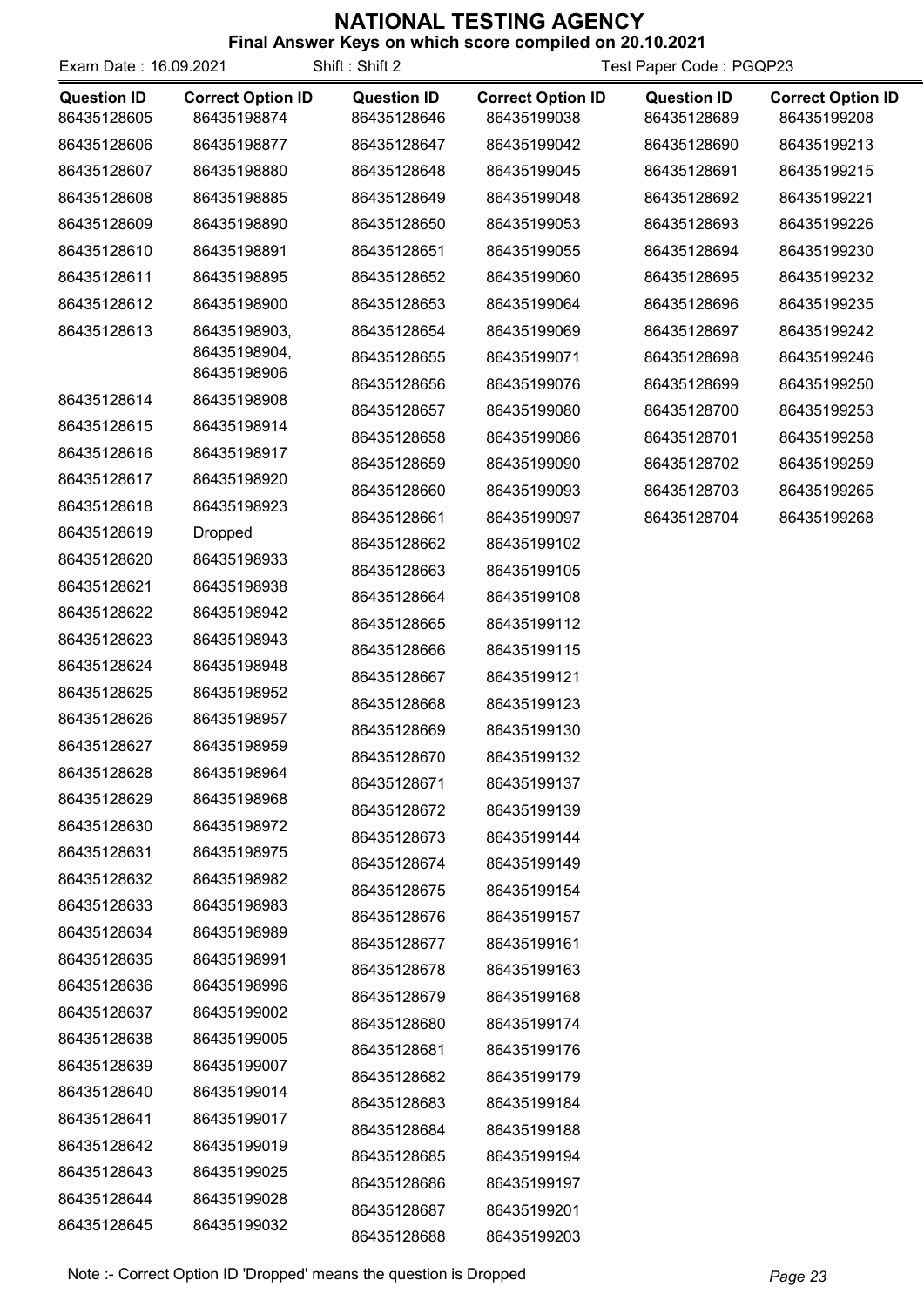| Exam Date: 15.09.2021            | ניעטו וטאסווארוויו                      | Shift: Shift 2                   | <b>OUT WITHOUT SOUTH COMPTION ON EV. TV.EVE</b><br>Test Paper Code: PGQP24 |                                  |                                         |  |
|----------------------------------|-----------------------------------------|----------------------------------|----------------------------------------------------------------------------|----------------------------------|-----------------------------------------|--|
| <b>Question ID</b><br>1908893299 | <b>Correct Option ID</b><br>19088913104 | <b>Question ID</b><br>1908893342 | <b>Correct Option ID</b><br>19088913273                                    | <b>Question ID</b><br>1908893385 | <b>Correct Option ID</b><br>19088913448 |  |
| 1908893300                       | 19088913106                             | 1908893343                       | 19088913279                                                                | 1908893386                       | 19088913451                             |  |
| 1908893301                       | 19088913111                             | 1908893344                       | 19088913282                                                                | 1908893387                       | 19088913454                             |  |
| 1908893302                       | 19088913116                             | 1908893345                       | 19088913288                                                                | 1908893388                       | 19088913457                             |  |
| 1908893303                       | 19088913119                             | 1908893346                       | 19088913290                                                                | 1908893389                       | 19088913463                             |  |
| 1908893304                       | 19088913121                             | 1908893347                       | 19088913294                                                                | 1908893390                       | 19088913467                             |  |
| 1908893305                       | 19088913128                             | 1908893348                       | 19088913300                                                                | 1908893391                       | 19088913470                             |  |
| 1908893306                       | 19088913130                             | 1908893349                       | 19088913302                                                                | 1908893392                       | 19088913473                             |  |
| 1908893307                       | 19088913136                             | 1908893350                       | 19088913307                                                                | 1908893393                       | 19088913477                             |  |
| 1908893308                       | 19088913139                             | 1908893351                       | 19088913312                                                                | 1908893394                       | 19088913483                             |  |
| 1908893309                       | 19088913144                             | 1908893352                       | 19088913313                                                                | 1908893395                       | 19088913486                             |  |
| 1908893310                       | 19088913148                             | 1908893353                       | 19088913317                                                                | 1908893396                       | 19088913489                             |  |
| 1908893311                       | 19088913150                             | 1908893354                       | 19088913324                                                                | 1908893397                       | 19088913494                             |  |
| 1908893312                       | 19088913153                             | 1908893355                       | 19088913328                                                                | 1908893398                       | 19088913499                             |  |
| 1908893313                       | 19088913159                             | 1908893356                       | 19088913332                                                                |                                  |                                         |  |
| 1908893314                       | 19088913162                             | 1908893357                       | 19088913335                                                                |                                  |                                         |  |
| 1908893315                       | 19088913166                             | 1908893358                       | 19088913340                                                                |                                  |                                         |  |
| 1908893316                       | 19088913172                             | 1908893359                       | 19088913342                                                                |                                  |                                         |  |
| 1908893317                       | 19088913175                             | 1908893360                       | 19088913345                                                                |                                  |                                         |  |
| 1908893318                       | 19088913179                             | 1908893361                       | 19088913350                                                                |                                  |                                         |  |
| 1908893319                       | 19088913184                             | 1908893362                       | 19088913355                                                                |                                  |                                         |  |
| 1908893320                       | 19088913188                             | 1908893363                       | 19088913357                                                                |                                  |                                         |  |
| 1908893321                       | 19088913190                             | 1908893364                       | 19088913361                                                                |                                  |                                         |  |
| 1908893322                       | 19088913195                             | 1908893365                       | 19088913365                                                                |                                  |                                         |  |
| 1908893323                       | 19088913197                             | 1908893366                       | 19088913371                                                                |                                  |                                         |  |
| 1908893324                       | 19088913201                             | 1908893367                       | 19088913374                                                                |                                  |                                         |  |
| 1908893325                       | 19088913206                             | 1908893368                       | 19088913379                                                                |                                  |                                         |  |
| 1908893326                       | 19088913212                             | 1908893369                       | 19088913384                                                                |                                  |                                         |  |
| 1908893327                       | 19088913214                             | 1908893370                       | 19088913386                                                                |                                  |                                         |  |
| 1908893328                       | 19088913218                             | 1908893371                       | 19088913392                                                                |                                  |                                         |  |
| 1908893329                       | 19088913221                             | 1908893372                       | 19088913395                                                                |                                  |                                         |  |
| 1908893330                       | 19088913225                             | 1908893373                       | 19088913398                                                                |                                  |                                         |  |
| 1908893331                       | 19088913232                             | 1908893374                       | 19088913401                                                                |                                  |                                         |  |
| 1908893332                       | 19088913233                             | 1908893375                       | 19088913406                                                                |                                  |                                         |  |
| 1908893333                       | 19088913240                             | 1908893376                       | 19088913412                                                                |                                  |                                         |  |
| 1908893334                       | 19088913244                             | 1908893377                       | 19088913414                                                                |                                  |                                         |  |
| 1908893335                       | 19088913245                             | 1908893378                       | 19088913420                                                                |                                  |                                         |  |
| 1908893336                       | 19088913250                             | 1908893379                       | 19088913423                                                                |                                  |                                         |  |
| 1908893337                       | 19088913254                             | 1908893380                       | 19088913425                                                                |                                  |                                         |  |
| 1908893338                       | 19088913257                             | 1908893381                       | 19088913432                                                                |                                  |                                         |  |
| 1908893339                       | 19088913261                             | 1908893382                       | 19088913436                                                                |                                  |                                         |  |
| 1908893340                       | 19088913268                             | 1908893383                       | 19088913437                                                                |                                  |                                         |  |
| 1908893341                       | 19088913270                             | 1908893384                       | 19088913444                                                                |                                  |                                         |  |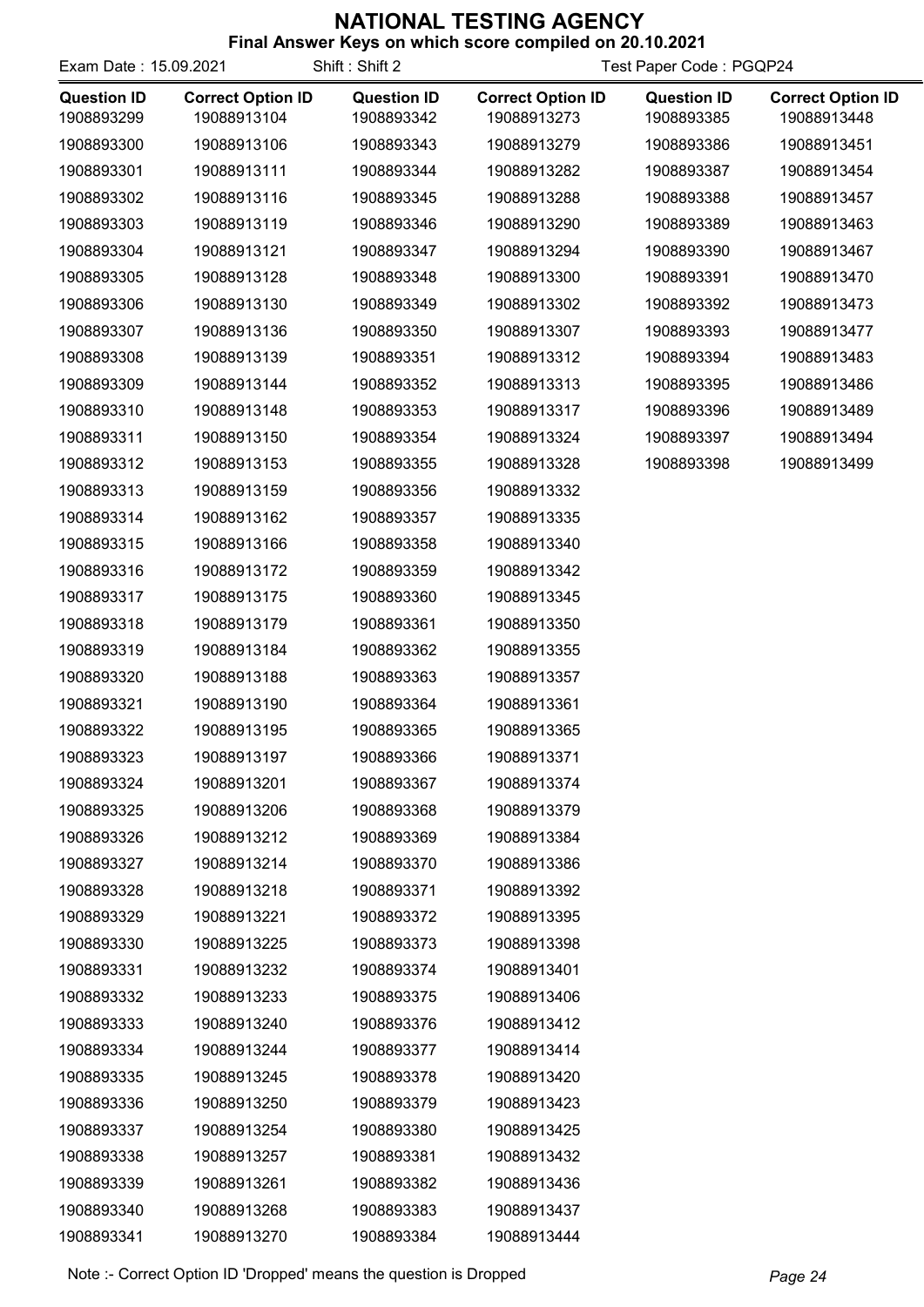|  | Final Answer Keys on which score compiled on 20.10.2021 |  |  |
|--|---------------------------------------------------------|--|--|
|  |                                                         |  |  |

| Exam Date: 24.09.2021             |                                          | Shift: Shift 1                    | Test Paper Code: PGQP25                  |                                   |                                          |
|-----------------------------------|------------------------------------------|-----------------------------------|------------------------------------------|-----------------------------------|------------------------------------------|
| <b>Question ID</b><br>86435129130 | <b>Correct Option ID</b><br>864351100974 | <b>Question ID</b><br>86435129172 | <b>Correct Option ID</b><br>864351101140 | <b>Question ID</b><br>86435129214 | <b>Correct Option ID</b><br>864351101308 |
| 86435129131                       | 864351100975                             | 86435129173                       | 864351101144                             | 86435129215                       | 864351101312                             |
| 86435129132                       | 864351100979,                            | 86435129174                       | 864351101150                             | 86435129216                       | 864351101315                             |
|                                   | 864351100980                             | 86435129175                       | 864351101152                             | 86435129217                       | 864351101321                             |
| 86435129133                       | 864351100983                             | 86435129176                       | 864351101158                             | 86435129218                       | 864351101325                             |
| 86435129134                       | 864351100990                             | 86435129177                       | 864351101159                             | 86435129219                       | 864351101330                             |
| 86435129135                       | 864351100992                             | 86435129178                       | 864351101165                             | 86435129220                       | 864351101331                             |
| 86435129136                       | 864351100997                             | 86435129179                       | 864351101170                             | 86435129221                       | 864351101335                             |
| 86435129137                       | 864351101000                             | 86435129180                       | 864351101174                             | 86435129222                       | 864351101342                             |
| 86435129138                       | 864351101005                             | 86435129181                       | 864351101176                             | 86435129223                       | 864351101345                             |
| 86435129139                       | 864351101008                             | 86435129182                       | 864351101180                             | 86435129224                       | 864351101350                             |
| 86435129140                       | 864351101014                             | 86435129183                       | 864351101185                             | 86435129225                       | 864351101351                             |
| 86435129141                       | 864351101016                             | 86435129184                       | 864351101187                             | 86435129226                       | 864351101356                             |
| 86435129142                       | 864351101022                             | 86435129185                       | 864351101192                             | 86435129227                       | 864351101362                             |
| 86435129143                       | 864351101024                             | 86435129186                       | 864351101197,                            | 86435129228                       | 864351101366                             |
| 86435129144                       | 864351101029                             |                                   | 864351101198                             | 86435129229                       | 864351101368                             |
| 86435129145                       | 864351101031                             | 86435129187                       | 864351101199                             |                                   |                                          |
| 86435129146                       | 864351101035                             | 86435129188                       | 864351101203                             |                                   |                                          |
| 86435129147                       | 864351101040                             | 86435129189                       | 864351101208                             |                                   |                                          |
| 86435129148                       | 864351101044                             | 86435129190                       | 864351101211                             |                                   |                                          |
| 86435129149                       | 864351101050                             | 86435129191                       | 864351101216                             |                                   |                                          |
| 86435129150                       | 864351101051                             | 86435129192                       | 864351101221                             |                                   |                                          |
| 86435129151                       | <b>Dropped</b>                           | 86435129193                       | 864351101226                             |                                   |                                          |
| 86435129152                       | 864351101060                             | 86435129194                       | 864351101227                             |                                   |                                          |
| 86435129153                       | 864351101064                             | 86435129195                       | 864351101232                             |                                   |                                          |
| 86435129154                       | 864351101067                             | 86435129196                       | 864351101235                             |                                   |                                          |
| 86435129155                       | 864351101071                             | 86435129197                       | 864351101239                             |                                   |                                          |
| 86435129156                       | 864351101076                             | 86435129198                       | 864351101245                             |                                   |                                          |
| 86435129157                       | 864351101082                             | 86435129199                       | 864351101250                             |                                   |                                          |
| 86435129158                       | 864351101085                             | 86435129200                       | 864351101253                             |                                   |                                          |
| 86435129159                       | 864351101088                             | 86435129201                       | 864351101256                             |                                   |                                          |
| 86435129160                       | 864351101094                             | 86435129202                       | 864351101261                             |                                   |                                          |
| 86435129161                       | 864351101098                             | 86435129203                       | 864351101265                             |                                   |                                          |
| 86435129162                       | 864351101100                             | 86435129204                       | 864351101269                             |                                   |                                          |
| 86435129163                       | 864351101103                             | 86435129205                       | 864351101274                             |                                   |                                          |
| 86435129164                       | 864351101109                             | 86435129206                       | 864351101275                             |                                   |                                          |
| 86435129165                       | 864351101111                             | 86435129207                       | 864351101279                             |                                   |                                          |
| 86435129166                       | 864351101118                             | 86435129208                       | 864351101286                             |                                   |                                          |
| 86435129167                       | 864351101121                             | 86435129209                       | 864351101289                             |                                   |                                          |
| 86435129168                       | 864351101125                             | 86435129210                       | 864351101294                             |                                   |                                          |
| 86435129169                       | 864351101127                             | 86435129211                       | 864351101297                             |                                   |                                          |
| 86435129170                       | 864351101131                             | 86435129212                       | 864351101302                             |                                   |                                          |
| 86435129171                       | 864351101138                             | 86435129213                       | 864351101306                             |                                   |                                          |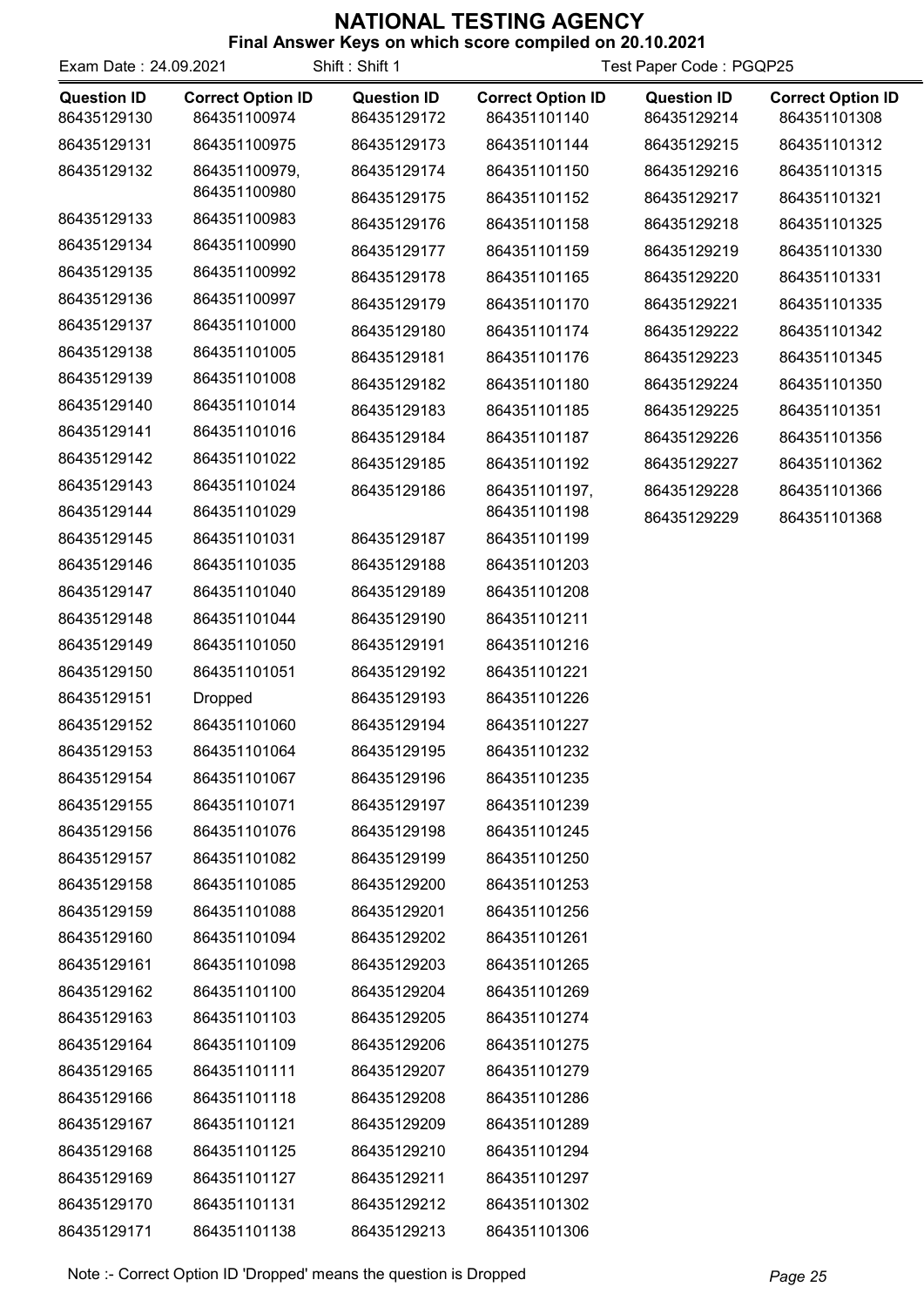| Exam Date: 24.09.2021 |                          | Shift: Shift 1     |                          |                    | Test Paper Code: PGQP26  |  |  |
|-----------------------|--------------------------|--------------------|--------------------------|--------------------|--------------------------|--|--|
| <b>Question ID</b>    | <b>Correct Option ID</b> | <b>Question ID</b> | <b>Correct Option ID</b> | <b>Question ID</b> | <b>Correct Option ID</b> |  |  |
| 86435129330           | 864351101774             | 86435129372        | 864351101941             | 86435129415        | 864351102113             |  |  |
| 86435129331           | 864351101775             | 86435129373        | 864351101943             | 86435129416        | 864351102118             |  |  |
| 86435129332           | 864351101779,            | 86435129374        | 864351101947             | 86435129417        | 864351102121             |  |  |
|                       | 864351101780             | 86435129375        | 864351101952             | 86435129418        | 864351102124             |  |  |
| 86435129333           | 864351101783             | 86435129376        | 864351101955             | 86435129419        | 864351102129             |  |  |
| 86435129334           | 864351101790             | 86435129377        | 864351101960             | 86435129420        | 864351102131             |  |  |
| 86435129335           | 864351101792             | 86435129378        | 864351101963             | 86435129421        | 864351102137             |  |  |
| 86435129336           | 864351101797             | 86435129379        | 864351101967             | 86435129422        | 864351102139             |  |  |
| 86435129337           | 864351101800             | 86435129380        | 864351101972             | 86435129423        | 864351102144             |  |  |
| 86435129338           | 864351101805             | 86435129381        | 864351101977             | 86435129424        | 864351102149             |  |  |
| 86435129339           | 864351101808             | 86435129382        | 864351101979             | 86435129425        | 864351102152             |  |  |
| 86435129340           | 864351101814             | 86435129383        | 864351101985             | 86435129426        | 864351102155             |  |  |
| 86435129341           | 864351101816             | 86435129384        | 864351101987             | 86435129427        | 864351102162             |  |  |
| 86435129342           | 864351101822             | 86435129385        | 864351101992             | 86435129428        | 864351102165             |  |  |
| 86435129343           | 864351101824             | 86435129386        | 864351101998             | 86435129429        | 864351102169             |  |  |
| 86435129344           | 864351101829             | 86435129387        | 864351102000             |                    |                          |  |  |
| 86435129345           | 864351101831             | 86435129388        | 864351102003             |                    |                          |  |  |
| 86435129346           | 864351101835             | 86435129389        | 864351102008             |                    |                          |  |  |
| 86435129347           | 864351101840             | 86435129390        | 864351102011             |                    |                          |  |  |
| 86435129348           | 864351101844             | 86435129391        | 864351102016             |                    |                          |  |  |
| 86435129349           | 864351101850             | 86435129392        | 864351102019             |                    |                          |  |  |
| 86435129350           | 864351101851             | 86435129393        | 864351102023             |                    |                          |  |  |
| 86435129351           | <b>Dropped</b>           | 86435129394        | 864351102028             |                    |                          |  |  |
| 86435129352           | 864351101860             | 86435129395        | 864351102034             |                    |                          |  |  |
| 86435129353           | 864351101864             | 86435129396        | 864351102036             |                    |                          |  |  |
| 86435129354           | 864351101867             | 86435129397        | 864351102042             |                    |                          |  |  |
| 86435129355           | 864351101873             | 86435129398        | 864351102046             |                    |                          |  |  |
| 86435129356           | 864351101875             | 86435129399        | 864351102048             |                    |                          |  |  |
| 86435129357           | 864351101880             | 86435129400        | 864351102054             |                    |                          |  |  |
| 86435129358           | 864351101884             | 86435129401        | 864351102057             |                    |                          |  |  |
| 86435129359           | 864351101890             | 86435129402        | 864351102060             |                    |                          |  |  |
| 86435129360           | 864351101893             | 86435129403        | 864351102066             |                    |                          |  |  |
| 86435129361           | 864351101898             | 86435129404        | 864351102070             |                    |                          |  |  |
| 86435129362           | 864351101899             | 86435129405        | 864351102073             |                    |                          |  |  |
| 86435129363           | 864351101904             | 86435129406        | 864351102076             |                    |                          |  |  |
| 86435129364           | 864351101910             | 86435129407        | 864351102079             |                    |                          |  |  |
| 86435129365           | 864351101913             | 86435129408        | 864351102084             |                    |                          |  |  |
| 86435129366           | 864351101916             | 86435129409        | 864351102088             |                    |                          |  |  |
| 86435129367           | 864351101921             | 86435129410        | 864351102092             |                    |                          |  |  |
| 86435129368           | 864351101925             | 86435129411        | 864351102095             |                    |                          |  |  |
| 86435129369           | 864351101928             | 86435129412        | 864351102101             |                    |                          |  |  |
| 86435129370           | 864351101932             | 86435129413        | 864351102106             |                    |                          |  |  |
| 86435129371           | 864351101937             | 86435129414        | 864351102107             |                    |                          |  |  |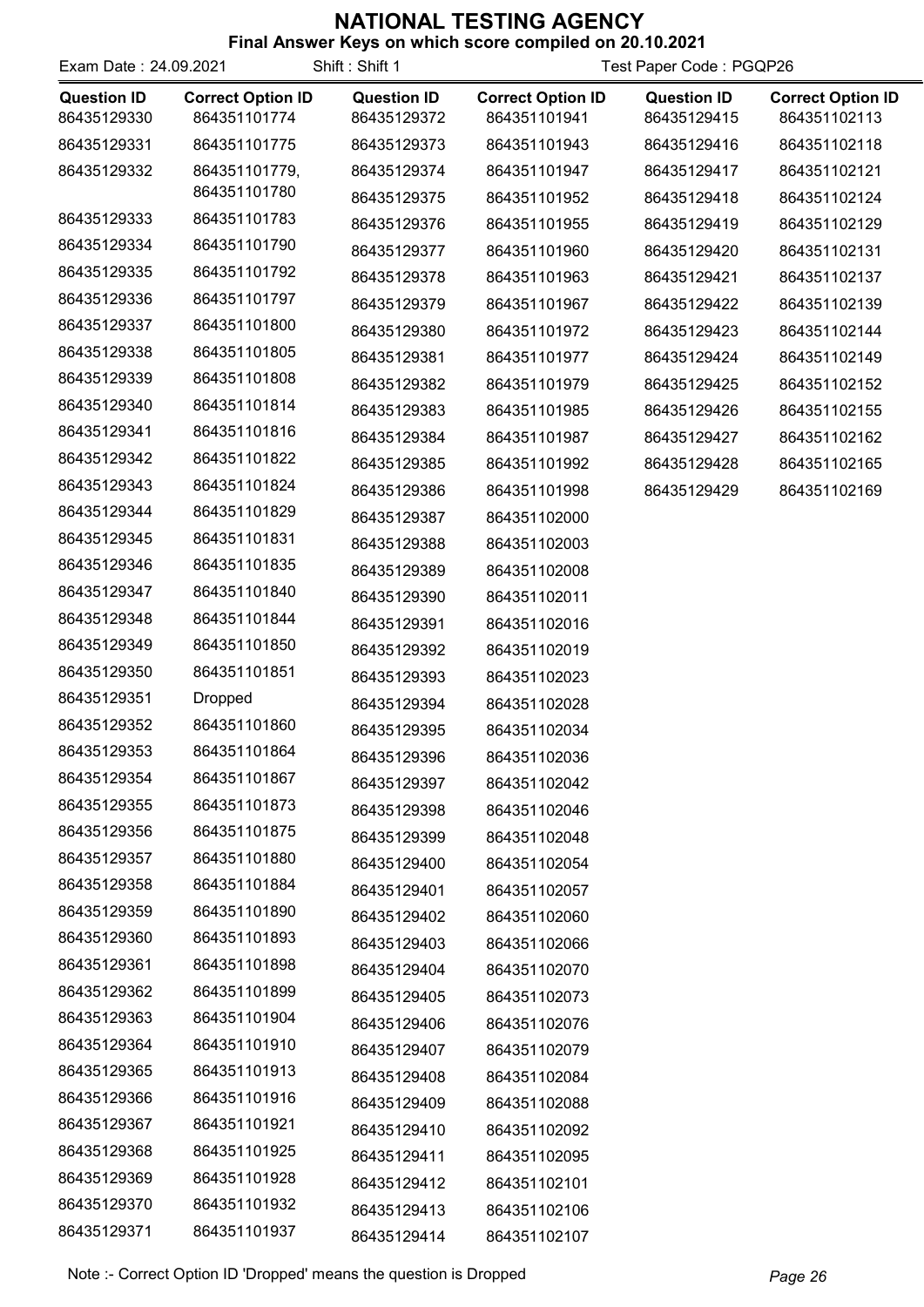| <b>I IIIAI AIISWEI KEYS UII WIIIUII SUUFE CUIIIPIIEU UII ZU. IU.ZUZ I</b><br>Shift: Shift 2<br>Test Paper Code: PGQP27<br>Exam Date: 15.09.2021 |                                         |                                  |                                         |                                  |                                         |
|-------------------------------------------------------------------------------------------------------------------------------------------------|-----------------------------------------|----------------------------------|-----------------------------------------|----------------------------------|-----------------------------------------|
| <b>Question ID</b><br>1908893399                                                                                                                | <b>Correct Option ID</b><br>19088913504 | <b>Question ID</b><br>1908893442 | <b>Correct Option ID</b><br>19088913673 | <b>Question ID</b><br>1908893484 | <b>Correct Option ID</b><br>19088913843 |
| 1908893400                                                                                                                                      | 19088913506                             | 1908893443                       | 19088913677                             | 1908893485                       | 19088913846                             |
| 1908893401                                                                                                                                      | 19088913511                             | 1908893444                       | 19088913684                             | 1908893486                       | 19088913849                             |
| 1908893402                                                                                                                                      | 19088913516                             | 1908893445                       | 19088913686                             | 1908893487                       | 19088913856                             |
| 1908893403                                                                                                                                      | 19088913519                             | 1908893446                       | 19088913692                             | 1908893488                       | 19088913859                             |
| 1908893404                                                                                                                                      | 19088913521                             | 1908893447                       | 19088913695                             | 1908893489                       | 19088913864                             |
| 1908893405                                                                                                                                      | 19088913528                             | 1908893448                       | 19088913698                             | 1908893490                       | 19088913865                             |
| 1908893406                                                                                                                                      | 19088913530                             | 1908893449                       | 19088913701                             | 1908893491                       | 19088913872                             |
| 1908893407                                                                                                                                      | 19088913536                             | 1908893450                       | 19088913708                             | 1908893492                       | 19088913874                             |
| 1908893408                                                                                                                                      | 19088913539                             | 1908893451                       | 19088913711                             | 1908893493                       | 19088913879                             |
| 1908893409                                                                                                                                      | 19088913544                             | 1908893452                       | 19088913714                             | 1908893494                       | 19088913882                             |
| 1908893410                                                                                                                                      | 19088913548                             | 1908893453                       | 19088913719                             | 1908893495                       | 19088913886                             |
| 1908893411                                                                                                                                      | 19088913550                             | 1908893454                       | 19088913722                             | 1908893496                       | 19088913892                             |
| 1908893412                                                                                                                                      | 19088913553                             | 1908893455                       | 19088913725                             | 1908893497                       | 19088913895                             |
| 1908893413                                                                                                                                      | 19088913559                             | 1908893456                       | 19088913731                             | 1908893498                       | 19088913897                             |
| 1908893414                                                                                                                                      | 19088913562                             | 1908893457                       | 19088913733                             |                                  |                                         |
| 1908893415                                                                                                                                      | 19088913566                             | 1908893458                       | 19088913740                             |                                  |                                         |
| 1908893416                                                                                                                                      | 19088913572                             | 1908893459                       | 19088913743                             |                                  |                                         |
| 1908893417                                                                                                                                      | 19088913575                             | 1908893460                       | 19088913748                             |                                  |                                         |
| 1908893418                                                                                                                                      | 19088913579                             | 1908893461                       | 19088913749                             |                                  |                                         |
| 1908893419                                                                                                                                      | 19088913584                             | 1908893462                       | 19088913753,                            |                                  |                                         |
| 1908893420                                                                                                                                      | 19088913588                             |                                  | 19088913754                             |                                  |                                         |
| 1908893421                                                                                                                                      | 19088913590                             | 1908893463                       | 19088913759                             |                                  |                                         |
| 1908893422                                                                                                                                      | 19088913595                             | 1908893464                       | 19088913762                             |                                  |                                         |
| 1908893423                                                                                                                                      | 19088913597                             | 1908893465                       | 19088913768                             |                                  |                                         |
| 1908893424                                                                                                                                      | 19088913603                             | 1908893466                       | 19088913771                             |                                  |                                         |
| 1908893425                                                                                                                                      | 19088913605                             | 1908893467                       | 19088913774                             |                                  |                                         |
| 1908893426                                                                                                                                      | 19088913612                             | 1908893468                       | 19088913779                             |                                  |                                         |
| 1908893427                                                                                                                                      | 19088913614                             | 1908893469                       | 19088913784                             |                                  |                                         |
| 1908893428                                                                                                                                      | 19088913620                             | 1908893470                       | 19088913786                             |                                  |                                         |
| 1908893429                                                                                                                                      | 19088913622                             | 1908893471                       | 19088913792                             |                                  |                                         |
| 1908893430                                                                                                                                      | 19088913625                             | 1908893472                       | 19088913793                             |                                  |                                         |
| 1908893431                                                                                                                                      | 19088913630                             | 1908893473                       | 19088913799                             |                                  |                                         |
| 1908893432                                                                                                                                      | 19088913634                             | 1908893474                       | 19088913804                             |                                  |                                         |
| 1908893433                                                                                                                                      | 19088913637                             | 1908893475                       | 19088913806                             |                                  |                                         |
| 1908893434                                                                                                                                      | 19088913644                             | 1908893476                       | 19088913809                             |                                  |                                         |
| 1908893435                                                                                                                                      | 19088913646                             | 1908893477                       | 19088913816                             |                                  |                                         |
| 1908893436                                                                                                                                      | 19088913649                             | 1908893478                       | 19088913819                             |                                  |                                         |
| 1908893437                                                                                                                                      | 19088913654                             | 1908893479                       | 19088913821                             |                                  |                                         |
| 1908893438                                                                                                                                      | 19088913660                             | 1908893480                       | 19088913828                             |                                  |                                         |
| 1908893439                                                                                                                                      | 19088913661                             | 1908893481                       | 19088913830                             |                                  |                                         |
| 1908893440                                                                                                                                      | 19088913667                             | 1908893482                       | 19088913835                             |                                  |                                         |
| 1908893441                                                                                                                                      | 19088913672                             | 1908893483                       | 19088913840                             |                                  |                                         |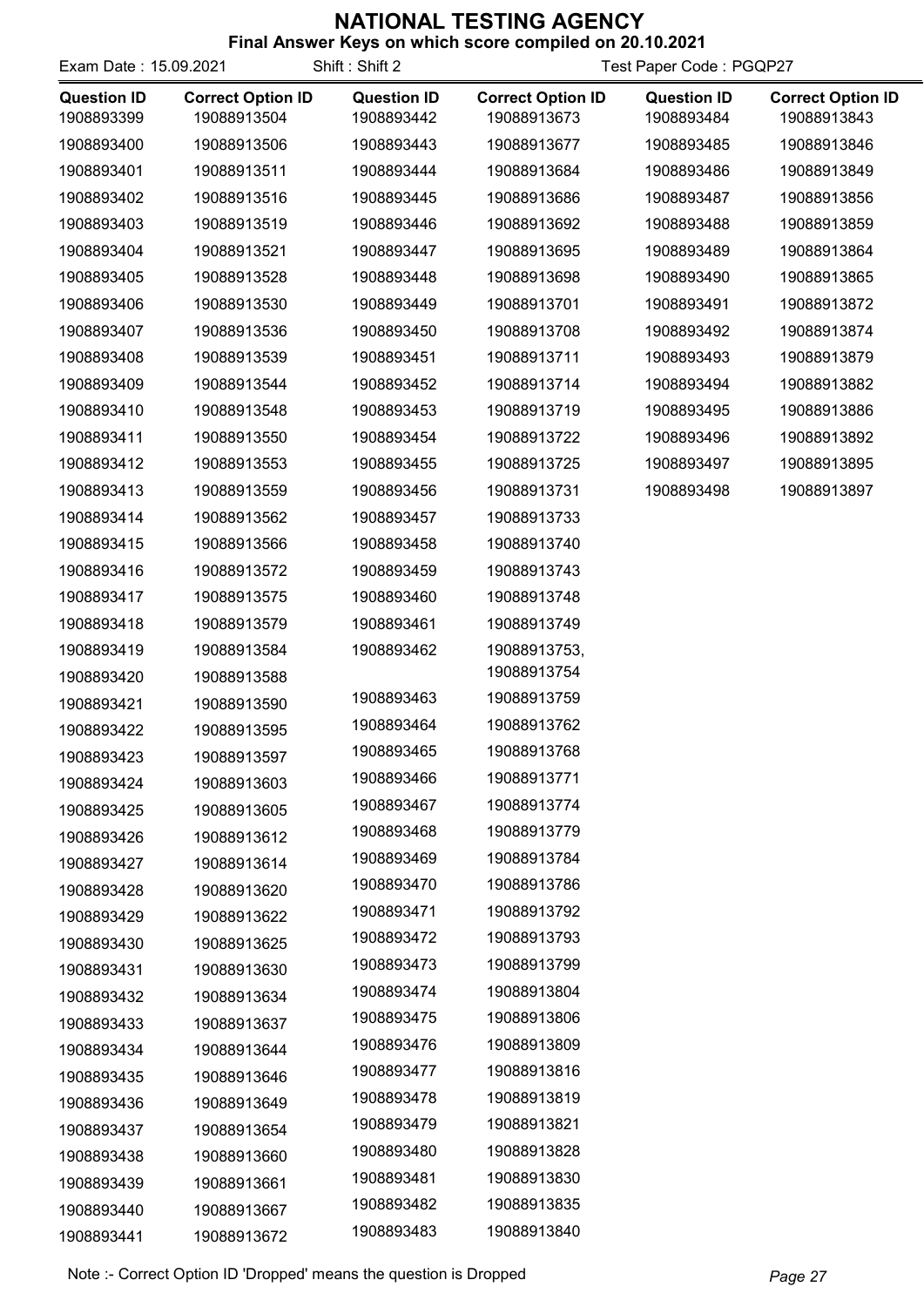| Exam Date: 15.09.2021            | כעטו וטאסוראוויו                       | Shift: Shift 1                   | <b>OUT MITTLE ACCEPT COMPTION ON EAT 19.2021</b><br>Test Paper Code: PGQP28 |                                  |                                        |  |
|----------------------------------|----------------------------------------|----------------------------------|-----------------------------------------------------------------------------|----------------------------------|----------------------------------------|--|
| <b>Question ID</b><br>1908892092 | <b>Correct Option ID</b><br>1908898303 | <b>Question ID</b><br>1908892135 | <b>Correct Option ID</b><br>1908898475                                      | <b>Question ID</b><br>1908892178 | <b>Correct Option ID</b><br>1908898646 |  |
| 1908892093                       | 1908898305                             | 1908892136                       | 1908898479                                                                  | 1908892179                       | 1908898649                             |  |
| 1908892094                       | 1908898312                             | 1908892137                       | 1908898481                                                                  | 1908892180                       | 1908898656                             |  |
| 1908892095                       | 1908898316                             | 1908892138                       | 1908898485                                                                  | 1908892181                       | 1908898658                             |  |
| 1908892096                       | 1908898318                             | 1908892139                       | 1908898489                                                                  | 1908892182                       | 1908898661                             |  |
| 1908892097                       | 1908898321                             | 1908892140                       | 1908898493                                                                  | 1908892183                       | 1908898667                             |  |
| 1908892098                       | 1908898328                             | 1908892141                       | 1908898498                                                                  | 1908892184                       | 1908898671                             |  |
| 1908892099                       | 1908898331                             | 1908892142                       | 1908898501                                                                  | 1908892185                       | 1908898676                             |  |
| 1908892100                       | 1908898335                             | 1908892143                       | 1908898508                                                                  | 1908892186                       | 1908898678                             |  |
| 1908892101                       | 1908898337                             | 1908892144                       | 1908898512                                                                  | 1908892187                       | 1908898684                             |  |
| 1908892102                       | 1908898344                             | 1908892145                       | Dropped                                                                     | 1908892188                       | 1908898688                             |  |
| 1908892103                       | 1908898348                             | 1908892146                       | 1908898517                                                                  | 1908892189                       | 1908898689                             |  |
| 1908892104                       | 1908898352                             | 1908892147                       | 1908898521                                                                  | 1908892190                       | 1908898694                             |  |
| 1908892105                       | 1908898354                             | 1908892148                       | 1908898528                                                                  | 1908892191                       | 1908898697                             |  |
| 1908892106                       | 1908898358                             | 1908892149                       | 1908898529                                                                  |                                  |                                        |  |
| 1908892107                       | 1908898364                             | 1908892150                       | 1908898533                                                                  |                                  |                                        |  |
| 1908892108                       | 1908898365                             | 1908892151                       | 1908898539                                                                  |                                  |                                        |  |
| 1908892109                       | 1908898370                             | 1908892152                       | 1908898544                                                                  |                                  |                                        |  |
| 1908892110                       | 1908898374                             | 1908892153                       | 1908898546                                                                  |                                  |                                        |  |
| 1908892111                       | 1908898377                             | 1908892154                       | 1908898552                                                                  |                                  |                                        |  |
| 1908892112                       | 1908898382                             | 1908892155                       | 1908898556                                                                  |                                  |                                        |  |
| 1908892113                       | 1908898387                             | 1908892156                       | 1908898559                                                                  |                                  |                                        |  |
| 1908892114                       | 1908898391                             | 1908892157                       | 1908898562                                                                  |                                  |                                        |  |
| 1908892115                       | 1908898393                             | 1908892158                       | 1908898566                                                                  |                                  |                                        |  |
| 1908892116                       | 1908898397                             | 1908892159                       | 1908898572                                                                  |                                  |                                        |  |
| 1908892117                       | 1908898402                             | 1908892160                       | 1908898574                                                                  |                                  |                                        |  |
| 1908892118                       | 1908898408                             | 1908892161                       | 1908898579                                                                  |                                  |                                        |  |
| 1908892119                       | 1908898411                             | 1908892162                       | 1908898581                                                                  |                                  |                                        |  |
| 1908892120                       | 1908898414                             | 1908892163                       | 1908898588                                                                  |                                  |                                        |  |
| 1908892121                       | 1908898417                             | 1908892164                       | 1908898591                                                                  |                                  |                                        |  |
| 1908892122                       | 1908898422                             | 1908892165                       | 1908898595                                                                  |                                  |                                        |  |
| 1908892123                       | 1908898428                             | 1908892166                       | 1908898599                                                                  |                                  |                                        |  |
| 1908892124                       | 1908898429                             | 1908892167                       | 1908898603                                                                  |                                  |                                        |  |
| 1908892125                       | 1908898436                             | 1908892168                       | 1908898606                                                                  |                                  |                                        |  |
| 1908892126                       | 1908898437                             | 1908892169                       | 1908898609                                                                  |                                  |                                        |  |
| 1908892127                       | 1908898442                             | 1908892170                       | 1908898613                                                                  |                                  |                                        |  |
| 1908892128                       | 1908898445                             | 1908892171                       | 1908898619                                                                  |                                  |                                        |  |
| 1908892129                       | 1908898450                             | 1908892172                       | 1908898624                                                                  |                                  |                                        |  |
| 1908892130                       | 1908898456                             | 1908892173                       | 1908898627                                                                  |                                  |                                        |  |
| 1908892131                       | 1908898459                             | 1908892174                       | 1908898631                                                                  |                                  |                                        |  |
| 1908892132                       | 1908898462                             | 1908892175                       | 1908898635                                                                  |                                  |                                        |  |
| 1908892133                       | 1908898465                             | 1908892176                       | 1908898638                                                                  |                                  |                                        |  |
| 1908892134                       | 1908898470                             | 1908892177                       | 1908898643                                                                  |                                  |                                        |  |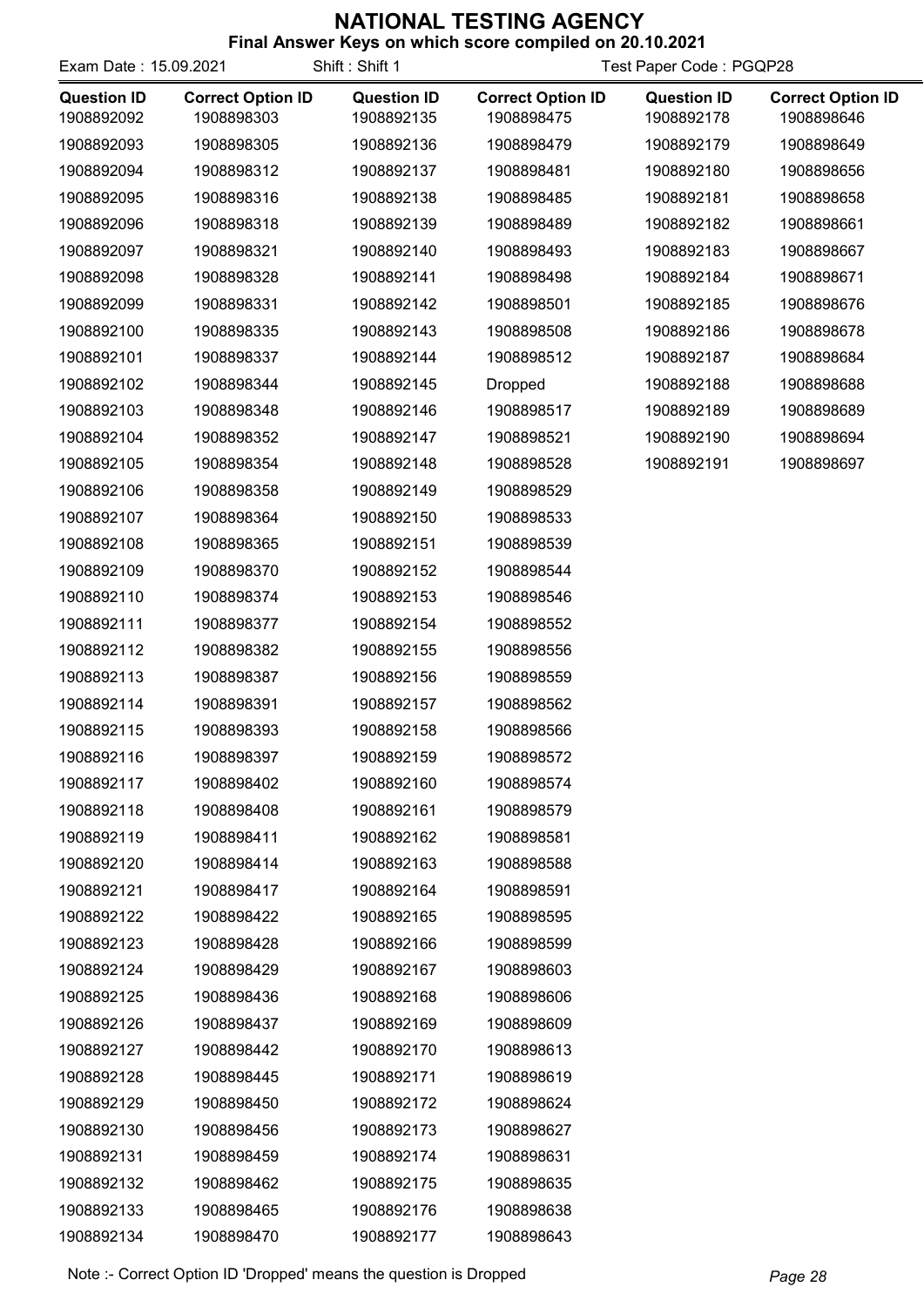| Exam Date: 15.09.2021            |                                        | Shift: Shift 1                   | Test Paper Code: PGQP29                |                                  |                                        |
|----------------------------------|----------------------------------------|----------------------------------|----------------------------------------|----------------------------------|----------------------------------------|
| <b>Question ID</b><br>1908892192 | <b>Correct Option ID</b><br>1908898703 | <b>Question ID</b><br>1908892235 | <b>Correct Option ID</b><br>1908898875 | <b>Question ID</b><br>1908892278 | <b>Correct Option ID</b><br>1908899047 |
| 1908892193                       | 1908898705                             | 1908892236                       | 1908898879                             | 1908892279                       | 1908899049                             |
| 1908892194                       | 1908898712                             | 1908892237                       | 1908898883                             | 1908892280                       | 1908899053                             |
| 1908892195                       | 1908898716                             | 1908892238                       | 1908898885                             | 1908892281                       | 1908899058                             |
| 1908892196                       | 1908898718                             | 1908892239                       | 1908898892                             | 1908892282                       | 1908899063                             |
| 1908892197                       | 1908898721                             | 1908892240                       | 1908898893                             | 1908892283                       | 1908899066                             |
| 1908892198                       | 1908898728                             | 1908892241                       | 1908898900                             | 1908892284                       | 1908899072                             |
| 1908892199                       | 1908898731                             | 1908892242                       | 1908898903                             | 1908892285                       | 1908899075                             |
| 1908892200                       | 1908898735                             | 1908892243                       | 1908898907                             | 1908892286                       | 1908899077                             |
| 1908892201                       | 1908898737                             | 1908892244                       | 1908898909                             | 1908892287                       | 1908899084                             |
| 1908892202                       | 1908898744                             | 1908892245                       | 1908898913                             | 1908892288                       | 1908899086                             |
| 1908892203                       | 1908898748                             | 1908892246                       | 1908898919                             | 1908892289                       | 1908899089                             |
| 1908892204                       | 1908898752                             | 1908892247                       | 1908898921                             | 1908892290                       | 1908899094                             |
| 1908892205                       | 1908898754                             | 1908892248                       | 1908898928                             | 1908892291                       | 1908899100                             |
| 1908892206                       | 1908898758                             | 1908892249                       | 1908898929                             |                                  |                                        |
| 1908892207                       | 1908898764                             | 1908892250                       | 1908898935                             |                                  |                                        |
| 1908892208                       | 1908898765                             | 1908892251                       | 1908898939                             |                                  |                                        |
| 1908892209                       | 1908898770                             | 1908892252                       | 1908898942                             |                                  |                                        |
| 1908892210                       | 1908898774                             | 1908892253                       | 1908898948                             |                                  |                                        |
| 1908892211                       | 1908898777                             | 1908892254                       | 1908898952                             |                                  |                                        |
| 1908892212                       | 1908898782                             | 1908892255                       | 1908898954                             |                                  |                                        |
| 1908892213                       | 1908898787                             | 1908892256                       | 1908898960                             |                                  |                                        |
| 1908892214                       | 1908898791                             | 1908892257                       | 1908898964                             |                                  |                                        |
| 1908892215                       | 1908898793                             | 1908892258                       | 1908898966                             |                                  |                                        |
| 1908892216                       | 1908898797                             | 1908892259                       | 1908898970                             |                                  |                                        |
| 1908892217                       | 1908898804                             | 1908892260                       | 1908898974                             |                                  |                                        |
| 1908892218                       | 1908898808                             | 1908892261                       | 1908898980                             |                                  |                                        |
| 1908892219                       | 1908898811                             | 1908892262                       | 1908898982                             |                                  |                                        |
| 1908892220                       | 1908898813                             | 1908892263                       | 1908898985                             |                                  |                                        |
| 1908892221                       | 1908898817                             | 1908892264                       | 1908898990                             |                                  |                                        |
| 1908892222                       | 1908898822                             | 1908892265                       | 1908898995                             |                                  |                                        |
| 1908892223                       | 1908898828                             | 1908892266                       | 1908899000                             |                                  |                                        |
| 1908892224                       | 1908898829                             | 1908892267                       | 1908899004                             |                                  |                                        |
| 1908892225                       | 1908898835                             | 1908892268                       | 1908899006                             |                                  |                                        |
| 1908892226                       | 1908898838                             | 1908892269                       | 1908899012                             |                                  |                                        |
| 1908892227                       | 1908898844                             | 1908892270                       | 1908899015                             |                                  |                                        |
| 1908892228                       | 1908898845                             | 1908892271                       | 1908899017                             |                                  |                                        |
| 1908892229                       | 1908898850                             | 1908892272                       | 1908899023                             |                                  |                                        |
| 1908892230                       | 1908898856                             | 1908892273                       | 1908899027                             |                                  |                                        |
| 1908892231                       | 1908898857                             | 1908892274                       | 1908899029                             |                                  |                                        |
| 1908892232                       | 1908898864                             | 1908892275                       | 1908899033                             |                                  |                                        |
| 1908892233                       | 1908898866                             | 1908892276                       | 1908899040                             |                                  |                                        |
| 1908892234                       | 1908898869                             | 1908892277                       | 1908899044                             |                                  |                                        |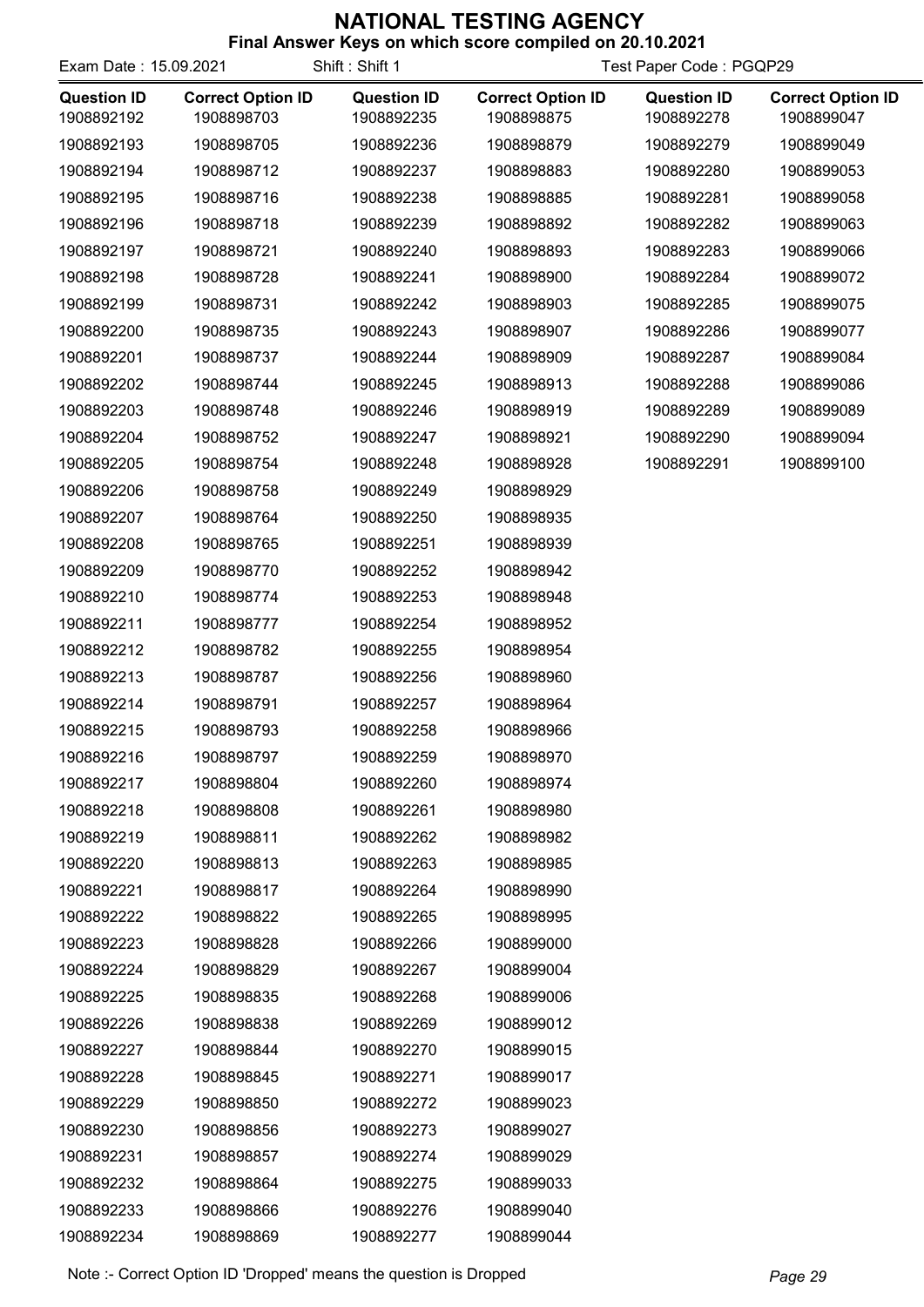| Exam Date: 16.09.2021             |                                         | Shift: Shift 1                    | Test Paper Code: PGQP30                 |                                   |                                         |
|-----------------------------------|-----------------------------------------|-----------------------------------|-----------------------------------------|-----------------------------------|-----------------------------------------|
| <b>Question ID</b><br>86435126805 | <b>Correct Option ID</b><br>86435191674 | <b>Question ID</b><br>86435126848 | <b>Correct Option ID</b><br>86435191845 | <b>Question ID</b><br>86435126891 | <b>Correct Option ID</b><br>86435192016 |
| 86435126806                       | 86435191676                             | 86435126849                       | 86435191849                             | 86435126892                       | 86435192021                             |
| 86435126807                       | 86435191682                             | 86435126850                       | 86435191851                             | 86435126893                       | 86435192024                             |
| 86435126808                       | 86435191683                             | 86435126851                       | 86435191858                             | 86435126894                       | 86435192029                             |
| 86435126809                       | 86435191689                             | 86435126852                       | 86435191860                             | 86435126895                       | 86435192032                             |
| 86435126810                       | 86435191694                             | 86435126853                       | 86435191865                             | 86435126896                       | 86435192036                             |
| 86435126811                       | 86435191698                             | 86435126854                       | 86435191867                             | 86435126897                       | 86435192039                             |
| 86435126812                       | 86435191702                             | 86435126855                       | 86435191872                             | 86435126898                       | 86435192043                             |
| 86435126813                       | 86435191705                             | 86435126856                       | 86435191875                             | 86435126899                       | 86435192047                             |
| 86435126814                       | 86435191709                             | 86435126857                       | 86435191879                             | 86435126900                       | 86435192054                             |
| 86435126815                       | 86435191711                             | 86435126858                       | 86435191885                             | 86435126901                       | 86435192058                             |
| 86435126816                       | 86435191716                             | 86435126859                       | 86435191888                             | 86435126902                       | 86435192061                             |
| 86435126817                       | 86435191719                             | 86435126860                       | 86435191893                             | 86435126903                       | 86435192063                             |
| 86435126818                       | 86435191725                             | 86435126861                       | 86435191898                             | 86435126904                       | 86435192068                             |
| 86435126819                       | 86435191729                             | 86435126862                       | 86435191900                             |                                   |                                         |
| 86435126820                       | 86435191734                             | 86435126863                       | 86435191904                             |                                   |                                         |
| 86435126821                       | 86435191736                             | 86435126864                       | 86435191908                             |                                   |                                         |
| 86435126822                       | 86435191742                             | 86435126865                       | 86435191914                             |                                   |                                         |
| 86435126823                       | 86435191743                             | 86435126866                       | 86435191915                             |                                   |                                         |
| 86435126824                       | 86435191749                             | 86435126867                       | 86435191919                             |                                   |                                         |
| 86435126825                       | 86435191751                             | 86435126868                       | 86435191923                             |                                   |                                         |
| 86435126826                       | 86435191757                             | 86435126869                       | 86435191927                             |                                   |                                         |
| 86435126827                       | 86435191761                             | 86435126870                       | 86435191933                             |                                   |                                         |
| 86435126828                       | 86435191764                             | 86435126871                       | 86435191938                             |                                   |                                         |
| 86435126829                       | 86435191768                             | 86435126872                       | 86435191939                             |                                   |                                         |
| 86435126830                       | 86435191774                             | 86435126873                       | 86435191945                             |                                   |                                         |
| 86435126831                       | 86435191777                             | 86435126874                       | 86435191948                             |                                   |                                         |
| 86435126832                       | 86435191782                             | 86435126875                       | 86435191952                             |                                   |                                         |
| 86435126833                       | 86435191784                             | 86435126876                       | 86435191958                             |                                   |                                         |
| 86435126834                       | 86435191788                             | 86435126877                       | 86435191959                             |                                   |                                         |
| 86435126835                       | 86435191794                             | 86435126878                       | 86435191964                             |                                   |                                         |
| 86435126836                       | 86435191796                             | 86435126879                       | 86435191967                             |                                   |                                         |
| 86435126837                       | 86435191802                             | 86435126880                       | 86435191971                             |                                   |                                         |
| 86435126838                       | 86435191806                             | 86435126881                       | 86435191977                             |                                   |                                         |
| 86435126839                       | 86435191808                             | 86435126882                       | 86435191981                             |                                   |                                         |
| 86435126840                       | 86435191812                             | 86435126883                       | 86435191986                             |                                   |                                         |
| 86435126841                       | 86435191815                             | 86435126884                       | 86435191987                             |                                   |                                         |
| 86435126842                       | 86435191819                             | 86435126885                       | 86435191993                             |                                   |                                         |
| 86435126843                       | 86435191825                             | 86435126886                       | 86435191995                             |                                   |                                         |
| 86435126844                       | 86435191828                             | 86435126887                       | 86435192000                             |                                   |                                         |
| 86435126845                       | 86435191834                             | 86435126888                       | 86435192006                             |                                   |                                         |
| 86435126846                       | Dropped                                 | 86435126889                       | 86435192007                             |                                   |                                         |
| 86435126847                       | 86435191841                             | 86435126890                       | 86435192013                             |                                   |                                         |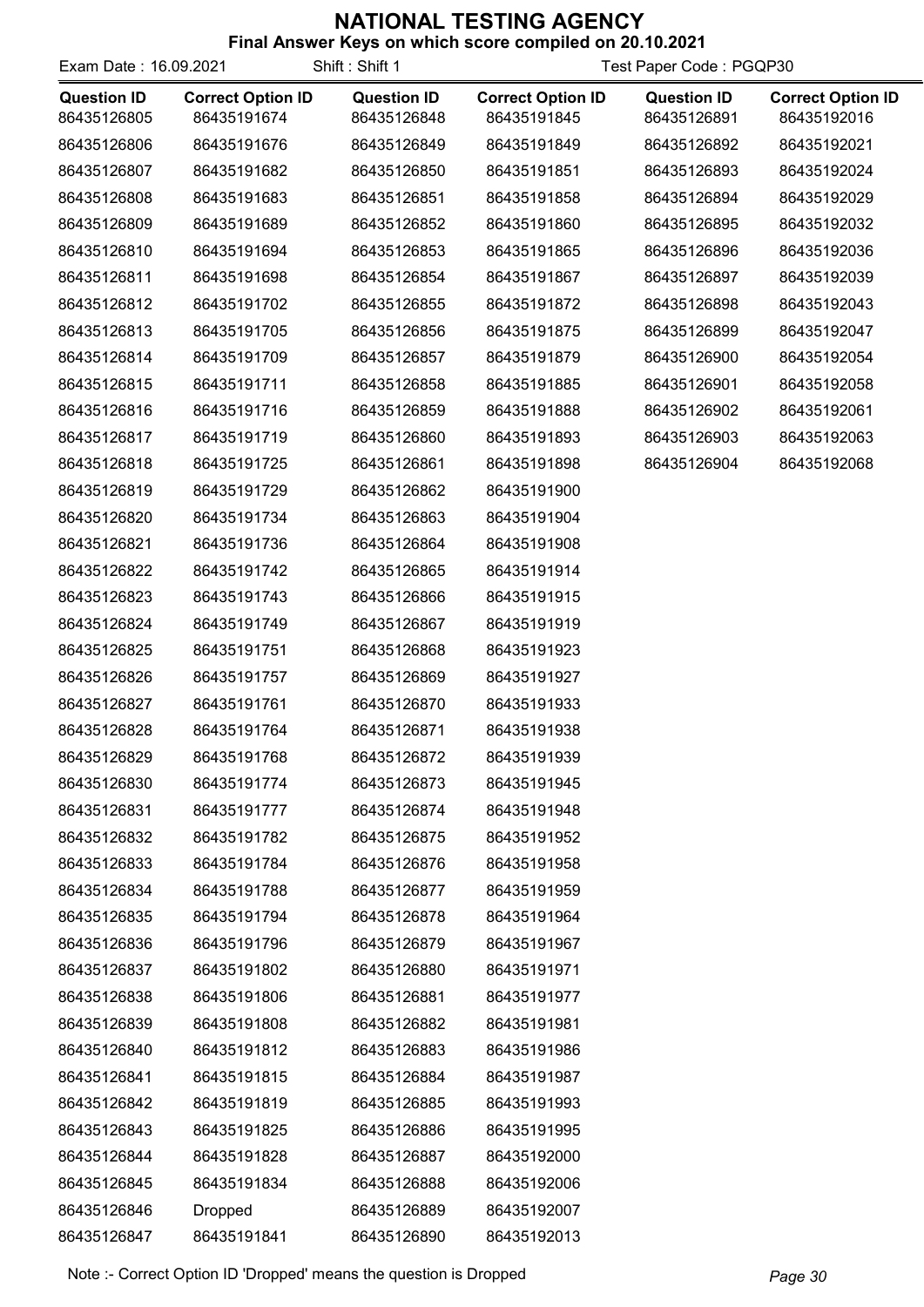| Exam Date: 16.09.2021             |                                         | Shift: Shift 1                    | Test Paper Code: PGQP31                 |                                   |                                         |
|-----------------------------------|-----------------------------------------|-----------------------------------|-----------------------------------------|-----------------------------------|-----------------------------------------|
| <b>Question ID</b><br>86435127405 | <b>Correct Option ID</b><br>86435194074 | <b>Question ID</b><br>86435127448 | <b>Correct Option ID</b><br>86435194246 | <b>Question ID</b><br>86435127491 | <b>Correct Option ID</b><br>86435194416 |
| 86435127406                       | 86435194076                             | 86435127449                       | 86435194250                             | 86435127492                       | 86435194422                             |
| 86435127407                       | 86435194082                             | 86435127450                       | 86435194252                             | 86435127493                       | 86435194424                             |
| 86435127408                       | 86435194083                             | 86435127451                       | 86435194258                             | 86435127494                       | 86435194429                             |
| 86435127409                       | 86435194089                             | 86435127452                       | 86435194260                             | 86435127495                       | 86435194434                             |
| 86435127410                       | 86435194094                             | 86435127453                       | 86435194266                             | 86435127496                       | 86435194438                             |
| 86435127411                       | 86435194098                             | 86435127454                       | 86435194268                             | 86435127497                       | 86435194441                             |
| 86435127412                       | 86435194102                             | 86435127455                       | 86435194274                             | 86435127498                       | 86435194444                             |
| 86435127413                       | 86435194105                             | 86435127456                       | 86435194275                             | 86435127499                       | 86435194448                             |
| 86435127414                       | 86435194109                             | 86435127457                       | 86435194281                             | 86435127500                       | 86435194454                             |
| 86435127415                       | 86435194111                             | 86435127458                       | 86435194286                             | 86435127501                       | 86435194458                             |
| 86435127416                       | 86435194116                             | 86435127459                       | 86435194290                             | 86435127502                       | 86435194462                             |
| 86435127417                       | 86435194119                             | 86435127460                       | 86435194291                             | 86435127503                       | 86435194466                             |
| 86435127418                       | 86435194125                             | 86435127461                       | 86435194297                             | 86435127504                       | 86435194470                             |
| 86435127419                       | 86435194129                             | 86435127462                       | 86435194300                             |                                   |                                         |
| 86435127420                       | 86435194134                             | 86435127463                       | 86435194303                             |                                   |                                         |
| 86435127421                       | 86435194136                             | 86435127464                       | 86435194308                             |                                   |                                         |
| 86435127422                       | 86435194142                             | 86435127465                       | 86435194314                             |                                   |                                         |
| 86435127423                       | 86435194143                             | 86435127466                       | 86435194316                             |                                   |                                         |
| 86435127424                       | 86435194149                             | 86435127467                       | 86435194321                             |                                   |                                         |
| 86435127425                       | 86435194151                             | 86435127468                       | 86435194326                             |                                   |                                         |
| 86435127426                       | 86435194157                             | 86435127469                       | 86435194328                             |                                   |                                         |
| 86435127427                       | 86435194161                             | 86435127470                       | 86435194331                             |                                   |                                         |
| 86435127428                       | 86435194164                             | 86435127471                       | 86435194338                             |                                   |                                         |
| 86435127429                       | 86435194168                             | 86435127472                       | 86435194339                             |                                   |                                         |
| 86435127430                       | 86435194173                             | 86435127473                       | 86435194344                             |                                   |                                         |
| 86435127431                       | 86435194175                             | 86435127474                       | 86435194348                             |                                   |                                         |
| 86435127432                       | 86435194180                             | 86435127475                       | 86435194354                             |                                   |                                         |
| 86435127433                       | 86435194185                             | 86435127476                       | 86435194355                             |                                   |                                         |
| 86435127434                       | 86435194187                             | 86435127477                       | 86435194362                             |                                   |                                         |
| 86435127435                       | 86435194193                             | 86435127478                       | 86435194365                             |                                   |                                         |
| 86435127436                       | 86435194195                             | 86435127479                       | 86435194369                             |                                   |                                         |
| 86435127437                       | 86435194200                             | 86435127480                       | 86435194372                             |                                   |                                         |
| 86435127438                       | 86435194203                             | 86435127481                       | 86435194377                             |                                   |                                         |
| 86435127439                       | 86435194210                             | 86435127482                       | 86435194381                             |                                   |                                         |
| 86435127440                       | 86435194212                             | 86435127483                       | 86435194385                             |                                   |                                         |
| 86435127441                       | 86435194218                             | 86435127484                       | 86435194387                             |                                   |                                         |
| 86435127442                       | 86435194219                             | 86435127485                       | 86435194394                             |                                   |                                         |
| 86435127443                       | 86435194225                             | 86435127486                       | 86435194395                             |                                   |                                         |
| 86435127444                       | 86435194227                             | 86435127487                       | 86435194400                             |                                   |                                         |
| 86435127445                       | 86435194232                             | 86435127488                       | 86435194406                             |                                   |                                         |
| 86435127446                       | 86435194238                             | 86435127489                       | 86435194408                             |                                   |                                         |
| 86435127447                       | 86435194239                             | 86435127490                       | 86435194412                             |                                   |                                         |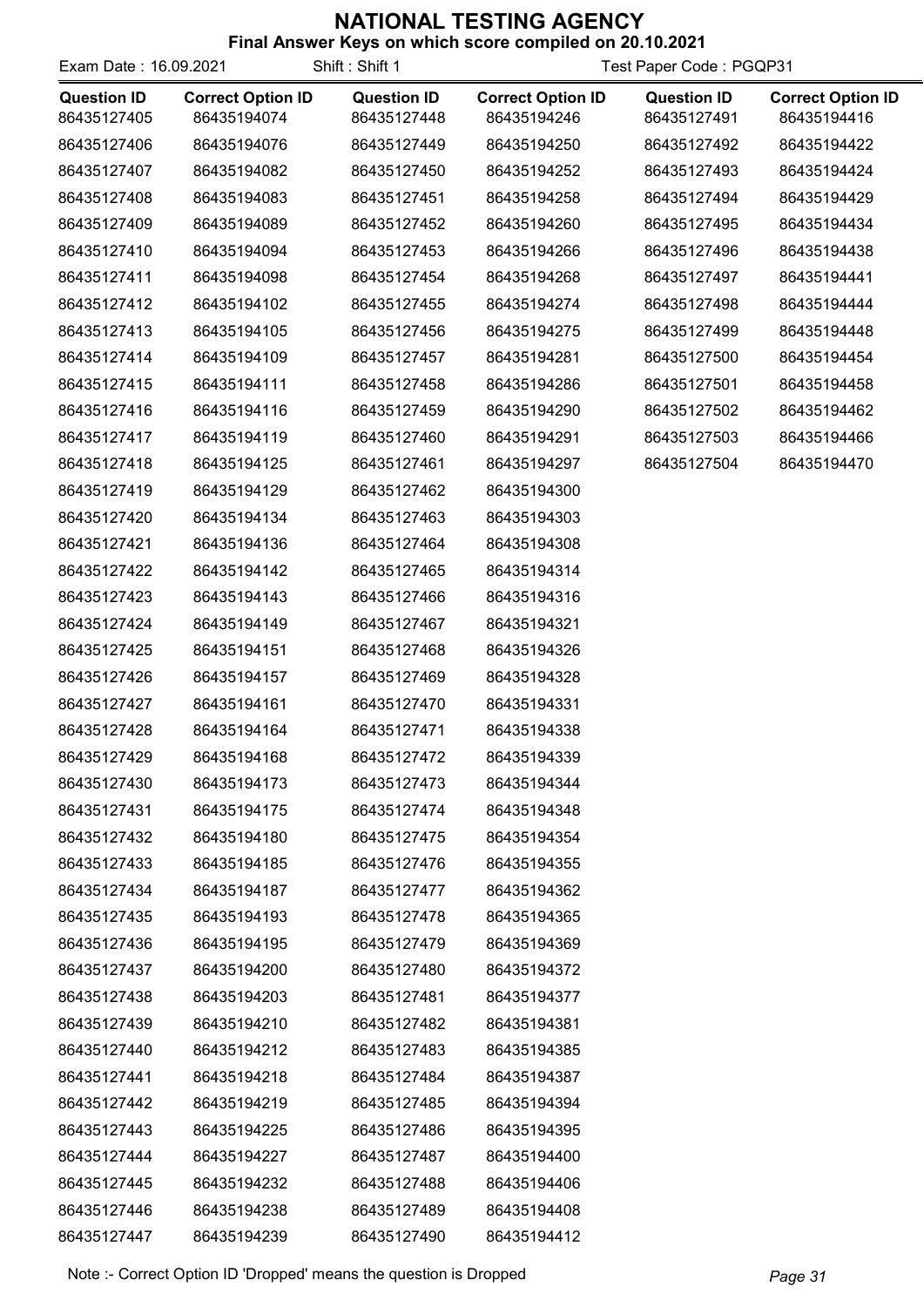| <b>THIGH AND WELL ASSESSED IN A MILLER SCOTE COMPLIED ON ZV. TV.2VZT</b><br>Shift: Shift 2<br>Test Paper Code: PGQP32<br>Exam Date: 15.09.2021 |                                         |                                  |                                         |                                  |                                         |  |
|------------------------------------------------------------------------------------------------------------------------------------------------|-----------------------------------------|----------------------------------|-----------------------------------------|----------------------------------|-----------------------------------------|--|
| <b>Question ID</b><br>1908893499                                                                                                               | <b>Correct Option ID</b><br>19088913904 | <b>Question ID</b><br>1908893542 | <b>Correct Option ID</b><br>19088914075 | <b>Question ID</b><br>1908893585 | <b>Correct Option ID</b><br>19088914245 |  |
| 1908893500                                                                                                                                     | 19088913906                             | 1908893543                       | 19088914079                             | 1908893586                       | 19088914250                             |  |
| 1908893501                                                                                                                                     | 19088913911                             | 1908893544                       | 19088914083                             | 1908893587                       | 19088914255                             |  |
| 1908893502                                                                                                                                     | 19088913916                             | 1908893545                       | 19088914086                             | 1908893588                       | 19088914257                             |  |
| 1908893503                                                                                                                                     | 19088913919                             | 1908893546                       | 19088914092                             | 1908893589                       | 19088914261                             |  |
| 1908893504                                                                                                                                     | 19088913921                             | 1908893547                       | 19088914096                             | 1908893590                       | 19088914266                             |  |
| 1908893505                                                                                                                                     | 19088913928                             | 1908893548                       | 19088914099                             | 1908893591                       | 19088914271                             |  |
| 1908893506                                                                                                                                     | 19088913930                             | 1908893549                       | 19088914102                             | 1908893592                       | 19088914274                             |  |
| 1908893507                                                                                                                                     | 19088913936                             | 1908893550                       | 19088914107                             | 1908893593                       | 19088914279                             |  |
| 1908893508                                                                                                                                     | 19088913939                             | 1908893551                       | 19088914110                             | 1908893594                       | 19088914284                             |  |
| 1908893509                                                                                                                                     | 19088913944                             | 1908893552                       | 19088914116                             | 1908893595                       | 19088914287                             |  |
| 1908893510                                                                                                                                     | 19088913948                             | 1908893553                       | 19088914118                             | 1908893596                       | 19088914291                             |  |
| 1908893511                                                                                                                                     | 19088913950                             | 1908893554                       | 19088914123                             | 1908893597                       | 19088914296                             |  |
| 1908893512                                                                                                                                     | 19088913953                             | 1908893555                       | 19088914125                             | 1908893598                       | 19088914298                             |  |
| 1908893513                                                                                                                                     | 19088913959                             | 1908893556                       | 19088914130                             |                                  |                                         |  |
| 1908893514                                                                                                                                     | 19088913962                             | 1908893557                       | 19088914133                             |                                  |                                         |  |
| 1908893515                                                                                                                                     | 19088913966                             | 1908893558                       | 19088914138                             |                                  |                                         |  |
| 1908893516                                                                                                                                     | 19088913972                             | 1908893559                       | 19088914141                             |                                  |                                         |  |
| 1908893517                                                                                                                                     | 19088913975                             | 1908893560                       | 19088914146                             |                                  |                                         |  |
| 1908893518                                                                                                                                     | 19088913979                             | 1908893561                       | 19088914151                             |                                  |                                         |  |
| 1908893519                                                                                                                                     | 19088913984                             | 1908893562                       | 19088914154                             |                                  |                                         |  |
| 1908893520                                                                                                                                     | 19088913988                             | 1908893563                       | 19088914158                             |                                  |                                         |  |
| 1908893521                                                                                                                                     | 19088913990                             | 1908893564                       | 19088914162                             |                                  |                                         |  |
| 1908893522                                                                                                                                     | 19088913995                             | 1908893565                       | 19088914168                             |                                  |                                         |  |
| 1908893523                                                                                                                                     | 19088913997                             | 1908893566                       | 19088914172                             |                                  |                                         |  |
| 1908893524                                                                                                                                     | 19088914001                             | 1908893567                       | 19088914173                             |                                  |                                         |  |
| 1908893525                                                                                                                                     | 19088914005                             | 1908893568                       | 19088914180                             |                                  |                                         |  |
| 1908893526                                                                                                                                     | 19088914010                             | 1908893569                       | 19088914182                             |                                  |                                         |  |
| 1908893527                                                                                                                                     | 19088914013                             | 1908893570                       | 19088914187                             |                                  |                                         |  |
| 1908893528                                                                                                                                     | 19088914019                             | 1908893571                       | 19088914191                             |                                  |                                         |  |
| 1908893529                                                                                                                                     | 19088914022                             | 1908893572                       | 19088914194                             |                                  |                                         |  |
| 1908893530                                                                                                                                     | 19088914026                             | 1908893573                       | 19088914199                             |                                  |                                         |  |
| 1908893531                                                                                                                                     | 19088914032                             | 1908893574                       | 19088914201                             |                                  |                                         |  |
| 1908893532                                                                                                                                     | 19088914035                             | 1908893575                       | 19088914206                             |                                  |                                         |  |
| 1908893533                                                                                                                                     | 19088914038                             | 1908893576                       | 19088914210                             |                                  |                                         |  |
| 1908893534                                                                                                                                     | 19088914041                             | 1908893577                       | 19088914213                             |                                  |                                         |  |
| 1908893535                                                                                                                                     | 19088914048                             | 1908893578                       | 19088914219                             |                                  |                                         |  |
| 1908893536                                                                                                                                     | 19088914050                             | 1908893579                       | 19088914221                             |                                  |                                         |  |
| 1908893537                                                                                                                                     | 19088914053                             | 1908893580                       | 19088914225                             |                                  |                                         |  |
| 1908893538                                                                                                                                     | 19088914058                             | 1908893581                       | 19088914232                             |                                  |                                         |  |
| 1908893539                                                                                                                                     | 19088914063                             | 1908893582                       | 19088914234                             |                                  |                                         |  |
| 1908893540                                                                                                                                     | 19088914066                             | 1908893583                       | 19088914239                             |                                  |                                         |  |
| 1908893541                                                                                                                                     | 19088914069                             | 1908893584                       | 19088914244                             |                                  |                                         |  |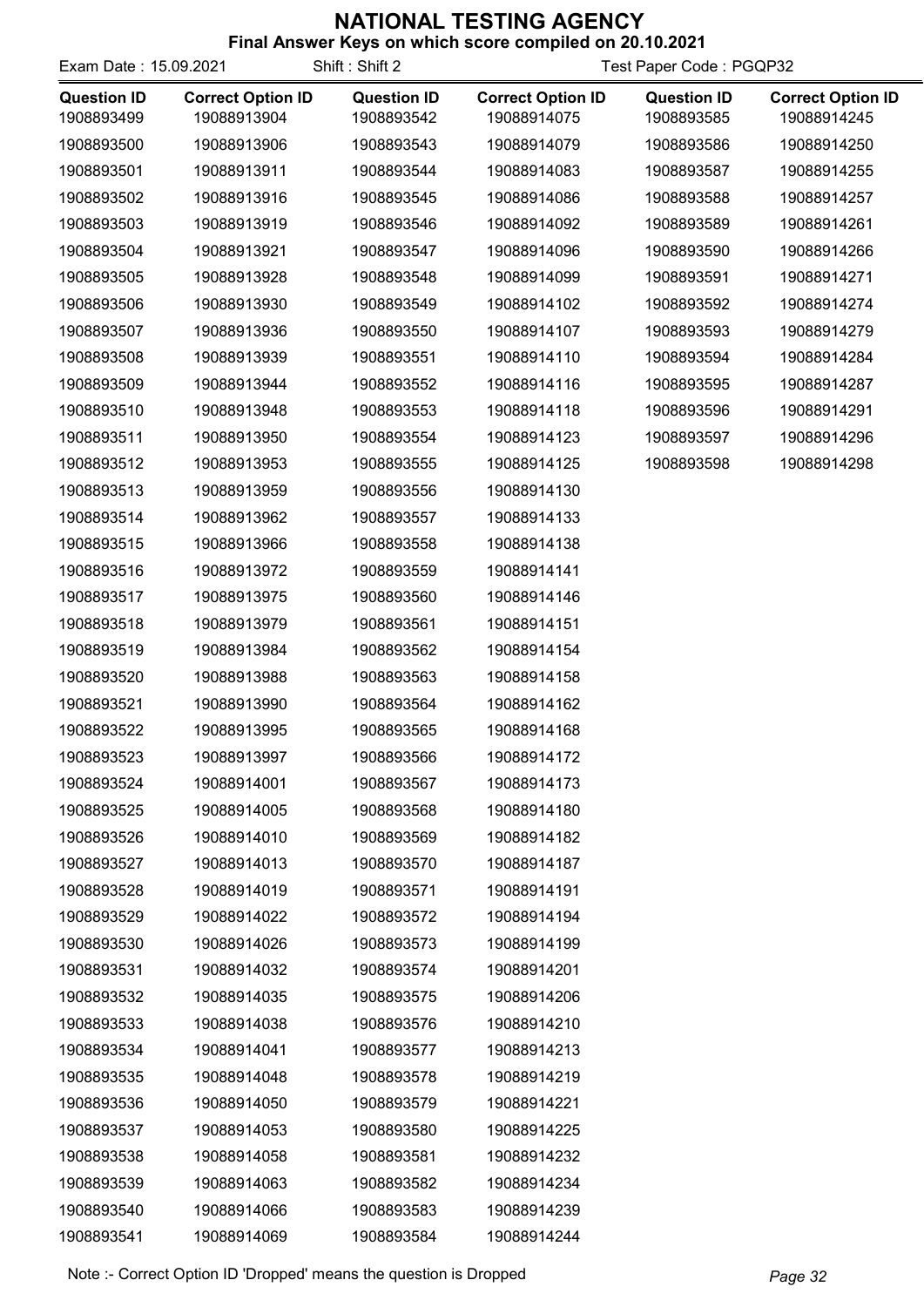| <b>Final Aliswer Reys Off Which Score complied Off ZU. 10.2021</b> |  |  |
|--------------------------------------------------------------------|--|--|
|                                                                    |  |  |

| Exam Date: 15.09.2021            |                                         | Shift: Shift 2                   | Test Paper Code: PGQP33                 |                                  |                                         |
|----------------------------------|-----------------------------------------|----------------------------------|-----------------------------------------|----------------------------------|-----------------------------------------|
| <b>Question ID</b><br>1908893599 | <b>Correct Option ID</b><br>19088914304 | <b>Question ID</b><br>1908893642 | <b>Correct Option ID</b><br>19088914473 | <b>Question ID</b><br>1908893685 | <b>Correct Option ID</b><br>19088914645 |
| 1908893600                       | 19088914306                             | 1908893643                       | 19088914479                             | 1908893686                       | 19088914651                             |
| 1908893601                       | 19088914311                             | 1908893644                       | 19088914481                             | 1908893687                       | 19088914655                             |
| 1908893602                       | 19088914316                             | 1908893645                       | 19088914487                             | 1908893688                       | 19088914659                             |
| 1908893603                       | 19088914319                             | 1908893646                       | 19088914489                             | 1908893689                       | 19088914663                             |
| 1908893604                       | 19088914321                             | 1908893647                       | 19088914493                             | 1908893690                       | 19088914665                             |
| 1908893605                       | 19088914328                             | 1908893648                       | 19088914500                             | 1908893691                       | 19088914671                             |
| 1908893606                       | 19088914330                             | 1908893649                       | 19088914502                             | 1908893692                       | 19088914675                             |
| 1908893607                       | 19088914336                             | 1908893650                       | 19088914507                             | 1908893693                       | 19088914678                             |
| 1908893608                       | 19088914339                             | 1908893651                       | 19088914511                             | 1908893694                       | 19088914682                             |
| 1908893609                       | 19088914344                             | 1908893652                       | 19088914516                             | 1908893695                       | 19088914687                             |
| 1908893610                       | 19088914348                             | 1908893653                       | 19088914518                             | 1908893696                       | 19088914691                             |
| 1908893611                       | 19088914350                             | 1908893654                       | 19088914522                             | 1908893697                       | 19088914695                             |
| 1908893612                       | 19088914353                             | 1908893655                       | 19088914525                             | 1908893698                       | 19088914699                             |
| 1908893613                       | 19088914359                             | 1908893656                       | 19088914531                             |                                  |                                         |
| 1908893614                       | 19088914362                             | 1908893657                       | 19088914533                             |                                  |                                         |
| 1908893615                       | 19088914366                             | 1908893658                       | 19088914540                             |                                  |                                         |
| 1908893616                       | 19088914372                             | 1908893659                       | 19088914543                             |                                  |                                         |
| 1908893617                       | 19088914375                             | 1908893660                       | 19088914548                             |                                  |                                         |
| 1908893618                       | 19088914379                             | 1908893661                       | 19088914550                             |                                  |                                         |
| 1908893619                       | 19088914384                             | 1908893662                       | 19088914555                             |                                  |                                         |
| 1908893620                       | 19088914388                             | 1908893663                       | 19088914558                             |                                  |                                         |
| 1908893621                       | 19088914390                             | 1908893664                       | 19088914562                             |                                  |                                         |
| 1908893622                       | 19088914395                             | 1908893665                       | 19088914565                             |                                  |                                         |
| 1908893623                       | 19088914397                             | 1908893666                       | 19088914572                             |                                  |                                         |
| 1908893624                       | 19088914403                             | 1908893667                       | 19088914575                             |                                  |                                         |
| 1908893625                       | 19088914408                             | 1908893668                       | 19088914579                             |                                  |                                         |
| 1908893626                       | 19088914409                             | 1908893669                       | 19088914584                             |                                  |                                         |
| 1908893627                       | 19088914414                             | 1908893670                       | 19088914588                             |                                  |                                         |
| 1908893628                       | 19088914418                             | 1908893671                       | 19088914590                             |                                  |                                         |
| 1908893629                       | 19088914423                             | 1908893672                       | 19088914593                             |                                  |                                         |
| 1908893630                       | 19088914428                             | 1908893673                       | 19088914599                             |                                  |                                         |
| 1908893631                       | 19088914429                             | 1908893674                       | 19088914601                             |                                  |                                         |
| 1908893632                       | 19088914436                             | 1908893675                       | 19088914608                             |                                  |                                         |
| 1908893633                       | 19088914437                             | 1908893676                       | 19088914611                             |                                  |                                         |
| 1908893634                       | 19088914444                             | 1908893677                       | 19088914616                             |                                  |                                         |
| 1908893635                       | 19088914447                             | 1908893678                       | 19088914619                             |                                  |                                         |
| 1908893636                       | 19088914451                             | 1908893679                       | 19088914621                             |                                  |                                         |
| 1908893637                       | 19088914455                             | 1908893680                       | 19088914625                             |                                  |                                         |
| 1908893638                       | 19088914458                             | 1908893681                       | 19088914632                             |                                  |                                         |
| 1908893639                       | 19088914463                             | 1908893682                       | 19088914635                             |                                  |                                         |
| 1908893640                       | 19088914467                             | 1908893683                       | 19088914640                             |                                  |                                         |
| 1908893641                       | 19088914471                             | 1908893684                       | 19088914644                             |                                  |                                         |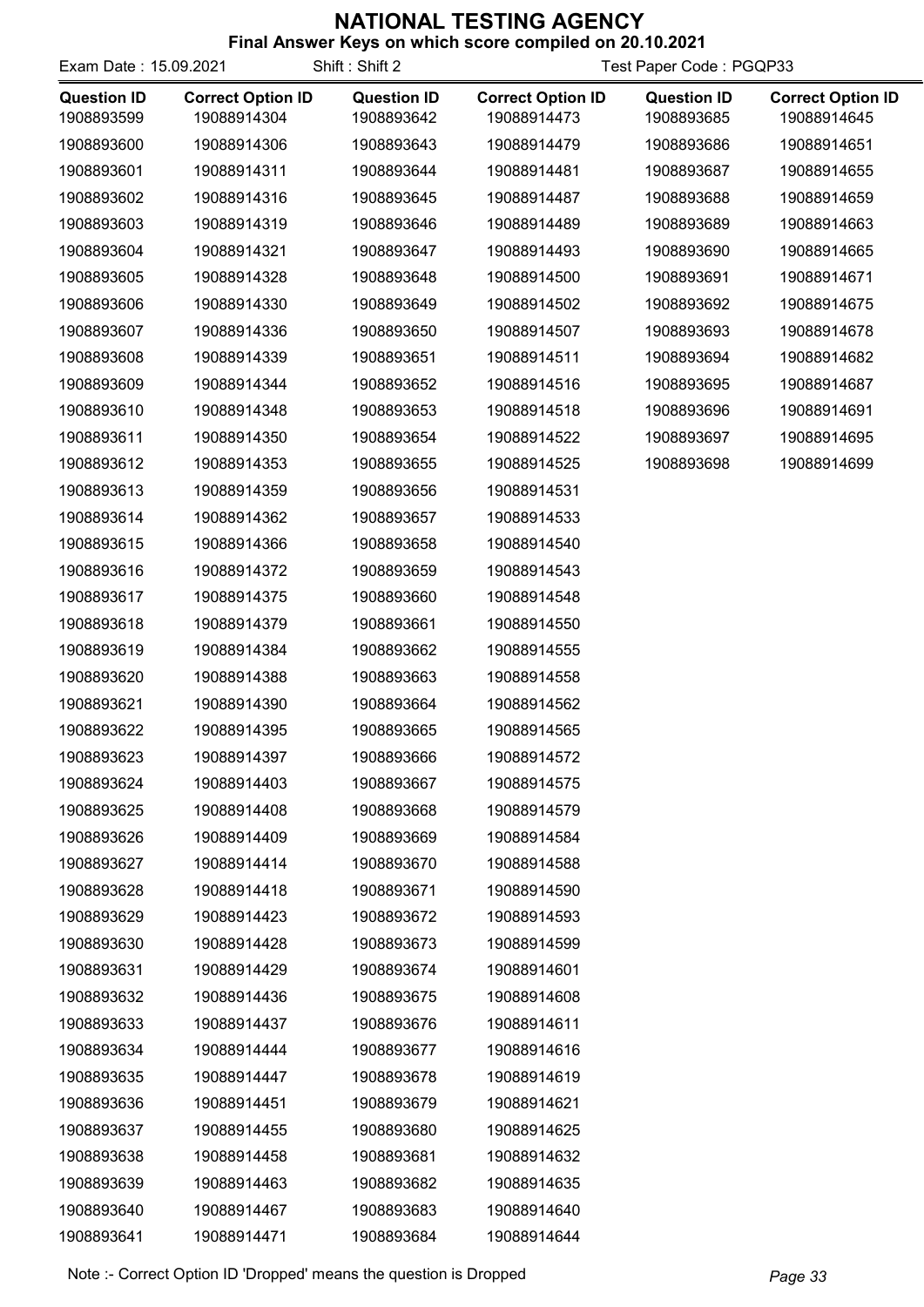| Exam Date: 24.09.2021             |                                          | Shift: Shift 2                    | Test Paper Code: PGQP34                  |                                   |                                          |
|-----------------------------------|------------------------------------------|-----------------------------------|------------------------------------------|-----------------------------------|------------------------------------------|
| <b>Question ID</b><br>86435130030 | <b>Correct Option ID</b><br>864351104572 | <b>Question ID</b><br>86435130072 | <b>Correct Option ID</b><br>864351104739 | <b>Question ID</b><br>86435130115 | <b>Correct Option ID</b><br>864351104912 |
| 86435130031                       | 864351104577                             | 86435130073                       | 864351104745                             | 86435130116                       | 864351104916                             |
| 86435130032                       | 864351104579                             | 86435130074                       | 864351104750                             | 86435130117                       | 864351104920                             |
| 86435130033                       | 864351104585                             | 86435130075                       | 864351104752                             | 86435130118                       | 864351104925                             |
| 86435130034                       | 864351104587                             | 86435130076                       | 864351104757                             | 86435130119                       | 864351104927                             |
| 86435130035                       | 864351104593                             | 86435130077                       | 864351104759                             | 86435130120                       | 864351104932                             |
| 86435130036                       | 864351104596                             | 86435130078                       | 864351104765                             | 86435130121                       | 864351104935                             |
| 86435130037                       | 864351104600                             | 86435130079                       | 864351104768                             | 86435130122                       | 864351104939                             |
| 86435130038                       | 864351104605                             | 86435130080                       | 864351104771                             | 86435130123                       | 864351104945                             |
| 86435130039                       | 864351104609                             | 86435130081                       | 864351104777                             | 86435130124                       | 864351104948                             |
| 86435130040                       | 864351104612                             | 86435130082                       | 864351104782                             | 86435130125                       | 864351104951                             |
| 86435130041                       | 864351104616                             | 86435130083                       | 864351104786                             | 86435130126                       | 864351104958                             |
| 86435130042                       | 864351104622                             | 86435130084                       | 864351104789                             | 86435130127                       | 864351104960                             |
| 86435130043                       | 864351104625                             | 86435130085                       | 864351104793                             | 86435130128                       | 864351104964                             |
| 86435130044                       | 864351104630                             | 86435130086                       | 864351104798                             | 86435130129                       | 864351104970                             |
| 86435130045                       | 864351104632                             | 86435130087                       | 864351104801                             |                                   |                                          |
| 86435130046                       | 864351104636,                            | 86435130088                       | 864351104806                             |                                   |                                          |
|                                   | 864351104637                             | 86435130089                       | 864351104810                             |                                   |                                          |
| 86435130047                       | 864351104640                             | 86435130090                       | 864351104813                             |                                   |                                          |
| 86435130048                       | 864351104644                             | 86435130091                       | 864351104815                             |                                   |                                          |
| 86435130049                       | 864351104647                             | 86435130092                       | 864351104819                             |                                   |                                          |
| 86435130050                       | 864351104653                             | 86435130093                       | 864351104824                             |                                   |                                          |
| 86435130051                       | 864351104657                             | 86435130094                       | 864351104829                             |                                   |                                          |
| 86435130052                       | 864351104662                             | 86435130095                       | 864351104832                             |                                   |                                          |
| 86435130053                       | 864351104666                             | 86435130096                       | 864351104835                             |                                   |                                          |
| 86435130054                       | 864351104667                             | 86435130097                       | 864351104840                             |                                   |                                          |
| 86435130055                       | 864351104672                             | 86435130098                       | 864351104843                             |                                   |                                          |
| 86435130056                       | 864351104678                             | 86435130099                       | 864351104848                             |                                   |                                          |
| 86435130057                       | 864351104681                             | 86435130100                       | 864351104853                             |                                   |                                          |
| 86435130058                       | 864351104685                             | 86435130101                       | 864351104857                             |                                   |                                          |
| 86435130059                       | 864351104688                             | 86435130102                       | 864351104860                             |                                   |                                          |
| 86435130060                       | 864351104694                             | 86435130103                       | 864351104863                             |                                   |                                          |
| 86435130061                       | 864351104696                             | 86435130104                       | 864351104868                             |                                   |                                          |
| 86435130062                       | 864351104701                             | 86435130105                       | 864351104872                             |                                   |                                          |
| 86435130063                       | 864351104706                             | 86435130106                       | 864351104878                             |                                   |                                          |
| 86435130064                       | 864351104708                             | 86435130107                       | 864351104881                             |                                   |                                          |
| 86435130065                       | 864351104713                             | 86435130108                       | 864351104884                             |                                   |                                          |
| 86435130066                       | 864351104718                             | 86435130109                       | 864351104887                             |                                   |                                          |
| 86435130067                       | 864351104721                             | 86435130110                       | 864351104894                             |                                   |                                          |
| 86435130068                       | 864351104724                             | 86435130111                       | 864351104896                             |                                   |                                          |
| 86435130069                       | 864351104727                             | 86435130112                       | 864351104902                             |                                   |                                          |
| 86435130070                       | 864351104731                             | 86435130113                       | 864351104903                             |                                   |                                          |
| 86435130071                       | 864351104737                             | 86435130114                       | 864351104909                             |                                   |                                          |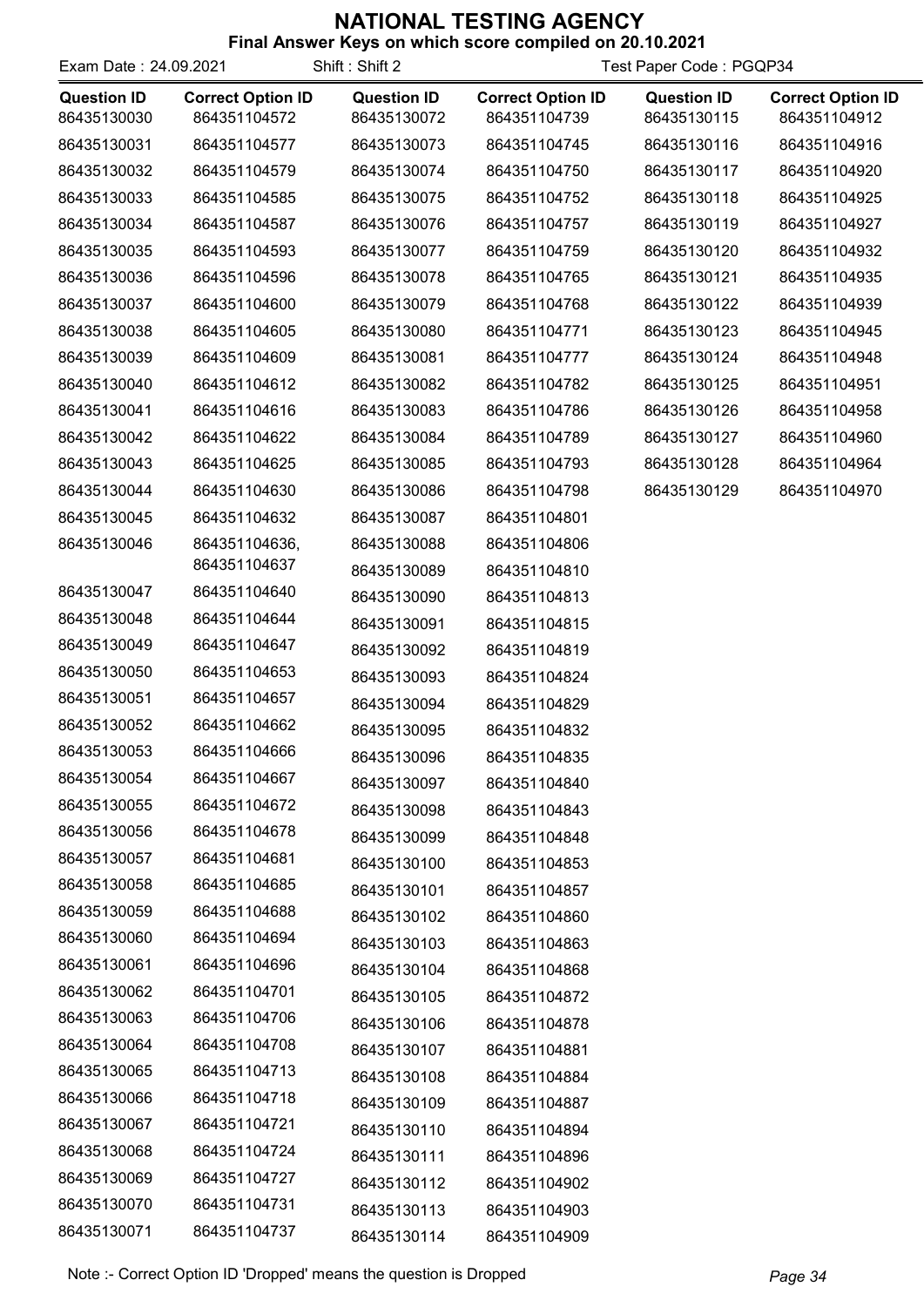| Final Aliswer Reys on which score complied on 20.10.2021<br>Shift: Shift 2<br>Exam Date: 15.09.2021<br>Test Paper Code: PGQP35 |                                         |                                  |                                         |                                  |                                         |
|--------------------------------------------------------------------------------------------------------------------------------|-----------------------------------------|----------------------------------|-----------------------------------------|----------------------------------|-----------------------------------------|
| <b>Question ID</b><br>1908893699                                                                                               | <b>Correct Option ID</b><br>19088914704 | <b>Question ID</b><br>1908893742 | <b>Correct Option ID</b><br>19088914875 | <b>Question ID</b><br>1908893785 | <b>Correct Option ID</b><br>19088915045 |
| 1908893700                                                                                                                     | 19088914706                             | 1908893743                       | 19088914877                             | 1908893786                       | 19088915050                             |
| 1908893701                                                                                                                     | 19088914711                             | 1908893744                       | 19088914882                             | 1908893787                       | 19088915055                             |
| 1908893702                                                                                                                     | 19088914716                             | 1908893745                       | 19088914887                             | 1908893788                       | 19088915057                             |
| 1908893703                                                                                                                     | 19088914719                             | 1908893746                       | 19088914892                             | 1908893789                       | 19088915062                             |
| 1908893704                                                                                                                     | 19088914721                             | 1908893747                       | 19088914895                             | 1908893790                       | 19088915068                             |
| 1908893705                                                                                                                     | 19088914728                             | 1908893748                       | 19088914898                             | 1908893791                       | 19088915071                             |
| 1908893706                                                                                                                     | 19088914730                             | 1908893749                       | 19088914901                             | 1908893792                       | 19088915073                             |
| 1908893707                                                                                                                     | 19088914736                             | 1908893750                       | 19088914907                             | 1908893793                       | 19088915078                             |
| 1908893708                                                                                                                     | 19088914739                             | 1908893751                       | 19088914909                             | 1908893794                       | 19088915082                             |
| 1908893709                                                                                                                     | 19088914744                             | 1908893752                       | 19088914914                             | 1908893795                       | 19088915085                             |
| 1908893710                                                                                                                     | 19088914748                             | 1908893753                       | 19088914917                             | 1908893796                       | 19088915091                             |
| 1908893711                                                                                                                     | 19088914750                             | 1908893754                       | 19088914922                             | 1908893797                       | 19088915094                             |
| 1908893712                                                                                                                     | 19088914753                             | 1908893755                       | 19088914927                             | 1908893798                       | 19088915097                             |
| 1908893713                                                                                                                     | 19088914759                             | 1908893756                       | 19088914930                             |                                  |                                         |
| 1908893714                                                                                                                     | 19088914762                             | 1908893757                       | 19088914934                             |                                  |                                         |
| 1908893715                                                                                                                     | 19088914766                             | 1908893758                       | 19088914940                             |                                  |                                         |
| 1908893716                                                                                                                     | 19088914772                             | 1908893759                       | 19088914941                             |                                  |                                         |
| 1908893717                                                                                                                     | 19088914775                             | 1908893760                       | 19088914945                             |                                  |                                         |
| 1908893718                                                                                                                     | 19088914779                             | 1908893761                       | 19088914950                             |                                  |                                         |
| 1908893719                                                                                                                     | 19088914784                             | 1908893762                       | 19088914953                             |                                  |                                         |
| 1908893720                                                                                                                     | 19088914788                             | 1908893763                       | 19088914957                             |                                  |                                         |
| 1908893721                                                                                                                     | 19088914790                             | 1908893764                       | 19088914962                             |                                  |                                         |
| 1908893722                                                                                                                     | 19088914795                             | 1908893765                       | 19088914966                             |                                  |                                         |
| 1908893723                                                                                                                     | 19088914797                             | 1908893766                       | 19088914971                             |                                  |                                         |
| 1908893724                                                                                                                     | 19088914801                             | 1908893767                       | 19088914973                             |                                  |                                         |
| 1908893725                                                                                                                     | 19088914806                             | 1908893768                       | 19088914977                             |                                  |                                         |
| 1908893726                                                                                                                     | 19088914811                             | 1908893769                       | 19088914984                             |                                  |                                         |
| 1908893727                                                                                                                     | 19088914816                             | 1908893770                       | 19088914987                             |                                  |                                         |
| 1908893728                                                                                                                     | 19088914819                             | 1908893771                       | 19088914991                             |                                  |                                         |
| 1908893729                                                                                                                     | 19088914821                             | 1908893772                       | 19088914993                             |                                  |                                         |
| 1908893730                                                                                                                     | 19088914827                             | 1908893773                       | 19088915000                             |                                  |                                         |
| 1908893731                                                                                                                     | 19088914832                             | 1908893774                       | 19088915003                             |                                  |                                         |
| 1908893732                                                                                                                     | 19088914835                             | 1908893775                       | 19088915005                             |                                  |                                         |
| 1908893733                                                                                                                     | 19088914838                             | 1908893776                       | 19088915010                             |                                  |                                         |
| 1908893734                                                                                                                     | 19088914841                             | 1908893777                       | 19088915016                             |                                  |                                         |
| 1908893735                                                                                                                     | 19088914847                             | 1908893778                       | 19088915017                             |                                  |                                         |
| 1908893736                                                                                                                     | 19088914852                             | 1908893779                       | 19088915024                             |                                  |                                         |
| 1908893737                                                                                                                     | 19088914856                             | 1908893780                       | 19088915025                             |                                  |                                         |
| 1908893738                                                                                                                     | 19088914858                             | 1908893781                       | 19088915029                             |                                  |                                         |
| 1908893739                                                                                                                     | 19088914861                             | 1908893782                       | 19088915034                             |                                  |                                         |
| 1908893740                                                                                                                     | 19088914866                             | 1908893783                       | 19088915039                             |                                  |                                         |
| 1908893741                                                                                                                     | 19088914871                             | 1908893784                       | 19088915043                             |                                  |                                         |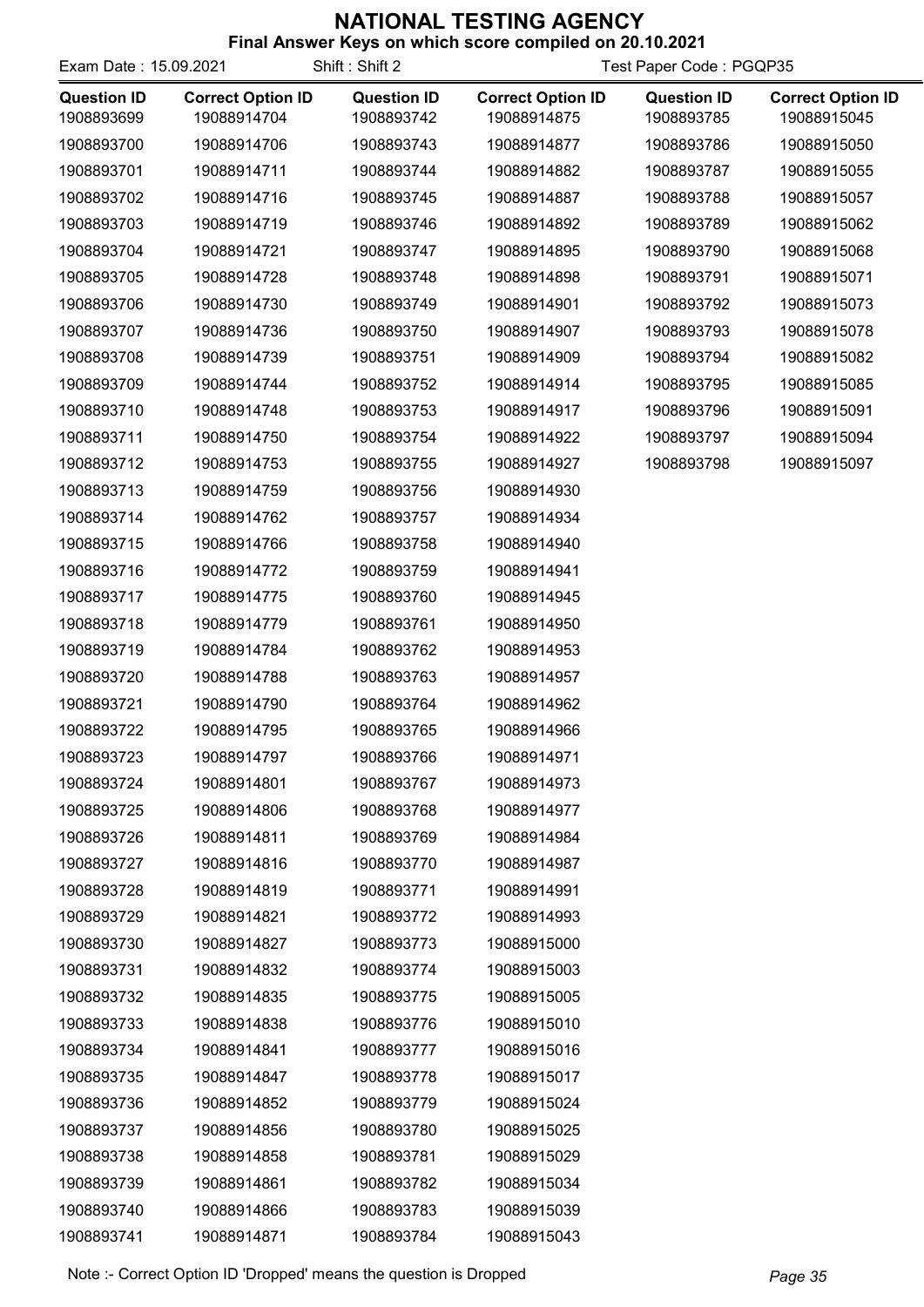| Final Answer Keys on which score compiled on 20.10.2021 |  |  |
|---------------------------------------------------------|--|--|
|                                                         |  |  |

| Exam Date: 16.09.2021             |                                         | Shift: Shift 2                    | Test Paper Code: PGQP36                 |                                   |                                         |
|-----------------------------------|-----------------------------------------|-----------------------------------|-----------------------------------------|-----------------------------------|-----------------------------------------|
| <b>Question ID</b><br>86435128305 | <b>Correct Option ID</b><br>86435197674 | <b>Question ID</b><br>86435128346 | <b>Correct Option ID</b><br>86435197837 | <b>Question ID</b><br>86435128389 | <b>Correct Option ID</b><br>86435198007 |
| 86435128306                       | 86435197677                             | 86435128347                       | 86435197840                             | 86435128390                       | 86435198012                             |
| 86435128307                       | 86435197680                             | 86435128348                       | 86435197845                             | 86435128391                       | 86435198015                             |
| 86435128308                       | 86435197685                             | 86435128349                       | 86435197850                             | 86435128392                       | 86435198020                             |
| 86435128309                       | 86435197690                             | 86435128350                       | 86435197851                             | 86435128393                       | 86435198026                             |
| 86435128310                       | 86435197691                             | 86435128351                       | 86435197857                             | 86435128394                       | 86435198027                             |
| 86435128311                       | 86435197695                             | 86435128352                       | 86435197861                             | 86435128395                       | 86435198031                             |
| 86435128312                       | 86435197700                             | 86435128353                       | 86435197866                             | 86435128396                       | 86435198038                             |
| 86435128313                       | 86435197703,                            | 86435128354                       | 86435197868                             | 86435128397                       | 86435198041                             |
|                                   | 86435197704,                            | 86435128355                       | 86435197872                             | 86435128398                       | 86435198044                             |
|                                   | 86435197706                             | 86435128356                       | 86435197877                             | 86435128399                       | 86435198048                             |
| 86435128314                       | 86435197708                             | 86435128357                       | 86435197881                             | 86435128400                       | 86435198051                             |
| 86435128315                       | 86435197714                             | 86435128358                       | 86435197886                             | 86435128401                       | 86435198057                             |
| 86435128316                       | 86435197717                             | 86435128359                       | 86435197888                             | 86435128402                       | 86435198062                             |
| 86435128317                       | 86435197720                             | 86435128360                       | 86435197894                             | 86435128403                       | 86435198065                             |
| 86435128318                       | 86435197723                             | 86435128361                       | 86435197896                             | 86435128404                       | 86435198067                             |
| 86435128319                       | <b>Dropped</b>                          | 86435128362                       | 86435197899                             |                                   |                                         |
| 86435128320<br>86435128321        | 86435197733<br>86435197738              | 86435128363                       | 86435197905                             |                                   |                                         |
| 86435128322                       | 86435197742                             | 86435128364                       | 86435197908                             |                                   |                                         |
| 86435128323                       | 86435197743                             | 86435128365                       | 86435197912                             |                                   |                                         |
| 86435128324                       | 86435197748                             | 86435128366                       | 86435197915                             |                                   |                                         |
|                                   | 86435197752                             | 86435128367                       | 86435197922                             |                                   |                                         |
| 86435128325<br>86435128326        | 86435197757                             | 86435128368                       | 86435197924                             |                                   |                                         |
| 86435128327                       | 86435197759                             | 86435128369                       | 86435197929                             |                                   |                                         |
| 86435128328                       | 86435197764                             | 86435128370                       | 86435197934                             |                                   |                                         |
| 86435128329                       | 86435197768                             | 86435128371                       | 86435197938                             |                                   |                                         |
| 86435128330                       | 86435197773                             | 86435128372                       | 86435197941                             |                                   |                                         |
| 86435128331                       | 86435197776                             | 86435128373                       | 86435197943                             |                                   |                                         |
| 86435128332                       | 86435197779                             | 86435128374                       | 86435197948                             |                                   |                                         |
| 86435128333                       | 86435197785                             | 86435128375                       | 86435197953                             |                                   |                                         |
| 86435128334                       | 86435197790                             | 86435128376                       | 86435197957                             |                                   |                                         |
| 86435128335                       | 86435197793                             | 86435128377                       | 86435197960                             |                                   |                                         |
| 86435128336                       | 86435197797                             | 86435128378                       | 86435197964                             |                                   |                                         |
| 86435128337                       | 86435197802                             | 86435128379                       | 86435197968                             |                                   |                                         |
| 86435128338                       | 86435197805                             | 86435128380                       | 86435197973                             |                                   |                                         |
| 86435128339                       | 86435197808                             | 86435128381                       | 86435197978                             |                                   |                                         |
| 86435128340                       | 86435197812                             | 86435128382                       | 86435197980                             |                                   |                                         |
| 86435128341                       | 86435197815                             | 86435128383                       | 86435197986                             |                                   |                                         |
| 86435128342                       | 86435197821                             | 86435128384                       | 86435197988                             |                                   |                                         |
| 86435128343                       | 86435197824                             | 86435128385                       | 86435197993                             |                                   |                                         |
| 86435128344                       | 86435197829                             | 86435128386                       | 86435197996                             |                                   |                                         |
| 86435128345                       | 86435197831                             | 86435128387                       | 86435198002                             |                                   |                                         |
|                                   |                                         | 86435128388                       | 86435198003                             |                                   |                                         |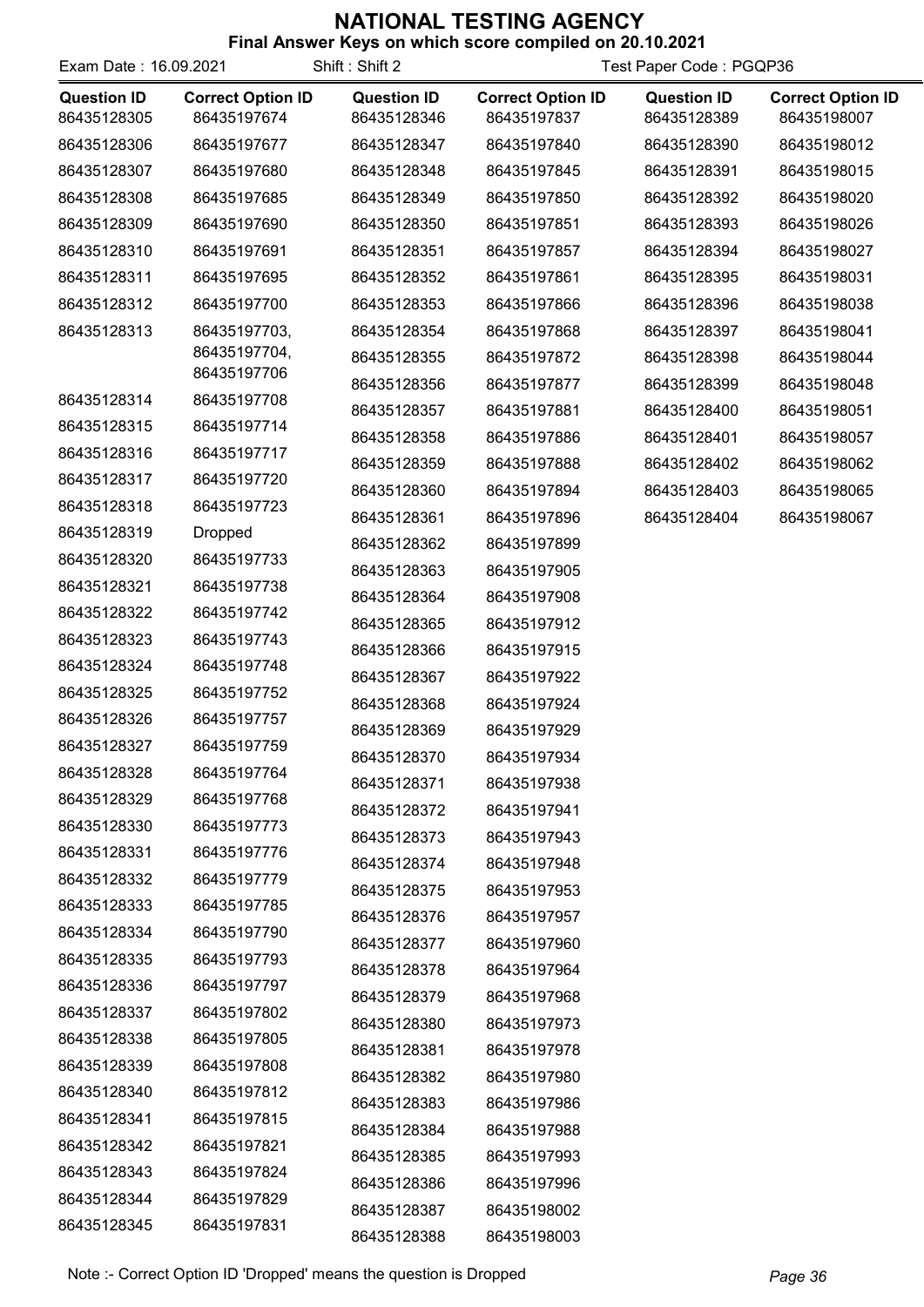| Exam Date: 16.09.2021             |                                         | Shift: Shift 1                    | Test Paper Code: PGQP37                 |                                   |                                         |
|-----------------------------------|-----------------------------------------|-----------------------------------|-----------------------------------------|-----------------------------------|-----------------------------------------|
| <b>Question ID</b><br>86435126905 | <b>Correct Option ID</b><br>86435192074 | <b>Question ID</b><br>86435126948 | <b>Correct Option ID</b><br>86435192246 | <b>Question ID</b><br>86435126991 | <b>Correct Option ID</b><br>86435192417 |
| 86435126906                       | 86435192076                             | 86435126949                       | 86435192249                             | 86435126992                       | 86435192422                             |
| 86435126907                       | 86435192082                             | 86435126950                       | 86435192252                             | 86435126993                       | 86435192426                             |
| 86435126908                       | 86435192083                             | 86435126951                       | 86435192257                             | 86435126994                       | 86435192427                             |
| 86435126909                       | 86435192089                             | 86435126952                       | 86435192262                             | 86435126995                       | 86435192433                             |
| 86435126910                       | 86435192094                             | 86435126953                       | 86435192264                             | 86435126996                       | 86435192435                             |
| 86435126911                       | 86435192098                             | 86435126954                       | 86435192269                             | 86435126997                       | 86435192440                             |
| 86435126912                       | 86435192102                             | 86435126955                       | 86435192274                             | 86435126998                       | 86435192446                             |
| 86435126913                       | 86435192105                             | 86435126956                       | 86435192276                             | 86435126999                       | 86435192448                             |
| 86435126914                       | 86435192109                             | 86435126957                       | 86435192282                             | 86435127000                       | 86435192453                             |
| 86435126915                       | 86435192111                             | 86435126958                       | 86435192284                             | 86435127001                       | 86435192455                             |
| 86435126916                       | 86435192116                             | 86435126959                       | 86435192288                             | 86435127002                       | 86435192459                             |
| 86435126917                       | 86435192119                             | 86435126960                       | 86435192294                             | 86435127003                       | 86435192463                             |
| 86435126918                       | 86435192125                             | 86435126961                       | 86435192297                             | 86435127004                       | 86435192470                             |
| 86435126919                       | 86435192129                             | 86435126962                       | 86435192302                             |                                   |                                         |
| 86435126920                       | 86435192134                             | 86435126963                       | 86435192304                             |                                   |                                         |
| 86435126921                       | 86435192136                             | 86435126964                       | 86435192308                             |                                   |                                         |
| 86435126922                       | 86435192142                             | 86435126965                       | 86435192311                             |                                   |                                         |
| 86435126923                       | 86435192143                             | 86435126966                       | 86435192316                             |                                   |                                         |
| 86435126924                       | 86435192149                             | 86435126967                       | 86435192321                             |                                   |                                         |
| 86435126925                       | 86435192151                             | 86435126968                       | 86435192323                             |                                   |                                         |
| 86435126926                       | 86435192157                             | 86435126969                       | 86435192329                             |                                   |                                         |
| 86435126927                       | 86435192161                             | 86435126970                       | 86435192334                             |                                   |                                         |
| 86435126928                       | 86435192164                             | 86435126971                       | 86435192335                             |                                   |                                         |
| 86435126929                       | 86435192168                             | 86435126972                       | 86435192342                             |                                   |                                         |
| 86435126930                       | 86435192173                             | 86435126973                       | 86435192346                             |                                   |                                         |
| 86435126931                       | 86435192176                             | 86435126974                       | 86435192347                             |                                   |                                         |
| 86435126932                       | 86435192180                             | 86435126975                       | 86435192352                             |                                   |                                         |
| 86435126933                       | 86435192184                             | 86435126976                       | 86435192357                             |                                   |                                         |
| 86435126934                       | 86435192190                             | 86435126977                       | 86435192359                             |                                   |                                         |
| 86435126935                       | 86435192191                             | 86435126978                       | 86435192364                             |                                   |                                         |
| 86435126936                       | 86435192195                             | 86435126979                       | 86435192370                             |                                   |                                         |
| 86435126937                       | 86435192199                             | 86435126980                       | 86435192373                             |                                   |                                         |
| 86435126938                       | 86435192204                             | 86435126981                       | 86435192377                             |                                   |                                         |
| 86435126939                       | 86435192209                             | 86435126982                       | 86435192381                             |                                   |                                         |
| 86435126940                       | 86435192214                             | 86435126983                       | 86435192386                             |                                   |                                         |
| 86435126941                       | 86435192215                             | 86435126984                       | 86435192387                             |                                   |                                         |
| 86435126942                       | 86435192220                             | 86435126985                       | 86435192394                             |                                   |                                         |
| 86435126943                       | 86435192226                             | 86435126986                       | 86435192396                             |                                   |                                         |
| 86435126944                       | 86435192228                             | 86435126987                       | 86435192402                             |                                   |                                         |
| 86435126945                       | 86435192233                             | 86435126988                       | 86435192406                             |                                   |                                         |
| 86435126946                       | 86435192235                             | 86435126989                       | 86435192408                             |                                   |                                         |
| 86435126947                       | 86435192241                             | 86435126990                       | 86435192413                             |                                   |                                         |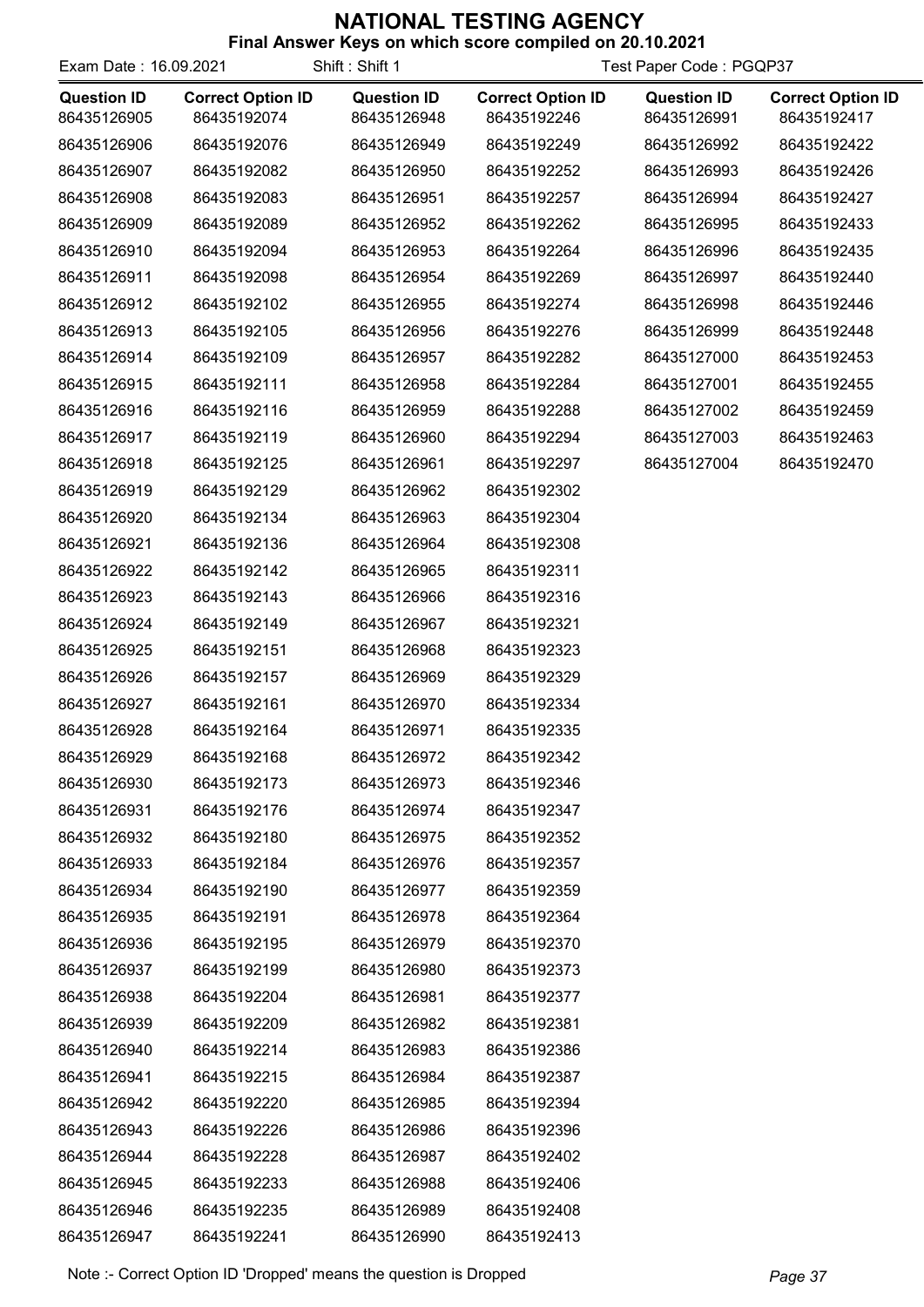| <b>THIS ANSWER INGGO ON WHICH SCOTE COMPILED ON ZU. 10.2021</b><br>Shift: Shift 1<br>Exam Date: 15.09.2021<br>Test Paper Code: PGQP38 |                                        |                                  |                                        |                                  |                                        |
|---------------------------------------------------------------------------------------------------------------------------------------|----------------------------------------|----------------------------------|----------------------------------------|----------------------------------|----------------------------------------|
| <b>Question ID</b><br>1908892292                                                                                                      | <b>Correct Option ID</b><br>1908899102 | <b>Question ID</b><br>1908892336 | <b>Correct Option ID</b><br>1908899275 | <b>Question ID</b><br>1908892384 | <b>Correct Option ID</b><br>1908899446 |
| 1908892293                                                                                                                            | 1908899107                             | 1908892337                       | 1908899278                             | 1908892385                       | 1908899451                             |
| 1908892294                                                                                                                            | 1908899111                             | 1908892338                       | 1908899284                             | 1908892386                       | 1908899456                             |
| 1908892295                                                                                                                            | 1908899114                             | 1908892339                       | 1908899288                             | 1908892388                       | 1908899460                             |
| 1908892296                                                                                                                            | 1908899117                             | 1908892340                       | 1908899291                             | 1908892389                       | 1908899461                             |
| 1908892297                                                                                                                            | 1908899124                             | 1908892341                       | 1908899294                             | 1908892390                       | 1908899467                             |
| 1908892298                                                                                                                            | 1908899127                             | 1908892342                       | 1908899297                             | 1908892391                       | 1908899472                             |
| 1908892299                                                                                                                            | 1908899132                             | 1908892343                       | 1908899303                             | 1908892392                       | 1908899476                             |
| 1908892301                                                                                                                            | 1908899134                             | 1908892344                       | 1908899308                             | 1908892393                       | 1908899477                             |
| 1908892302                                                                                                                            | 1908899137                             | 1908892345                       | 1908899312                             | 1908892394                       | 1908899484                             |
| 1908892303                                                                                                                            | 1908899142                             | 1908892346                       | 1908899315                             | 1908892395                       | 1908899488                             |
| 1908892304                                                                                                                            | 1908899146                             | 1908892347                       | 1908899318                             | 1908892396                       | 1908899489                             |
| 1908892305                                                                                                                            | 1908899149                             | 1908892349                       | 1908899324                             | 1908892397                       | 1908899496                             |
| 1908892306                                                                                                                            | 1908899154                             | 1908892350                       | 1908899328                             | 1908892398                       | 1908899500                             |
| 1908892307                                                                                                                            | 1908899158                             | 1908892351                       | 1908899329                             |                                  |                                        |
| 1908892308                                                                                                                            | 1908899164                             | 1908892352                       | 1908899336                             |                                  |                                        |
| 1908892309                                                                                                                            | 1908899167                             | 1908892353                       | 1908899339                             |                                  |                                        |
| 1908892310                                                                                                                            | 1908899172                             | 1908892355                       | 1908899343                             |                                  |                                        |
| 1908892311                                                                                                                            | 1908899174                             | 1908892356                       | 1908899348                             |                                  |                                        |
| 1908892312                                                                                                                            | 1908899180                             | 1908892357                       | 1908899352                             |                                  |                                        |
| 1908892313                                                                                                                            | 1908899184                             | 1908892358                       | 1908899354                             |                                  |                                        |
| 1908892314                                                                                                                            | 1908899188                             | 1908892359                       | 1908899360                             |                                  |                                        |
| 1908892315                                                                                                                            | 1908899190                             | 1908892361                       | 1908899364                             |                                  |                                        |
| 1908892316                                                                                                                            | 1908899195                             | 1908892362                       | 1908899367                             |                                  |                                        |
| 1908892317                                                                                                                            | 1908899198                             | 1908892363                       | 1908899372                             |                                  |                                        |
| 1908892318                                                                                                                            | 1908899201                             | 1908892364                       | 1908899374                             |                                  |                                        |
| 1908892319                                                                                                                            | 1908899207                             | 1908892365                       | 1908899379                             |                                  |                                        |
| 1908892320                                                                                                                            | 1908899212                             | 1908892367                       | 1908899383                             |                                  |                                        |
| 1908892321                                                                                                                            | 1908899214                             | 1908892368                       | 1908899386                             |                                  |                                        |
| 1908892322                                                                                                                            | 1908899217                             | 1908892369                       | 1908899392                             |                                  |                                        |
| 1908892323                                                                                                                            | 1908899221                             | 1908892370                       | 1908899394                             |                                  |                                        |
| 1908892324                                                                                                                            | 1908899228                             | 1908892371                       | 1908899397                             |                                  |                                        |
| 1908892325                                                                                                                            | 1908899231                             | 1908892372                       | 1908899404                             |                                  |                                        |
| 1908892326                                                                                                                            | 1908899234                             | 1908892373                       | 1908899407                             |                                  |                                        |
| 1908892327                                                                                                                            | 1908899238                             | 1908892374                       | 1908899412                             |                                  |                                        |
| 1908892328                                                                                                                            | 1908899241                             | 1908892375                       | 1908899415                             |                                  |                                        |
| 1908892329                                                                                                                            | 1908899246                             | 1908892376                       | 1908899418                             |                                  |                                        |
| 1908892330                                                                                                                            | 1908899250                             | 1908892377                       | 1908899423                             |                                  |                                        |
| 1908892331                                                                                                                            | 1908899255                             | 1908892378                       | 1908899425                             |                                  |                                        |
| 1908892332                                                                                                                            | 1908899257                             | 1908892379                       | 1908899431                             |                                  |                                        |
| 1908892333                                                                                                                            | 1908899263                             | 1908892380                       | 1908899436                             |                                  |                                        |
| 1908892334                                                                                                                            | 1908899268                             | 1908892382                       | 1908899438                             |                                  |                                        |
| 1908892335                                                                                                                            | 1908899271                             | 1908892383                       | 1908899444                             |                                  |                                        |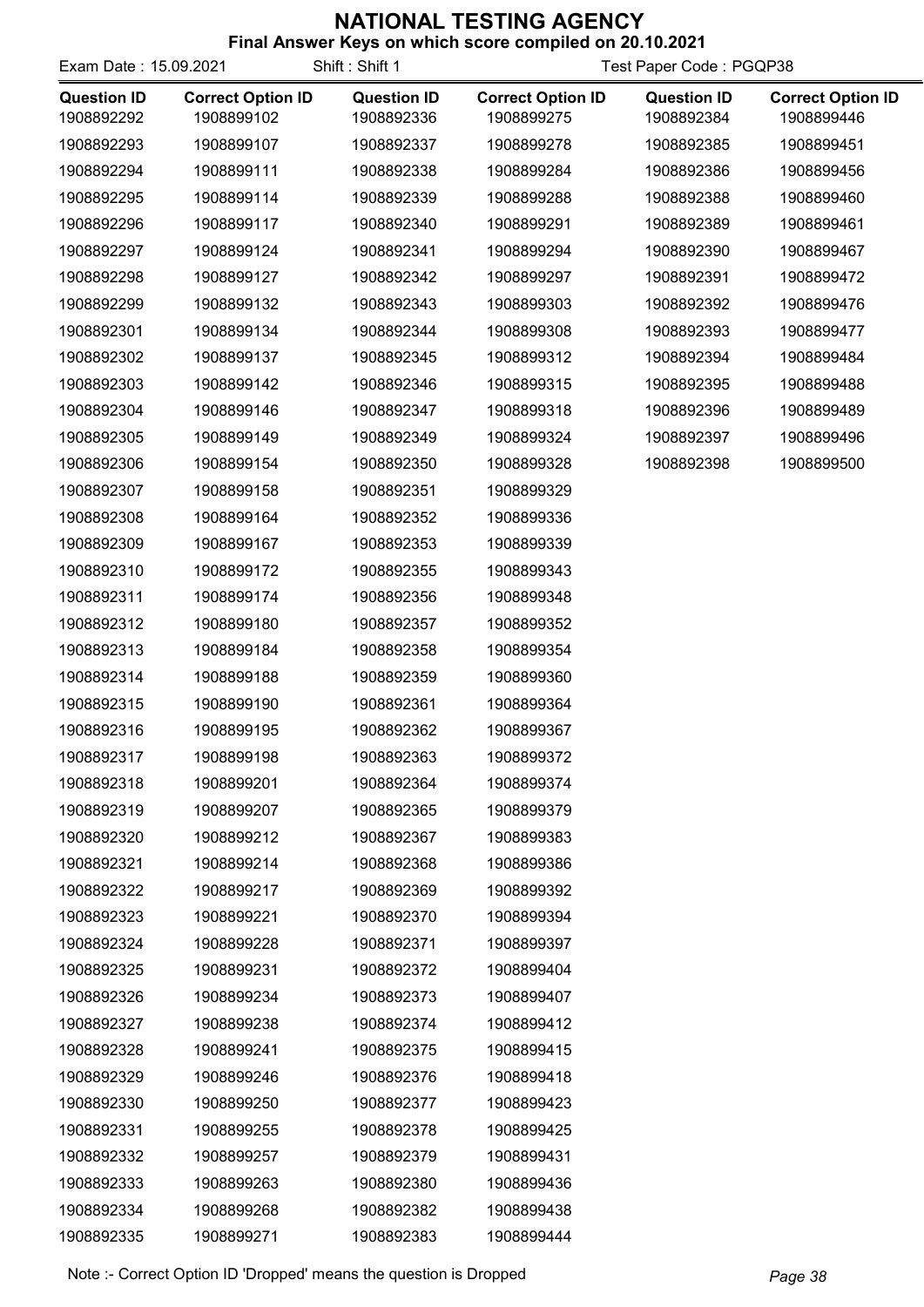| Exam Date: 16.09.2021             |                                         | Shift: Shift 2                    | Test Paper Code: PGQP39                 |                                   |                                         |
|-----------------------------------|-----------------------------------------|-----------------------------------|-----------------------------------------|-----------------------------------|-----------------------------------------|
| <b>Question ID</b><br>86435128405 | <b>Correct Option ID</b><br>86435198074 | <b>Question ID</b><br>86435128446 | <b>Correct Option ID</b><br>86435198238 | <b>Question ID</b><br>86435128489 | <b>Correct Option ID</b><br>86435198409 |
| 86435128406                       | 86435198077                             | 86435128447                       | 86435198240                             | 86435128490                       | 86435198414                             |
| 86435128407                       | 86435198080                             | 86435128448                       | 86435198246                             | 86435128491                       | 86435198415                             |
| 86435128408                       | 86435198085                             | 86435128449                       | 86435198249                             | 86435128492                       | 86435198419                             |
| 86435128409                       | 86435198090                             | 86435128450                       | 86435198252                             | 86435128493                       | 86435198426                             |
| 86435128410                       | 86435198091                             | 86435128451                       | 86435198255                             | 86435128494                       | 86435198429                             |
| 86435128411                       | 86435198095                             | 86435128452                       | 86435198261                             | 86435128495                       | 86435198432                             |
| 86435128412                       | 86435198100                             | 86435128453                       | 86435198264                             | 86435128496                       | 86435198435                             |
| 86435128413                       | 86435198103,                            | 86435128454                       | 86435198269                             | 86435128497                       | 86435198442                             |
|                                   | 86435198104,<br>86435198106             | 86435128455                       | 86435198274                             | 86435128498                       | 86435198444                             |
| 86435128414                       | 86435198108                             | 86435128456                       | 86435198275                             | 86435128499                       | 86435198448                             |
| 86435128415                       | 86435198114                             | 86435128457                       | 86435198282                             | 86435128500                       | 86435198453                             |
| 86435128416                       | 86435198117                             | 86435128458                       | 86435198284                             | 86435128501                       | 86435198456                             |
| 86435128417                       | 86435198120                             | 86435128459                       | 86435198287                             | 86435128502                       | 86435198459                             |
| 86435128418                       | 86435198123                             | 86435128460                       | 86435198293                             | 86435128503                       | 86435198463                             |
| 86435128419                       | <b>Dropped</b>                          | 86435128461                       | 86435198295                             | 86435128504                       | 86435198470                             |
| 86435128420                       | 86435198133                             | 86435128462                       | 86435198301                             |                                   |                                         |
| 86435128421                       | 86435198138                             | 86435128463                       | 86435198304                             |                                   |                                         |
| 86435128422                       | 86435198142                             | 86435128464                       | 86435198308                             |                                   |                                         |
| 86435128423                       | 86435198143                             | 86435128465                       | 86435198313                             |                                   |                                         |
| 86435128424                       | 86435198148                             | 86435128466                       | 86435198316                             |                                   |                                         |
| 86435128425                       | 86435198152                             | 86435128467                       | 86435198319                             |                                   |                                         |
| 86435128426                       | 86435198157                             | 86435128468                       | 86435198325                             |                                   |                                         |
| 86435128427                       | 86435198159                             | 86435128469                       | 86435198328                             |                                   |                                         |
| 86435128428                       | 86435198164                             | 86435128470                       | 86435198334                             |                                   |                                         |
| 86435128429                       | 86435198168                             | 86435128471                       | 86435198335                             |                                   |                                         |
| 86435128430                       | 86435198173                             | 86435128472                       | 86435198341                             |                                   |                                         |
| 86435128431                       | 86435198178                             | 86435128473                       | 86435198343                             |                                   |                                         |
| 86435128432                       | 86435198180                             | 86435128474                       | 86435198348                             |                                   |                                         |
| 86435128433                       | 86435198185                             | 86435128475                       | 86435198354                             |                                   |                                         |
| 86435128434                       | 86435198187                             | 86435128476                       | 86435198356                             |                                   |                                         |
| 86435128435                       | 86435198192                             | 86435128477                       | 86435198359                             |                                   |                                         |
| 86435128436                       | 86435198196                             | 86435128478                       | 86435198364                             |                                   |                                         |
| 86435128437                       | 86435198199                             | 86435128479                       | 86435198367                             |                                   |                                         |
| 86435128438                       | 86435198206                             | 86435128480                       | 86435198373                             |                                   |                                         |
| 86435128439                       | 86435198209                             | 86435128481                       | 86435198375                             |                                   |                                         |
| 86435128440                       | 86435198212                             | 86435128482                       | 86435198381                             |                                   |                                         |
| 86435128441                       | 86435198218                             | 86435128483                       | 86435198384                             |                                   |                                         |
| 86435128442                       | 86435198219                             | 86435128484                       | 86435198388                             |                                   |                                         |
| 86435128443                       | 86435198225                             | 86435128485                       | 86435198391                             |                                   |                                         |
| 86435128444                       | 86435198227                             | 86435128486                       | 86435198396                             |                                   |                                         |
| 86435128445                       | 86435198232                             | 86435128487                       | 86435198402                             |                                   |                                         |
|                                   |                                         | 86435128488                       | 86435198404                             |                                   |                                         |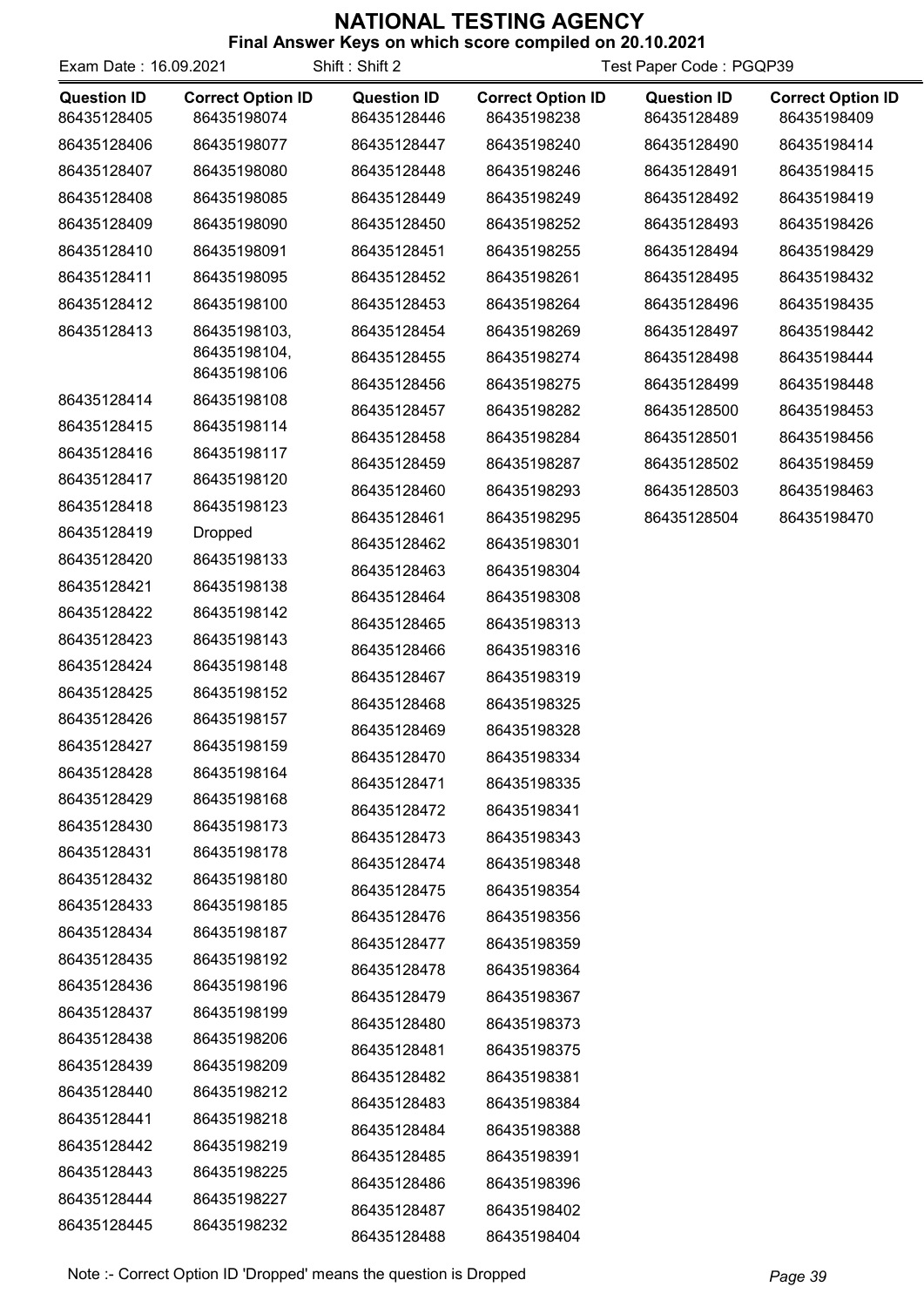| Exam Date: 24.09.2021             |                                          | Shift: Shift 2                    |                                          | Test Paper Code: PGQP40           |                                          |
|-----------------------------------|------------------------------------------|-----------------------------------|------------------------------------------|-----------------------------------|------------------------------------------|
| <b>Question ID</b><br>86435130631 | <b>Correct Option ID</b><br>864351106973 | <b>Question ID</b><br>86435130675 | <b>Correct Option ID</b><br>864351107144 | <b>Question ID</b><br>86435130718 | <b>Correct Option ID</b><br>864351107317 |
| 86435130632                       | 864351106976                             | 86435130676                       | 864351107149                             | 86435130719                       | 864351107320                             |
| 86435130633                       | 864351106982                             | 86435130677                       | 864351107154                             | 86435130720                       | 864351107326                             |
| 86435130634                       | 864351106985                             | 86435130678                       | 864351107157                             | 86435130721                       | 864351107327                             |
| 86435130635                       | 864351106989                             | 86435130679                       | 864351107159                             | 86435130722                       | 864351107334                             |
| 86435130636                       | 864351106991                             | 86435130680                       | 864351107165                             | 86435130723                       | 864351107335                             |
| 86435130637                       | 864351106995                             | 86435130681                       | 864351107168                             | 86435130724                       | 864351107341                             |
| 86435130638                       | 864351106999                             | 86435130682                       | 864351107171                             | 86435130725                       | 864351107343                             |
| 86435130639                       | 864351107004                             | 86435130683                       | 864351107175                             | 86435130726                       | 864351107348                             |
| 86435130640                       | 864351107007                             | 86435130684                       | 864351107182                             | 86435130727                       | 864351107352                             |
| 86435130641                       | 864351107013                             | 86435130685                       | 864351107183                             | 86435130728                       | 864351107356                             |
| 86435130642                       | 864351107015                             | 86435130686                       | 864351107190                             | 86435130729                       | 864351107359                             |
| 86435130643                       | 864351107020                             | 86435130687                       | 864351107191                             | 86435130730                       | 864351107366                             |
| 86435130644                       | 864351107026                             | 86435130688                       | 864351107198                             | 86435130731                       | 864351107368                             |
| 86435130645                       | 864351107030                             | 86435130689                       | 864351107201                             |                                   |                                          |
| 86435130646                       | 864351107031                             | 86435130690                       | 864351107206                             |                                   |                                          |
| 86435130647                       | 864351107035                             | 86435130691                       | 864351107210                             |                                   |                                          |
| 86435130648                       | 864351107040                             | 86435130692                       | 864351107213                             |                                   |                                          |
| 86435130649                       | 864351107046                             | 86435130693                       | 864351107215                             |                                   |                                          |
| 86435130650                       | 864351107050                             | 86435130694                       | 864351107222                             |                                   |                                          |
| 86435130651                       | 864351107051                             | 86435130695                       | 864351107223                             |                                   |                                          |
| 86435130652                       | 864351107055                             | 86435130696                       | 864351107227                             |                                   |                                          |
| 86435130653                       | 864351107059                             | 86435130697                       | 864351107232                             |                                   |                                          |
| 86435130654                       | 864351107063                             | 86435130698                       | 864351107237                             |                                   |                                          |
| 86435130655                       | 864351107067                             | 86435130699                       | 864351107241                             |                                   |                                          |
| 86435130656                       | 864351107071                             | 86435130700                       | 864351107246                             |                                   |                                          |
| 86435130657                       | 864351107075                             | 86435130701                       | 864351107247                             |                                   |                                          |
| 86435130659                       | 864351107080                             | 86435130702                       | 864351107251                             |                                   |                                          |
| 86435130660                       | 864351107083                             | 86435130703                       | 864351107256                             |                                   |                                          |
| 86435130661                       | 864351107087                             | 86435130704                       | 864351107261                             |                                   |                                          |
| 86435130662                       | 864351107094                             | 86435130705                       | 864351107264                             |                                   |                                          |
| 86435130663                       | 864351107095                             | 86435130706                       | 864351107268                             |                                   |                                          |
| 86435130664                       | 864351107102                             | 86435130707                       | 864351107271                             |                                   |                                          |
| 86435130665                       | 864351107105                             | 86435130708                       | 864351107275                             |                                   |                                          |
| 86435130666                       | 864351107107                             | 86435130709                       | 864351107282                             |                                   |                                          |
| 86435130667                       | 864351107112                             | 86435130710                       | 864351107283                             |                                   |                                          |
| 86435130668                       | 864351107118                             | 86435130711                       | 864351107290                             |                                   |                                          |
| 86435130669                       | 864351107122                             | 86435130712                       | 864351107292                             |                                   |                                          |
| 86435130670                       | 864351107123                             | 86435130713                       | 864351107298                             |                                   |                                          |
| 86435130671                       | 864351107128                             | 86435130714                       | 864351107301                             |                                   |                                          |
| 86435130672                       | 864351107131                             | 86435130715                       | 864351107306                             |                                   |                                          |
| 86435130673                       | 864351107138                             | 86435130716                       | 864351107308                             |                                   |                                          |
| 86435130674                       | 864351107139                             | 86435130717                       | 864351107314                             |                                   |                                          |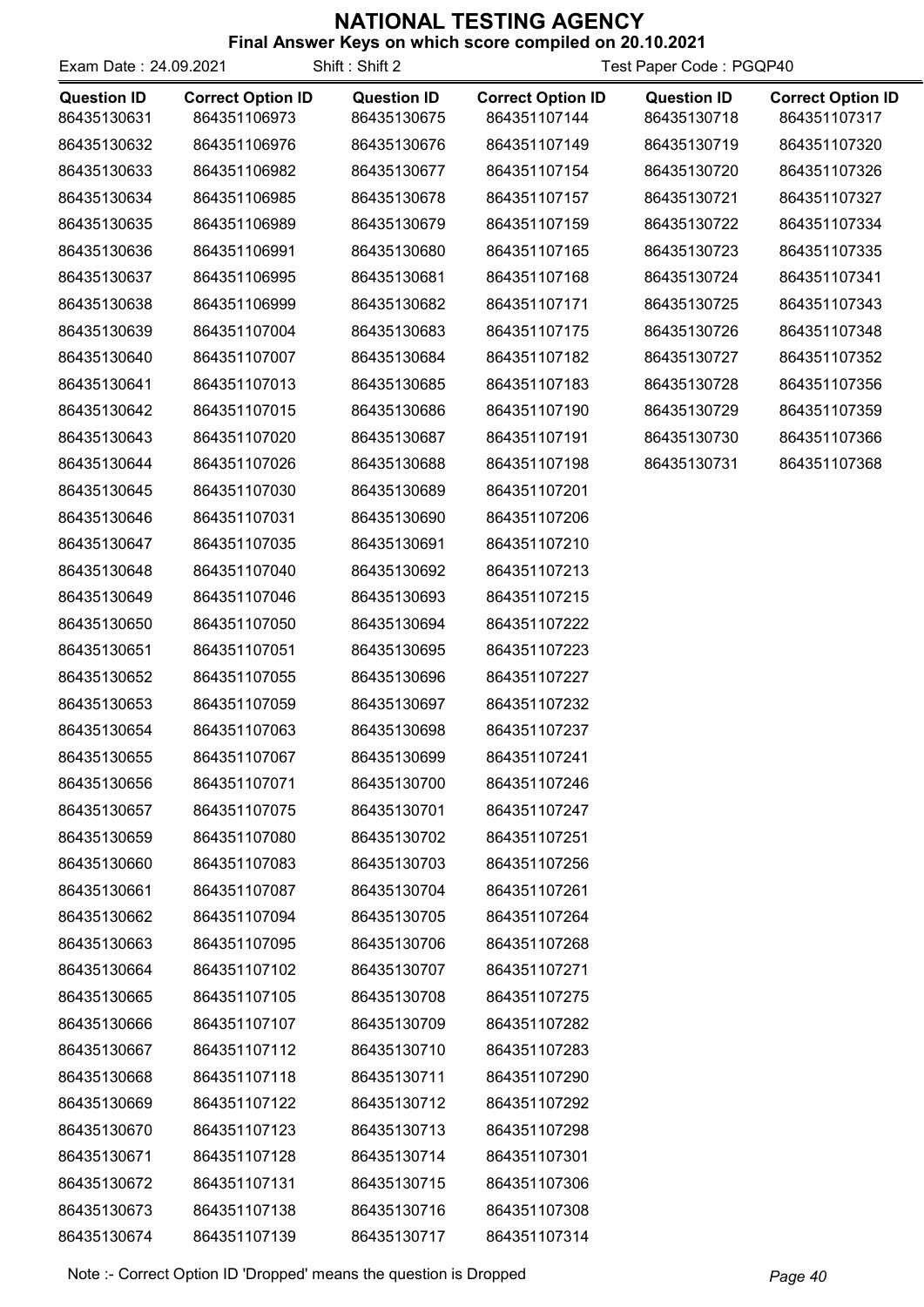| Exam Date: 24.09.2021 |                          | Shift: Shift 1     | Test Paper Code: PGQP41  |                    |                          |
|-----------------------|--------------------------|--------------------|--------------------------|--------------------|--------------------------|
| <b>Question ID</b>    | <b>Correct Option ID</b> | <b>Question ID</b> | <b>Correct Option ID</b> | <b>Question ID</b> | <b>Correct Option ID</b> |
| 86435129230           | 864351101374             | 86435129272        | 864351101541             | 86435129315        | 864351101713             |
| 86435129231           | 864351101375             | 86435129273        | 864351101546             | 86435129316        | 864351101716             |
| 86435129232           | 864351101379,            | 86435129274        | 864351101548             | 86435129317        | 864351101719             |
|                       | 864351101380             | 86435129275        | 864351101551             | 86435129318        | 864351101724             |
| 86435129233           | 864351101383             | 86435129276        | 864351101556             | 86435129319        | 864351101727             |
| 86435129234           | 864351101390             | 86435129277        | 864351101561             | 86435129320        | 864351101733             |
| 86435129235           | 864351101392             | 86435129278        | 864351101564             | 86435129321        | 864351101737             |
| 86435129236           | 864351101397             | 86435129279        | 864351101567             | 86435129322        | 864351101741             |
| 86435129237           | 864351101400             | 86435129280        | 864351101572             | 86435129323        | 864351101744             |
| 86435129238           | 864351101405             | 86435129281        | 864351101577             | 86435129324        | 864351101748             |
| 86435129239           | 864351101408             | 86435129282        | 864351101579             | 86435129325        | 864351101754             |
| 86435129240           | 864351101414             | 86435129283        | 864351101586             | 86435129326        | 864351101755             |
| 86435129241           | 864351101416             | 86435129284        | 864351101587             | 86435129327        | 864351101759             |
| 86435129242           | 864351101422             | 86435129285        | 864351101593             | 86435129328        | 864351101765             |
| 86435129243           | 864351101424             | 86435129286        | 864351101595             | 86435129329        | 864351101769             |
| 86435129244           | 864351101429             | 86435129287        | 864351101601             |                    |                          |
| 86435129245           | 864351101431             | 86435129288        | 864351101606             |                    |                          |
| 86435129246           | 864351101435             | 86435129289        | 864351101609             |                    |                          |
| 86435129247           | 864351101440             | 86435129290        | 864351101614             |                    |                          |
| 86435129248           | 864351101444             | 86435129291        | 864351101615             |                    |                          |
| 86435129249           | 864351101450             | 86435129292        | 864351101621             |                    |                          |
| 86435129250           | 864351101451             | 86435129293        | 864351101626             |                    |                          |
| 86435129251           | <b>Dropped</b>           | 86435129294        | 864351101627             |                    |                          |
| 86435129252           | 864351101460             | 86435129295        | 864351101631             |                    |                          |
| 86435129253           | 864351101464             | 86435129296        | 864351101636             |                    |                          |
| 86435129254           | 864351101467             | 86435129297        | 864351101640             |                    |                          |
| 86435129255           | 864351101472             | 86435129298        | 864351101646             |                    |                          |
| 86435129256           | 864351101478             | 86435129299        | 864351101647             |                    |                          |
| 86435129257           | 864351101482             | 86435129300        | 864351101654             |                    |                          |
| 86435129258           | 864351101486             | 86435129301        | 864351101656             |                    |                          |
| 86435129259           | 864351101489             | 86435129302        | 864351101659             |                    |                          |
| 86435129260           | 864351101493             | 86435129303        | 864351101665             |                    |                          |
| 86435129261           | 864351101497             | 86435129304        | 864351101668             |                    |                          |
| 86435129262           | 864351101502             | 86435129305        | 864351101673             |                    |                          |
| 86435129263           | 864351101504             | 86435129306        | 864351101678             |                    |                          |
| 86435129264           | 864351101509             | 86435129307        | 864351101679             |                    |                          |
| 86435129265           | 864351101513             | 86435129308        | 864351101683             |                    |                          |
| 86435129266           | 864351101518             | 86435129309        | 864351101689             |                    |                          |
| 86435129267           | 864351101519             | 86435129310        | 864351101694             |                    |                          |
| 86435129268           | 864351101524             | 86435129311        | 864351101695             |                    |                          |
| 86435129269           | 864351101529             | 86435129312        | 864351101700             |                    |                          |
| 86435129270           | 864351101533             | 86435129313        | 864351101705             |                    |                          |
| 86435129271           | 864351101536             | 86435129314        | 864351101707             |                    |                          |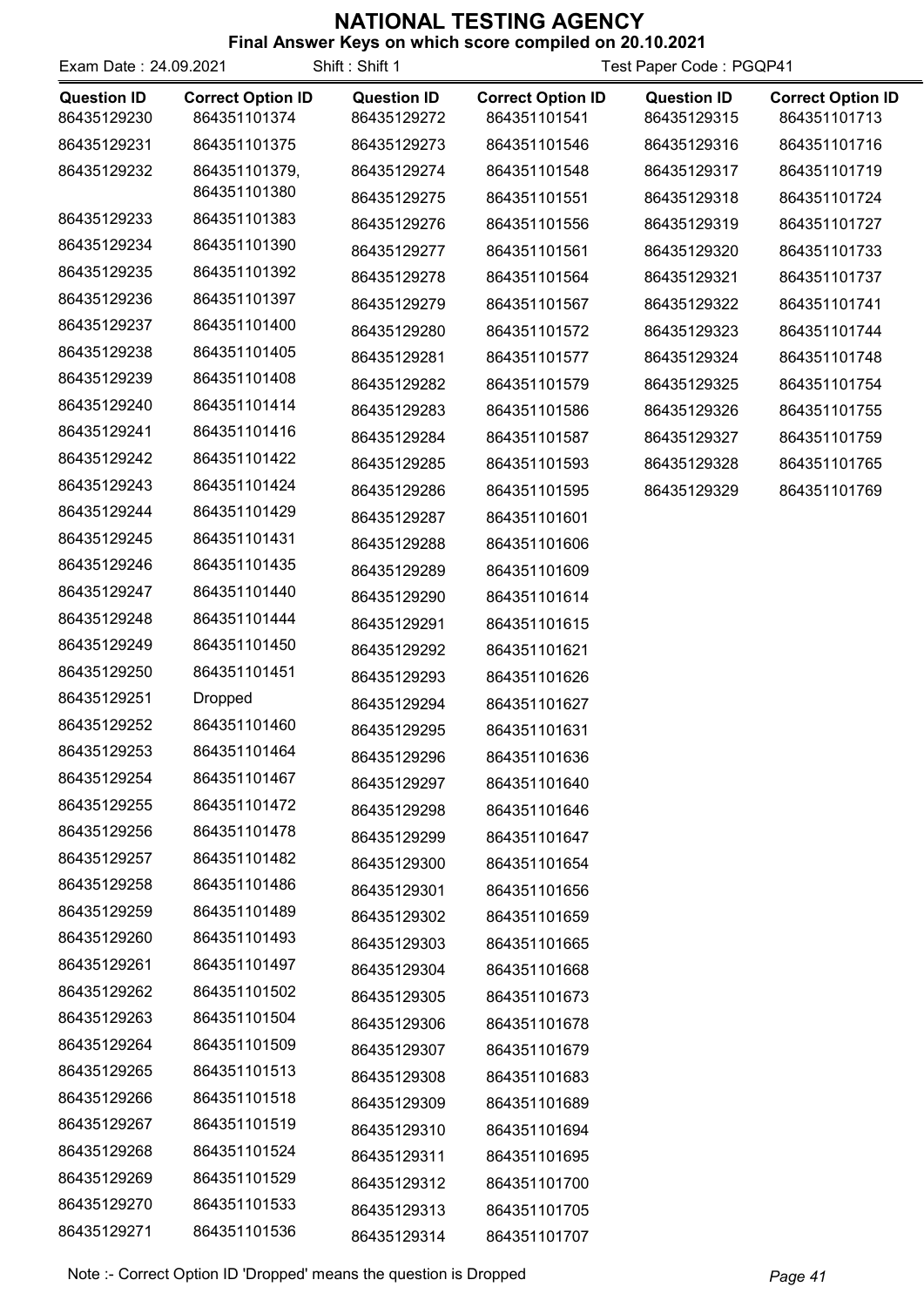|     | Final Answer Keys on which score compiled on 20.10.2021 |  |  |     |  |
|-----|---------------------------------------------------------|--|--|-----|--|
| - - |                                                         |  |  | - - |  |

| Exam Date: 24.09.2021 |                          | Shift: Shift 1     | Test Paper Code: PGQP42  |                    |                          |
|-----------------------|--------------------------|--------------------|--------------------------|--------------------|--------------------------|
| <b>Question ID</b>    | <b>Correct Option ID</b> | <b>Question ID</b> | <b>Correct Option ID</b> | <b>Question ID</b> | <b>Correct Option ID</b> |
| 86435129430           | 864351102174             | 86435129472        | 864351102341             | 86435129515        | 864351102512             |
| 86435129431           | 864351102175             | 86435129473        | 864351102343             | 86435129516        | 864351102518             |
| 86435129432           | 864351102179,            | 86435129474        | 864351102349             | 86435129517        | 864351102521             |
|                       | 864351102180             | 86435129475        | 864351102354             | 86435129518        | 864351102526             |
| 86435129433           | 864351102183             | 86435129476        | 864351102356             | 86435129519        | 864351102530             |
| 86435129434           | 864351102190             | 86435129477        | 864351102362             | 86435129520        | 864351102531             |
| 86435129435           | 864351102192             | 86435129478        | 864351102363             | 86435129521        | 864351102536             |
| 86435129436           | 864351102197             | 86435129479        | 864351102367             | 86435129522        | 864351102539             |
| 86435129437           | 864351102200             | 86435129480        | 864351102374             | 86435129523        | 864351102543             |
| 86435129438           | 864351102205             | 86435129481        | 864351102376             | 86435129524        | 864351102550             |
| 86435129439           | 864351102208             | 86435129482        | 864351102381             | 86435129525        | 864351102552             |
| 86435129440           | 864351102214             | 86435129483        | 864351102386             | 86435129526        | 864351102555             |
| 86435129441           | 864351102216             | 86435129484        | 864351102387             | 86435129527        | 864351102560             |
| 86435129442           | 864351102222             | 86435129485        | 864351102394             | 86435129528        | 864351102563             |
| 86435129443           | 864351102224             | 86435129486        | 864351102396             | 86435129529        | 864351102569             |
| 86435129444           | 864351102229             | 86435129487        | 864351102401             |                    |                          |
| 86435129445           | 864351102231             | 86435129488        | 864351102404             |                    |                          |
| 86435129446           | 864351102235             | 86435129489        | 864351102407             |                    |                          |
| 86435129447           | 864351102240             | 86435129490        | 864351102411             |                    |                          |
| 86435129448           | 864351102244             | 86435129491        | 864351102418             |                    |                          |
| 86435129449           | 864351102250             | 86435129492        | 864351102420             |                    |                          |
| 86435129450           | 864351102251             | 86435129493        | 864351102424             |                    |                          |
| 86435129451           | <b>Dropped</b>           | 86435129494        | 864351102430             |                    |                          |
| 86435129452           | 864351102260             | 86435129495        | 864351102433             |                    |                          |
| 86435129453           | 864351102264             | 86435129496        | 864351102436             |                    |                          |
| 86435129454           | 864351102267             | 86435129497        | 864351102439             |                    |                          |
| 86435129455           | 864351102273             | 86435129498        | 864351102443             |                    |                          |
| 86435129456           | 864351102276             | 86435129499        | 864351102447             |                    |                          |
| 86435129457           | 864351102282             | 86435129500        | 864351102451             |                    |                          |
| 86435129458           | 864351102285             | 86435129501        | 864351102457             |                    |                          |
| 86435129459           | 864351102288             | 86435129502        | 864351102462             |                    |                          |
| 86435129460           | 864351102294             | 86435129503        | 864351102466             |                    |                          |
| 86435129461           | 864351102297             | 86435129504        | 864351102467             |                    |                          |
| 86435129462           | 864351102301             | 86435129505        | 864351102474             |                    |                          |
| 86435129463           | 864351102303             | 86435129506        | 864351102478             |                    |                          |
| 86435129464           | 864351102309             | 86435129507        | 864351102481             |                    |                          |
| 86435129465           | 864351102311             | 86435129508        | 864351102483             |                    |                          |
| 86435129466           | 864351102316             | 86435129509        | 864351102487             |                    |                          |
| 86435129467           | 864351102320             | 86435129510        | 864351102491             |                    |                          |
| 86435129468           | 864351102326             | 86435129511        | 864351102496             |                    |                          |
| 86435129469           | 864351102327             | 86435129512        | 864351102499             |                    |                          |
| 86435129470           | 864351102334             | 86435129513        | 864351102503             |                    |                          |
| 86435129471           | 864351102335             | 86435129514        | 864351102509             |                    |                          |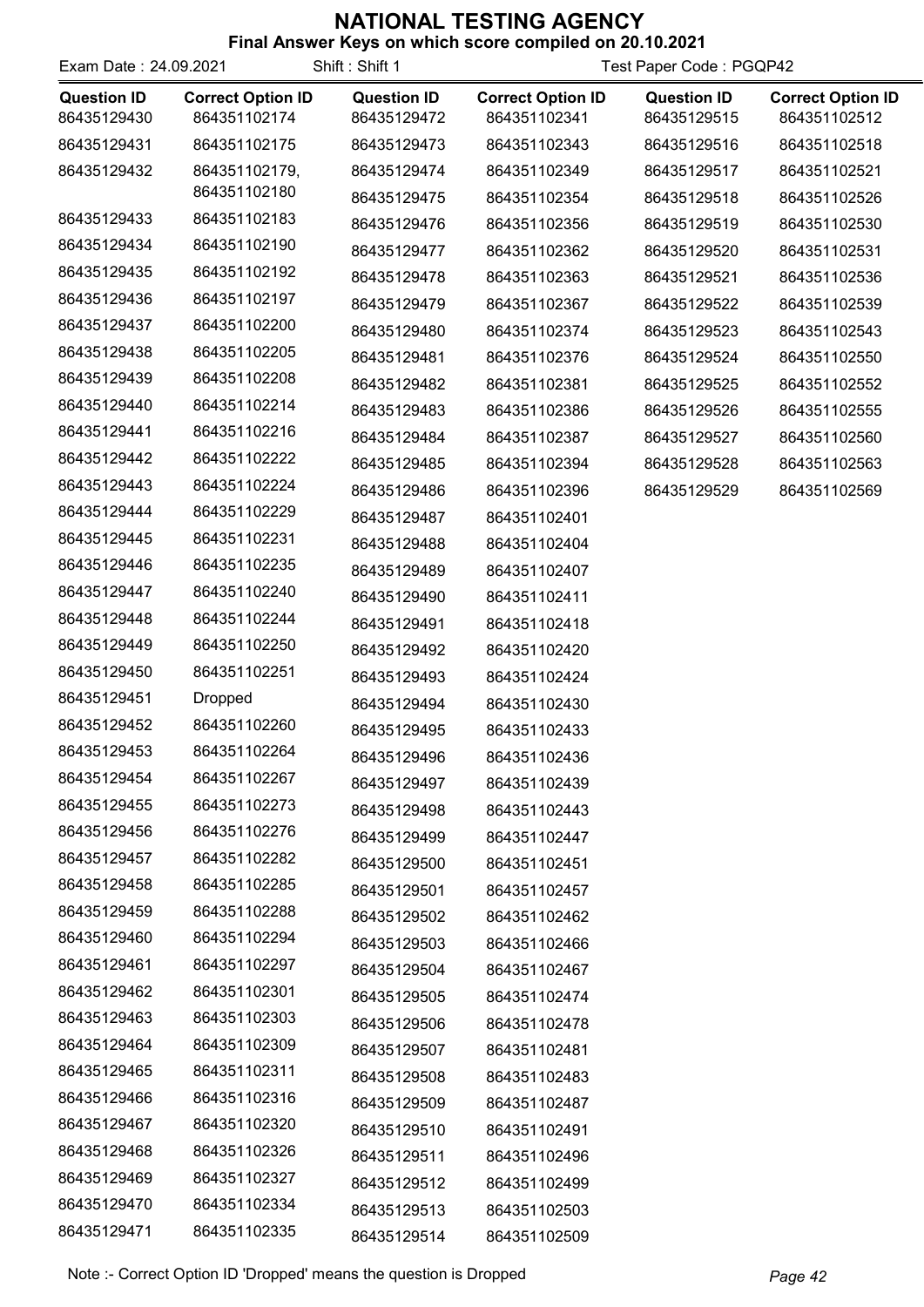#### **NATIONAL TESTING AGENCY**<br>Final Answer Keys on which score compiled on 20  $\kappa$  on which score compiled on 20.10.2021

|                       |                          |                    | <b>THE ALSWEITERS OF WHICH SCOTE COMPIEG OF ZU. 19.2021</b> |                    |        |
|-----------------------|--------------------------|--------------------|-------------------------------------------------------------|--------------------|--------|
| Exam Date: 24.09.2021 |                          | Shift: Shift 1     | Test Paper Code : PGQP43                                    |                    |        |
| <b>Question ID</b>    | <b>Correct Option ID</b> | <b>Question ID</b> | <b>Correct Option ID</b>                                    | <b>Question ID</b> | Correc |
| 00105100500           | 001051100571             | 00105100570        | 001051100700                                                | 00100100015        | 0.0101 |

| <b>Question ID</b><br>86435129530 | <b>Correct Option ID</b><br>864351102574 | <b>Question ID</b><br>86435129572 | <b>Correct Option ID</b><br>864351102739 | <b>Question ID</b><br>86435129615 | <b>Correct Option ID</b><br>864351102914 |
|-----------------------------------|------------------------------------------|-----------------------------------|------------------------------------------|-----------------------------------|------------------------------------------|
| 86435129531                       | 864351102575                             | 86435129573                       | 864351102746                             | 86435129616                       | 864351102918                             |
| 86435129532                       | 864351102579,                            | 86435129574                       | 864351102749                             | 86435129617                       | 864351102921                             |
|                                   | 864351102580                             | 86435129575                       | 864351102752                             | 86435129618                       | 864351102925                             |
| 86435129533                       | 864351102583                             | 86435129576                       | 864351102758                             | 86435129619                       | 864351102929                             |
| 86435129534                       | 864351102590                             | 86435129577                       | 864351102761                             | 86435129620                       | 864351102933                             |
| 86435129535                       | 864351102592                             | 86435129578                       | 864351102766                             | 86435129621                       | 864351102937                             |
| 86435129536                       | 864351102597                             | 86435129579                       | 864351102770                             | 86435129622                       | 864351102942                             |
| 86435129537                       | 864351102600                             | 86435129580                       | 864351102771                             | 86435129623                       | 864351102945                             |
| 86435129538                       | 864351102605                             | 86435129581                       | 864351102776                             | 86435129624                       | 864351102948                             |
| 86435129539                       | 864351102608                             | 86435129582                       | 864351102780                             | 86435129625                       | 864351102952                             |
| 86435129540                       | 864351102614                             | 86435129583                       | 864351102783                             | 86435129626                       | 864351102955                             |
| 86435129541                       | 864351102616                             | 86435129584                       | 864351102789                             | 86435129627                       | 864351102959                             |
| 86435129542                       | 864351102622                             | 86435129585                       | 864351102794                             | 86435129628                       | 864351102966                             |
| 86435129543                       | 864351102624                             | 86435129586                       | 864351102797                             | 86435129629                       | 864351102968                             |
| 86435129544                       | 864351102629                             | 86435129587                       | 864351102801                             |                                   |                                          |
| 86435129545                       | 864351102631                             | 86435129588                       | 864351102804                             |                                   |                                          |
| 86435129546                       | 864351102635                             | 86435129589                       | 864351102810                             |                                   |                                          |
| 86435129547                       | 864351102640                             | 86435129590                       | 864351102812                             |                                   |                                          |
| 86435129548                       | 864351102644                             | 86435129591                       | 864351102817                             |                                   |                                          |
| 86435129549                       | 864351102650                             | 86435129592                       | 864351102819                             |                                   |                                          |
| 86435129550                       | 864351102651                             | 86435129593                       | 864351102826                             |                                   |                                          |
| 86435129551                       | Dropped                                  | 86435129594                       | 864351102828                             |                                   |                                          |
| 86435129552                       | 864351102660                             | 86435129595                       | 864351102833                             |                                   |                                          |
| 86435129553                       | 864351102664                             | 86435129596                       | 864351102836                             |                                   |                                          |
| 86435129554                       | 864351102667                             | 86435129597                       | 864351102841                             |                                   |                                          |
| 86435129555                       | 864351102672                             | 86435129598                       | 864351102844                             |                                   |                                          |
| 86435129556                       | 864351102676                             | 86435129599                       | 864351102849                             |                                   |                                          |
| 86435129557                       | 864351102680                             | 86435129600                       | 864351102853                             |                                   |                                          |
| 86435129558                       | 864351102686                             | 86435129601                       | 864351102855                             |                                   |                                          |
| 86435129559                       | 864351102689                             | 86435129602                       | 864351102859                             |                                   |                                          |
| 86435129560                       | 864351102691                             | 86435129603                       | 864351102865                             |                                   |                                          |
| 86435129561                       | 864351102696                             | 86435129604                       | 864351102870                             |                                   |                                          |
| 86435129562                       | 864351102701                             | 86435129605                       | 864351102874                             |                                   |                                          |
| 86435129563                       | 864351102703                             | 86435129606                       | 864351102875                             |                                   |                                          |
| 86435129564                       | 864351102708                             | 86435129607                       | 864351102879                             |                                   |                                          |
| 86435129565                       | 864351102711                             | 86435129608                       | 864351102885                             |                                   |                                          |
| 86435129566                       | 864351102716                             | 86435129609                       | 864351102887                             |                                   |                                          |
| 86435129567                       | 864351102721                             | 86435129610                       | 864351102891                             |                                   |                                          |
| 86435129568                       | 864351102725                             | 86435129611                       | 864351102895                             |                                   |                                          |
| 86435129569                       | 864351102729                             | 86435129612                       | 864351102901                             |                                   |                                          |
| 86435129570                       | 864351102732                             |                                   |                                          |                                   |                                          |
| 86435129571                       | 864351102738                             | 86435129613                       | 864351102905                             |                                   |                                          |
|                                   |                                          | 86435129614                       | 864351102907                             |                                   |                                          |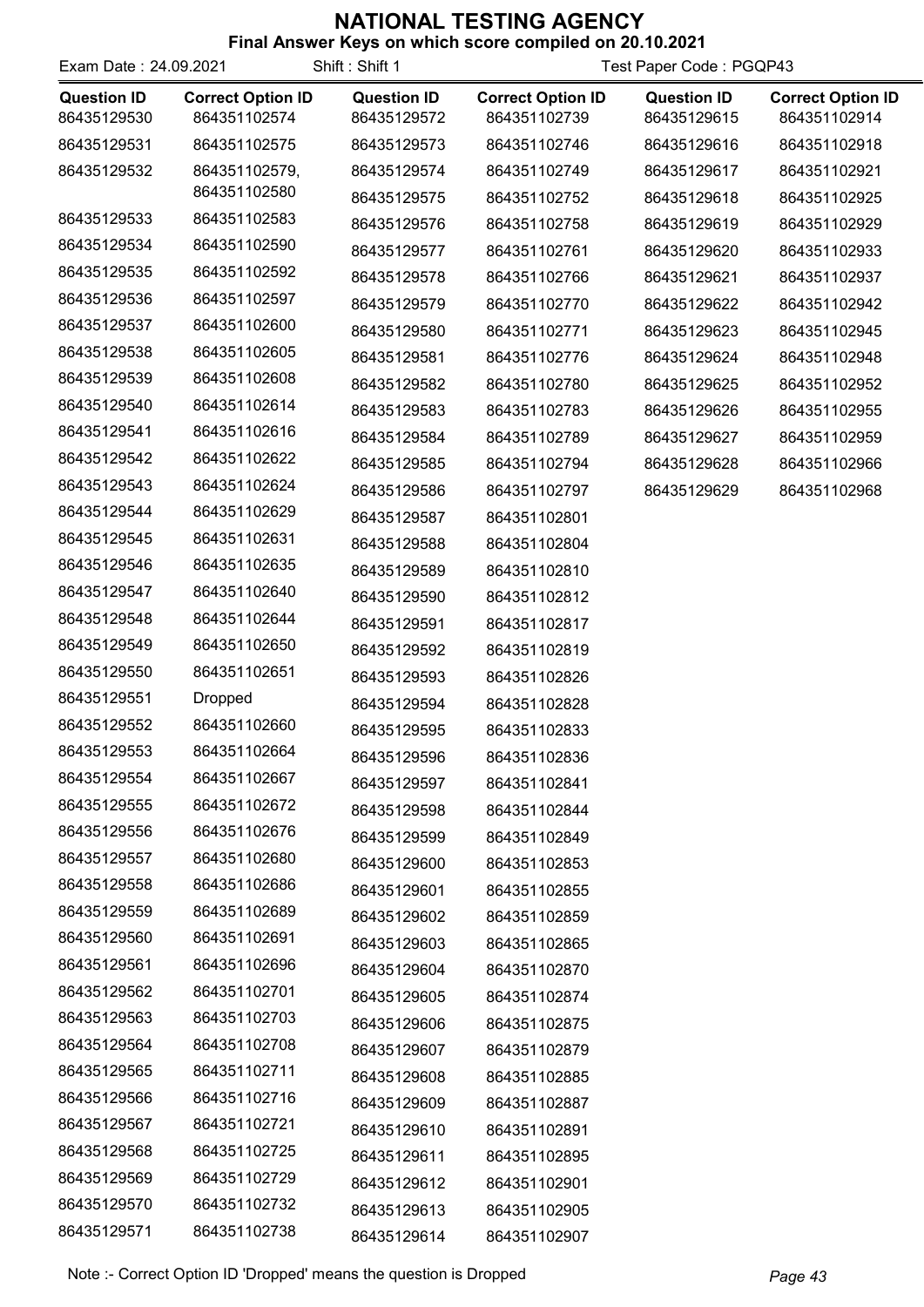Final Answer Keys on which score compiled on 20.10.2021

| Exam Date: 16.09.2021             |                                         | Shift: Shift 2                    | Test Paper Code: PGQP44                 |                    |                                         |
|-----------------------------------|-----------------------------------------|-----------------------------------|-----------------------------------------|--------------------|-----------------------------------------|
| <b>Question ID</b><br>86435128505 | <b>Correct Option ID</b><br>86435198474 | <b>Question ID</b><br>86435128546 | <b>Correct Option ID</b><br>86435198635 | <b>Question ID</b> | <b>Correct Option ID</b><br>86435198806 |
| 86435128506                       | 86435198477                             | 86435128547                       | 86435198639                             | 86435128589        | 86435198810                             |
| 86435128507                       | 86435198480                             | 86435128548                       | 86435198646                             | 86435128590        | 86435198812                             |
| 86435128508                       | 86435198485                             | 86435128549                       | 86435198649                             | 86435128591        | 86435198818                             |
| 86435128509                       | 86435198490                             | 86435128550                       | 86435198652                             | 86435128592        | 86435198821                             |
| 86435128510                       | 86435198491                             | 86435128551                       | 86435198658                             | 86435128593        | 86435198825                             |
| 86435128511                       | 86435198495                             | 86435128552                       | 86435198660                             | 86435128594        | 86435198827                             |
| 86435128512                       | 86435198500                             | 86435128553                       | 86435198663                             | 86435128595        | 86435198832                             |
| 86435128513                       | 86435198503,                            | 86435128554                       | 86435198668                             | 86435128596        | 86435198836                             |
|                                   | 86435198504,                            | 86435128555                       | 86435198672                             | 86435128597        | 86435198841                             |
|                                   | 86435198506                             | 86435128556                       | 86435198677                             | 86435128598        | 86435198844                             |
| 86435128514                       | 86435198508                             | 86435128557                       | 86435198682                             | 86435128599        | 86435198849                             |
| 86435128515                       | 86435198514                             | 86435128558                       | 86435198686                             | 86435128600        | 86435198854                             |
| 86435128516<br>86435128517        | 86435198517<br>86435198520              | 86435128559                       | 86435198687                             | 86435128601        | 86435198856                             |
|                                   |                                         | 86435128560                       | 86435198693                             | 86435128602        | 86435198861                             |
| 86435128518                       | 86435198523                             | 86435128561                       | 86435198695                             | 86435128603        | 86435198864                             |
| 86435128519                       | <b>Dropped</b>                          | 86435128562                       | 86435198699                             | 86435128604        | 86435198867                             |
| 86435128520                       | 86435198533                             | 86435128563                       | 86435198704                             |                    |                                         |
| 86435128521                       | 86435198538                             | 86435128564                       | 86435198707                             |                    |                                         |
| 86435128522                       | 86435198542                             | 86435128565                       | 86435198713                             |                    |                                         |
| 86435128523                       | 86435198543                             | 86435128566                       | 86435198715                             |                    |                                         |
| 86435128524                       | 86435198548                             | 86435128567                       | 86435198719                             |                    |                                         |
| 86435128525                       | 86435198552                             | 86435128568                       | 86435198723                             |                    |                                         |
| 86435128526                       | 86435198557                             | 86435128569                       | 86435198728                             |                    |                                         |
| 86435128527                       | 86435198559                             | 86435128570                       | 86435198732                             |                    |                                         |
| 86435128528                       | 86435198564                             | 86435128571                       | 86435198738                             |                    |                                         |
| 86435128529                       | 86435198568                             | 86435128572                       | 86435198740                             |                    |                                         |
| 86435128530<br>86435128531        | 86435198573                             | 86435128573                       | 86435198743                             |                    |                                         |
|                                   | 86435198576                             | 86435128574                       | 86435198747                             |                    |                                         |
| 86435128532<br>86435128533        | 86435198582<br>86435198585              | 86435128575                       | 86435198751                             |                    |                                         |
| 86435128534                       | 86435198589                             | 86435128576                       | 86435198757                             |                    |                                         |
| 86435128535                       | 86435198593                             | 86435128577                       | 86435198761                             |                    |                                         |
| 86435128536                       | 86435198598                             | 86435128578                       | 86435198766                             |                    |                                         |
| 86435128537                       | 86435198602                             | 86435128579                       | 86435198769                             |                    |                                         |
| 86435128538                       | 86435198603                             | 86435128580                       | 86435198772                             |                    |                                         |
| 86435128539                       | 86435198609                             | 86435128581                       | 86435198777                             |                    |                                         |
| 86435128540                       | 86435198613,                            | 86435128582                       | 86435198780                             |                    |                                         |
|                                   | 86435198614                             | 86435128583                       | 86435198786                             |                    |                                         |
| 86435128541                       | 86435198616                             | 86435128584                       | 86435198789                             |                    |                                         |
| 86435128542                       | 86435198622                             | 86435128585                       | 86435198791                             |                    |                                         |
| 86435128543                       | 86435198623                             | 86435128586                       | 86435198798                             |                    |                                         |
| 86435128544                       | 86435198630                             | 86435128587                       | 86435198799                             |                    |                                         |
| 86435128545                       | 86435198633                             | 86435128588                       | 86435198803,                            |                    |                                         |

Note :- Correct Option ID 'Dropped' means the question is Dropped Page 44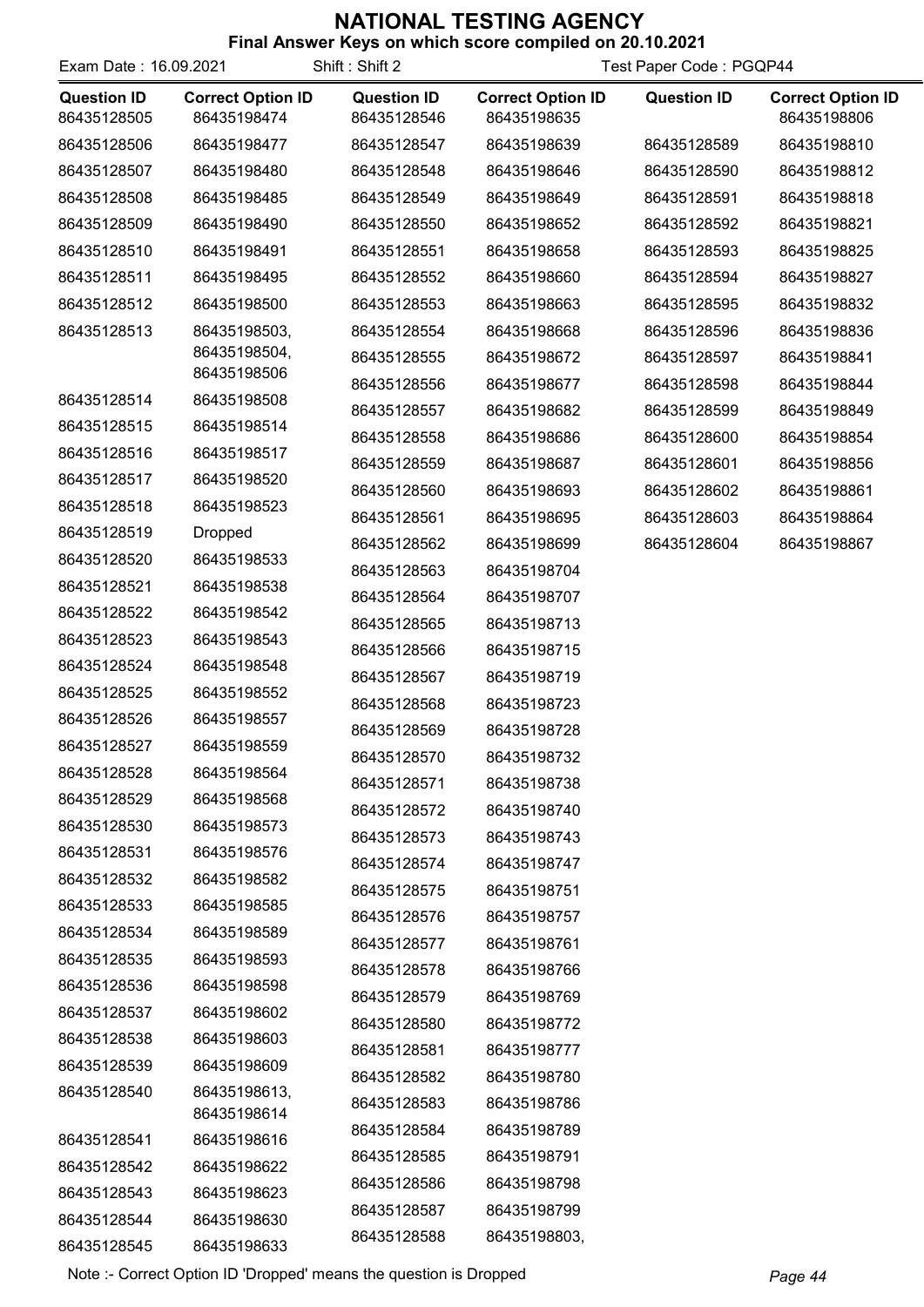| <b>Final Answer Keys on which score complied on 20.10.2021</b> |  |  |        |  |
|----------------------------------------------------------------|--|--|--------|--|
|                                                                |  |  | $\sim$ |  |

| Exam Date: 15.09.2021 |                          | Shift: Shift 1     |                          | Test Paper Code: PGQP45 |                          |
|-----------------------|--------------------------|--------------------|--------------------------|-------------------------|--------------------------|
| <b>Question ID</b>    | <b>Correct Option ID</b> | <b>Question ID</b> | <b>Correct Option ID</b> | <b>Question ID</b>      | <b>Correct Option ID</b> |
| 1908892399            | 1908899503               | 1908892442         | 1908899673               | 1908892485              | 1908899845               |
| 1908892400            | 1908899505               | 1908892443         | 1908899677               | 1908892486              | 1908899851               |
| 1908892401            | 1908899512               | 1908892444         | 1908899682               | 1908892487              | 1908899856               |
| 1908892402            | 1908899516               | 1908892445         | 1908899687               | 1908892488              | 1908899859               |
| 1908892403            | 1908899518               | 1908892446         | 1908899690               | 1908892489              | 1908899861               |
| 1908892404            | 1908899521               | 1908892447         | 1908899695               | 1908892490              | 1908899867               |
| 1908892405            | 1908899528               | 1908892448         | 1908899699               | 1908892491              | 1908899870               |
| 1908892406            | 1908899531               | 1908892449         | 1908899703               | 1908892492              | 1908899876               |
| 1908892407            | 1908899535               | 1908892450         | 1908899708               | 1908892493              | 1908899878               |
| 1908892408            | 1908899537               | 1908892451         | 1908899711               | 1908892494              | 1908899883               |
| 1908892409            | 1908899544               | 1908892452         | 1908899713               | 1908892495              | 1908899888               |
| 1908892410            | 1908899548               | 1908892453         | 1908899718               | 1908892496              | 1908899892               |
| 1908892411            | 1908899552               | 1908892454         | 1908899721               | 1908892497              | 1908899896               |
| 1908892412            | 1908899554               | 1908892455         | 1908899727               | 1908892498              | 1908899897               |
| 1908892413            | 1908899558               | 1908892456         | 1908899730               |                         |                          |
| 1908892414            | 1908899564               | 1908892457         | 1908899733               |                         |                          |
| 1908892415            | 1908899565               | 1908892458         | 1908899740               |                         |                          |
| 1908892416            | 1908899570               | 1908892459         | 1908899743               |                         |                          |
| 1908892417            | 1908899574               | 1908892460         | 1908899747               |                         |                          |
| 1908892418            | 1908899577               | 1908892461         | 1908899751               |                         |                          |
| 1908892419            | 1908899582               | 1908892462         | 1908899754               |                         |                          |
| 1908892420            | 1908899587               | 1908892463         | 1908899760               |                         |                          |
| 1908892421            | 1908899591               | 1908892464         | 1908899763               |                         |                          |
| 1908892422            | 1908899593               | 1908892465         | 1908899765               |                         |                          |
| 1908892423            | 1908899597               | 1908892466         | 1908899769               |                         |                          |
| 1908892424            | 1908899601               | 1908892467         | 1908899776               |                         |                          |
| 1908892425            | 1908899608               | 1908892468         | 1908899780               |                         |                          |
| 1908892426            | 1908899610               | 1908892469         | 1908899783               |                         |                          |
| 1908892427            | 1908899616               | 1908892470         | 1908899785               |                         |                          |
| 1908892428            | 1908899620               | 1908892471         | 1908899792               |                         |                          |
| 1908892429            | 1908899623               | 1908892472         | 1908899796               |                         |                          |
| 1908892430            | 1908899626               | 1908892473         | 1908899798               |                         |                          |
| 1908892431            | 1908899630               | 1908892474         | 1908899804               |                         |                          |
| 1908892432            | 1908899635               | 1908892475         | 1908899805               |                         |                          |
| 1908892433            | 1908899639               | 1908892476         | 1908899810               |                         |                          |
| 1908892434            | 1908899642               | 1908892477         | 1908899816               |                         |                          |
| 1908892435            | 1908899647               | 1908892478         | 1908899820               |                         |                          |
| 1908892436            | 1908899651               | 1908892479         | 1908899822               |                         |                          |
| 1908892437            | 1908899655               | 1908892480         | 1908899828               |                         |                          |
| 1908892438            | 1908899658               | 1908892481         | 1908899832               |                         |                          |
| 1908892439            | 1908899661               | 1908892482         | 1908899833               |                         |                          |
| 1908892440            | 1908899666               | 1908892483         | 1908899839               |                         |                          |
| 1908892441            | 1908899671               | 1908892484         | 1908899843               |                         |                          |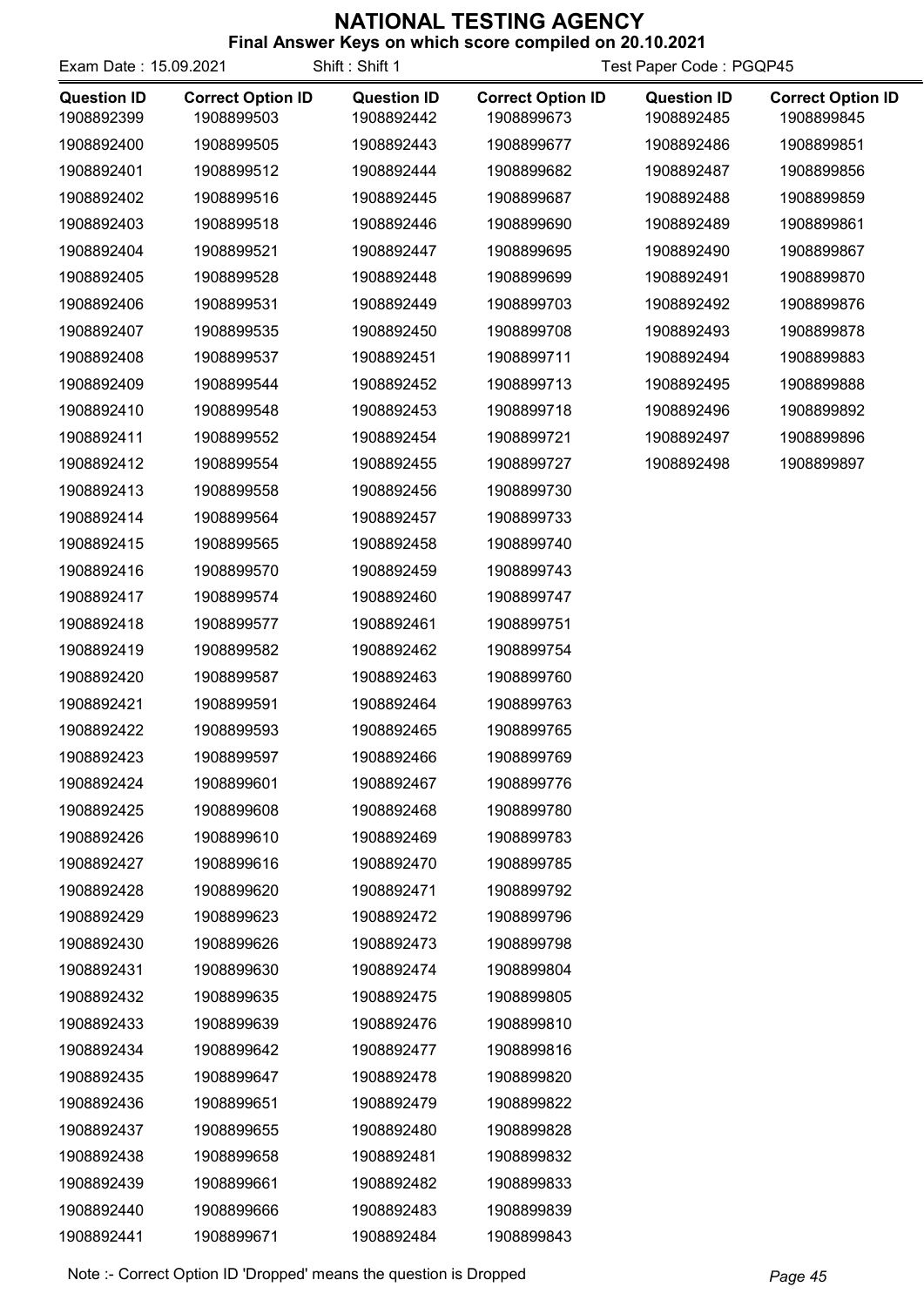| <b>Final Aliswel Reys Off Which Score Complied Off 20.10.2021</b> |  |  |  |  |  |
|-------------------------------------------------------------------|--|--|--|--|--|
|                                                                   |  |  |  |  |  |

| Exam Date: 15.09.2021            |                                        | Shift: Shift 1                   |                                         | Test Paper Code: PGQP46          |                                         |
|----------------------------------|----------------------------------------|----------------------------------|-----------------------------------------|----------------------------------|-----------------------------------------|
| <b>Question ID</b><br>1908892499 | <b>Correct Option ID</b><br>1908899903 | <b>Question ID</b><br>1908892542 | <b>Correct Option ID</b><br>19088910073 | <b>Question ID</b><br>1908892585 | <b>Correct Option ID</b><br>19088910245 |
| 1908892500                       | 1908899905                             | 1908892543                       | 19088910077                             | 1908892586                       | 19088910250                             |
| 1908892501                       | 1908899912                             | 1908892544                       | 19088910081                             | 1908892587                       | 19088910253                             |
| 1908892502                       | 1908899916                             | 1908892545                       | 19088910085                             | 1908892588                       | 19088910257                             |
| 1908892503                       | 1908899918                             | 1908892546                       | 19088910091                             | 1908892589                       | 19088910262                             |
| 1908892504                       | 1908899921                             | 1908892547                       | 19088910096                             | 1908892590                       | 19088910267                             |
| 1908892505                       | 1908899928                             | 1908892548                       | 19088910097                             | 1908892591                       | 19088910272                             |
| 1908892506                       | 1908899931                             | 1908892549                       | 19088910101                             | 1908892592                       | 19088910276                             |
| 1908892507                       | 1908899935                             | 1908892550                       | 19088910107                             | 1908892593                       | 19088910277                             |
| 1908892508                       | 1908899937                             | 1908892551                       | 19088910110                             | 1908892594                       | 19088910282                             |
| 1908892509                       | 1908899944                             | 1908892552                       | 19088910113                             | 1908892595                       | 19088910287                             |
| 1908892510                       | 1908899948                             | 1908892553                       | 19088910117                             | 1908892596                       | 19088910290                             |
| 1908892511                       | 1908899952                             | 1908892554                       | 19088910122                             | 1908892597                       | 19088910296                             |
| 1908892512                       | 1908899954                             | 1908892555                       | 19088910125                             | 1908892598                       | 19088910298                             |
| 1908892513                       | 1908899958                             | 1908892556                       | 19088910132                             |                                  |                                         |
| 1908892514                       | 1908899964                             | 1908892557                       | 19088910133                             |                                  |                                         |
| 1908892515                       | 1908899965                             | 1908892558                       | 19088910138                             |                                  |                                         |
| 1908892516                       | 1908899970                             | 1908892559                       | 19088910141                             |                                  |                                         |
| 1908892517                       | 1908899974                             | 1908892560                       | 19088910145                             |                                  |                                         |
| 1908892518                       | 1908899977                             | 1908892561                       | 19088910149                             |                                  |                                         |
| 1908892519                       | 1908899982                             | 1908892562                       | 19088910155                             |                                  |                                         |
| 1908892520                       | 1908899987                             | 1908892563                       | 19088910160                             |                                  |                                         |
| 1908892521                       | 1908899991                             | 1908892564                       | 19088910161                             |                                  |                                         |
| 1908892522                       | 1908899993                             | 1908892565                       | 19088910167                             |                                  |                                         |
| 1908892523                       | 1908899997                             | 1908892566                       | 19088910172                             |                                  |                                         |
| 1908892524                       | 19088910001                            | 1908892567                       | 19088910176                             |                                  |                                         |
| 1908892525                       | 19088910005                            | 1908892568                       | 19088910180                             |                                  |                                         |
| 1908892526                       | 19088910010                            | 1908892569                       | 19088910183                             |                                  |                                         |
| 1908892527                       | 19088910013                            | 1908892570                       | 19088910185                             |                                  |                                         |
| 1908892528                       | 19088910017                            | 1908892571                       | 19088910190                             |                                  |                                         |
| 1908892529                       | 19088910022                            | 1908892572                       | 19088910193                             |                                  |                                         |
| 1908892530                       | 19088910027                            | 1908892573                       | 19088910197                             |                                  |                                         |
| 1908892531                       | 19088910030                            | 1908892574                       | 19088910203                             |                                  |                                         |
| 1908892532                       | 19088910033                            | 1908892575                       | 19088910208                             |                                  |                                         |
| 1908892533                       | 19088910038                            | 1908892576                       | 19088910209                             |                                  |                                         |
| 1908892534                       | 19088910043                            | 1908892577                       | 19088910214                             |                                  |                                         |
| 1908892535                       | 19088910048                            | 1908892578                       | 19088910218                             |                                  |                                         |
| 1908892536                       | 19088910049                            | 1908892579                       | 19088910222                             |                                  |                                         |
| 1908892537                       | 19088910056                            | 1908892580                       | 19088910225                             |                                  |                                         |
| 1908892538                       | 19088910057                            | 1908892581                       | 19088910229                             |                                  |                                         |
| 1908892539                       | 19088910061                            | 1908892582                       | 19088910234                             |                                  |                                         |
| 1908892540                       | 19088910067                            | 1908892583                       | 19088910239                             |                                  |                                         |
| 1908892541                       | 19088910071                            | 1908892584                       | 19088910241                             |                                  |                                         |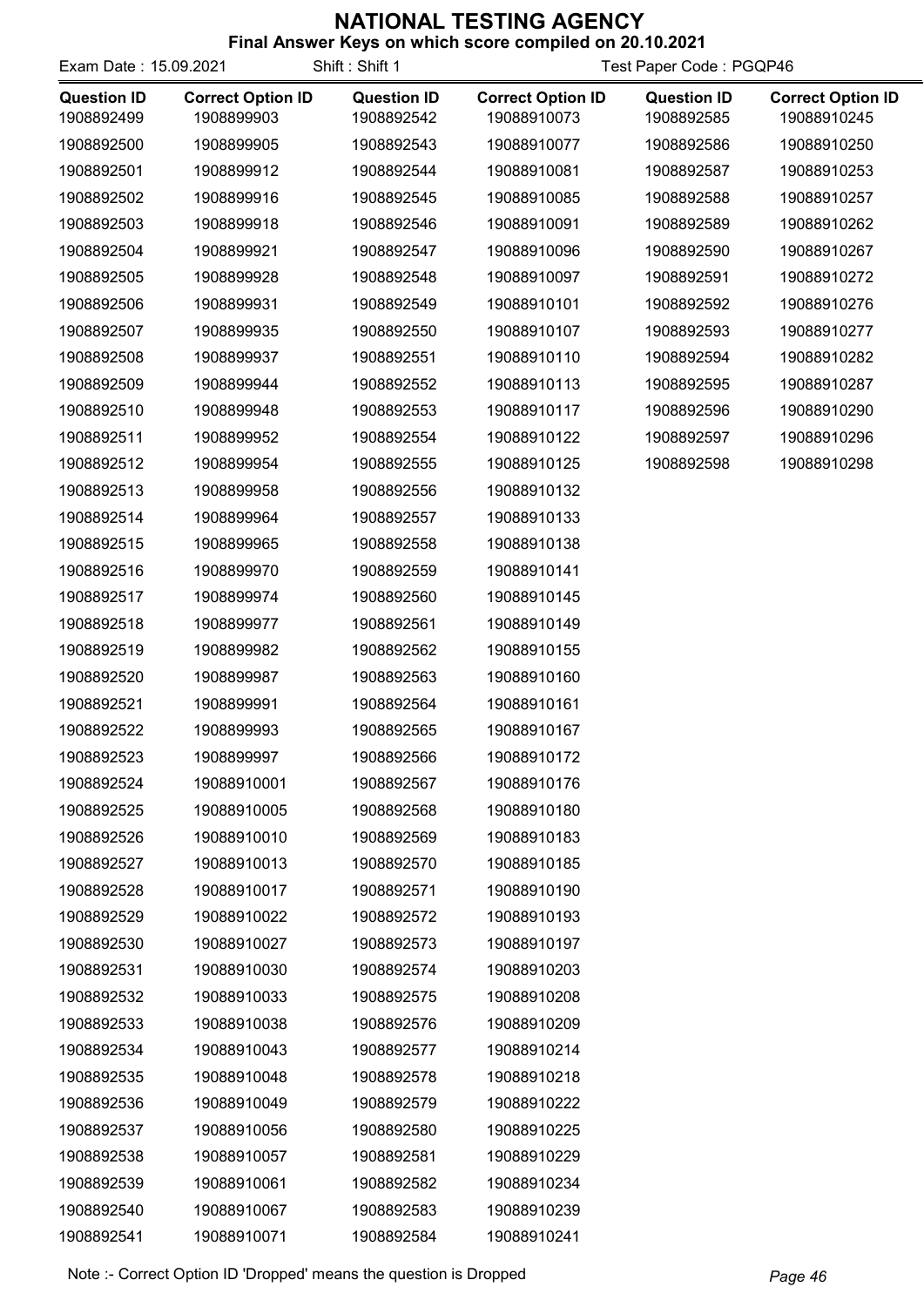| Exam Date: 15.09.2021            |                                         | Shift: Shift 1                   | Thial Aliswel Reys Off Which Score Complied Off ZV. 10.2021 | Test Paper Code: PGQP47          |                                         |
|----------------------------------|-----------------------------------------|----------------------------------|-------------------------------------------------------------|----------------------------------|-----------------------------------------|
| <b>Question ID</b><br>1908892599 | <b>Correct Option ID</b><br>19088910303 | <b>Question ID</b><br>1908892642 | <b>Correct Option ID</b><br>19088910475                     | <b>Question ID</b><br>1908892685 | <b>Correct Option ID</b><br>19088910645 |
| 1908892600                       | 19088910305                             | 1908892643                       | 19088910480                                                 | 1908892686                       | 19088910650                             |
| 1908892601                       | 19088910312                             | 1908892644                       | 19088910482                                                 | 1908892687                       | 19088910655                             |
| 1908892602                       | 19088910316                             | 1908892645                       | 19088910486                                                 | 1908892688                       | 19088910658                             |
| 1908892603                       | 19088910318                             | 1908892646                       | 19088910489                                                 | 1908892689                       | 19088910662                             |
| 1908892604                       | 19088910321                             | 1908892647                       | 19088910494                                                 | 1908892690                       | 19088910666                             |
| 1908892605                       | 19088910328                             | 1908892648                       | 19088910498                                                 | 1908892691                       | 19088910671                             |
| 1908892606                       | 19088910331                             | 1908892649                       | 19088910502                                                 | 1908892692                       | 19088910676                             |
| 1908892607                       | 19088910335                             | 1908892650                       | 19088910508                                                 | 1908892693                       | 19088910678                             |
| 1908892608                       | 19088910337                             | 1908892651                       | 19088910510                                                 | 1908892694                       | 19088910683                             |
| 1908892609                       | 19088910344                             | 1908892652                       | 19088910515                                                 | 1908892695                       | 19088910687                             |
| 1908892610                       | 19088910348                             | 1908892653                       | 19088910520                                                 | 1908892696                       | 19088910691                             |
| 1908892611                       | 19088910352                             | 1908892654                       | 19088910521                                                 | 1908892697                       | 19088910693                             |
| 1908892612                       | 19088910354                             | 1908892655                       | 19088910526                                                 | 1908892698                       | 19088910698                             |
| 1908892613                       | 19088910358                             | 1908892656                       | 19088910531                                                 |                                  |                                         |
| 1908892614                       | 19088910364                             | 1908892657                       | 19088910534                                                 |                                  |                                         |
| 1908892615                       | 19088910365                             | 1908892658                       | 19088910538                                                 |                                  |                                         |
| 1908892616                       | 19088910370                             | 1908892659                       | 19088910541                                                 |                                  |                                         |
| 1908892617                       | 19088910374                             | 1908892660                       | 19088910547                                                 |                                  |                                         |
| 1908892618                       | 19088910377                             | 1908892661                       | 19088910549                                                 |                                  |                                         |
| 1908892619                       | 19088910382                             | 1908892662                       | 19088910554                                                 |                                  |                                         |
| 1908892620                       | 19088910387                             | 1908892663                       | 19088910559                                                 |                                  |                                         |
| 1908892621                       | 19088910391                             | 1908892664                       | 19088910562                                                 |                                  |                                         |
| 1908892622                       | 19088910393                             | 1908892665                       | 19088910568                                                 |                                  |                                         |
| 1908892623                       | 19088910397                             | 1908892666                       | 19088910570                                                 |                                  |                                         |
| 1908892624                       | 19088910403                             | 1908892667                       | 19088910576                                                 |                                  |                                         |
| 1908892625                       | 19088910407                             | 1908892668                       | 19088910579                                                 |                                  |                                         |
| 1908892626                       | 19088910411                             | 1908892669                       | 19088910584                                                 |                                  |                                         |
| 1908892627                       | 19088910416                             | 1908892670                       | 19088910587                                                 |                                  |                                         |
| 1908892628                       | 19088910419                             | 1908892671                       | 19088910591                                                 |                                  |                                         |
| 1908892629                       | 19088910421                             | 1908892672                       | 19088910596                                                 |                                  |                                         |
| 1908892630                       | 19088910427                             | 1908892673                       | 19088910597                                                 |                                  |                                         |
| 1908892631                       | 19088910430                             | 1908892674                       | 19088910604                                                 |                                  |                                         |
| 1908892632                       | 19088910433                             | 1908892675                       | 19088910605                                                 |                                  |                                         |
| 1908892633                       | 19088910437                             | 1908892676                       | 19088910611                                                 |                                  |                                         |
| 1908892634                       | 19088910441                             | 1908892677                       | 19088910614                                                 |                                  |                                         |
| 1908892635                       | 19088910446                             | 1908892678                       | 19088910618                                                 |                                  |                                         |
| 1908892636                       | 19088910452                             | 1908892679                       | 19088910621                                                 |                                  |                                         |
| 1908892637                       | 19088910453                             | 1908892680                       | 19088910627                                                 |                                  |                                         |
| 1908892638                       | 19088910458                             | 1908892681                       | 19088910629                                                 |                                  |                                         |
| 1908892639                       | 19088910464                             | 1908892682                       | 19088910633                                                 |                                  |                                         |
| 1908892640                       | 19088910466                             | 1908892683                       | 19088910639                                                 |                                  |                                         |
| 1908892641                       | 19088910469                             | 1908892684                       | 19088910644                                                 |                                  |                                         |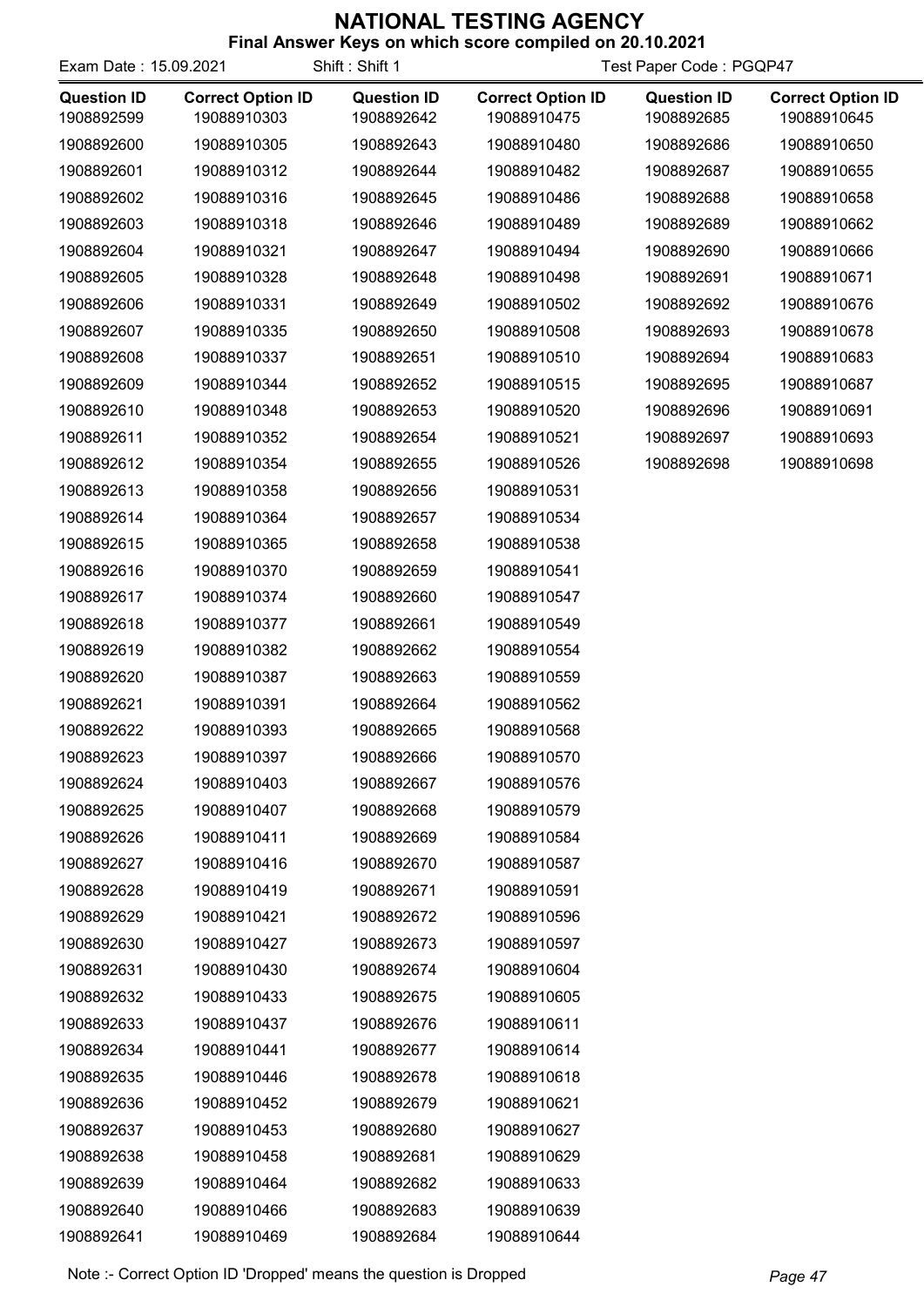| Exam Date: 15.09.2021            |                                         | Shift: Shift 1                   |                                         | Test Paper Code: PGQP48          |                                         |
|----------------------------------|-----------------------------------------|----------------------------------|-----------------------------------------|----------------------------------|-----------------------------------------|
| <b>Question ID</b><br>1908892699 | <b>Correct Option ID</b><br>19088910703 | <b>Question ID</b><br>1908892742 | <b>Correct Option ID</b><br>19088910874 | <b>Question ID</b><br>1908892785 | <b>Correct Option ID</b><br>19088911048 |
| 1908892700                       | 19088910705                             | 1908892743                       | 19088910877                             | 1908892786                       | 19088911050                             |
| 1908892701                       | 19088910712                             | 1908892744                       | 19088910884                             | 1908892787                       | 19088911056                             |
| 1908892702                       | 19088910716                             | 1908892745                       | 19088910887                             | 1908892788                       | 19088911060                             |
| 1908892703                       | 19088910718                             | 1908892746                       | 19088910890                             | 1908892789                       | 19088911063                             |
| 1908892704                       | 19088910721                             | 1908892747                       | 19088910896                             | 1908892790                       | 19088911066                             |
| 1908892705                       | 19088910728                             | 1908892748                       | 19088910897                             | 1908892791                       | 19088911069                             |
| 1908892706                       | 19088910731                             | 1908892749                       | 19088910902                             | 1908892792                       | 19088911075                             |
| 1908892707                       | 19088910735                             | 1908892750                       | 19088910906                             | 1908892793                       | 19088911080                             |
| 1908892708                       | 19088910737                             | 1908892751                       | 19088910912                             | 1908892794                       | 19088911081                             |
| 1908892709                       | 19088910744                             | 1908892752                       | 19088910913                             | 1908892795                       | 19088911086                             |
| 1908892710                       | 19088910748                             | 1908892753                       | 19088910918                             | 1908892796                       | 19088911091                             |
| 1908892711                       | 19088910752                             | 1908892754                       | 19088910924                             | 1908892797                       | 19088911096                             |
| 1908892712                       | 19088910754                             | 1908892755                       | 19088910926                             | 1908892798                       | 19088911097                             |
| 1908892713                       | 19088910758                             | 1908892756                       | 19088910931                             |                                  |                                         |
| 1908892714                       | 19088910764                             | 1908892757                       | 19088910934                             |                                  |                                         |
| 1908892715                       | 19088910765                             | 1908892758                       | 19088910938                             |                                  |                                         |
| 1908892716                       | 19088910770                             | 1908892759                       | 19088910943                             |                                  |                                         |
| 1908892717                       | 19088910774                             | 1908892760                       | 19088910945                             |                                  |                                         |
| 1908892718                       | 19088910777                             | 1908892761                       | 19088910951                             |                                  |                                         |
| 1908892719                       | 19088910782                             | 1908892762                       | 19088910953                             |                                  |                                         |
| 1908892720                       | 19088910787                             | 1908892763                       | 19088910960                             |                                  |                                         |
| 1908892721                       | 19088910791                             | 1908892764                       | 19088910962                             |                                  |                                         |
| 1908892722                       | 19088910793                             | 1908892765                       | 19088910968                             |                                  |                                         |
| 1908892723                       | 19088910797                             | 1908892766                       | 19088910971                             |                                  |                                         |
| 1908892724                       | 19088910803                             | 1908892767                       | 19088910976                             |                                  |                                         |
| 1908892725                       | 19088910808                             | 1908892768                       | 19088910979                             |                                  |                                         |
| 1908892726                       | 19088910809                             | 1908892769                       | 19088910984                             |                                  |                                         |
| 1908892727                       | 19088910813                             | 1908892770                       | 19088910985                             |                                  |                                         |
| 1908892728                       | 19088910818                             | 1908892771                       | 19088910990                             |                                  |                                         |
| 1908892729                       | 19088910824                             | 1908892772                       | 19088910993                             |                                  |                                         |
| 1908892730                       | 19088910826                             | 1908892773                       | 19088910998                             |                                  |                                         |
| 1908892731                       | 19088910832                             | 1908892774                       | 19088911003                             |                                  |                                         |
| 1908892732                       | 19088910836                             | 1908892775                       | 19088911006                             |                                  |                                         |
| 1908892733                       | 19088910837                             | 1908892776                       | 19088911009                             |                                  |                                         |
| 1908892734                       | 19088910844                             | 1908892777                       | 19088911014                             |                                  |                                         |
| 1908892735                       | 19088910848                             | 1908892778                       | 19088911019                             |                                  |                                         |
| 1908892736                       | 19088910851                             | 1908892779                       | 19088911022                             |                                  |                                         |
| 1908892737                       | 19088910854                             | 1908892780                       | 19088911026                             |                                  |                                         |
| 1908892738                       | 19088910857                             | 1908892781                       | 19088911029                             |                                  |                                         |
| 1908892739                       | 19088910862                             | 1908892782                       | 19088911034                             |                                  |                                         |
| 1908892740                       | 19088910868                             | 1908892783                       | 19088911037                             |                                  |                                         |
| 1908892741                       | 19088910869                             | 1908892784                       | 19088911044                             |                                  |                                         |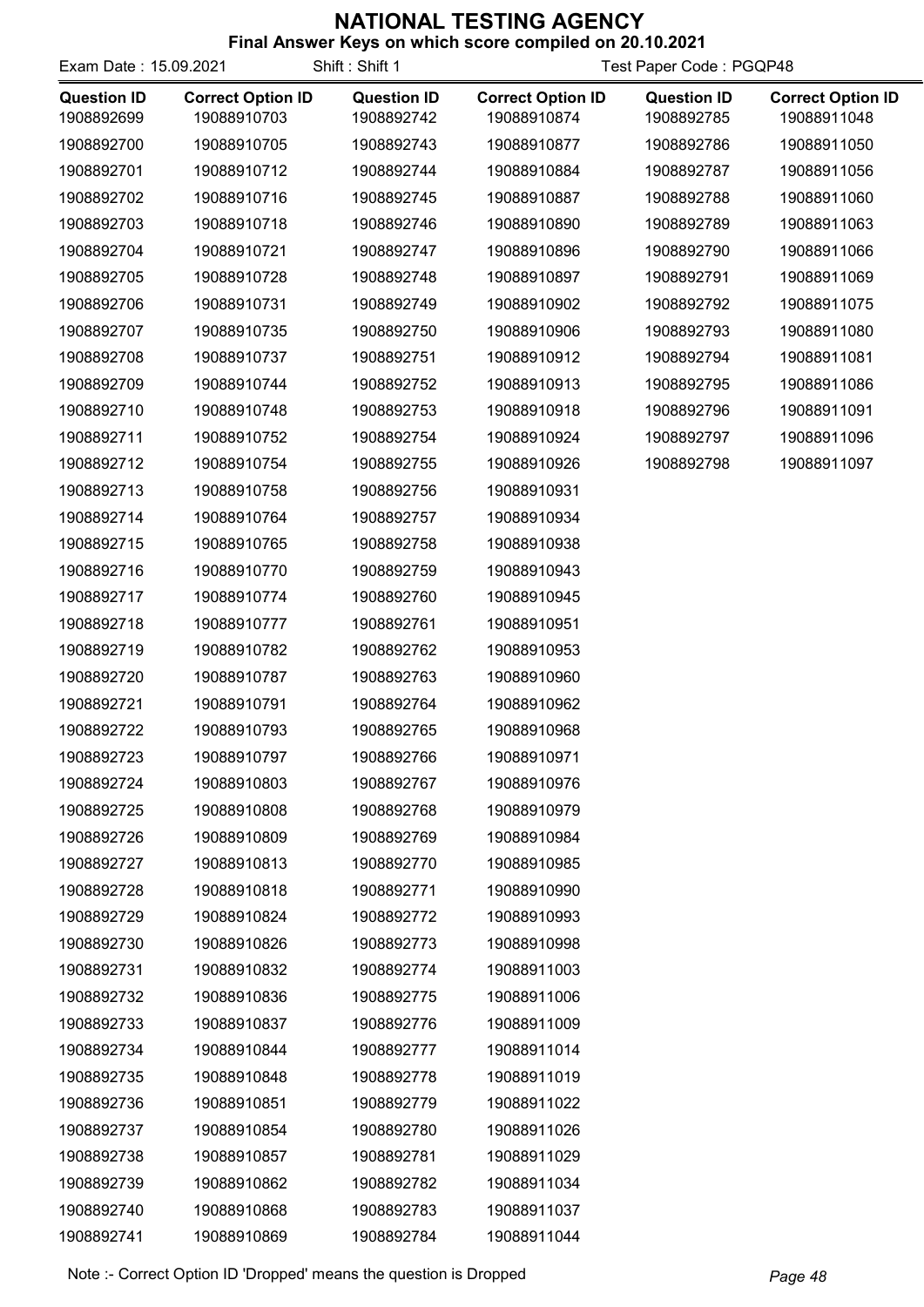| Exam Date: 15.09.2021            |                                         | Shift: Shift 1                   | Final Answer Reys on which score complied on 20.10.2021 | Test Paper Code: PGQP49          |                                         |
|----------------------------------|-----------------------------------------|----------------------------------|---------------------------------------------------------|----------------------------------|-----------------------------------------|
| <b>Question ID</b><br>1908892799 | <b>Correct Option ID</b><br>19088911103 | <b>Question ID</b><br>1908892842 | <b>Correct Option ID</b><br>19088911273                 | <b>Question ID</b><br>1908892885 | <b>Correct Option ID</b><br>19088911448 |
| 1908892800                       | 19088911105                             | 1908892843                       | 19088911278                                             | 1908892886                       | 19088911452                             |
| 1908892801                       | 19088911112                             | 1908892844                       | 19088911281                                             | 1908892887                       | 19088911455                             |
| 1908892802                       | 19088911116                             | 1908892845                       | 19088911286                                             | 1908892888                       | 19088911459                             |
| 1908892803                       | 19088911118                             | 1908892846                       | 19088911291                                             | 1908892889                       | 19088911461                             |
| 1908892804                       | 19088911121                             | 1908892847                       | 19088911293                                             | 1908892890                       | 19088911466                             |
| 1908892805                       | 19088911128                             | 1908892848                       | 19088911298                                             | 1908892891                       | 19088911471                             |
| 1908892806                       | 19088911131                             | 1908892849                       | 19088911303                                             | 1908892892                       | 19088911473                             |
| 1908892807                       | 19088911135                             | 1908892850                       | 19088911306                                             | 1908892893                       | 19088911477                             |
| 1908892808                       | 19088911137                             | 1908892851                       | 19088911310                                             | 1908892894                       | 19088911482                             |
| 1908892809                       | 19088911144                             | 1908892852                       | 19088911313                                             | 1908892895                       | 19088911486                             |
| 1908892810                       | 19088911148                             | 1908892853                       | 19088911320                                             | 1908892896                       | 19088911492                             |
| 1908892811                       | 19088911152                             | 1908892854                       | 19088911322                                             | 1908892897                       | 19088911496                             |
| 1908892812                       | 19088911154                             | 1908892855                       | 19088911326                                             | 1908892898                       | 19088911497                             |
| 1908892813                       | 19088911158                             | 1908892856                       | 19088911330                                             |                                  |                                         |
| 1908892814                       | 19088911164                             | 1908892857                       | 19088911333                                             |                                  |                                         |
| 1908892815                       | 19088911165                             | 1908892858                       | 19088911339                                             |                                  |                                         |
| 1908892816                       | 19088911170                             | 1908892859                       | 19088911343                                             |                                  |                                         |
| 1908892817                       | 19088911174                             | 1908892860                       | 19088911345                                             |                                  |                                         |
| 1908892818                       | 19088911177                             | 1908892861                       | 19088911349                                             |                                  |                                         |
| 1908892819                       | 19088911182                             | 1908892862                       | 19088911355                                             |                                  |                                         |
| 1908892820                       | 19088911187                             | 1908892863                       | 19088911357                                             |                                  |                                         |
| 1908892821                       | 19088911191                             | 1908892864                       | 19088911364                                             |                                  |                                         |
| 1908892822                       | 19088911193                             | 1908892865                       | 19088911365                                             |                                  |                                         |
| 1908892823                       | 19088911197                             | 1908892866                       | 19088911369                                             |                                  |                                         |
| 1908892824                       | 19088911201                             | 1908892867                       | 19088911375                                             |                                  |                                         |
| 1908892825                       | 19088911206                             | 1908892868                       | 19088911380                                             |                                  |                                         |
| 1908892826                       | 19088911210                             | 1908892869                       | 19088911382                                             |                                  |                                         |
| 1908892827                       | 19088911213                             | 1908892870                       | 19088911385                                             |                                  |                                         |
| 1908892828                       | 19088911217                             | 1908892871                       | 19088911389                                             |                                  |                                         |
| 1908892829                       | 19088911222                             | 1908892872                       | 19088911394                                             |                                  |                                         |
| 1908892830                       | 19088911227                             | 1908892873                       | 19088911399                                             |                                  |                                         |
| 1908892831                       | 19088911230                             | 1908892874                       | 19088911401                                             |                                  |                                         |
| 1908892832                       | 19088911233                             | 1908892875                       | 19088911406                                             |                                  |                                         |
| 1908892833                       | 19088911237                             | 1908892876                       | 19088911409                                             |                                  |                                         |
| 1908892834                       | 19088911244                             | 1908892877                       | 19088911414                                             |                                  |                                         |
| 1908892835                       | 19088911248                             | 1908892878                       | 19088911417                                             |                                  |                                         |
| 1908892836                       | 19088911251                             | 1908892879                       | 19088911421                                             |                                  |                                         |
| 1908892837                       | 19088911253                             | 1908892880                       | 19088911428                                             |                                  |                                         |
| 1908892838                       | 19088911259                             | 1908892881                       | 19088911432                                             |                                  |                                         |
| 1908892839                       | 19088911262                             | 1908892882                       | 19088911436                                             |                                  |                                         |
| 1908892840                       | 19088911266                             | 1908892883                       | 19088911437                                             |                                  |                                         |
| 1908892841                       | 19088911271                             | 1908892884                       | 19088911444                                             |                                  |                                         |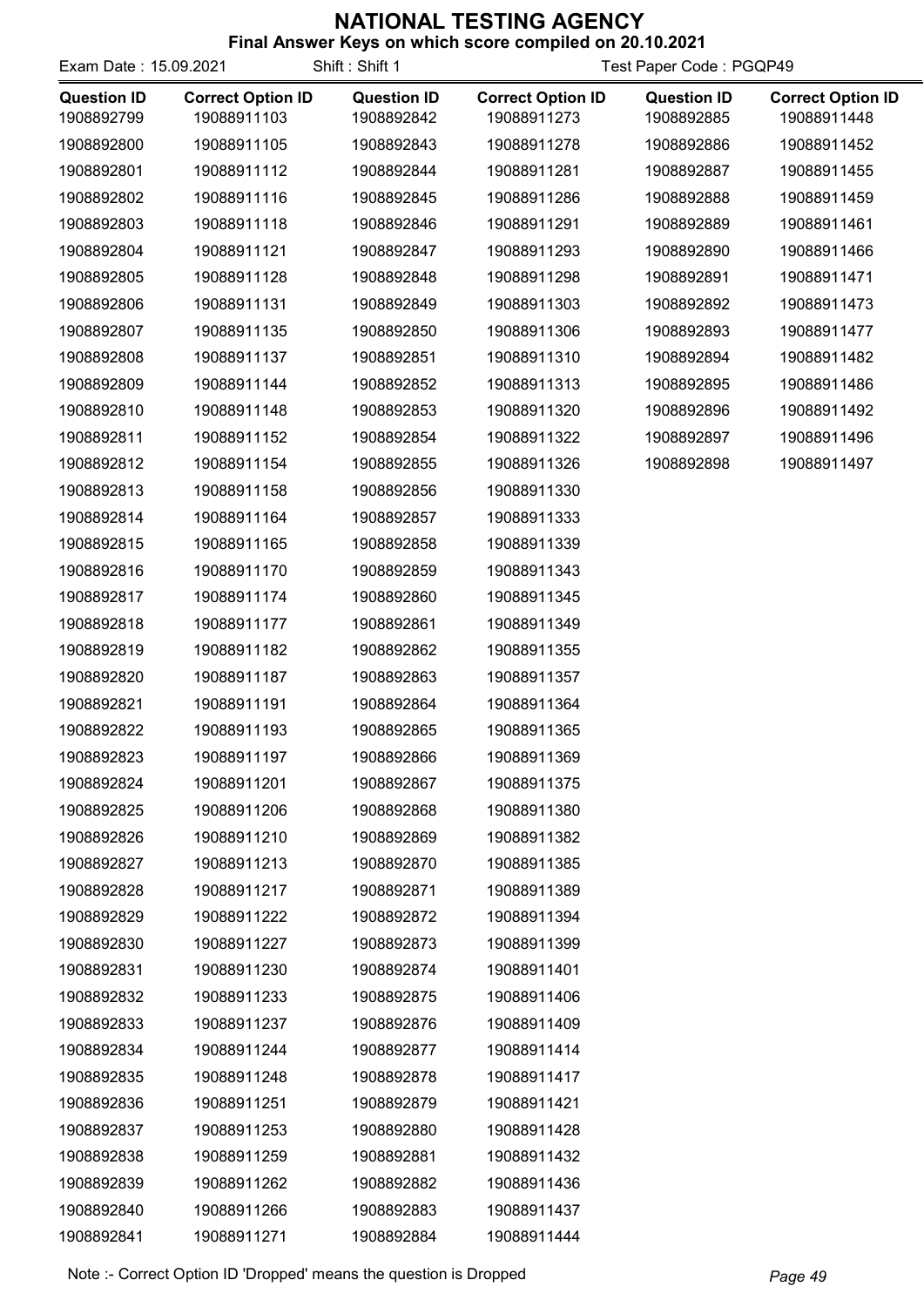| Exam Date: 16.09.2021             |                                         | Shift: Shift 1                    | Test Paper Code: PGQP50                 |                                   |                                         |
|-----------------------------------|-----------------------------------------|-----------------------------------|-----------------------------------------|-----------------------------------|-----------------------------------------|
| <b>Question ID</b><br>86435127005 | <b>Correct Option ID</b><br>86435192474 | <b>Question ID</b><br>86435127048 | <b>Correct Option ID</b><br>86435192643 | <b>Question ID</b><br>86435127091 | <b>Correct Option ID</b><br>86435192816 |
| 86435127006                       | 86435192476                             | 86435127049                       | 86435192650                             | 86435127092                       | 86435192819                             |
| 86435127007                       | 86435192482                             | 86435127050                       | 86435192651                             | 86435127093                       | 86435192823                             |
| 86435127008                       | 86435192483                             | 86435127051                       | 86435192657                             | 86435127094                       | 86435192828                             |
| 86435127009                       | 86435192489                             | 86435127052                       | 86435192659                             | 86435127095                       | 86435192831                             |
| 86435127010                       | 86435192494                             | 86435127053                       | 86435192664                             | 86435127096                       | 86435192836                             |
| 86435127011                       | 86435192498                             | 86435127054                       | 86435192669                             | 86435127097                       | 86435192839                             |
| 86435127012                       | 86435192502                             | 86435127055                       | 86435192673                             | 86435127098                       | 86435192845                             |
| 86435127013                       | 86435192505                             | 86435127056                       | 86435192675                             | 86435127099                       | 86435192849                             |
| 86435127014                       | 86435192509                             | 86435127057                       | 86435192681                             | 86435127100                       | 86435192852                             |
| 86435127015                       | 86435192511                             | 86435127058                       | 86435192686                             | 86435127101                       | 86435192857                             |
| 86435127016                       | 86435192516                             | 86435127059                       | 86435192688                             | 86435127102                       | 86435192861                             |
| 86435127017                       | 86435192519                             | 86435127060                       | 86435192691                             | 86435127103                       | 86435192864                             |
| 86435127018                       | 86435192525                             | 86435127061                       | 86435192698                             | 86435127104                       | 86435192869                             |
| 86435127019                       | 86435192529                             | 86435127062                       | 86435192702                             |                                   |                                         |
| 86435127020                       | 86435192534                             | 86435127063                       | 86435192704                             |                                   |                                         |
| 86435127021                       | 86435192536                             | 86435127064                       | 86435192707                             |                                   |                                         |
| 86435127022                       | 86435192542                             | 86435127065                       | 86435192712                             |                                   |                                         |
| 86435127023                       | 86435192543                             | 86435127066                       | 86435192716                             |                                   |                                         |
| 86435127024                       | 86435192549                             | 86435127067                       | 86435192721                             |                                   |                                         |
| 86435127025                       | 86435192551                             | 86435127068                       | 86435192724                             |                                   |                                         |
| 86435127026                       | 86435192557                             | 86435127069                       | 86435192729                             |                                   |                                         |
| 86435127027                       | 86435192561                             | 86435127070                       | 86435192732                             |                                   |                                         |
| 86435127028                       | 86435192564                             | 86435127071                       | 86435192737                             |                                   |                                         |
| 86435127029                       | 86435192568                             | 86435127072                       | 86435192739                             |                                   |                                         |
| 86435127030                       | 86435192571                             | 86435127073                       | 86435192743                             |                                   |                                         |
| 86435127031                       | 86435192578                             | 86435127074                       | 86435192748                             |                                   |                                         |
| 86435127032                       | 86435192581                             | 86435127075                       | 86435192754                             |                                   |                                         |
| 86435127033                       | 86435192583                             | 86435127076                       | 86435192756                             |                                   |                                         |
| 86435127034                       | 86435192588                             | 86435127077                       | 86435192761                             |                                   |                                         |
| 86435127035                       | 86435192591                             | 86435127078                       | 86435192764                             |                                   |                                         |
| 86435127036                       | 86435192595                             | 86435127079                       | 86435192769                             |                                   |                                         |
| 86435127037                       | 86435192600                             | 86435127080                       | 86435192771                             |                                   |                                         |
| 86435127038                       | 86435192606                             | 86435127081                       | 86435192775                             |                                   |                                         |
| 86435127039                       | 86435192607                             | 86435127082                       | 86435192779                             |                                   |                                         |
| 86435127040                       | 86435192612                             | 86435127083                       | 86435192783                             |                                   |                                         |
| 86435127041                       | 86435192618                             | 86435127084                       | 86435192787                             |                                   |                                         |
| 86435127042                       | 86435192619                             | 86435127085                       | 86435192793                             |                                   |                                         |
| 86435127043                       | 86435192624                             | 86435127086                       | 86435192797                             |                                   |                                         |
| 86435127044                       | 86435192630                             | 86435127087                       | 86435192799                             |                                   |                                         |
| 86435127045                       | 86435192633                             | 86435127088                       | 86435192805                             |                                   |                                         |
| 86435127046                       | 86435192636                             | 86435127089                       | 86435192808                             |                                   |                                         |
| 86435127047                       | 86435192642                             | 86435127090                       | 86435192814                             |                                   |                                         |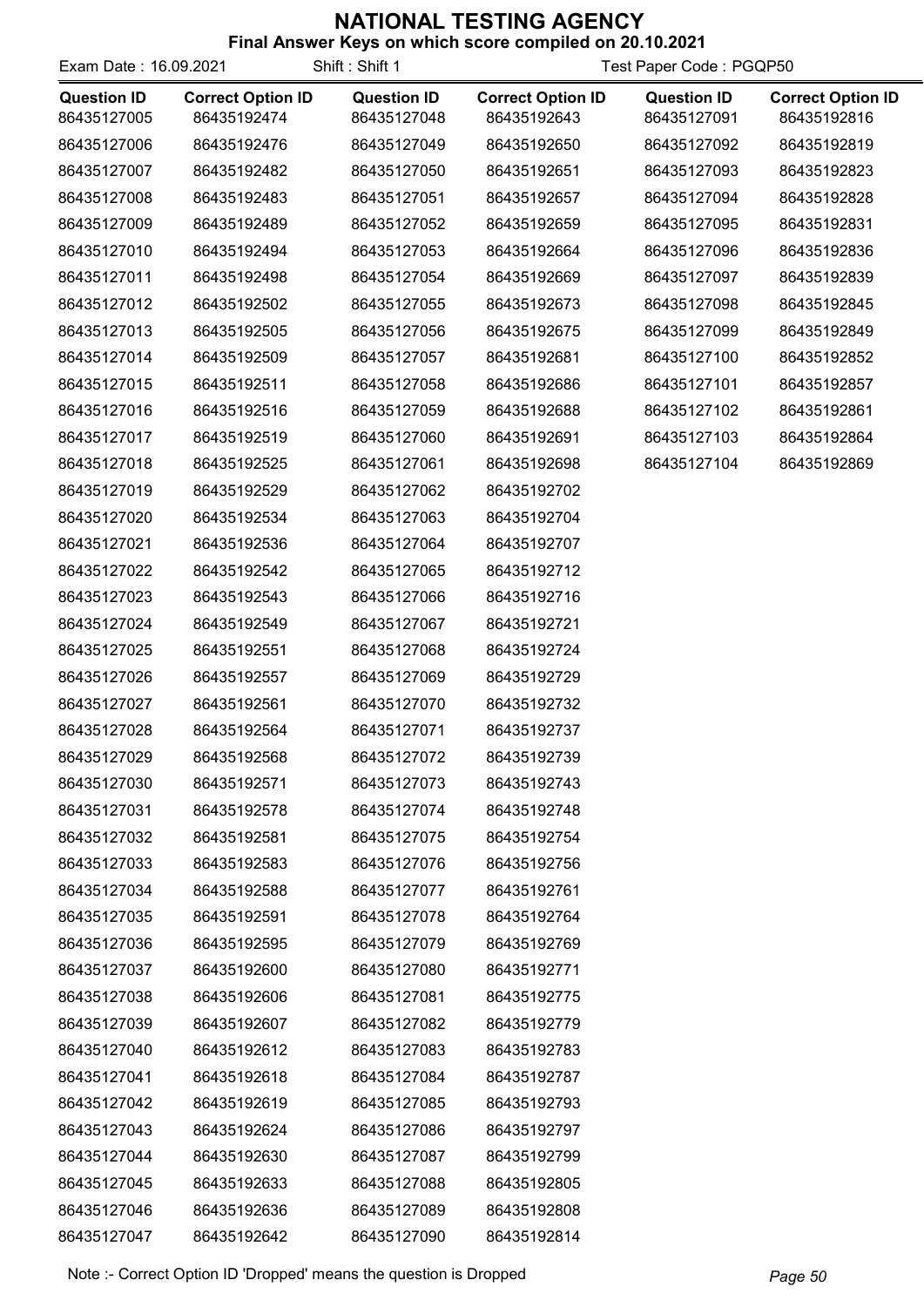| Exam Date: 16.09.2021             |                                         | Shift: Shift 1                    | Test Paper Code: PGQP51                 |                                   |                                         |
|-----------------------------------|-----------------------------------------|-----------------------------------|-----------------------------------------|-----------------------------------|-----------------------------------------|
| <b>Question ID</b><br>86435127105 | <b>Correct Option ID</b><br>86435192874 | <b>Question ID</b><br>86435127148 | <b>Correct Option ID</b><br>86435193046 | <b>Question ID</b><br>86435127191 | <b>Correct Option ID</b><br>86435193217 |
| 86435127106                       | 86435192876                             | 86435127149                       | 86435193047                             | 86435127192                       | 86435193220                             |
| 86435127107                       | 86435192882                             | 86435127150                       | 86435193052                             | 86435127193                       | 86435193223                             |
| 86435127108                       | 86435192883                             | 86435127151                       | 86435193055                             | 86435127194                       | 86435193228                             |
| 86435127109                       | 86435192889                             | 86435127152                       | 86435193062                             | 86435127195                       | 86435193234                             |
| 86435127110                       | 86435192894                             | 86435127153                       | 86435193065                             | 86435127196                       | 86435193237                             |
| 86435127111                       | 86435192898                             | 86435127154                       | 86435193069                             | 86435127197                       | 86435193241                             |
| 86435127112                       | 86435192902                             | 86435127155                       | 86435193072                             | 86435127198                       | 86435193243                             |
| 86435127113                       | 86435192905                             | 86435127156                       | 86435193076                             | 86435127199                       | 86435193250                             |
| 86435127114                       | 86435192909                             | 86435127157                       | 86435193082                             | 86435127200                       | 86435193251                             |
| 86435127115                       | 86435192911                             | 86435127158                       | 86435193086                             | 86435127201                       | 86435193257                             |
| 86435127116                       | 86435192916                             | 86435127159                       | 86435193090                             | 86435127202                       | 86435193260                             |
| 86435127117                       | 86435192919                             | 86435127160                       | 86435193091                             | 86435127203                       | 86435193264                             |
| 86435127118                       | 86435192925                             | 86435127161                       | 86435193097                             | 86435127204                       | 86435193268                             |
| 86435127119                       | 86435192929                             | 86435127162                       | 86435193099                             |                                   |                                         |
| 86435127120                       | 86435192934                             | 86435127163                       | 86435193104                             |                                   |                                         |
| 86435127121                       | 86435192936                             | 86435127164                       | 86435193109                             |                                   |                                         |
| 86435127122                       | 86435192942                             | 86435127165                       | 86435193111                             |                                   |                                         |
| 86435127123                       | 86435192943                             | 86435127166                       | 86435193117                             |                                   |                                         |
| 86435127124                       | 86435192949                             | 86435127167                       | 86435193119                             |                                   |                                         |
| 86435127125                       | 86435192951                             | 86435127168                       | 86435193123                             |                                   |                                         |
| 86435127126                       | 86435192957                             | 86435127169                       | 86435193129                             |                                   |                                         |
| 86435127127                       | 86435192961                             | 86435127170                       | 86435193132                             |                                   |                                         |
| 86435127128                       | 86435192964                             | 86435127171                       | 86435193137                             |                                   |                                         |
| 86435127129                       | 86435192968                             | 86435127172                       | 86435193141                             |                                   |                                         |
| 86435127130                       | 86435192972                             | 86435127173                       | 86435193143                             |                                   |                                         |
| 86435127131                       | 86435192978                             | 86435127174                       | 86435193147                             |                                   |                                         |
| 86435127132                       | 86435192981                             | 86435127175                       | 86435193152                             |                                   |                                         |
| 86435127133                       | 86435192985                             | 86435127176                       | 86435193158                             |                                   |                                         |
| 86435127134                       | 86435192988                             | 86435127177                       | 86435193161                             |                                   |                                         |
| 86435127135                       | 86435192992                             | 86435127178                       | 86435193165                             |                                   |                                         |
| 86435127136                       | 86435192996                             | 86435127179                       | 86435193167                             |                                   |                                         |
| 86435127137                       | 86435192999                             | 86435127180                       | 86435193174                             |                                   |                                         |
| 86435127138                       | 86435193004                             | 86435127181                       | 86435193177                             |                                   |                                         |
| 86435127139                       | 86435193007                             | 86435127182                       | 86435193180                             |                                   |                                         |
| 86435127140                       | 86435193014                             | 86435127183                       | 86435193185                             |                                   |                                         |
| 86435127141                       | 86435193018                             | 86435127184                       | 86435193190                             |                                   |                                         |
| 86435127142                       | 86435193019                             | 86435127185                       | 86435193193                             |                                   |                                         |
| 86435127143                       | 86435193023                             | 86435127186                       | 86435193197                             |                                   |                                         |
| 86435127144                       | 86435193028                             | 86435127187                       | 86435193200                             |                                   |                                         |
| 86435127145                       | 86435193031                             | 86435127188                       | 86435193205                             |                                   |                                         |
| 86435127146                       | 86435193035                             | 86435127189                       | 86435193207                             |                                   |                                         |
| 86435127147                       | 86435193039                             | 86435127190                       | 86435193212                             |                                   |                                         |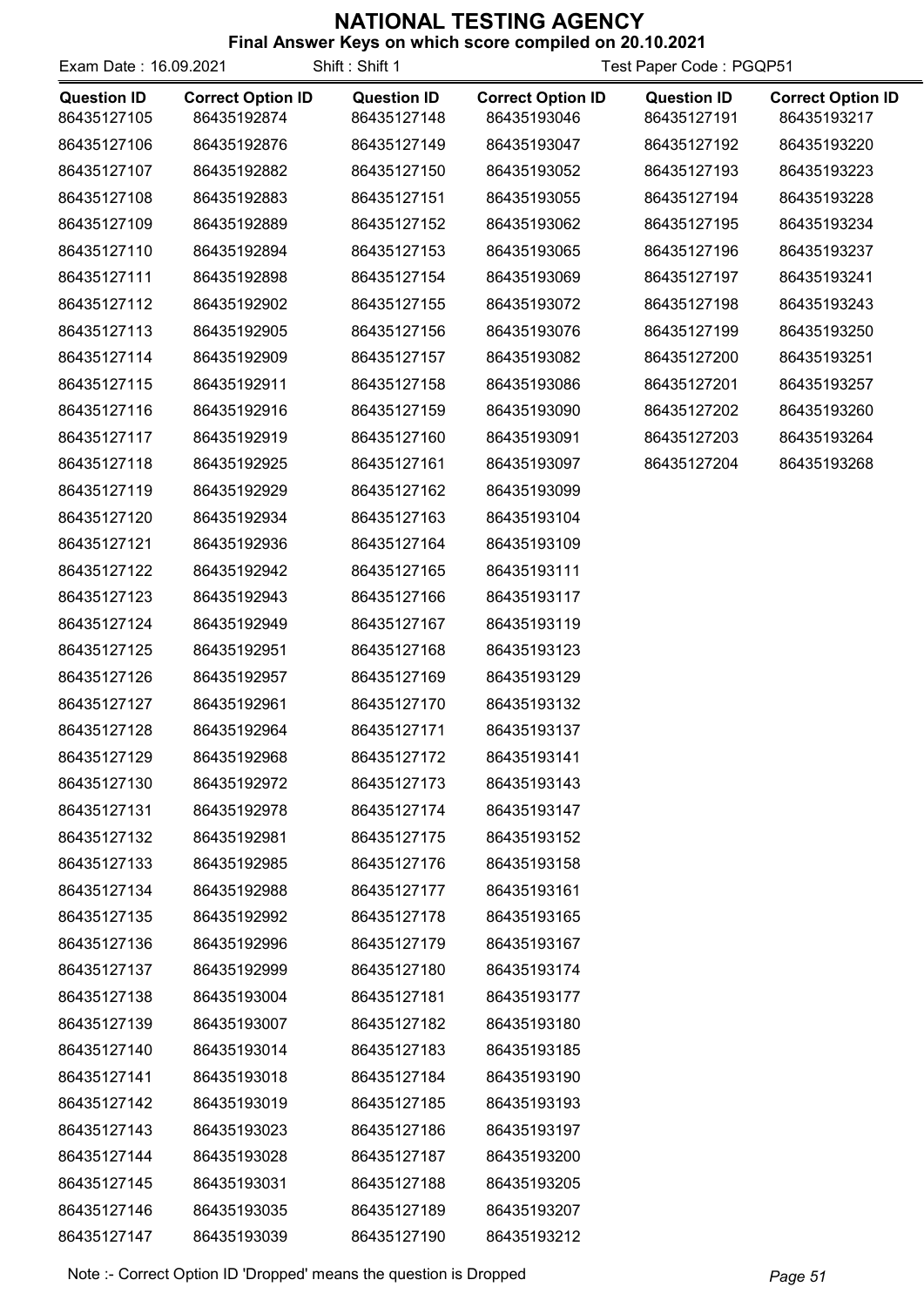| Final Answer Keys on which score compiled on 20.10.2021 |  |  |
|---------------------------------------------------------|--|--|
|                                                         |  |  |

| Exam Date: 24.09.2021             |                                          | Shift: Shift 2                    |                                          | Test Paper Code: PGQP52           |                                          |
|-----------------------------------|------------------------------------------|-----------------------------------|------------------------------------------|-----------------------------------|------------------------------------------|
| <b>Question ID</b><br>86435130130 | <b>Correct Option ID</b><br>864351104972 | <b>Question ID</b><br>86435130172 | <b>Correct Option ID</b><br>864351105141 | <b>Question ID</b><br>86435130215 | <b>Correct Option ID</b><br>864351105312 |
| 86435130131                       | 864351104977                             | 86435130173                       | 864351105146                             | 86435130216                       | 864351105315                             |
| 86435130132                       | 864351104979                             | 86435130174                       | 864351105148                             | 86435130217                       | 864351105322                             |
| 86435130133                       | 864351104985                             | 86435130175                       | 864351105152                             | 86435130218                       | 864351105324                             |
| 86435130134                       | 864351104987                             | 86435130176                       | 864351105157                             | 86435130219                       | 864351105327                             |
| 86435130135                       | 864351104993                             | 86435130177                       | 864351105159                             | 86435130220                       | 864351105333                             |
| 86435130136                       | 864351104996                             | 86435130178                       | 864351105166                             | 86435130221                       | 864351105338                             |
| 86435130137                       | 864351105000                             | 86435130179                       | 864351105168                             | 86435130222                       | 864351105340                             |
| 86435130138                       | 864351105005                             | 86435130180                       | 864351105171                             | 86435130223                       | 864351105345                             |
| 86435130139                       | 864351105009                             | 86435130181                       | 864351105176                             | 86435130224                       | 864351105348                             |
| 86435130140                       | 864351105012                             | 86435130182                       | 864351105181                             | 86435130225                       | 864351105354                             |
| 86435130141                       | 864351105016                             | 86435130183                       | 864351105186                             | 86435130226                       | 864351105358                             |
| 86435130142                       | 864351105022                             | 86435130184                       | 864351105187                             | 86435130227                       | 864351105359                             |
| 86435130143                       | 864351105025                             | 86435130185                       | 864351105191                             | 86435130228                       | 864351105363                             |
| 86435130144                       | 864351105030                             | 86435130186                       | 864351105198                             | 86435130229                       | 864351105367                             |
| 86435130145                       | 864351105032                             | 86435130187                       | 864351105201                             |                                   |                                          |
| 86435130146                       | 864351105036,                            | 86435130188                       | 864351105203                             |                                   |                                          |
|                                   | 864351105037                             | 86435130189                       | 864351105207                             |                                   |                                          |
| 86435130147                       | 864351105040                             | 86435130190                       | 864351105213                             |                                   |                                          |
| 86435130148                       | 864351105044                             | 86435130191                       | 864351105218                             |                                   |                                          |
| 86435130149                       | 864351105047                             | 86435130192                       | 864351105222                             |                                   |                                          |
| 86435130150                       | 864351105053                             | 86435130193                       | 864351105226                             |                                   |                                          |
| 86435130151                       | 864351105057                             | 86435130194                       | 864351105229                             |                                   |                                          |
| 86435130152                       | 864351105062                             | 86435130195                       | 864351105233                             |                                   |                                          |
| 86435130153                       | 864351105066                             | 86435130196                       | 864351105238                             |                                   |                                          |
| 86435130154                       | 864351105067                             | 86435130197                       | 864351105241                             |                                   |                                          |
| 86435130155                       | 864351105073                             | 86435130198                       | 864351105243                             |                                   |                                          |
| 86435130156                       | 864351105075                             | 86435130199                       | 864351105248                             |                                   |                                          |
| 86435130157                       | 864351105079                             | 86435130200                       | 864351105253                             |                                   |                                          |
| 86435130158                       | 864351105085                             | 86435130201                       | 864351105258                             |                                   |                                          |
| 86435130159                       | 864351105087                             | 86435130202                       | 864351105261                             |                                   |                                          |
| 86435130160                       | 864351105093                             | 86435130203                       | 864351105265                             |                                   |                                          |
| 86435130161                       | 864351105096                             | 86435130204                       | 864351105267                             |                                   |                                          |
| 86435130162                       | 864351105102                             | 86435130205                       | 864351105272                             |                                   |                                          |
| 86435130163                       | 864351105104                             | 86435130206                       | 864351105277                             |                                   |                                          |
| 86435130164                       | 864351105107                             | 86435130207                       | 864351105281                             |                                   |                                          |
| 86435130165                       | 864351105114                             | 86435130208                       | 864351105286                             |                                   |                                          |
| 86435130166                       | 864351105117                             | 86435130209                       | 864351105289                             |                                   |                                          |
| 86435130167                       | 864351105121                             | 86435130210                       | 864351105294                             |                                   |                                          |
| 86435130168                       | 864351105124                             | 86435130211                       | 864351105297                             |                                   |                                          |
| 86435130169                       | 864351105127                             | 86435130212                       | 864351105299                             |                                   |                                          |
| 86435130170                       | 864351105133                             | 86435130213                       | 864351105303                             |                                   |                                          |
| 86435130171                       | 864351105137                             | 86435130214                       | 864351105309                             |                                   |                                          |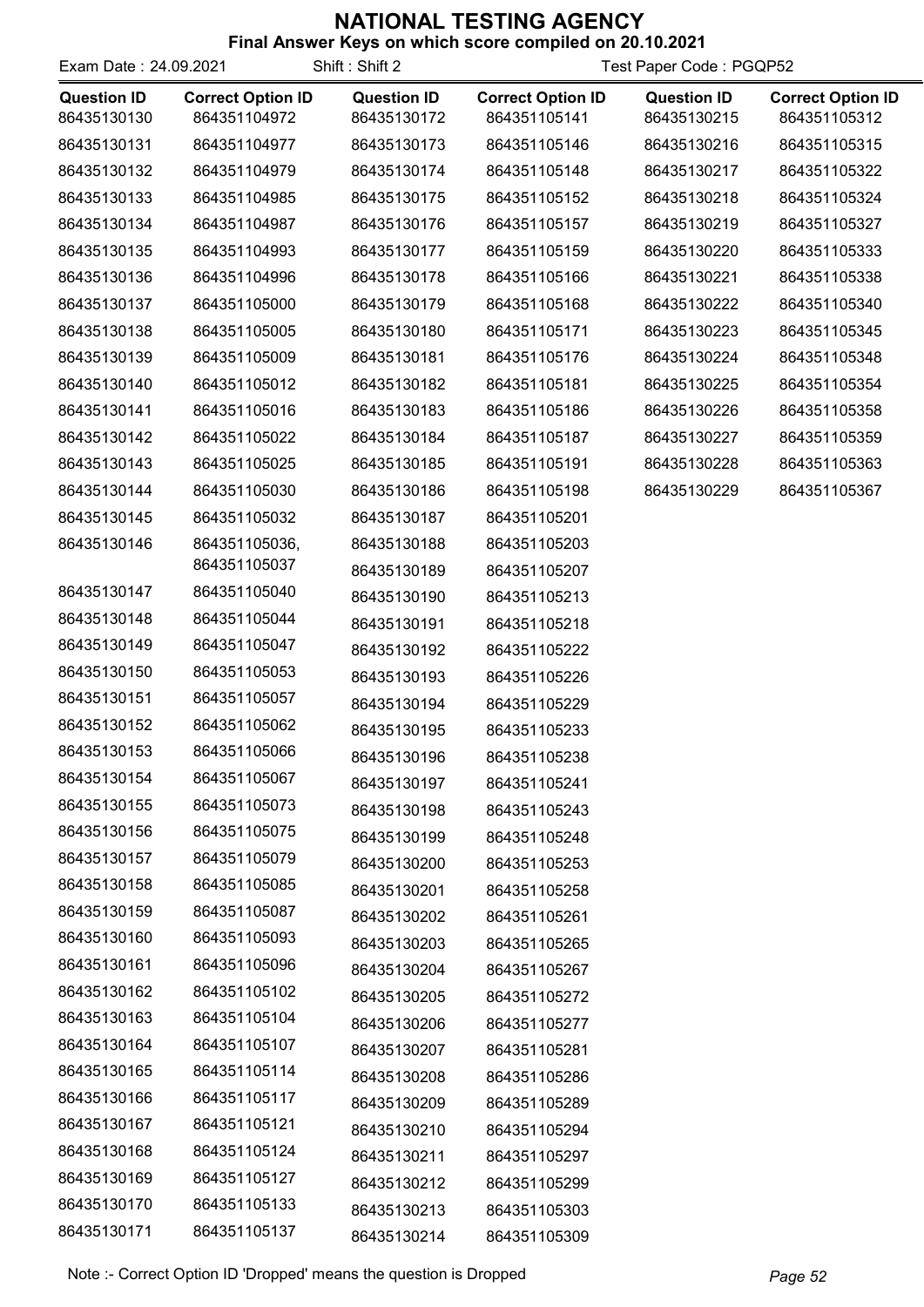| Exam Date: 24.09.2021             |                                          | Shift: Shift 2                    | Test Paper Code: PGQP53                  |                                   |                                          |
|-----------------------------------|------------------------------------------|-----------------------------------|------------------------------------------|-----------------------------------|------------------------------------------|
| <b>Question ID</b><br>86435130230 | <b>Correct Option ID</b><br>864351105372 | <b>Question ID</b><br>86435130272 | <b>Correct Option ID</b><br>864351105540 | <b>Question ID</b><br>86435130315 | <b>Correct Option ID</b><br>864351105712 |
| 86435130231                       | 864351105377                             | 86435130273                       | 864351105545                             | 86435130316                       | 864351105718                             |
| 86435130232                       | 864351105379                             | 86435130274                       | 864351105548                             | 86435130317                       | 864351105722                             |
| 86435130233                       | 864351105385                             | 86435130275                       | 864351105554                             | 86435130318                       | 864351105724                             |
| 86435130234                       | 864351105387                             | 86435130276                       | 864351105555                             | 86435130319                       | 864351105729                             |
| 86435130235                       | 864351105393                             | 86435130277                       | 864351105559                             | 86435130320                       | 864351105733                             |
| 86435130236                       | 864351105396                             | 86435130278                       | 864351105563                             | 86435130321                       | 864351105737                             |
| 86435130237                       | 864351105400                             | 86435130279                       | 864351105570                             | 86435130322                       | 864351105740                             |
| 86435130238                       | 864351105405                             | 86435130280                       | 864351105571                             | 86435130323                       | 864351105746                             |
| 86435130239                       | 864351105409                             | 86435130281                       | 864351105576                             | 86435130324                       | 864351105749                             |
| 86435130240                       | 864351105412                             | 86435130282                       | 864351105581                             | 86435130325                       | 864351105754                             |
| 86435130241                       | 864351105416                             | 86435130283                       | 864351105583                             | 86435130326                       | 864351105756                             |
| 86435130242                       | 864351105422                             | 86435130284                       | 864351105588                             | 86435130327                       | 864351105761                             |
| 86435130243                       | 864351105425                             | 86435130285                       | 864351105593                             | 86435130328                       | 864351105765                             |
| 86435130244                       | 864351105430                             | 86435130286                       | 864351105597                             | 86435130329                       | 864351105770                             |
| 86435130245                       | 864351105432                             | 86435130287                       | 864351105599                             |                                   |                                          |
| 86435130246                       | 864351105436,                            | 86435130288                       | 864351105604                             |                                   |                                          |
|                                   | 864351105437                             | 86435130289                       | 864351105607                             |                                   |                                          |
| 86435130247                       | 864351105440                             | 86435130290                       | 864351105614                             |                                   |                                          |
| 86435130248                       | 864351105444                             | 86435130291                       | 864351105616                             |                                   |                                          |
| 86435130249                       | 864351105447                             | 86435130292                       | 864351105621                             |                                   |                                          |
| 86435130250                       | 864351105453                             | 86435130293                       | 864351105624                             |                                   |                                          |
| 86435130251                       | 864351105457                             | 86435130294                       | 864351105627                             |                                   |                                          |
| 86435130252                       | 864351105462                             | 86435130295                       | 864351105632                             |                                   |                                          |
| 86435130253                       | 864351105466                             | 86435130296                       | 864351105636                             |                                   |                                          |
| 86435130254                       | 864351105467                             | 86435130297                       | 864351105639                             |                                   |                                          |
| 86435130255                       | 864351105473                             | 86435130298                       | 864351105643                             |                                   |                                          |
| 86435130256                       | 864351105476                             | 86435130299                       | 864351105647                             |                                   |                                          |
| 86435130257                       | 864351105482                             | 86435130300                       | 864351105654                             |                                   |                                          |
| 86435130258                       | 864351105485                             | 86435130301                       | 864351105655                             |                                   |                                          |
| 86435130259                       | 864351105489                             | 86435130302                       | 864351105660                             |                                   |                                          |
| 86435130260                       | 864351105491                             | 86435130303                       | 864351105664                             |                                   |                                          |
| 86435130261                       | 864351105496                             | 86435130304                       | 864351105669                             |                                   |                                          |
| 86435130262                       | 864351105500                             | 86435130305                       | 864351105674                             |                                   |                                          |
| 86435130263                       | 864351105506                             | 86435130306                       | 864351105677                             |                                   |                                          |
| 86435130264                       | 864351105507                             | 86435130307                       | 864351105679                             |                                   |                                          |
| 86435130265                       | 864351105512                             | 86435130308                       | 864351105684                             |                                   |                                          |
| 86435130266                       | 864351105517                             | 86435130309                       | 864351105689                             |                                   |                                          |
| 86435130267                       | 864351105520                             | 86435130310                       | 864351105693                             |                                   |                                          |
| 86435130268                       | 864351105524                             | 86435130311                       | 864351105698                             |                                   |                                          |
| 86435130269                       | 864351105527                             | 86435130312                       | 864351105701                             |                                   |                                          |
| 86435130270                       | 864351105531                             | 86435130313                       | 864351105706                             |                                   |                                          |
| 86435130271                       | 864351105537                             | 86435130314                       | 864351105707                             |                                   |                                          |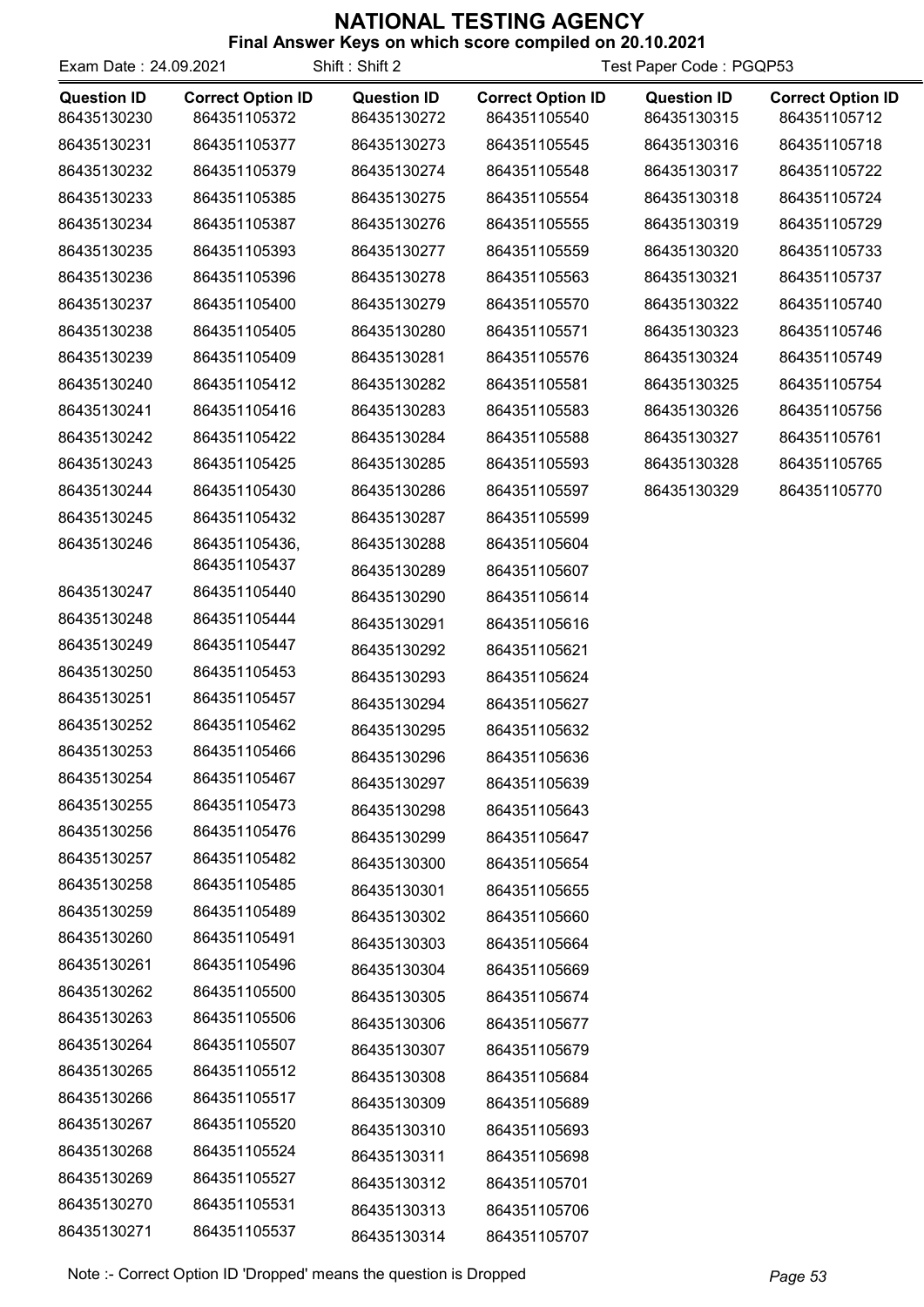| Exam Date: 16.09.2021             |                                         | Shift: Shift 1                    | Test Paper Code: PGQP54                 |                                   |                                         |
|-----------------------------------|-----------------------------------------|-----------------------------------|-----------------------------------------|-----------------------------------|-----------------------------------------|
| <b>Question ID</b><br>86435127205 | <b>Correct Option ID</b><br>86435193274 | <b>Question ID</b><br>86435127248 | <b>Correct Option ID</b><br>86435193445 | <b>Question ID</b><br>86435127291 | <b>Correct Option ID</b><br>86435193617 |
| 86435127206                       | 86435193276                             | 86435127249                       | 86435193450                             | 86435127292                       | 86435193619                             |
| 86435127207                       | 86435193282                             | 86435127250                       | 86435193453                             | 86435127293                       | 86435193624                             |
| 86435127208                       | 86435193283                             | 86435127251                       | 86435193456                             | 86435127294                       | 86435193627                             |
| 86435127209                       | 86435193289                             | 86435127252                       | 86435193460                             | 86435127295                       | 86435193632                             |
| 86435127210                       | 86435193294                             | 86435127253                       | 86435193466                             | 86435127296                       | 86435193638                             |
| 86435127211                       | 86435193298                             | 86435127254                       | 86435193469                             | 86435127297                       | 86435193641                             |
| 86435127212                       | 86435193302                             | 86435127255                       | 86435193474                             | 86435127298                       | 86435193643                             |
| 86435127213                       | 86435193305                             | 86435127256                       | 86435193476                             | 86435127299                       | 86435193647                             |
| 86435127214                       | 86435193309                             | 86435127257                       | 86435193482                             | 86435127300                       | 86435193653                             |
| 86435127215                       | 86435193311                             | 86435127258                       | 86435193483                             | 86435127301                       | 86435193656                             |
| 86435127216                       | 86435193316                             | 86435127259                       | 86435193490                             | 86435127302                       | 86435193662                             |
| 86435127217                       | 86435193319                             | 86435127260                       | 86435193493                             | 86435127303                       | 86435193665                             |
| 86435127218                       | 86435193325                             | 86435127261                       | 86435193496                             | 86435127304                       | 86435193668                             |
| 86435127219                       | 86435193329                             | 86435127262                       | 86435193501                             |                                   |                                         |
| 86435127220                       | 86435193334                             | 86435127263                       | 86435193503                             |                                   |                                         |
| 86435127221                       | 86435193336                             | 86435127264                       | 86435193510                             |                                   |                                         |
| 86435127222                       | 86435193342                             | 86435127265                       | 86435193513                             |                                   |                                         |
| 86435127223                       | 86435193343                             | 86435127266                       | 86435193517                             |                                   |                                         |
| 86435127224                       | 86435193349                             | 86435127267                       | 86435193520                             |                                   |                                         |
| 86435127225                       | 86435193351                             | 86435127268                       | 86435193526                             |                                   |                                         |
| 86435127226                       | 86435193357                             | 86435127269                       | 86435193527                             |                                   |                                         |
| 86435127227                       | 86435193361                             | 86435127270                       | 86435193532                             |                                   |                                         |
| 86435127228                       | 86435193364                             | 86435127271                       | 86435193538                             |                                   |                                         |
| 86435127229                       | 86435193368                             | 86435127272                       | 86435193539                             |                                   |                                         |
| 86435127230                       | 86435193373                             | 86435127273                       | 86435193546                             |                                   |                                         |
| 86435127231                       | 86435193376                             | 86435127274                       | 86435193549                             |                                   |                                         |
| 86435127232                       | 86435193382                             | 86435127275                       | 86435193553                             |                                   |                                         |
| 86435127233                       | 86435193384                             | 86435127276                       | 86435193556                             |                                   |                                         |
| 86435127234                       | 86435193390                             | 86435127277                       | 86435193559                             |                                   |                                         |
| 86435127235                       | 86435193391                             | 86435127278                       | 86435193565                             |                                   |                                         |
| 86435127236                       | 86435193397                             | 86435127279                       | 86435193570                             |                                   |                                         |
| 86435127237                       | 86435193399                             | 86435127280                       | 86435193571                             |                                   |                                         |
| 86435127238                       | 86435193404                             | 86435127281                       | 86435193578                             |                                   |                                         |
| 86435127239                       | 86435193410                             | 86435127282                       | 86435193581                             |                                   |                                         |
| 86435127240                       | 86435193411                             | 86435127283                       | 86435193584                             |                                   |                                         |
| 86435127241                       | 86435193417                             | 86435127284                       | 86435193587                             |                                   |                                         |
| 86435127242                       | 86435193422                             | 86435127285                       | 86435193594                             |                                   |                                         |
| 86435127243                       | 86435193424                             | 86435127286                       | 86435193597                             |                                   |                                         |
| 86435127244                       | 86435193429                             | 86435127287                       | 86435193602                             |                                   |                                         |
| 86435127245                       | 86435193431                             | 86435127288                       | 86435193605                             |                                   |                                         |
| 86435127246                       | 86435193438                             | 86435127289                       | 86435193608                             |                                   |                                         |
| 86435127247                       | 86435193440                             | 86435127290                       | 86435193612                             |                                   |                                         |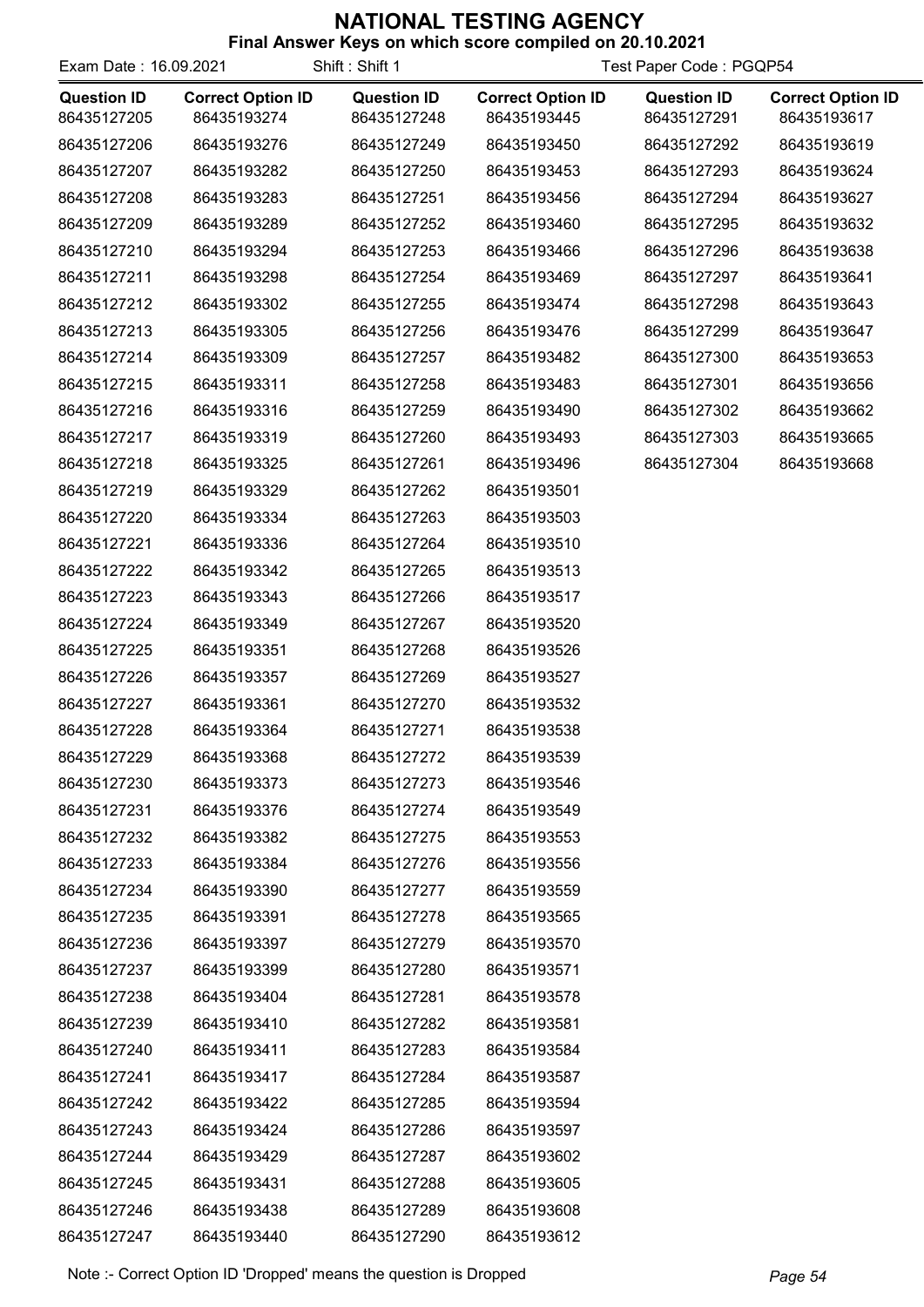| Exam Date: 24.09.2021             |                                          | Shift: Shift 2                    | Test Paper Code: PGQP55                  |                                   |                                          |
|-----------------------------------|------------------------------------------|-----------------------------------|------------------------------------------|-----------------------------------|------------------------------------------|
| <b>Question ID</b><br>86435130330 | <b>Correct Option ID</b><br>864351105772 | <b>Question ID</b><br>86435130372 | <b>Correct Option ID</b><br>864351105939 | <b>Question ID</b><br>86435130415 | <b>Correct Option ID</b><br>864351106113 |
| 86435130331                       | 864351105777                             | 86435130373                       | 864351105945                             | 86435130416                       | 864351106116                             |
| 86435130332                       | 864351105779                             | 86435130374                       | 864351105949                             | 86435130417                       | 864351106121                             |
| 86435130333                       | 864351105785                             | 86435130375                       | 864351105952                             | 86435130418                       | 864351106125                             |
| 86435130334                       | 864351105787                             | 86435130376                       | 864351105958                             | 86435130419                       | 864351106127                             |
| 86435130335                       | 864351105793                             | 86435130377                       | 864351105961                             | 86435130420                       | 864351106132                             |
| 86435130336                       | 864351105796                             | 86435130378                       | 864351105963                             | 86435130421                       | 864351106136                             |
| 86435130337                       | 864351105800                             | 86435130379                       | 864351105970                             | 86435130422                       | 864351106141                             |
| 86435130338                       | 864351105805                             | 86435130380                       | 864351105971                             | 86435130423                       | 864351106144                             |
| 86435130339                       | 864351105809                             | 86435130381                       | 864351105976                             | 86435130424                       | 864351106148                             |
| 86435130340                       | 864351105812                             | 86435130382                       | 864351105982                             | 86435130425                       | 864351106151                             |
| 86435130341                       | 864351105816                             | 86435130383                       | 864351105986                             | 86435130426                       | 864351106156                             |
| 86435130342                       | 864351105822                             | 86435130384                       | 864351105987                             | 86435130427                       | 864351106162                             |
| 86435130343                       | 864351105825                             | 86435130385                       | 864351105992                             | 86435130428                       | 864351106163                             |
| 86435130344                       | 864351105830                             | 86435130386                       | 864351105997                             | 86435130429                       | 864351106168                             |
| 86435130345                       | 864351105832                             | 86435130387                       | 864351105999                             |                                   |                                          |
| 86435130346                       | 864351105836,                            | 86435130388                       | 864351106003                             |                                   |                                          |
|                                   | 864351105837                             | 86435130389                       | 864351106007                             |                                   |                                          |
| 86435130347                       | 864351105840                             | 86435130390                       | 864351106013                             |                                   |                                          |
| 86435130348                       | 864351105844                             | 86435130391                       | 864351106018                             |                                   |                                          |
| 86435130349                       | 864351105847                             | 86435130392                       | 864351106020                             |                                   |                                          |
| 86435130350                       | 864351105853                             | 86435130393                       | 864351106025                             |                                   |                                          |
| 86435130351                       | 864351105857                             | 86435130394                       | 864351106030                             |                                   |                                          |
| 86435130352                       | 864351105862                             | 86435130395                       | Dropped                                  |                                   |                                          |
| 86435130353                       | 864351105866                             | 86435130396                       | 864351106035                             |                                   |                                          |
| 86435130354                       | 864351105867                             | 86435130397                       | <b>Dropped</b>                           |                                   |                                          |
| 86435130355                       | 864351105873                             | 86435130398                       | 864351106044                             |                                   |                                          |
| 86435130356                       | 864351105877                             | 86435130399                       | 864351106049                             |                                   |                                          |
| 86435130357                       | 864351105881                             | 86435130400                       | 864351106053                             |                                   |                                          |
| 86435130358                       | 864351105883                             | 86435130401                       | 864351106056                             |                                   |                                          |
| 86435130359                       | 864351105889                             | 86435130402                       | 864351106060                             |                                   |                                          |
| 86435130360                       | 864351105892                             | 86435130403                       | 864351106063                             |                                   |                                          |
| 86435130361                       | 864351105898                             | 86435130404                       | 864351106070                             |                                   |                                          |
| 86435130362                       | 864351105900                             | 86435130405                       | 864351106074                             |                                   |                                          |
| 86435130363                       | 864351105906                             | 86435130406                       | 864351106076                             |                                   |                                          |
| 86435130364                       | 864351105908                             | 86435130407                       | 864351106079                             |                                   |                                          |
| 86435130365                       | 864351105913                             | 86435130408                       | 864351106084                             |                                   |                                          |
| 86435130366                       | 864351105917                             | 86435130409                       | 864351106089                             |                                   |                                          |
| 86435130367                       | 864351105921                             | 86435130410                       | 864351106091                             |                                   |                                          |
| 86435130368                       | 864351105926                             | 86435130411                       | 864351106096                             |                                   |                                          |
| 86435130369                       | 864351105928                             | 86435130412                       | 864351106101                             |                                   |                                          |
| 86435130370                       | 864351105932                             | 86435130413                       | 864351106104                             |                                   |                                          |
| 86435130371                       | 864351105937                             | 86435130414                       | 864351106110                             |                                   |                                          |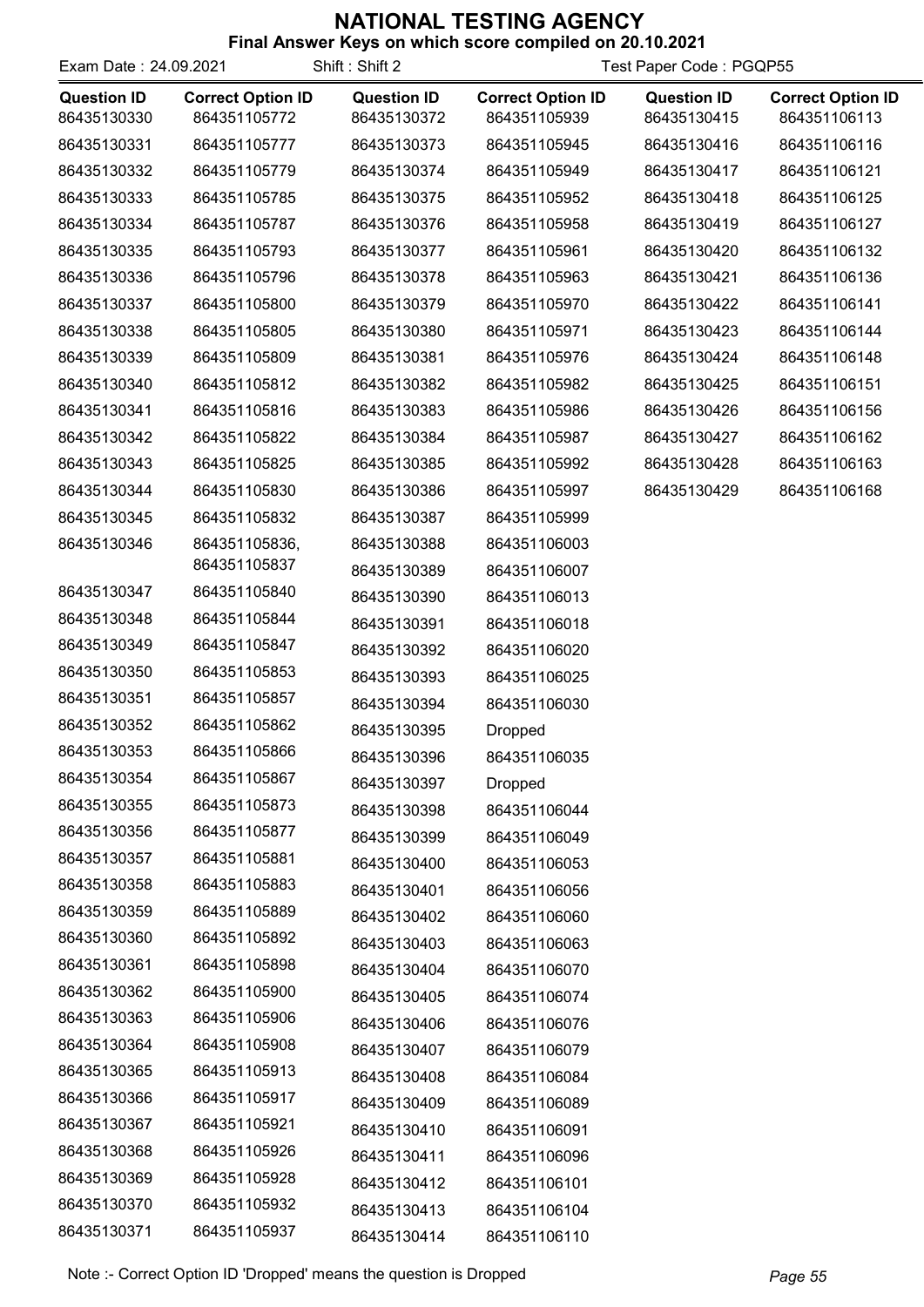| Exam Date: 24.09.2021             |                                          | Shift: Shift 2                    | Test Paper Code: PGQP56                  |                                   |                                          |
|-----------------------------------|------------------------------------------|-----------------------------------|------------------------------------------|-----------------------------------|------------------------------------------|
| <b>Question ID</b><br>86435130430 | <b>Correct Option ID</b><br>864351106172 | <b>Question ID</b><br>86435130472 | <b>Correct Option ID</b><br>864351106342 | <b>Question ID</b><br>86435130515 | <b>Correct Option ID</b><br>864351106512 |
| 86435130431                       | 864351106177                             | 86435130473                       | 864351106345                             | 86435130516                       | 864351106518                             |
| 86435130432                       | 864351106179                             | 86435130474                       | 864351106350                             | 86435130517                       | 864351106520                             |
| 86435130433                       | 864351106185                             | 86435130475                       | 864351106351                             | 86435130518                       | 864351106525                             |
| 86435130434                       | 864351106187                             | 86435130476                       | 864351106356                             | 86435130519                       | 864351106527                             |
| 86435130435                       | 864351106193                             | 86435130477                       | 864351106361                             | 86435130520                       | 864351106533                             |
| 86435130436                       | 864351106196                             | 86435130478                       | 864351106366                             | 86435130521                       | 864351106536                             |
| 86435130437                       | 864351106200                             | 86435130479                       | 864351106367                             | 86435130522                       | 864351106540                             |
| 86435130438                       | 864351106205                             | 86435130480                       | 864351106373                             | 86435130523                       | 864351106544                             |
| 86435130439                       | 864351106209                             | 86435130481                       | 864351106375                             | 86435130524                       | 864351106547                             |
| 86435130440                       | 864351106212                             | 86435130482                       | 864351106381                             | 86435130525                       | 864351106551                             |
| 86435130441                       | 864351106216                             | 86435130483                       | 864351106385                             | 86435130526                       | 864351106558                             |
| 86435130442                       | 864351106222                             | 86435130484                       | 864351106388                             | 86435130527                       | 864351106562                             |
| 86435130443                       | 864351106225                             | 86435130485                       | 864351106394                             | 86435130528                       | 864351106563                             |
| 86435130444                       | 864351106230                             | 86435130486                       | 864351106395                             | 86435130529                       | 864351106568                             |
| 86435130445                       | 864351106232                             | 86435130487                       | 864351106401                             |                                   |                                          |
| 86435130446                       | 864351106236,                            | 86435130488                       | 864351106404                             |                                   |                                          |
|                                   | 864351106237                             | 86435130489                       | 864351106408                             |                                   |                                          |
| 86435130447                       | 864351106240                             | 86435130490                       | 864351106412                             |                                   |                                          |
| 86435130448                       | 864351106244                             | 86435130491                       | 864351106417                             |                                   |                                          |
| 86435130449                       | 864351106247                             | 86435130492                       | 864351106419                             |                                   |                                          |
| 86435130450                       | 864351106253                             | 86435130493                       | 864351106425                             |                                   |                                          |
| 86435130451                       | 864351106257                             | 86435130494                       | 864351106429                             |                                   |                                          |
| 86435130452                       | 864351106262                             | 86435130495                       | 864351106433                             |                                   |                                          |
| 86435130453                       | 864351106266                             | 86435130496                       | 864351106438                             |                                   |                                          |
| 86435130454                       | 864351106267                             | 86435130497                       | 864351106441                             |                                   |                                          |
| 86435130455                       | 864351106274                             | 86435130498                       | 864351106443                             |                                   |                                          |
| 86435130456                       | 864351106278                             | 86435130499                       | 864351106449                             |                                   |                                          |
| 86435130457                       | 864351106281                             | 86435130500                       | 864351106452                             |                                   |                                          |
| 86435130458                       | 864351106284                             | 86435130501                       | 864351106456                             |                                   |                                          |
| 86435130459                       | 864351106287                             | 86435130502                       | 864351106462                             |                                   |                                          |
| 86435130460                       | 864351106294                             | 86435130503                       | 864351106466                             |                                   |                                          |
| 86435130461                       | 864351106298                             | 86435130504                       | 864351106467                             |                                   |                                          |
| 86435130462                       | 864351106302                             | 86435130505                       | 864351106471                             |                                   |                                          |
| 86435130463                       | 864351106305                             | 86435130506                       | 864351106476                             |                                   |                                          |
| 86435130464                       | 864351106307                             | 86435130507                       | 864351106482                             |                                   |                                          |
| 86435130465                       | 864351106311                             | 86435130508                       | 864351106486                             |                                   |                                          |
| 86435130466                       | 864351106318                             | 86435130509                       | 864351106488                             |                                   |                                          |
| 86435130467                       | 864351106321                             | 86435130510                       | 864351106493                             |                                   |                                          |
| 86435130468                       | 864351106323                             | 86435130511                       | 864351106495                             |                                   |                                          |
| 86435130469                       | 864351106330                             | 86435130512                       | 864351106502                             |                                   |                                          |
| 86435130470                       | 864351106333                             | 86435130513                       | 864351106503                             |                                   |                                          |
| 86435130471                       | 864351106335                             | 86435130514                       | 864351106507                             |                                   |                                          |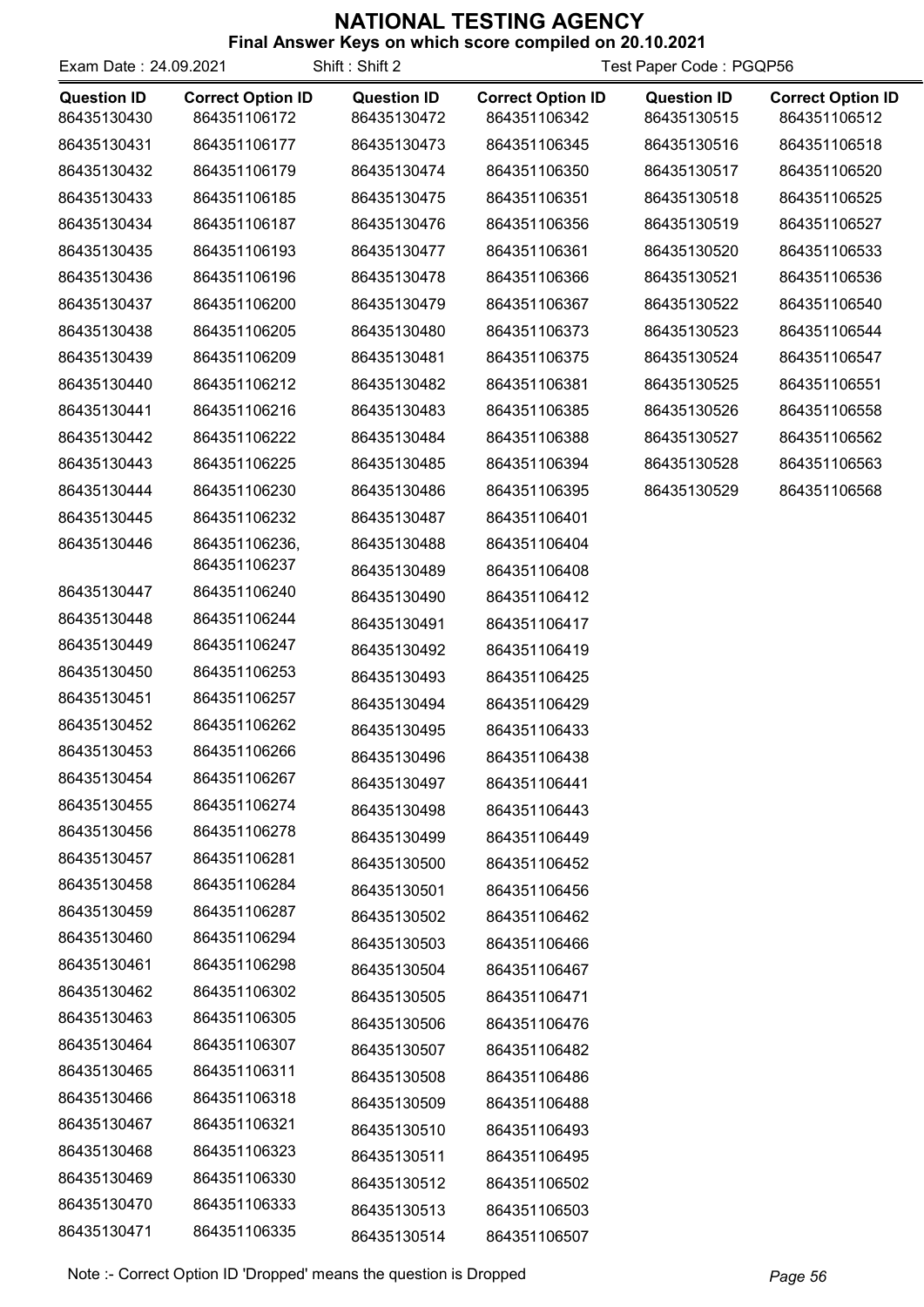| Exam Date: 16.09.2021             |                                         | Shift: Shift 1                    | Test Paper Code: PGQP57                 |                                   |                                         |
|-----------------------------------|-----------------------------------------|-----------------------------------|-----------------------------------------|-----------------------------------|-----------------------------------------|
| <b>Question ID</b><br>86435127305 | <b>Correct Option ID</b><br>86435193674 | <b>Question ID</b><br>86435127348 | <b>Correct Option ID</b><br>86435193843 | <b>Question ID</b><br>86435127391 | <b>Correct Option ID</b><br>86435194018 |
| 86435127306                       | 86435193676                             | 86435127349                       | 86435193850                             | 86435127392                       | 86435194021                             |
| 86435127307                       | 86435193682                             | 86435127350                       | 86435193853                             | 86435127393                       | 86435194024                             |
| 86435127308                       | 86435193683                             | 86435127351                       | 86435193856                             | 86435127394                       | 86435194030                             |
| 86435127309                       | 86435193689                             | 86435127352                       | 86435193861                             | 86435127395                       | 86435194034                             |
| 86435127310                       | 86435193694                             | 86435127353                       | 86435193866                             | 86435127396                       | 86435194037                             |
| 86435127311                       | 86435193698                             | 86435127354                       | 86435193870                             | 86435127397                       | 86435194039                             |
| 86435127312                       | 86435193702                             | 86435127355                       | 86435193872                             | 86435127398                       | 86435194044                             |
| 86435127313                       | 86435193705                             | 86435127356                       | 86435193878                             | 86435127399                       | 86435194048                             |
| 86435127314                       | 86435193709                             | 86435127357                       | 86435193881                             | 86435127400                       | 86435194051                             |
| 86435127315                       | 86435193711                             | 86435127358                       | 86435193886                             | 86435127401                       | 86435194055                             |
| 86435127316                       | 86435193716                             | 86435127359                       | 86435193890                             | 86435127402                       | 86435194060                             |
| 86435127317                       | 86435193719                             | 86435127360                       | 86435193893                             | 86435127403                       | 86435194065                             |
| 86435127318                       | 86435193725                             | 86435127361                       | 86435193897                             | 86435127404                       | 86435194068                             |
| 86435127319                       | 86435193729                             | 86435127362                       | 86435193900                             |                                   |                                         |
| 86435127320                       | 86435193734                             | 86435127363                       | 86435193904                             |                                   |                                         |
| 86435127321                       | 86435193736                             | 86435127364                       | 86435193909                             |                                   |                                         |
| 86435127322                       | 86435193742                             | 86435127365                       | 86435193911                             |                                   |                                         |
| 86435127323                       | 86435193743                             | 86435127366                       | 86435193916                             |                                   |                                         |
| 86435127324                       | 86435193749                             | 86435127367                       | 86435193921                             |                                   |                                         |
| 86435127325                       | 86435193751                             | 86435127368                       | 86435193925                             |                                   |                                         |
| 86435127326                       | 86435193757                             | 86435127369                       | 86435193929                             |                                   |                                         |
| 86435127327                       | 86435193761                             | 86435127370                       | 86435193931                             |                                   |                                         |
| 86435127328                       | 86435193764                             | 86435127371                       | 86435193935                             |                                   |                                         |
| 86435127329                       | 86435193768                             | 86435127372                       | 86435193941                             |                                   |                                         |
| 86435127330                       | 86435193772                             | 86435127373                       | 86435193943                             |                                   |                                         |
| 86435127331                       | 86435193777                             | 86435127374                       | 86435193949                             |                                   |                                         |
| 86435127332                       | 86435193779                             | 86435127375                       | 86435193951                             |                                   |                                         |
| 86435127333                       | 86435193784                             | 86435127376                       | 86435193957                             |                                   |                                         |
| 86435127334                       | 86435193789                             | 86435127377                       | 86435193960                             |                                   |                                         |
| 86435127335                       | 86435193791                             | 86435127378                       | 86435193963                             |                                   |                                         |
| 86435127336                       | 86435193796                             | 86435127379                       | 86435193969                             |                                   |                                         |
| 86435127337                       | 86435193801                             | 86435127380                       | 86435193972                             |                                   |                                         |
| 86435127338                       | 86435193804                             | 86435127381                       | 86435193977                             |                                   |                                         |
| 86435127339                       | 86435193807                             | 86435127382                       | 86435193979                             |                                   |                                         |
| 86435127340                       | 86435193814                             | 86435127383                       | 86435193983                             |                                   |                                         |
| 86435127341                       | 86435193815                             | 86435127384                       | 86435193987                             |                                   |                                         |
| 86435127342                       | 86435193819                             | 86435127385                       | 86435193993                             |                                   |                                         |
| 86435127343                       | 86435193824                             | 86435127386                       | 86435193998                             |                                   |                                         |
| 86435127344                       | 86435193827                             | 86435127387                       | 86435193999                             |                                   |                                         |
| 86435127345                       | 86435193833                             | 86435127388                       | 86435194003                             |                                   |                                         |
| 86435127346                       | 86435193836                             | 86435127389                       | 86435194008                             |                                   |                                         |
| 86435127347                       | 86435193839                             | 86435127390                       | 86435194011                             |                                   |                                         |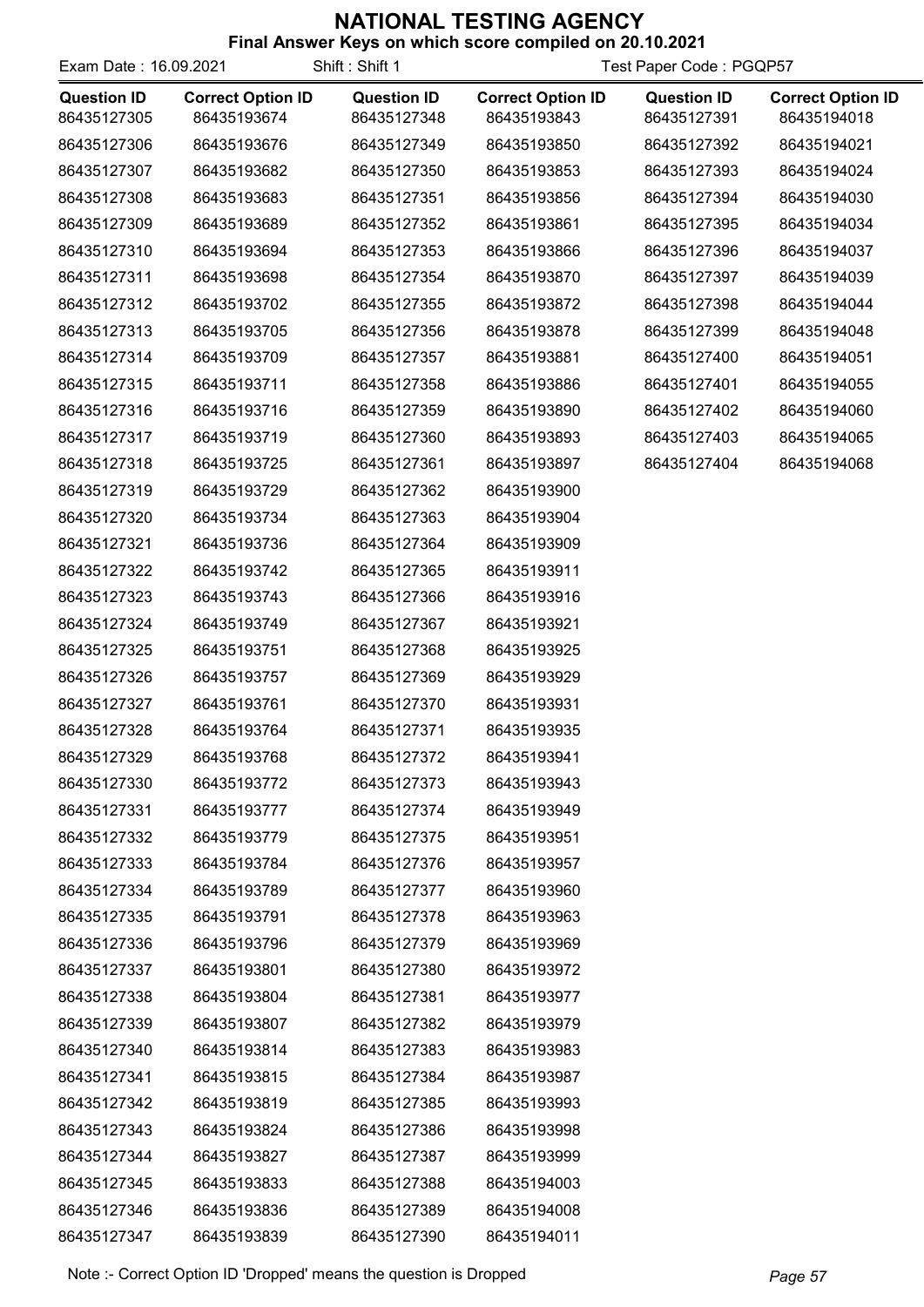| Final Answer Keys on which score compiled on 20.10.2021 |  |  |  |
|---------------------------------------------------------|--|--|--|
|                                                         |  |  |  |

| Exam Date: 24.09.2021 |                          | Shift: Shift 1     | Test Paper Code: PGQP58  |                    |                          |
|-----------------------|--------------------------|--------------------|--------------------------|--------------------|--------------------------|
| <b>Question ID</b>    | <b>Correct Option ID</b> | <b>Question ID</b> | <b>Correct Option ID</b> | <b>Question ID</b> | <b>Correct Option ID</b> |
| 86435129630           | 864351102974             | 86435129672        | 864351103142             | 86435129715        | 864351103313             |
| 86435129631           | 864351102975             | 86435129673        | 864351103145             | 86435129716        | 864351103317             |
| 86435129632           | 864351102979,            | 86435129674        | 864351103148             | 86435129717        | 864351103322             |
|                       | 864351102980             | 86435129675        | 864351103151             | 86435129718        | 864351103323             |
| 86435129633           | 864351102983             | 86435129676        | 864351103158             | 86435129719        | 864351103328             |
| 86435129634           | 864351102990             | 86435129677        | 864351103161             | 86435129720        | 864351103333             |
| 86435129635           | 864351102992             | 86435129678        | 864351103164             | 86435129721        | 864351103338             |
| 86435129636           | 864351102997             | 86435129679        | 864351103167             | 86435129722        | 864351103339             |
| 86435129637           | 864351103000             | 86435129680        | 864351103171             | 86435129723        | 864351103344             |
| 86435129638           | 864351103005             | 86435129681        | 864351103176             | 86435129724        | 864351103349             |
| 86435129639           | 864351103008             | 86435129682        | 864351103181             | 86435129725        | 864351103352             |
| 86435129640           | 864351103014             | 86435129683        | 864351103186             | 86435129726        | 864351103357             |
| 86435129641           | 864351103016             | 86435129684        | 864351103190             | 86435129727        | 864351103359             |
| 86435129642           | 864351103022             | 86435129685        | 864351103193             | 86435129728        | 864351103364             |
| 86435129643           | 864351103024             | 86435129686        | 864351103196             | 86435129729        | 864351103368             |
| 86435129644           | 864351103029             | 86435129687        | 864351103199             |                    |                          |
| 86435129645           | 864351103031             | 86435129688        | 864351103206             |                    |                          |
| 86435129646           | 864351103035             | 86435129689        | 864351103209             |                    |                          |
| 86435129647           | 864351103040             | 86435129690        | 864351103212             |                    |                          |
| 86435129648           | 864351103044             | 86435129691        | 864351103218             |                    |                          |
| 86435129649           | 864351103050             | 86435129692        | 864351103219             |                    |                          |
| 86435129650           | 864351103051             | 86435129693        | 864351103226             |                    |                          |
| 86435129651           | <b>Dropped</b>           | 86435129694        | 864351103229             |                    |                          |
| 86435129652           | 864351103060             | 86435129695        | 864351103231             |                    |                          |
| 86435129653           | 864351103064             | 86435129696        | 864351103236             |                    |                          |
| 86435129654           | 864351103067             | 86435129697        | 864351103241             |                    |                          |
| 86435129655           | 864351103072             | 86435129698        | 864351103246             |                    |                          |
| 86435129656           | 864351103075             | 86435129699        | 864351103247             |                    |                          |
| 86435129657           | 864351103082             | 86435129700        | 864351103251             |                    |                          |
| 86435129658           | 864351103085             | 86435129701        | 864351103256             |                    |                          |
| 86435129659           | 864351103087             | 86435129702        | 864351103261             |                    |                          |
| 86435129660           | 864351103092             | 86435129703        | 864351103266             |                    |                          |
| 86435129661           | 864351103095             | 86435129704        | 864351103267             |                    |                          |
| 86435129662           | 864351103101             | 86435129705        | 864351103271             |                    |                          |
| 86435129663           | 864351103106             | 86435129706        | 864351103277             |                    |                          |
| 86435129664           | 864351103108             | 86435129707        | 864351103282             |                    |                          |
| 86435129665           | 864351103111             | 86435129708        | 864351103283             |                    |                          |
| 86435129666           | 864351103117             | 86435129709        | 864351103289             |                    |                          |
| 86435129667           | 864351103122             | 86435129710        | 864351103294             |                    |                          |
| 86435129668           | 864351103125             | 86435129711        | 864351103296             |                    |                          |
| 86435129669           | 864351103129             | 86435129712        | 864351103299             |                    |                          |
| 86435129670           | 864351103132             | 86435129713        | 864351103304             |                    |                          |
| 86435129671           | 864351103135             | 86435129714        | 864351103308             |                    |                          |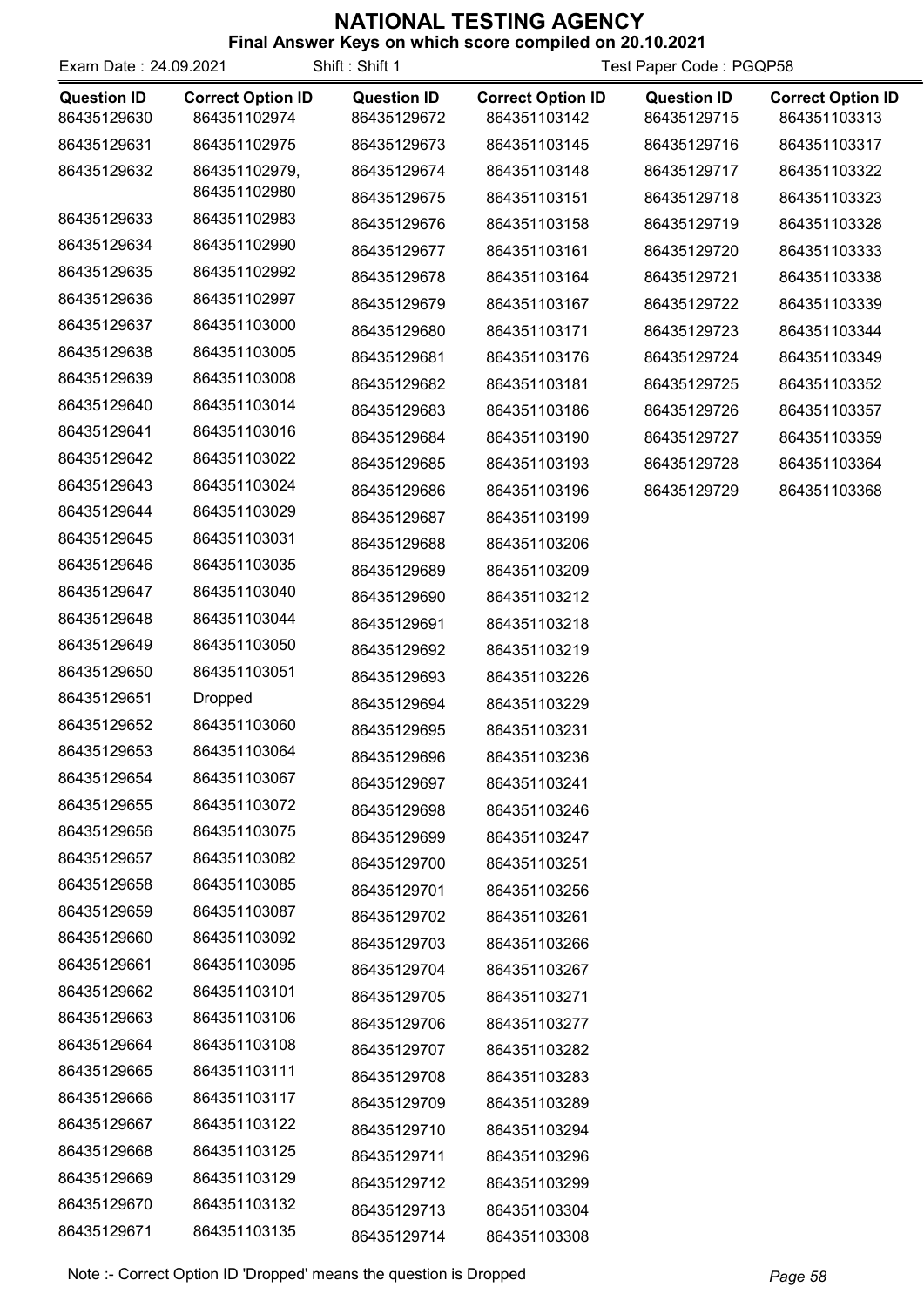| Exam Date: 23.09.2021             | Shift: Shift 1                          |                                   |                                         | Test Paper Code: UIQP01           |                                         |
|-----------------------------------|-----------------------------------------|-----------------------------------|-----------------------------------------|-----------------------------------|-----------------------------------------|
| <b>Question ID</b><br>86435128705 | <b>Correct Option ID</b><br>86435199271 | <b>Question ID</b><br>86435128748 | <b>Correct Option ID</b><br>86435199445 | <b>Question ID</b><br>86435128791 | <b>Correct Option ID</b><br>86435199615 |
| 86435128706                       | 86435199278                             | 86435128749                       | 86435199448                             | 86435128792                       | 86435199622                             |
| 86435128707                       | 86435199281                             | 86435128750                       | 86435199453                             | 86435128793                       | 86435199623                             |
| 86435128708                       | 86435199286                             | 86435128751                       | 86435199455                             | 86435128794                       | 86435199628                             |
| 86435128709                       | 86435199288                             | 86435128752                       | 86435199462                             | 86435128795                       | 86435199634                             |
| 86435128710                       | 86435199293                             | 86435128753                       | 86435199463                             | 86435128796                       | 86435199636                             |
| 86435128711                       | 86435199295                             | 86435128754                       | 86435199467                             | 86435128797                       | 86435199642                             |
| 86435128712                       | 86435199300                             | 86435128755                       | 86435199472                             | 86435128798                       | 86435199644                             |
| 86435128713                       | 86435199305                             | 86435128756                       | 86435199475                             | 86435128799                       | 86435199647                             |
| 86435128714                       | 86435199310                             | 86435128757                       | 86435199479                             | 86435128800                       | 86435199651                             |
| 86435128715                       | 86435199312                             | 86435128758                       | 86435199483                             | 86435128801                       | 86435199657                             |
| 86435128716                       | 86435199317                             | 86435128759                       | 86435199490                             | 86435128802                       | 86435199660                             |
| 86435128717                       | 86435199322                             | 86435128760                       | 86435199494                             | 86435128803                       | 86435199664                             |
| 86435128718                       | 86435199324                             | 86435128761                       | 86435199498                             | 86435128804                       | 86435199669                             |
| 86435128719                       | 86435199328                             | 86435128762                       | 86435199500                             | 86435128805                       | 86435199674                             |
| 86435128720                       | 86435199333                             | 86435128763                       | 86435199504                             | 86435128806                       | 86435199678                             |
| 86435128721                       | 86435199337                             | 86435128764                       | 86435199508                             | 86435128807                       | 86435199681                             |
| 86435128722                       | 86435199341                             | 86435128765                       | 86435199512                             | 86435128808                       | 86435199684                             |
| 86435128723                       | 86435199346                             | 86435128766                       | 86435199515                             | 86435128809                       | 86435199688                             |
| 86435128724                       | 86435199349                             | 86435128767                       | 86435199519                             | 86435128810                       | 86435199693                             |
| 86435128725                       | 86435199351                             | 86435128768                       | 86435199523                             | 86435128811                       | 86435199698                             |
| 86435128726                       | 86435199355                             | 86435128769                       | 86435199527                             | 86435128812                       | 86435199701                             |
| 86435128727                       | 86435199362                             | 86435128770                       | 86435199532                             | 86435128813                       | 86435199706                             |
| 86435128728                       | 86435199364                             | 86435128771                       | 86435199536                             | 86435128814                       | 86435199708                             |
| 86435128729                       | 86435199368                             | 86435128772                       | 86435199539                             | 86435128815                       | 86435199711                             |
| 86435128730                       | 86435199371                             | 86435128773                       | 86435199546                             | 86435128816                       | 86435199718                             |
| 86435128731                       | 86435199377                             | 86435128774                       | 86435199549                             | 86435128817                       | 86435199721                             |
| 86435128732                       | 86435199380                             | 86435128775                       | 86435199553                             | 86435128818                       | 86435199724                             |
| 86435128733                       | 86435199385                             | 86435128776                       | 86435199556                             | 86435128819                       | 86435199729                             |
| 86435128734                       | 86435199390                             | 86435128777                       | 86435199560                             | 86435128820                       | 86435199731                             |
| 86435128735                       | 86435199391                             | 86435128778                       | 86435199564                             | 86435128821                       | 86435199736                             |
| 86435128736                       | 86435199397                             | 86435128779                       | 86435199568                             | 86435128822                       | 86435199739                             |
| 86435128737                       | 86435199402                             | 86435128780                       | 86435199572                             | 86435128823                       | 86435199743                             |
| 86435128738                       | 86435199404                             | 86435128781                       | 86435199578                             | 86435128824                       | 86435199749                             |
| 86435128739                       | 86435199410                             | 86435128782                       | 86435199581                             | 86435128825                       | 86435199753                             |
| 86435128740                       | 86435199411                             | 86435128783                       | 86435199586                             | 86435128826                       | 86435199755                             |
| 86435128741                       | 86435199417                             | 86435128784                       | 86435199587                             | 86435128827                       | 86435199762                             |
| 86435128742                       | 86435199420                             | 86435128785                       | 86435199593                             | 86435128828                       | 86435199763                             |
| 86435128743                       | 86435199425                             | 86435128786                       | 86435199598                             | 86435128829                       | 86435199770                             |
| 86435128744                       | 86435199427                             | 86435128787                       | 86435199601                             |                                   |                                         |
| 86435128745                       | 86435199434                             | 86435128788                       | 86435199604                             |                                   |                                         |
| 86435128746                       | 86435199436                             | 86435128789                       | 86435199610                             |                                   |                                         |
| 86435128747                       | 86435199439                             | 86435128790                       | 86435199613                             |                                   |                                         |